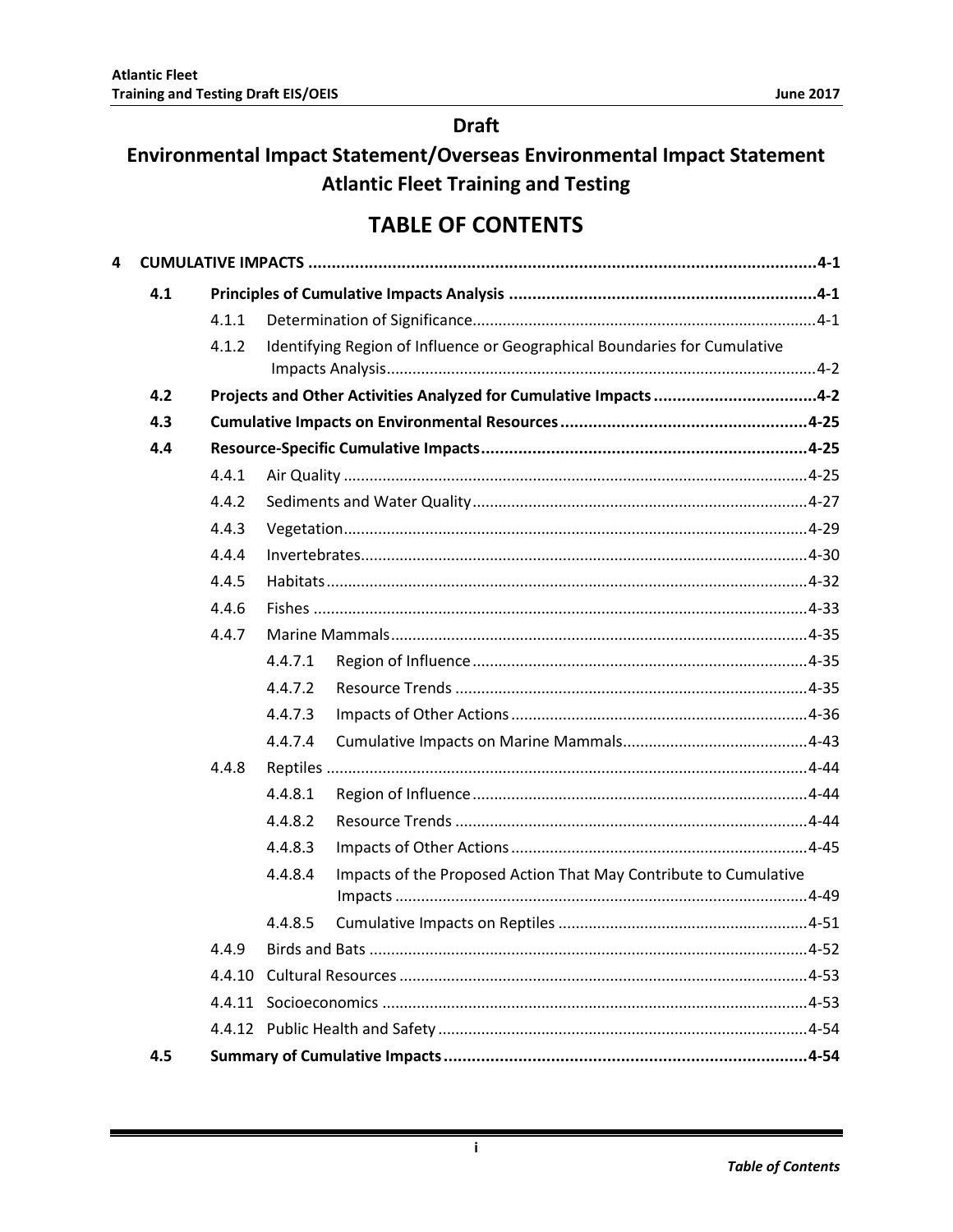# **List of Figures**

This section does not contain figures.

## **List of Tables**

| Table 4.4-1: Entanglements by Year: Summary of the Confirmed Human-Caused Mortality and Serious<br>Injury Events Involving Baleen Whale Stocks along the Gulf of Mexico Coast, United States     |  |
|--------------------------------------------------------------------------------------------------------------------------------------------------------------------------------------------------|--|
| Table 4.4-2: Vessel Collisions by Year: Summary of the Confirmed Human-Caused Mortality and Serious<br>Injury Events Involving Baleen Whale Stocks along the Gulf of Mexico Coast, United States |  |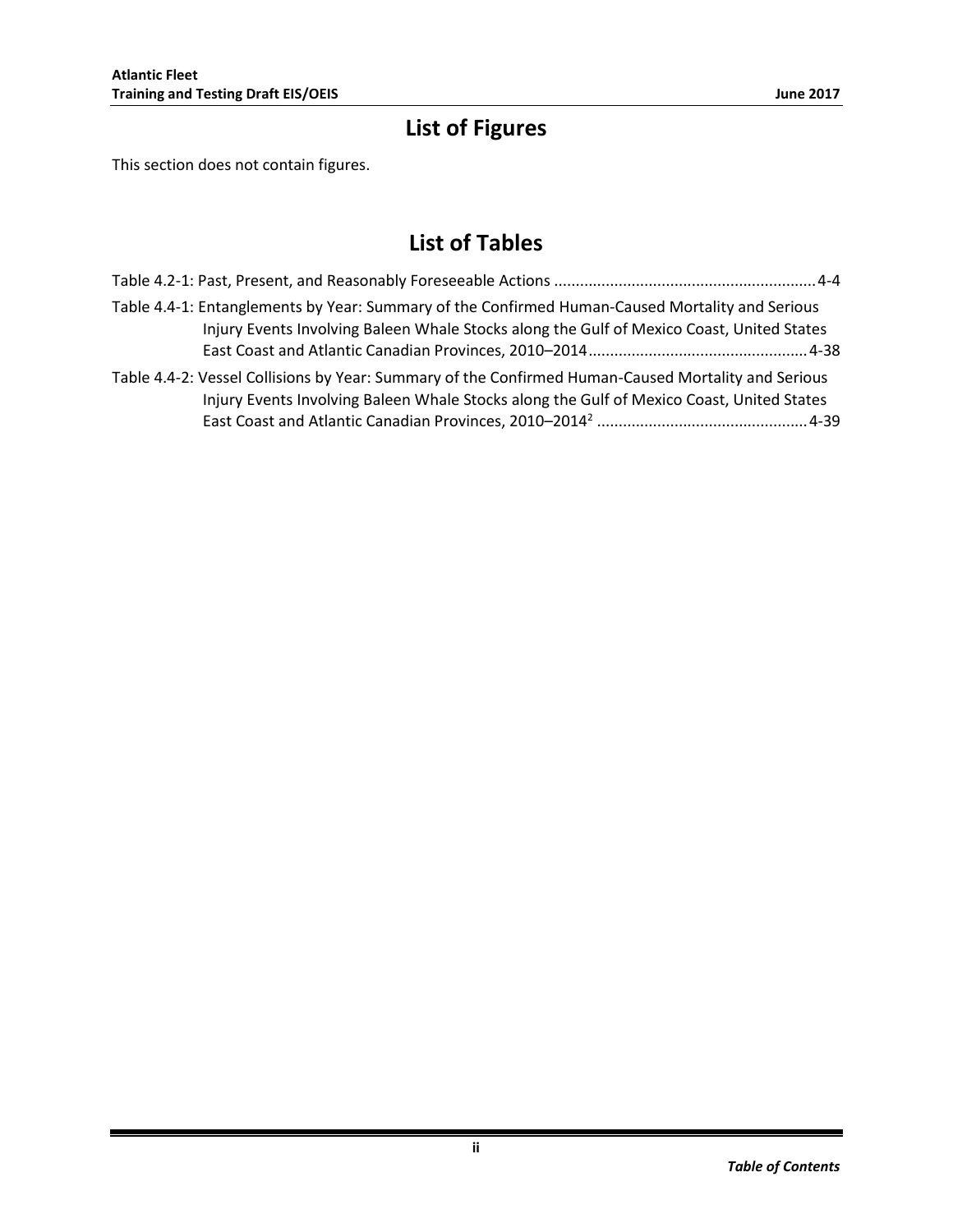# **4 CUMULATIVE IMPACTS**

## <span id="page-2-1"></span><span id="page-2-0"></span>**4.1 PRINCIPLES OF CUMULATIVE IMPACTS ANALYSIS**

The approach taken herein to analyze cumulative effects meets the objectives of the National Environmental Policy Act (NEPA) of 1969, Council on Environmental Quality regulations, and Council on Environmental Quality guidance. Council on Environmental Quality regulations (40 Code of Federal Regulations [CFR] 1500-1508) provide the implementing procedures for NEPA. The regulations define "cumulative effects" as:

*…the impact on the environment which results from the incremental impact of the action when added to other past, present, and reasonably foreseeable future actions regardless of what agency (Federal or non-Federal) or person undertakes such other actions. Cumulative impacts can result from individually minor but collectively significant actions taking place over a period of time* (40 CFR 1508.7).

The Council on Environmental Quality provides guidance on cumulative impacts analysis in Considering Cumulative Effects Under the NEPA (Council on Environmental Quality, 1997). This guidance further identifies cumulative effects as those environmental effects resulting "from spatial and temporal crowding of environmental perturbations. The effects of human activities will accumulate when a second perturbation occurs at a site before the ecosystem can fully rebound from the effects of the first perturbation." Noting that environmental impacts result from a diversity of sources and processes, this Council on Environmental Quality guidance observes that "no universally accepted framework for cumulative effects analysis exists," while also noting that certain general principles have gained acceptance. One such principle provides that "cumulative effects analysis should be conducted within the context of resource, ecosystem, and community thresholds—levels of stress beyond which the desired condition degrades." Thus, "each resource, ecosystem, and human community must be analyzed in terms of its ability to accommodate additional effects, based on its own time and space parameters." Therefore, cumulative effects analysis normally will encompass a region of influence or geographic boundaries beyond the immediate area of the proposed action, and a time frame including past actions and foreseeable future actions, to capture these additional effects. Bounding the cumulative effects analysis is a complex undertaking, appropriately limited by practical considerations. Thus, Council on Environmental Quality guidelines observe that it "is not practical to analyze cumulative effects of an action on the universe; the list of environmental effects must focus on those that are truly meaningful."

### <span id="page-2-2"></span>**4.1.1 DETERMINATION OF SIGNIFICANCE**

Per the Council on Environmental Quality's Considering Cumulative Effects Under the NEPA (Council on Environmental Quality, 1997), the "levels of acceptable change used to determine the significance of effects will vary depending on the type of resource being analyzed, the condition of the resource, and the importance of the resource as an issue." Furthermore, "this change is evaluated in terms of both the total threshold beyond which the resource degrades to unacceptable levels and the incremental contribution of the proposed action to reaching that threshold." In practice, "the analyst must determine the realistic potential for the resource to sustain itself in the future and whether the proposed action will affect this potential." In other words, for a proposed action to have a cumulatively significant impact to an environmental resource, two conditions must be met. First, the combined effects of all identified past, present, and reasonably foreseeable projects, activities, and processes on a resource, including the effects of the proposed action, must be significant. Second, the proposed action must make a measurable or meaningful contribution to that significant cumulative impact.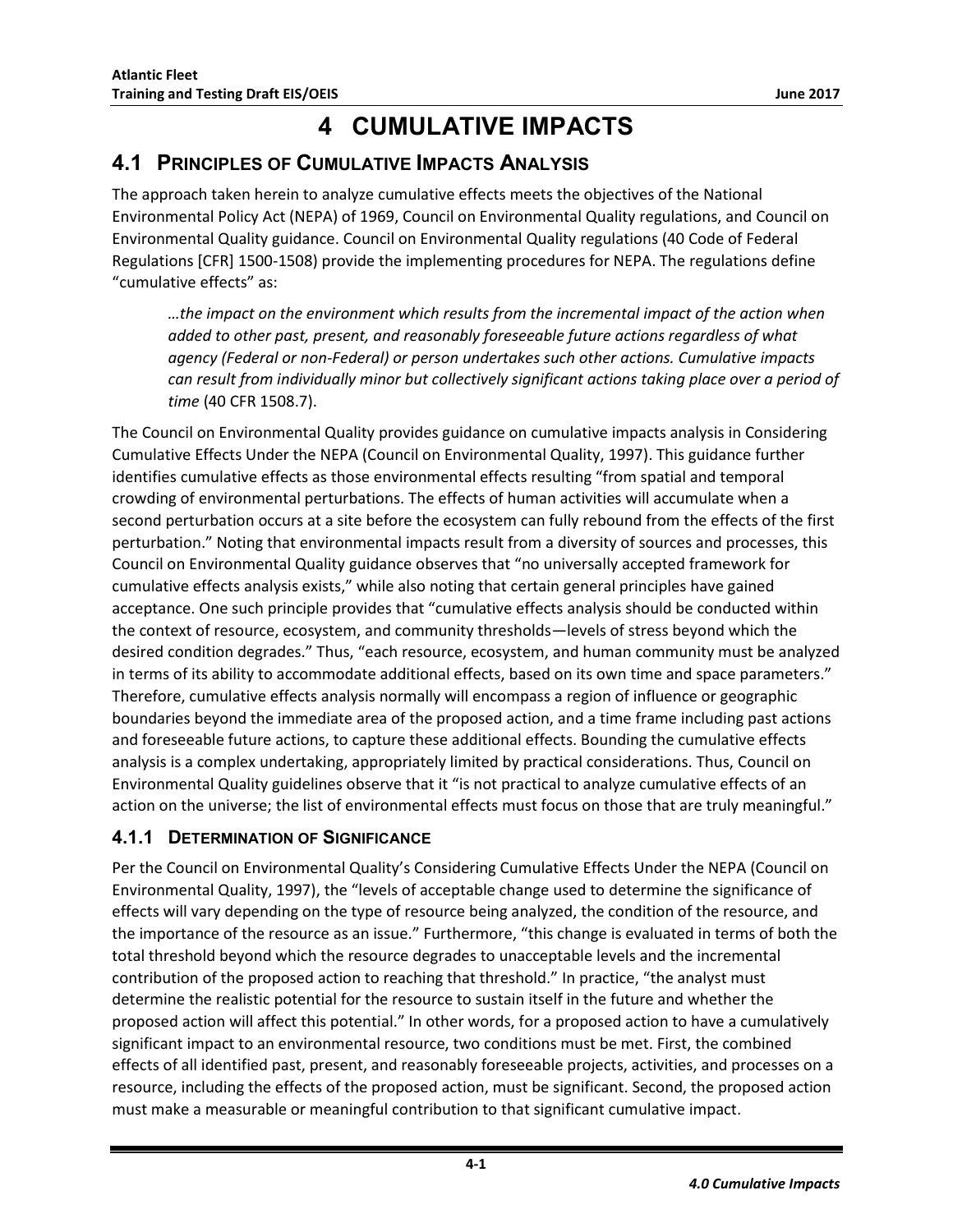<span id="page-3-0"></span>The region of influence or geographic boundaries for analyses of cumulative impacts can vary for different resources and environmental media. Council on Environmental Quality guidance (Council on Environmental Quality, 1997) indicates that geographic boundaries for cumulative impacts almost always should be expanded beyond those for the project-specific analyses. This guidance continues, indicating that one way to evaluate geographic boundaries is to consider the distance an effect can travel, and it identifies potential cumulative assessment boundaries accordingly. For air quality, the potentially affected air quality regions are the appropriate boundaries for assessment of cumulative impacts from releases of pollutants into the atmosphere. For water resources and land-based effects, watershed boundaries may be the appropriate regional boundary. For wide-ranging or migratory wildlife, specifically marine mammals, fish, turtles, and sea birds, any impacts of the proposed action might combine with the impacts of other activities or processes within the range of the population.

A region of influence for evaluating the cumulative impacts of the Proposed Action is defined for each resource in Section [4.4](#page-26-1) (Resource-Specific Cumulative Impacts). The basic region of influence or geographic boundary for the majority of resources analyzed for cumulative impacts in this Environmental Impact Statement (EIS)/Overseas Environmental Impact Statement (OEIS) is the entire Atlantic Fleet Training and Testing (AFTT) Study Area (Figure 2.1-1), although the geographic boundaries for cumulative impacts analysis for some resources are expanded to include activities outside the Study Area that might impact migratory or wide-ranging animals. Other activities potentially originating from outside the Study Area that are considered in this analysis include impacts associated with maritime traffic (e.g., vessel strikes and underwater noise) and commercial fishing (e.g., bycatch and entanglement).

## <span id="page-3-1"></span>**4.2 PROJECTS AND OTHER ACTIVITIES ANALYZED FOR CUMULATIVE IMPACTS**

Cumulative analysis includes consideration of past, present, and reasonably foreseeable future actions. For past actions, the cumulative impacts analysis only considers those actions or activities that have had ongoing impacts that may be additive to impacts of the Proposed Action. Likewise, present and reasonably foreseeable future actions selected for inclusion in the analysis are those that may have effects additive to the effects of the Proposed Action as experienced by specific environmental receptors.

The cumulative impacts analysis makes use of the best available data, quantifying impacts where possible and relying on qualitative description and best professional judgement where detailed measurement is unavailable. Because specific information and data on past projects and actions are typically scarce, the analysis of past effects is often qualitative (Council on Environmental Quality, 1997). Likewise, analysis for ongoing actions is often inconsistent or unavailable. All likely future development or use of the region is considered to the greatest extent possible, even when foreseeable future action is not planned in sufficient detail to permit complete analysis (Council on Environmental Quality, 1997).

The cumulative impacts analysis is not bounded by a specific future timeframe. The Proposed Action includes general types of activities addressed by this EIS/OEIS that are expected to continue indefinitely, and the associated impacts could occur indefinitely. Likewise, some reasonably foreseeable future actions and other environmental considerations addressed in the cumulative impacts analysis are expected to continue indefinitely (e.g., oil and gas production, maritime traffic, commercial fishing). While Navy training and testing requirements change over time in response to world events, it should be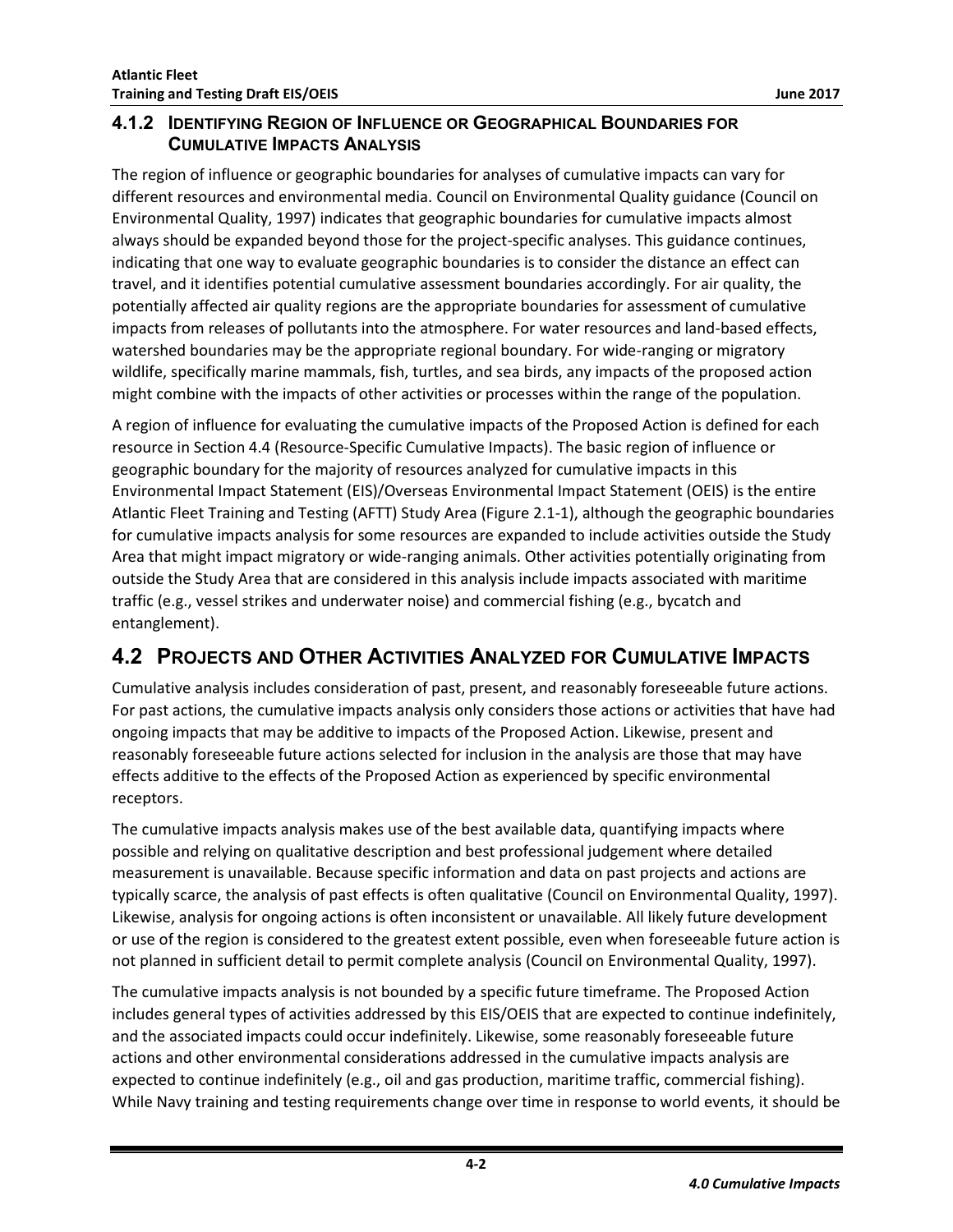recognized that available information, uncertainties, and other practical constraints limit the ability to analyze cumulative impacts for the indefinite future. Navy environmental planning and compliance for training and testing activities is an ongoing process, and the Navy anticipates preparing new or supplemental environmental planning documents covering changes in training and testing activities in the Study Area as necessary. These future environmental planning documents would include cumulative impacts analysis based on information available at that time.

[Table 4.2-1](#page-5-0) describes other actions that have had, continue to have, or would be expected to have some impact upon resources also impacted by the Proposed Action within the Study Area and surrounding areas. These activities are selected based on information obtained during the scoping process (Appendix H, Public Comment Responses), communications with other agencies, a review of other military activities, literature review, previous NEPA analyses, and other available information[. Table](#page-5-0)  [4.2-1](#page-5-0) focuses on identifying past and reasonably foreseeable future actions (military mission, testing, and training; offshore energy development; ocean-dependent commercial industries; and research), as well as other major environmental stressors or trends that tend to be widespread and arise from routine human activities and multiple past, present, and future actions. For perspective of general project locations, please refer to Figures 3.0-1 through 3.0-4, which depict the Study Area, boundaries of individual training and testing locations, and large marine ecosystems and open ocean areas within and adjacent to the Study Area.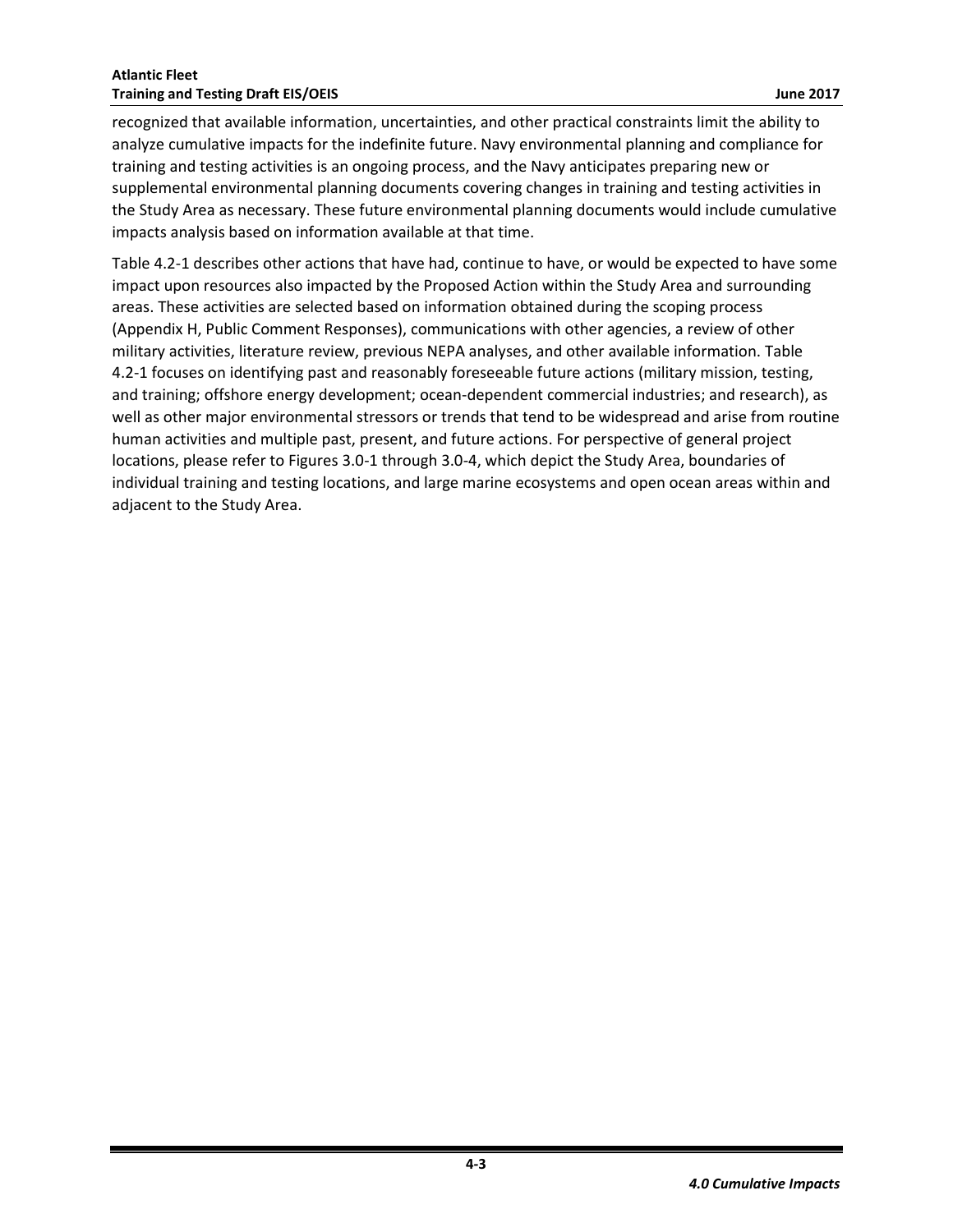|                                                                     |                                                                                                                                                                     |                                                                                                                                                                                                                                                                                                                                                                                                                                                                                                                                                                                                                                                                                                                                                                                                   | <b>Summary of Impact</b><br><b>Minimization and</b><br><b>Mitigation</b> |      | <b>Project Timeframe</b><br>$C = Construction$<br>$O = Operation$<br>$X = Other$ |               |
|---------------------------------------------------------------------|---------------------------------------------------------------------------------------------------------------------------------------------------------------------|---------------------------------------------------------------------------------------------------------------------------------------------------------------------------------------------------------------------------------------------------------------------------------------------------------------------------------------------------------------------------------------------------------------------------------------------------------------------------------------------------------------------------------------------------------------------------------------------------------------------------------------------------------------------------------------------------------------------------------------------------------------------------------------------------|--------------------------------------------------------------------------|------|----------------------------------------------------------------------------------|---------------|
| <b>Project</b>                                                      | Location                                                                                                                                                            | <b>Project Description</b>                                                                                                                                                                                                                                                                                                                                                                                                                                                                                                                                                                                                                                                                                                                                                                        | Measures <sup>1</sup>                                                    | Past | <b>Present</b>                                                                   | <b>Future</b> |
|                                                                     | <b>Military Mission, Testing, and Training Activities</b>                                                                                                           |                                                                                                                                                                                                                                                                                                                                                                                                                                                                                                                                                                                                                                                                                                                                                                                                   |                                                                          |      |                                                                                  |               |
| Construction of<br>the Undersea<br>Warfare<br><b>Training Range</b> | 500 square<br>nautical miles<br>$(NM2)$ of Naval<br>Air Station<br>Jacksonville<br><b>Operating Area</b><br>(OPAREA)<br>Undersea (120<br>to 900 feet [ft.]<br>deep) | Includes the installation of undersea cables and up to 300 transducer nodes<br>linked to Naval Air Station Jacksonville, approximately 50 NM offshore from<br>Mayport, Florida (U.S. Department of the Navy, 2009a, 2009b). The use of the<br>range for anti-submarine warfare training and testing activities is analyzed in<br>this EIS/OEIS as part of the Proposed Action (Section 2.0, Description of the<br>Proposed Action and Alternatives). Construction began in Fiscal Year 2014,<br>and initial operational capability is anticipated in Fiscal Year 2019.<br>Short-term sedimentation/turbidity may occur with construction activities;<br>however, no long-term impacts on any biological receptors are anticipated<br>from the development of the Undersea Warfare Training Range. |                                                                          |      |                                                                                  | O             |

<span id="page-5-0"></span><sup>1</sup>Some projects/activities did not list specific impacts minimization measures (such as avoidance techniques, standard operating procedures, or industry best management practices) or mitigation requirements; either official documentation of project descriptions could not be obtained or did not specify these actions. In most cases, site-specific actions are to be developed as specific projects are developed.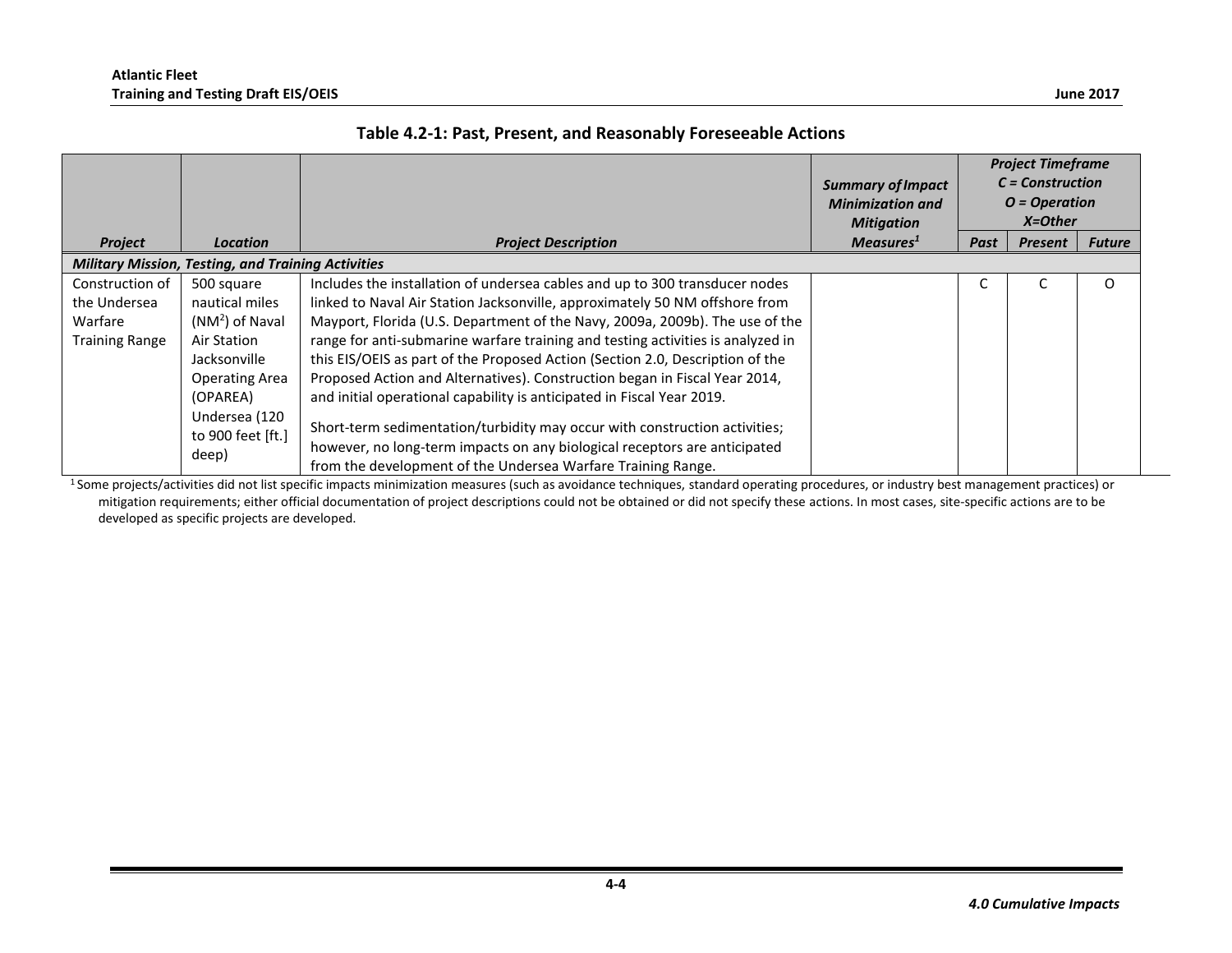|                                                                              |                                                                                                                                                |                                                                                                                                                                                                                                                                                                                                                                                                                                                                                                                                                                                                                                                                                                                                                                                                                                                                                                                                                                                                                                                                                                                                                                                                                                                                                                                                                                                                                                                                                                                                                                                                                                                                                                                                                                                                                                                                                                                                                                                                                                                                                                                                                                                                                                                                                                                                                                                                                                                                                                                                                                                                                                                  | <b>Summary of Impact</b><br><b>Minimization and</b><br><b>Mitigation</b>                                                                                                                                                                                           |      | <b>Project Timeframe</b><br>$C = Construction$<br>$O = Operation$<br>$X = Other$ |               |
|------------------------------------------------------------------------------|------------------------------------------------------------------------------------------------------------------------------------------------|--------------------------------------------------------------------------------------------------------------------------------------------------------------------------------------------------------------------------------------------------------------------------------------------------------------------------------------------------------------------------------------------------------------------------------------------------------------------------------------------------------------------------------------------------------------------------------------------------------------------------------------------------------------------------------------------------------------------------------------------------------------------------------------------------------------------------------------------------------------------------------------------------------------------------------------------------------------------------------------------------------------------------------------------------------------------------------------------------------------------------------------------------------------------------------------------------------------------------------------------------------------------------------------------------------------------------------------------------------------------------------------------------------------------------------------------------------------------------------------------------------------------------------------------------------------------------------------------------------------------------------------------------------------------------------------------------------------------------------------------------------------------------------------------------------------------------------------------------------------------------------------------------------------------------------------------------------------------------------------------------------------------------------------------------------------------------------------------------------------------------------------------------------------------------------------------------------------------------------------------------------------------------------------------------------------------------------------------------------------------------------------------------------------------------------------------------------------------------------------------------------------------------------------------------------------------------------------------------------------------------------------------------|--------------------------------------------------------------------------------------------------------------------------------------------------------------------------------------------------------------------------------------------------------------------|------|----------------------------------------------------------------------------------|---------------|
| Project                                                                      | <b>Location</b>                                                                                                                                | <b>Project Description</b>                                                                                                                                                                                                                                                                                                                                                                                                                                                                                                                                                                                                                                                                                                                                                                                                                                                                                                                                                                                                                                                                                                                                                                                                                                                                                                                                                                                                                                                                                                                                                                                                                                                                                                                                                                                                                                                                                                                                                                                                                                                                                                                                                                                                                                                                                                                                                                                                                                                                                                                                                                                                                       | Measures <sup>1</sup>                                                                                                                                                                                                                                              | Past | <b>Present</b>                                                                   | <b>Future</b> |
| <b>Training</b><br>Activities at<br>Eglin Gulf Test<br>and Training<br>Range | <b>Warning Areas</b><br>(W-151, W-168,<br>and W-470) and<br>Eglin Water Test<br>Areas WTA-1<br>through WTA-6<br>Undersea,<br>Surface, Airspace | The Eglin Gulf Test and Training Range supports a variety of air operations and<br>ordnance training and testing activities accomplished predominately over the<br>Gulf of Mexico (Eglin Air Force Base, 2015). Eglin Gulf Test and Training Range<br>warning areas are adjacent to Navy-operated W-155 offshore Pensacola and W-<br>174 west of the Florida Keys. Specific actions and authorizations include the<br>following activities:<br>• U.S. Air Force Precision Strike Weapon and Air-to-Surface Gunnery exercises<br>include the use of explosive rounds. Marine Mammal Protection Act (MMPA)<br>Letter of Authorization for the incidental Level A harassment (injury) of Atlantic<br>bottlenose dolphins, Atlantic spotted dolphins, pantropical spotted dolphins,<br>spinner dolphins, dwarf sperm whales, and pygmy sperm whales is valid through<br>March 4, 2019 (National Marine Fisheries Service, 2014b).<br>Naval Explosive Ordnance Disposal School training includes underwater<br>detonations of small (5 to 10 pounds (lb.) net explosive weight) high-explosive<br>charges. Authorization for the incidental Level B harassment (disturbance) of<br>Atlantic bottlenose dolphins is valid through April 24, 2017 (National Marine<br>Fisheries Service, 2012). Further LOAs to extend similar activities are in process.<br>Precision strike weapon testing missions involve air-to-surface impacts of the<br>Joint Air-to-Surface Stand-off Missile and the small-diameter bomb. These result<br>in air and underwater detonations of up to 300 and 96 lb. of net explosive<br>weight (NEW), respectively. Up to two high-explosive and four non-explosive<br>missiles per year may be launched from an aircraft and as many as 6 high-<br>explosive and 12 non-explosive small-diameter bombs can be dropped on<br>targets annually. Because of implementation of mitigation and monitoring<br>measures, takes are expected to be limited to Level B harassment in the form of<br>a temporary change in the hearing threshold in the dolphin and whale species<br>that might be in the vicinity of the detonations. No behavioral responses<br>anticipated due to short duration/single explosion.<br>Weapon System Evaluation Program operational training and testing involves<br>$\bullet$<br>the use of live munitions on small boat targets delivered by fighter jets,<br>bombers, and gunships offshore of Santa Rosa Island in water depth of<br>approximately 115 ft. (National Marine Fisheries Service, 2017). Although<br>authorized, Level A takes would be avoided through mitigation and Level B takes | Pre- and post-event<br>monitoring;<br>observation for<br>marine mammals<br>and turtles (including<br>indicators such as<br>Sargassum rafts and<br>large schools of fish,<br>jellyfish, and diving<br>birds); ceasing of<br>activities in response<br>to sightings. | O    | O                                                                                | O             |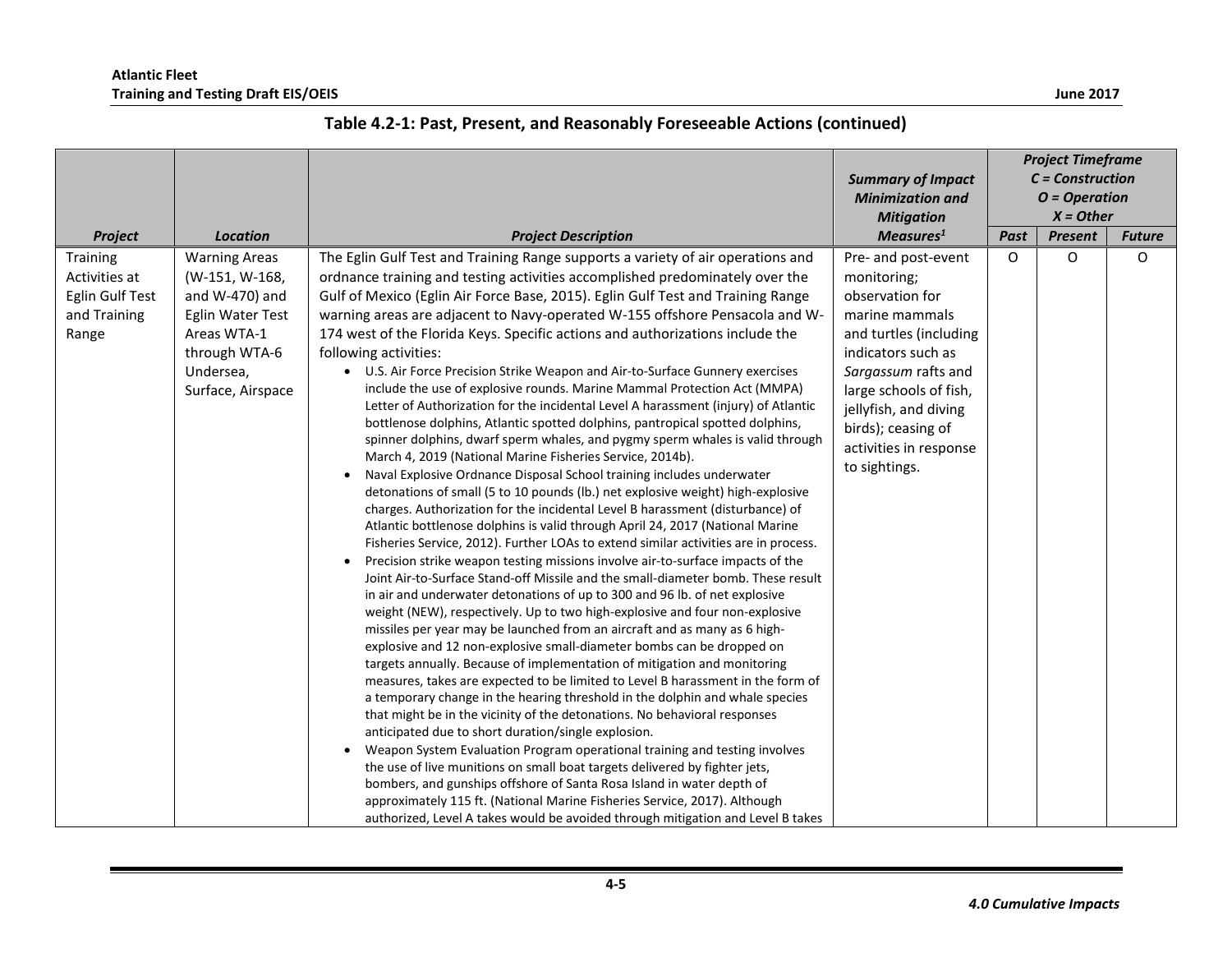|                                                                                             |                                                                                                                                                                              |                                                                                                                                                                                                                                                                                                                                                                                                                                                                                                                                                                                                                                                                                                                                                                                                                                                                                                                                                                                                                                                                                                                     | <b>Summary of Impact</b><br><b>Minimization and</b><br><b>Mitigation</b>                                                                                                                                                                                                                                                                                                                                                                       | <b>Project Timeframe</b><br>$C = Construction$<br>$O = Operation$<br>$X = Other$ |                |               |
|---------------------------------------------------------------------------------------------|------------------------------------------------------------------------------------------------------------------------------------------------------------------------------|---------------------------------------------------------------------------------------------------------------------------------------------------------------------------------------------------------------------------------------------------------------------------------------------------------------------------------------------------------------------------------------------------------------------------------------------------------------------------------------------------------------------------------------------------------------------------------------------------------------------------------------------------------------------------------------------------------------------------------------------------------------------------------------------------------------------------------------------------------------------------------------------------------------------------------------------------------------------------------------------------------------------------------------------------------------------------------------------------------------------|------------------------------------------------------------------------------------------------------------------------------------------------------------------------------------------------------------------------------------------------------------------------------------------------------------------------------------------------------------------------------------------------------------------------------------------------|----------------------------------------------------------------------------------|----------------|---------------|
| Project                                                                                     | <b>Location</b>                                                                                                                                                              | <b>Project Description</b>                                                                                                                                                                                                                                                                                                                                                                                                                                                                                                                                                                                                                                                                                                                                                                                                                                                                                                                                                                                                                                                                                          | Measures <sup>1</sup>                                                                                                                                                                                                                                                                                                                                                                                                                          | Past                                                                             | <b>Present</b> | <b>Future</b> |
|                                                                                             |                                                                                                                                                                              | would be reduced for bottlenose and spotted dolphins and sea turtles (Eglin Air<br>Force Base, 2014).<br>Overall, training and testing at Eglin Gulf Test and Training Range includes<br>detonation and live munitions that have the potential for causing harassment,<br>injury, or mortality to marine mammals and sea turtles; however, although<br>authorized, Level A takes would be avoided and Level B takes would be reduced<br>to the greatest extent possible through mitigation measures (Eglin Air Force<br>Base, 2002).                                                                                                                                                                                                                                                                                                                                                                                                                                                                                                                                                                                |                                                                                                                                                                                                                                                                                                                                                                                                                                                |                                                                                  |                |               |
| Surveillance<br><b>Towed Array</b><br>Sensor System<br>Low Frequency<br><b>Active Sonar</b> | Pacific, Atlantic<br>(including the<br>Study Area), and<br>Indian Ocean, and<br>Mediterranean<br>Sea Undersea,<br>12 NM away from<br>any coastline, 400<br>ft. below surface | The Navy has been operating Surveillance Towed Array Sensor System Low<br>Frequency Active Sonar systems since 2002 and plans to continue the operation<br>of up to four systems for use in routine training, testing, and military operations<br>(U.S. Department of the Navy, 2016). Low Frequency Active / Compact Low<br>Frequency Active sonar would operate for less than 255 hours per vessel (1,020<br>total) over 240 days per year. Surveillance Towed Array Sensor System Low<br>Frequency Active sonar is unlikely to be used in the Study Area until further<br>MMPA authorization.<br>The operation of Surveillance Towed Array Sensor System Low Frequency<br>Active Sonar has low to moderate potential to affect marine mammals, sea<br>turtles, and fishes. Anticipated impacts on turtles include Endangered Species<br>Act (ESA) harassment, including non-auditory, auditory, behavioral, masking, or<br>physiological stress impacts when turtles are in close proximity. Impacts to<br>marine mammals are anticipated to be Level B harassment, including auditory<br>or behavioral impacts. | Monitoring (visual,<br>passive acoustic, and<br>active acoustic) and<br>enforcing delay/<br>suspension<br>protocols. Use of<br>"fish finder" (HF/M3<br>sonar) detects,<br>locates, and tracks<br>marine mammals<br>and, to an extent,<br>sea turtles, that may<br>pass close enough to<br>the Surveillance<br><b>Towed Array Sensor</b><br>System Low<br><b>Frequency Active</b><br>sonar's transmit<br>array to enter the<br>mitigation zone. | 0                                                                                | O              | O             |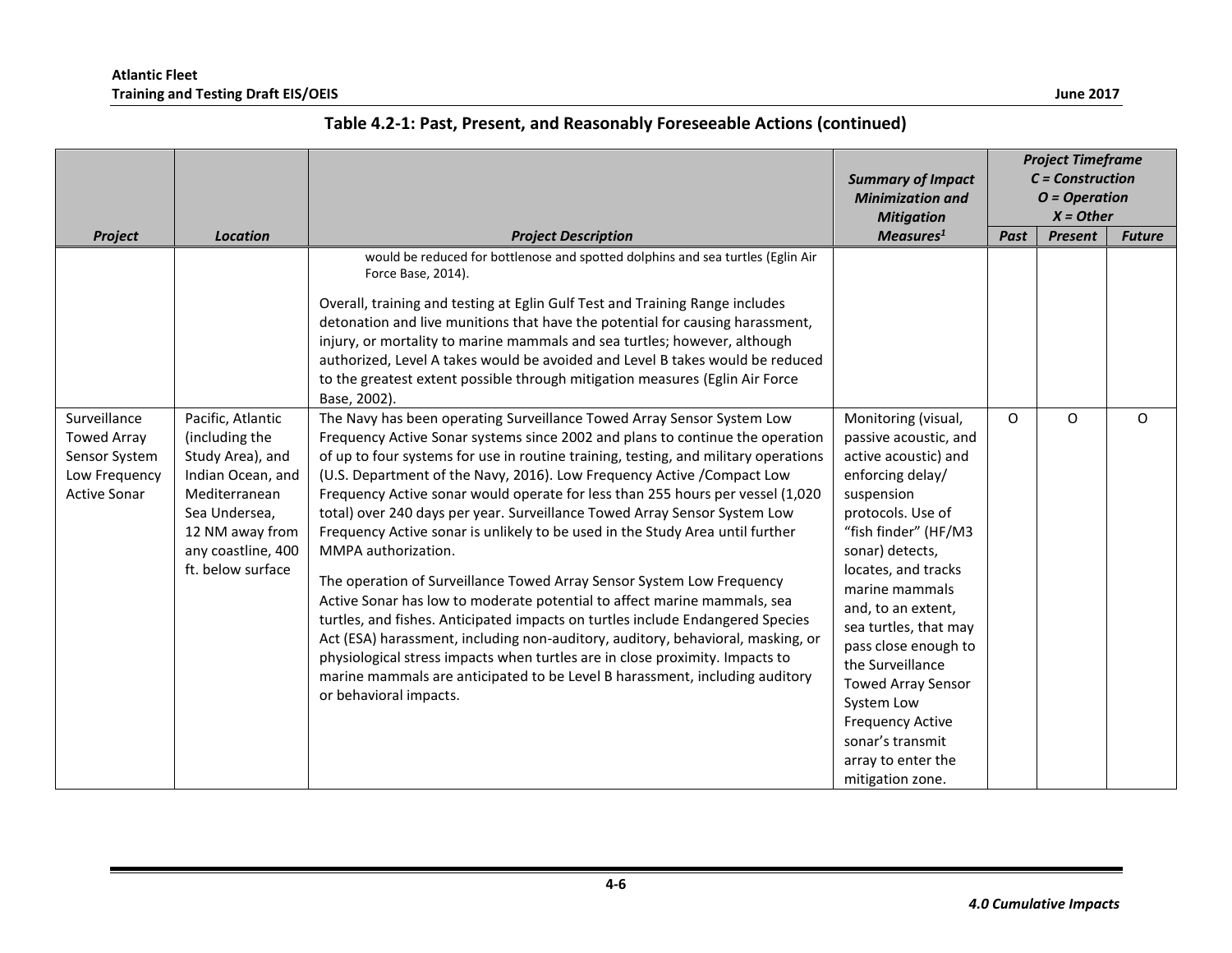|                                                   |                                                                                                                                           |                                                                                                                                                                                                                                                                                                                                                                                                                                                                                                                                                                                                                                                                                                                                                                                                                                                                                                                                                                                                                                                                                                                                                                                                                                                                                   | <b>Summary of Impact</b><br><b>Minimization and</b><br><b>Mitigation</b>                                                                                                              |             | <b>Project Timeframe</b><br>$C = Construction$<br>$O = Operation$<br>$X = Other$ |               |
|---------------------------------------------------|-------------------------------------------------------------------------------------------------------------------------------------------|-----------------------------------------------------------------------------------------------------------------------------------------------------------------------------------------------------------------------------------------------------------------------------------------------------------------------------------------------------------------------------------------------------------------------------------------------------------------------------------------------------------------------------------------------------------------------------------------------------------------------------------------------------------------------------------------------------------------------------------------------------------------------------------------------------------------------------------------------------------------------------------------------------------------------------------------------------------------------------------------------------------------------------------------------------------------------------------------------------------------------------------------------------------------------------------------------------------------------------------------------------------------------------------|---------------------------------------------------------------------------------------------------------------------------------------------------------------------------------------|-------------|----------------------------------------------------------------------------------|---------------|
| Project                                           | <b>Location</b>                                                                                                                           | <b>Project Description</b>                                                                                                                                                                                                                                                                                                                                                                                                                                                                                                                                                                                                                                                                                                                                                                                                                                                                                                                                                                                                                                                                                                                                                                                                                                                        | Measures <sup>1</sup>                                                                                                                                                                 | Past        | <b>Present</b>                                                                   | <b>Future</b> |
| Joint Logistics<br>Over-the-Shore<br>Training     | Joint<br>Expeditionary<br><b>Base Little Creek-</b><br>Fort Story,<br>Virginia or Marine<br>Corps Base Camp<br>Lejeune, North<br>Carolina | Joint Logistics Over-the-Shore Training may be conducted jointly by the Navy,<br>Marine Corps, and Army and consists of loading/unloading of cargo and<br>personnel onto ships without fixed port facilities. Training includes in-water and<br>land-based activities such as ferrying cargo to land from anchored ships,<br>construction and use of an elevated causeway system from beach to water, use<br>of water purification and liquid (fuel) transfer systems from shore to watercraft,<br>and establishment of onshore temporary tent encampments (U.S. Department<br>of the Navy, 2015).<br>Impacts from Joint Logistics Over-the-Shore Training are mitigated to the<br>greatest extent possible and include the potential to contribute minimal in-<br>water noise from pile driving and removal (up to 30 days annually); temporary,<br>localized impacts on soft bottom habitat and shoreline environment; temporary<br>physiological or behavioral impacts on individual birds, sea turtles, and marine<br>mammals. Activities may affect, but are not likely to adversely affect, the fin<br>whale, humpback whale, the North Atlantic right whale, and West Indian<br>manatee and would not be expected to result in any Level A or Level B<br>incidental takes. | Dune and seabeach<br>amaranth avoidance;<br>soft starts (pile<br>driving); observation<br>for marine mammals<br>and turtles; ceasing<br>of activities in<br>response to<br>sightings. | O           | $\circ$                                                                          | 0             |
| Homeporting<br>of Littoral<br><b>Combat Ships</b> | <b>Naval Air Station</b><br>Mayport                                                                                                       | Includes the construction of facilities and establishment of functions required<br>to support the homeporting of up to 14 Littoral Combat Ships (U.S. Department<br>of the Navy, 2013).<br>The first ships began to arrive in 2016 and the action is scheduled to be<br>completed by 2020. Aircraft systems and personnel associated with the Littoral<br>Combat Ships were analyzed in previous documents and are already<br>established and based at Navy installations on the East Coast. Vessel transport<br>and training activities were analyzed in the Navy's 2009 Virginia Capes, Navy<br>Cherry Point, and Jacksonville Range Complex OEIS/EIS (U.S. Department of the<br>Navy, 2009c). Littoral Combat Ships transits, training, and testing activities are<br>currently being addressed in this the AFTT Phase II EIS/OEIS (U.S. Department of<br>the Navy, 2013).                                                                                                                                                                                                                                                                                                                                                                                                     |                                                                                                                                                                                       | $\mathsf C$ | O                                                                                | $\Omega$      |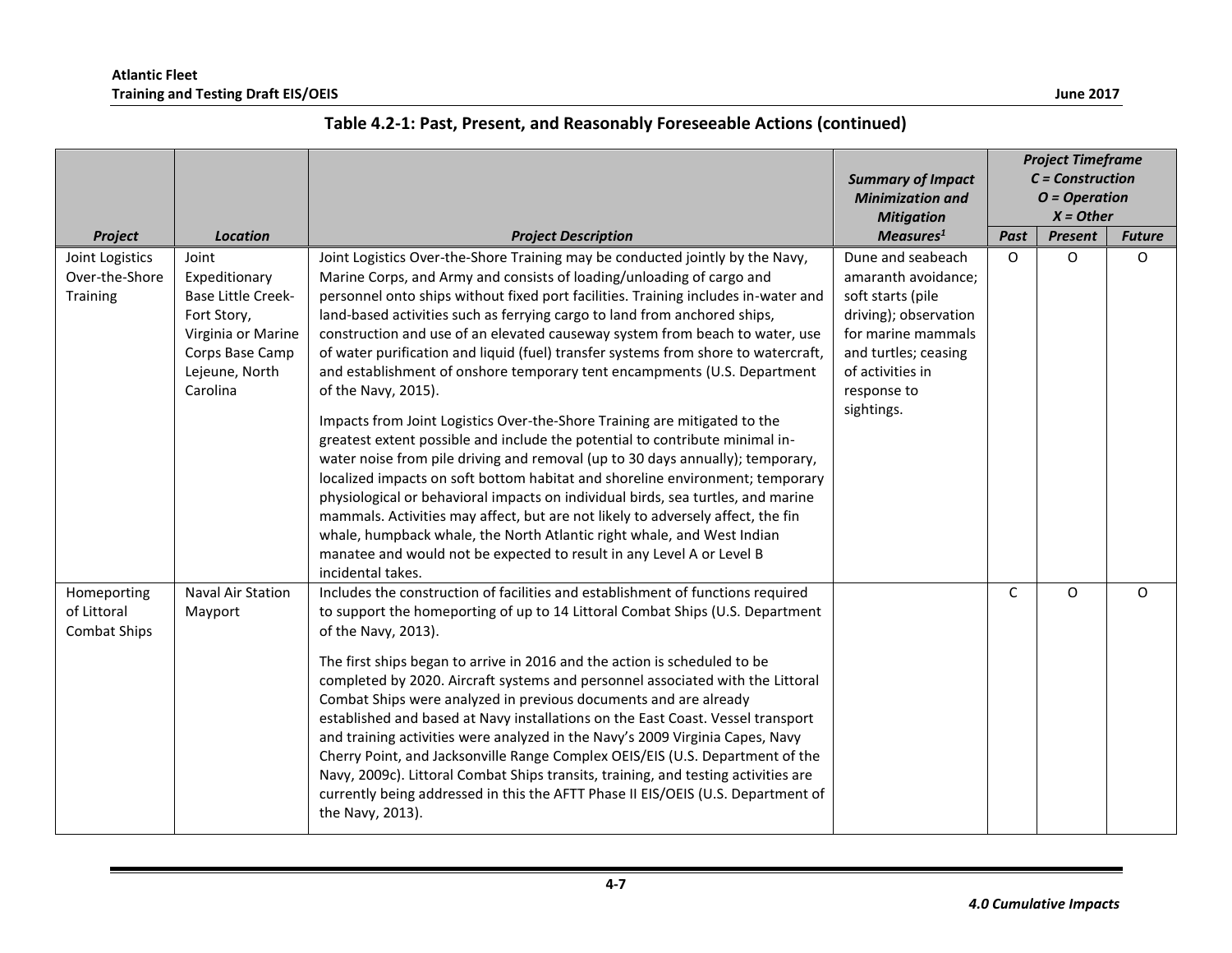|                                                                                       |                                                                                                                                                                                                                                         |                                                                                                                                                                                                                                                                                                                                                                                                                                                                                                                                                                                                                                                                                                                                                                                                                                                                                                                                                                                                                                                                                                                                                                                                                                                                                                                             | <b>Summary of Impact</b><br><b>Minimization and</b><br><b>Mitigation</b>                                   | <b>Project Timeframe</b><br>$C = Construction$<br>$O = Operation$<br>$X = Other$ |                |               |
|---------------------------------------------------------------------------------------|-----------------------------------------------------------------------------------------------------------------------------------------------------------------------------------------------------------------------------------------|-----------------------------------------------------------------------------------------------------------------------------------------------------------------------------------------------------------------------------------------------------------------------------------------------------------------------------------------------------------------------------------------------------------------------------------------------------------------------------------------------------------------------------------------------------------------------------------------------------------------------------------------------------------------------------------------------------------------------------------------------------------------------------------------------------------------------------------------------------------------------------------------------------------------------------------------------------------------------------------------------------------------------------------------------------------------------------------------------------------------------------------------------------------------------------------------------------------------------------------------------------------------------------------------------------------------------------|------------------------------------------------------------------------------------------------------------|----------------------------------------------------------------------------------|----------------|---------------|
| Project                                                                               | <b>Location</b>                                                                                                                                                                                                                         | <b>Project Description</b>                                                                                                                                                                                                                                                                                                                                                                                                                                                                                                                                                                                                                                                                                                                                                                                                                                                                                                                                                                                                                                                                                                                                                                                                                                                                                                  | Measures <sup>1</sup>                                                                                      | Past                                                                             | <b>Present</b> | <b>Future</b> |
|                                                                                       |                                                                                                                                                                                                                                         | No long term impacts are anticipated from construction and demolition<br>activities.                                                                                                                                                                                                                                                                                                                                                                                                                                                                                                                                                                                                                                                                                                                                                                                                                                                                                                                                                                                                                                                                                                                                                                                                                                        |                                                                                                            |                                                                                  |                |               |
| Training<br>Conducted by<br>U.S. Army<br>Vessels from<br>Joint Base<br>Langley-Eustis | Virginia Capes<br>Range Complex<br>(Warning Area<br>50)                                                                                                                                                                                 | The Army conducts approximately 10 surface-to-surface gunnery training<br>events per year in the Virginia Capes Range Complex, which generally includes<br>firing approximately 2,400 rounds (.50 caliber) from a Landing Craft Utility<br>vessel at floating, plastic drum targets that are recovered after use.<br>Although this action has the potential to affect marine mammals and sea<br>turtles, results of Navy modeling efforts discussed for the Proposed Action<br>indicate a low risk that marine mammals or sea turtles would be struck by<br>military expended material during training activities, and it is likely that these<br>similar Army activities would have a similarly low risk.                                                                                                                                                                                                                                                                                                                                                                                                                                                                                                                                                                                                                  | Requires standard<br>200 yard safety zone                                                                  | $\Omega$                                                                         | $\Omega$       | $\Omega$      |
| U.S. Coast<br>Guard<br><b>Activities</b>                                              | U.S. Coast Guard<br>District 1 (Maine<br>to New York),<br>District 5 (New<br>Jersey to North<br>Carolina), District<br>7 (South Carolina<br>to Florida,<br>including the<br>Caribbean), and<br>District 8<br>(Alabama to New<br>Mexico) | The U.S. Coast Guard performs maritime humanitarian, law enforcement, and<br>safety services in estuarine, coastal, and offshore waters. U.S. Coast Guard<br>training and mission activities include boat and ship exercises; fixed-wing<br>aircraft and helicopter activities; gunnery, including munitions and other<br>expendables such as signal flares and marine markers; and the use of high<br>frequency and ultra-high frequency sonar detection systems.<br>U.S. Coast Guard mission and training activities contribute vessel noise and<br>could result in collisions with marine mammals and sea turtles. Sonar detection<br>systems could have impacts on marine mammals, including toothed whales and<br>pinnipeds, but only short-term, minor, adverse effects would be expected as<br>the high frequency is not unlike common commercial fish finder systems (U.S.<br>Coast Guard, 2013). Gunnery activities could contribute military expended<br>material to the benthic environment; however, results of Navy modeling efforts<br>discussed for the Proposed Action indicate a low risk that marine mammals or<br>sea turtles would be struck by military expended material during training<br>activities, and it is likely that similar U.S. Coast Guard activities would have a<br>similarly low risk. | Observation for<br>marine mammals<br>and turtles; ceasing<br>of activities in<br>response to<br>sightings. | O                                                                                | O              | $\Omega$      |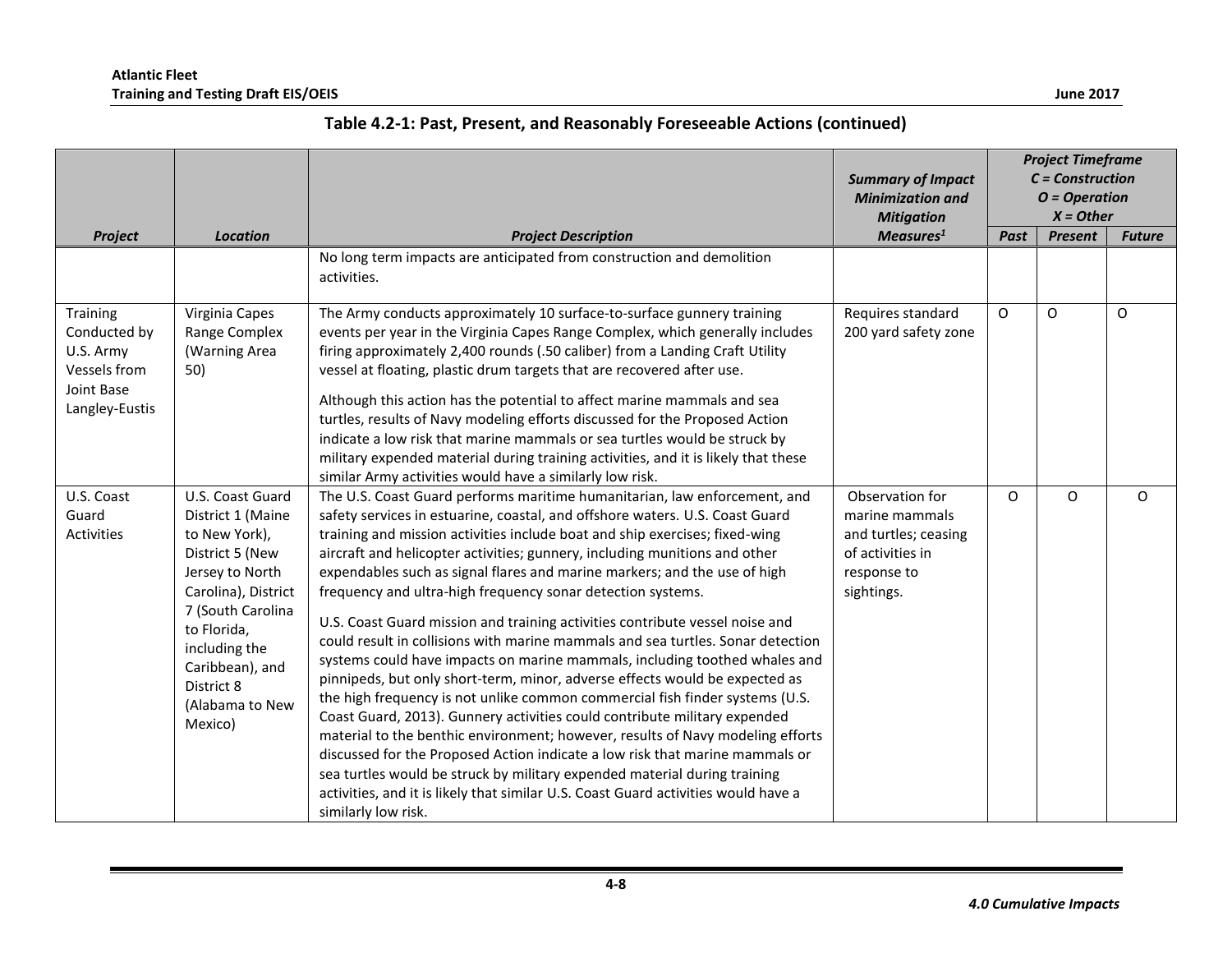|                                                                |                                                                                                                                                                                                 |                                                                                                                                                                                                                                                                                                                                                                                                                                                                                                                                                                                                                                                                                                                                                                                                                                                                                                                                                                                                                                                                                                                                                                                                                                                                                                                                                       | <b>Summary of Impact</b><br><b>Minimization and</b><br><b>Mitigation</b>                                                                                                                                                                                                                                                                                                                                    | <b>Project Timeframe</b><br>$C = Construction$<br>$O = Operation$<br>$X = Other$ |                |               |
|----------------------------------------------------------------|-------------------------------------------------------------------------------------------------------------------------------------------------------------------------------------------------|-------------------------------------------------------------------------------------------------------------------------------------------------------------------------------------------------------------------------------------------------------------------------------------------------------------------------------------------------------------------------------------------------------------------------------------------------------------------------------------------------------------------------------------------------------------------------------------------------------------------------------------------------------------------------------------------------------------------------------------------------------------------------------------------------------------------------------------------------------------------------------------------------------------------------------------------------------------------------------------------------------------------------------------------------------------------------------------------------------------------------------------------------------------------------------------------------------------------------------------------------------------------------------------------------------------------------------------------------------|-------------------------------------------------------------------------------------------------------------------------------------------------------------------------------------------------------------------------------------------------------------------------------------------------------------------------------------------------------------------------------------------------------------|----------------------------------------------------------------------------------|----------------|---------------|
| <b>Project</b>                                                 | <b>Location</b>                                                                                                                                                                                 | <b>Project Description</b>                                                                                                                                                                                                                                                                                                                                                                                                                                                                                                                                                                                                                                                                                                                                                                                                                                                                                                                                                                                                                                                                                                                                                                                                                                                                                                                            | Measures <sup>1</sup>                                                                                                                                                                                                                                                                                                                                                                                       | Past                                                                             | <b>Present</b> | <b>Future</b> |
| National<br>Aeronautics<br>and Space<br>Administration         | <b>Offshore Wallops</b><br>Flight Facility,<br>Virginia and<br>Kennedy Space<br>Center at Cape<br>Canaveral, Florida                                                                            | National Aeronautics and Space Administration has designated downrange<br>danger zones and restricted areas that include hazard and debris areas from<br>rocket tests, satellite launches, and other range mission activities.<br>These activities are likely to have temporary, isolated impacts on local<br>ecosystems, including the addition of marine debris, noise, and potential for<br>take or harassment of individual marine mammals and sea turtles. National<br>Marine Fisheries Service (NMFS) concluded that Wallops operations are<br>infrequent enough to not warrant the need for an Incidental Take Statement<br>for marine mammals or sea turtles from over-ocean rocket operations (U.S.                                                                                                                                                                                                                                                                                                                                                                                                                                                                                                                                                                                                                                          |                                                                                                                                                                                                                                                                                                                                                                                                             | $\circ$                                                                          | O              | 0             |
|                                                                | <b>U.S. Outer Continental Shelf Energy Development</b>                                                                                                                                          | Army Corps of Engineers, 2012).                                                                                                                                                                                                                                                                                                                                                                                                                                                                                                                                                                                                                                                                                                                                                                                                                                                                                                                                                                                                                                                                                                                                                                                                                                                                                                                       |                                                                                                                                                                                                                                                                                                                                                                                                             |                                                                                  |                |               |
| Oil and Gas                                                    | <b>Federal Waters:</b>                                                                                                                                                                          | Six million of the 160 million acres (ac) in the Gulf of Mexico Outer Continental                                                                                                                                                                                                                                                                                                                                                                                                                                                                                                                                                                                                                                                                                                                                                                                                                                                                                                                                                                                                                                                                                                                                                                                                                                                                     | Avoidance/                                                                                                                                                                                                                                                                                                                                                                                                  | C/O                                                                              | C/O            | C/O           |
| Leasing<br>Programs<br>(Section<br>3.11.2.1.3, Oil<br>and Gas) | <b>Gulf of Mexico</b><br><b>Outer Continental</b><br>Shelf,<br>approximately<br>200 to 350 NM<br>seaward from<br>state (Texas,<br>Louisiana,<br>Alabama, Florida)<br>jurisdictional<br>boundary | Shelf are producing oil and natural gas (Bureau of Ocean Energy Management,<br>2017c). There are over 2,400 facilities and 27,000 miles (mi.) of pipeline (Bureau<br>of Safety and Environmental Enforcement, 2017a). Oil and gas leasing activities<br>may occur on a given lease tract for 40 to 70 years and include geophysical<br>(sonar) surveys, drilling of exploration, development and production wells;<br>installation and operation of platforms and pipelines and support facilities;<br>transport of hydrocarbons using pipelines or tankers to processing locations;<br>and decommissioning.<br>The number of active leases and wells fluctuates regularly, but on average, the<br>Gulf of Mexico has more than 2,400 production platforms and a weekly average<br>of 37 drilling rigs (Bureau of Safety and Environmental Enforcement, 2017a).<br>The majority of active platforms are located in water depths from 0 to 200<br>meters (m) (Bureau of Safety and Environmental Enforcement, 2017b).<br>Specifically, as of March 1, 2017 there were 3,108 active oil and gas leases over<br>16,493,252 ac in the Gulf of Mexico Outer Continental Shelf Region (Western<br>Area-Texas: 484 leases over 2,738,322 ac; Central Area- Alabama, Louisiana:<br>2,587 leases over 13,554,260 ac; and Eastern Area- Florida: 37 leases over | protection of<br>sensitive benthic<br>communities,<br>including no activity<br>zone within 500 feet<br>of live bottom<br>habitat, 1,000 feet of<br>deepwater live<br>corals, and 500 feet<br>of chemosynthetic<br>habitats, Avoidance<br>of impacts within<br><b>National Marine</b><br>Sanctuaries, and air<br>gun exploration<br>timing restrictions<br>pertinent to North<br><b>Atlantic Right Whale</b> |                                                                                  |                |               |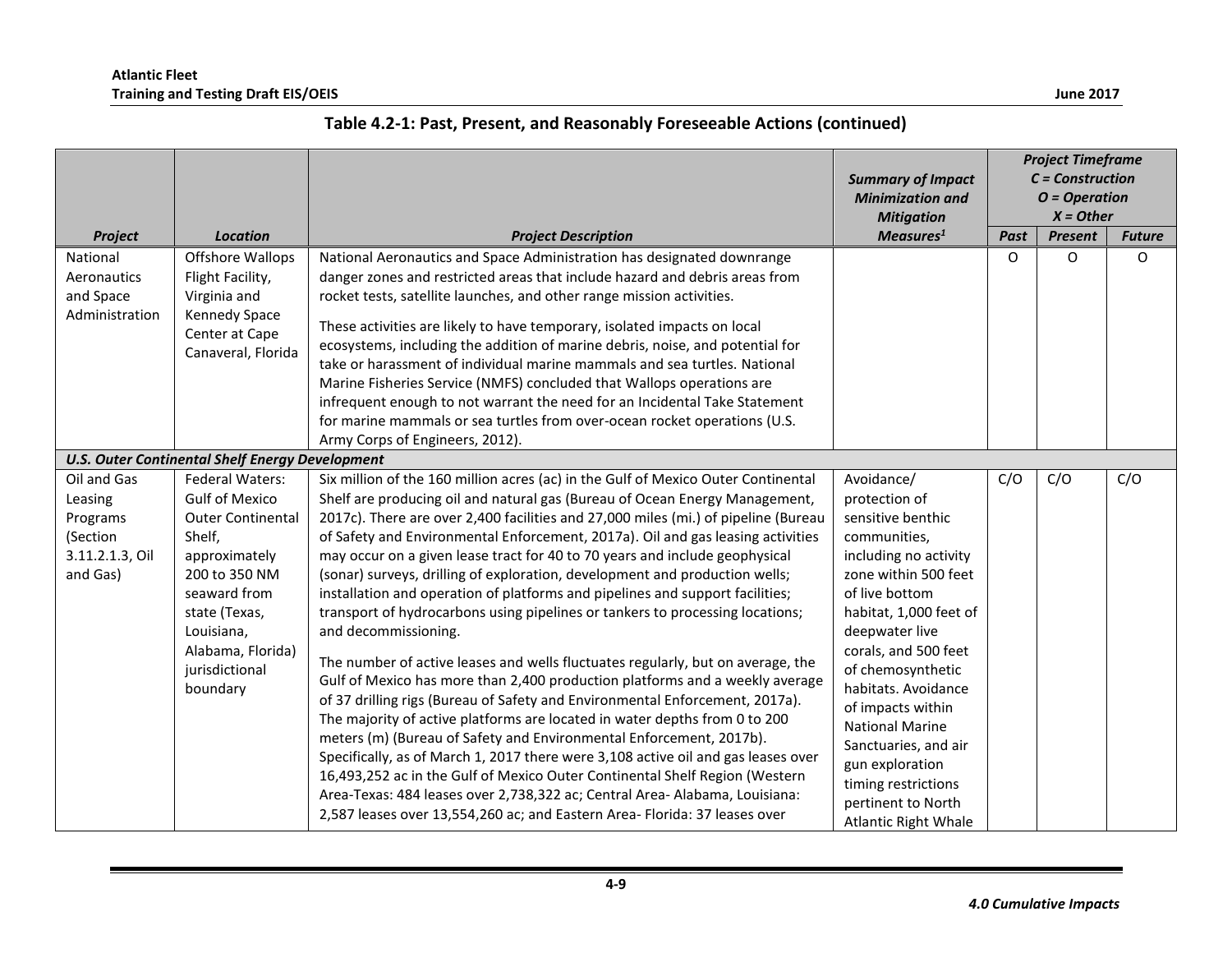|         |                 |                                                                                                                                                                                                                                                                                                                                                                                                                                                                                                                                                                                                                                                                                                                                                                                                                                                                                                                                                                                                                                                                                                                                                                                                                                                                                                                                                                                                                                                                                                                                                                                                                                                                                                                                                                                                                                                                                                                                                                                                                                                                                                                                                                                                                                                                                                                        | <b>Summary of Impact</b><br><b>Minimization and</b><br><b>Mitigation</b>                                                     | <b>Project Timeframe</b><br>$C = Construction$<br>$O = Operation$<br>$X = Other$ |                |               |
|---------|-----------------|------------------------------------------------------------------------------------------------------------------------------------------------------------------------------------------------------------------------------------------------------------------------------------------------------------------------------------------------------------------------------------------------------------------------------------------------------------------------------------------------------------------------------------------------------------------------------------------------------------------------------------------------------------------------------------------------------------------------------------------------------------------------------------------------------------------------------------------------------------------------------------------------------------------------------------------------------------------------------------------------------------------------------------------------------------------------------------------------------------------------------------------------------------------------------------------------------------------------------------------------------------------------------------------------------------------------------------------------------------------------------------------------------------------------------------------------------------------------------------------------------------------------------------------------------------------------------------------------------------------------------------------------------------------------------------------------------------------------------------------------------------------------------------------------------------------------------------------------------------------------------------------------------------------------------------------------------------------------------------------------------------------------------------------------------------------------------------------------------------------------------------------------------------------------------------------------------------------------------------------------------------------------------------------------------------------------|------------------------------------------------------------------------------------------------------------------------------|----------------------------------------------------------------------------------|----------------|---------------|
| Project | <b>Location</b> | <b>Project Description</b>                                                                                                                                                                                                                                                                                                                                                                                                                                                                                                                                                                                                                                                                                                                                                                                                                                                                                                                                                                                                                                                                                                                                                                                                                                                                                                                                                                                                                                                                                                                                                                                                                                                                                                                                                                                                                                                                                                                                                                                                                                                                                                                                                                                                                                                                                             | Measures <sup>1</sup>                                                                                                        | Past                                                                             | <b>Present</b> | <b>Future</b> |
|         |                 | 200,670 ac) (Bureau of Ocean Energy Management, 2017d). Through March<br>2014, 51,305 productive wells had been drilled in the Gulf of Mexico Planning<br>Areas, including 7,800 in the Western Area; 43,400 in the Central Area; and 105<br>in the Eastern Area (Bureau of Ocean Energy Management, 2015). (See Figures<br>3.11-1 and 3.11-2 for locations of Bureau of Ocean Energy Management<br>planning areas and oil and gas exploration activities.) The Final Five-Year<br>Program schedules an additional 10 potential lease sales in all three Gulf of<br>Mexico Planning Areas from 2017 through 2022 (Bureau of Ocean Energy<br>Management, 2017e). Up to 4,275 exploratory drilling wells are anticipated. No<br>additional lease sales are proposed for the Pacific or Atlantic Outer Continental<br>Shelf; but existing activities would continue (see Figures 3.11-1 and 3.11-2 for<br>locations of Bureau of Ocean Energy Management planning areas and oil and<br>gas exploration activities). Ten oil and gas lease sales were held in the Atlantic<br>between 1976 and 1983 (Bureau of Ocean Energy Management, 2014a). Fifty-<br>one wells were drilled on the Atlantic Outer Continental Shelf between 1975<br>and 1984, including one well in the Mid-Atlantic Planning Area and seven wells<br>in the South Atlantic Planning Area.<br>In April 2017 Executive Order Implementing an America-First Offshore Energy<br>Strategy and May 2017 Department of the Interior Secretary Order 3350<br>Implementing the America-First Offshore Energy Strategy require the<br>immediate development of a new 5-Year Outer Continental Shelf Oil and Gas<br>Leasing Program with full consideration of areas currently withdrawn from<br>exploration, leasing, and development (including the Atlantic Ocean and Gulf of<br>Mexico). Additionally, the Executive and Secretarial Orders require the<br>expedited consideration of NMFS Incidental Take Authorization requests and<br>seismic permitting applications; review of costs, opportunity costs, and<br>adequacy of previous consultations for National Marine Sanctuaries and Marine<br>Monuments; reconsideration of the Bureau of Safety and Environmental<br>Enforcement Oil and Gas and Sulfur Operations in the Outer Continental Shelf- | and sea turtle<br>requirements. Site-<br>specific mitigation<br>measures evaluated<br>per project at lease<br>sale offering. |                                                                                  |                |               |
|         |                 | Blowout Preventer Systems and Well Control Rule (April 2016); and ceasing all                                                                                                                                                                                                                                                                                                                                                                                                                                                                                                                                                                                                                                                                                                                                                                                                                                                                                                                                                                                                                                                                                                                                                                                                                                                                                                                                                                                                                                                                                                                                                                                                                                                                                                                                                                                                                                                                                                                                                                                                                                                                                                                                                                                                                                          |                                                                                                                              |                                                                                  |                |               |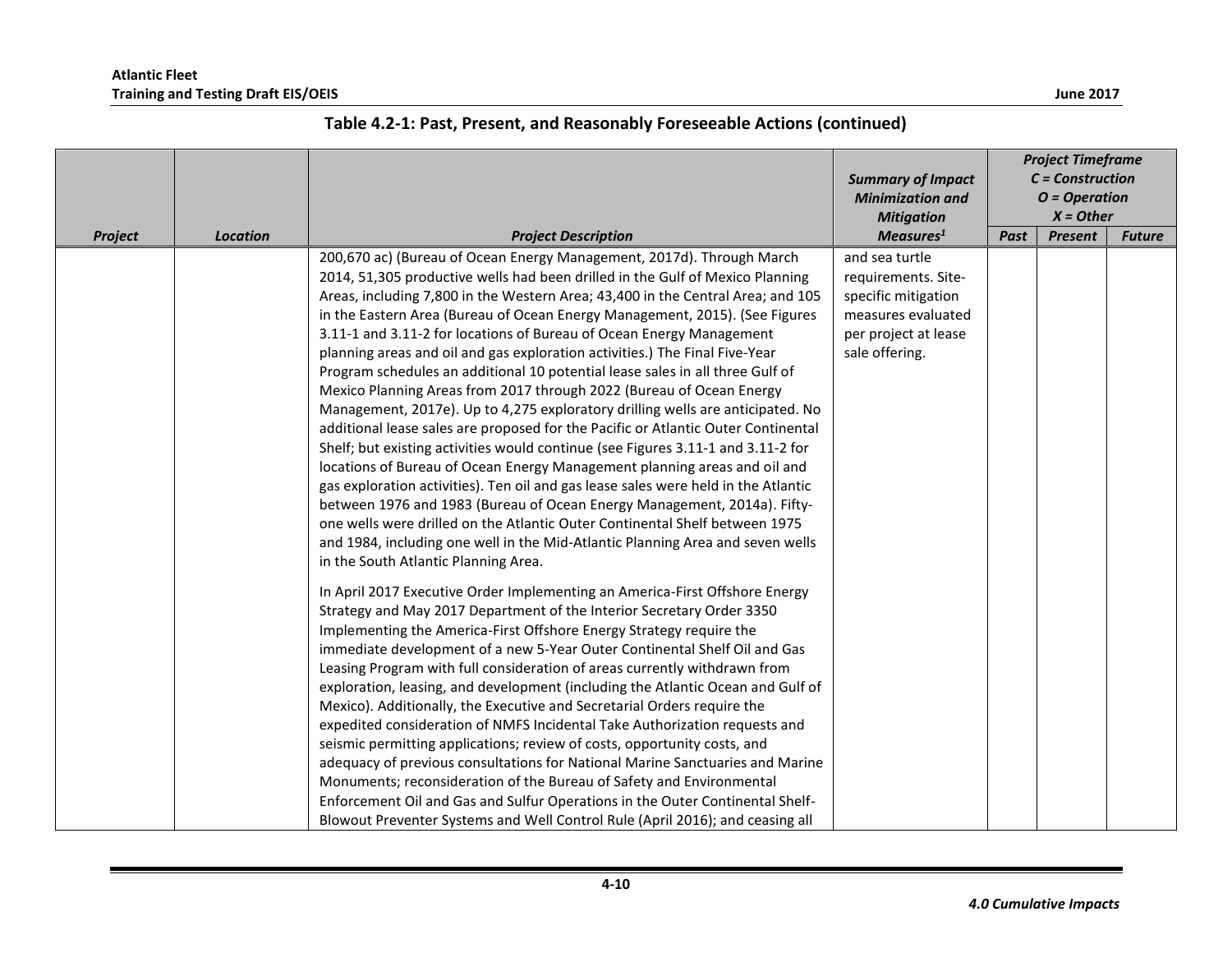|                                          |                                                                                                                                                                                    |                                                                                                                                                                                                                                                                                                                                                                                                                                                                                                                                             | <b>Summary of Impact</b><br><b>Minimization and</b><br><b>Mitigation</b> | <b>Project Timeframe</b><br>$C = Construction$<br>$O = Operation$<br>$X = Other$ |                |               |  |
|------------------------------------------|------------------------------------------------------------------------------------------------------------------------------------------------------------------------------------|---------------------------------------------------------------------------------------------------------------------------------------------------------------------------------------------------------------------------------------------------------------------------------------------------------------------------------------------------------------------------------------------------------------------------------------------------------------------------------------------------------------------------------------------|--------------------------------------------------------------------------|----------------------------------------------------------------------------------|----------------|---------------|--|
| Project                                  | <b>Location</b>                                                                                                                                                                    | <b>Project Description</b>                                                                                                                                                                                                                                                                                                                                                                                                                                                                                                                  | Measures <sup>1</sup>                                                    | Past                                                                             | <b>Present</b> | <b>Future</b> |  |
|                                          |                                                                                                                                                                                    | promulgation of the Offshore Air Quality Control, Reporting, and Compliance<br>Proposed Rule (2016). Additionally, the Executive and Secretary Orders require<br>a review with intent to rescind or revise the National Oceanic and Atmospheric<br>Administration (NOAA) Technical Memorandum NMFS-OPR-55, Technical<br>Guidance for Assessing the Effects of Anthropogenic Sound on Marine Mammal<br>Hearing (July 2016).<br>The majority of oil and gas structures and the pipelines linking those structures                             |                                                                          |                                                                                  |                |               |  |
|                                          |                                                                                                                                                                                    | with onshore processing and refining facilities are located off of Louisiana and<br>do not overlap with Navy testing ranges and OPAREAs (Figures 3.11-2 and 3.11-<br>3).                                                                                                                                                                                                                                                                                                                                                                    |                                                                          |                                                                                  |                |               |  |
|                                          |                                                                                                                                                                                    | Potential impacts associated with Gulf of Mexico Outer Continental Shelf<br>Federal oil and gas leasing activities include those associated with noise, traffic,<br>waste discharges, sediment disturbance, and risk of accidental spills (Bureau of<br>Ocean Energy Management, 2016c). These impacts are generally assumed to be<br>negligible due to the dispersed and relative small footprint of normal<br>operations. In the event of small to catastrophic spills, however, impacts grow<br>increasingly detrimental to marine life. |                                                                          |                                                                                  |                |               |  |
|                                          | <b>State Waters:</b><br><b>Gulf of Mexico</b><br><b>Outer Continental</b><br>Shelf, 0 to 10 mi.<br>offshore Texas, 0<br>to 3 mi. offshore<br>Louisiana,<br>Alabama, and<br>Florida | Texas, Alabama, and Louisiana operate robust oil and gas leasing programs in<br>state offshore waters (Bureau of Ocean Energy Management, 2016d). There are<br>no leases in Mississippi state waters. Activities and potential impacts for these<br>programs are similar as described above for the federal program.                                                                                                                                                                                                                        |                                                                          | C/O                                                                              | C/O            | C/O           |  |
| Floating,<br>Production,<br>Storage, and | <b>Gulf of Mexico</b><br><b>Outer Continental</b><br>Shelf, Western                                                                                                                | Floating oil and gas production systems occur in deepwater environments,<br>storing crude oil in tanks in the hulls of vessels and periodically offloading the<br>crude oil to shuttle tankers or ocean-going barges for transport to shore                                                                                                                                                                                                                                                                                                 | No Floating,<br>Production, Storage,<br>and Offloading                   | O                                                                                | $\circ$        | O             |  |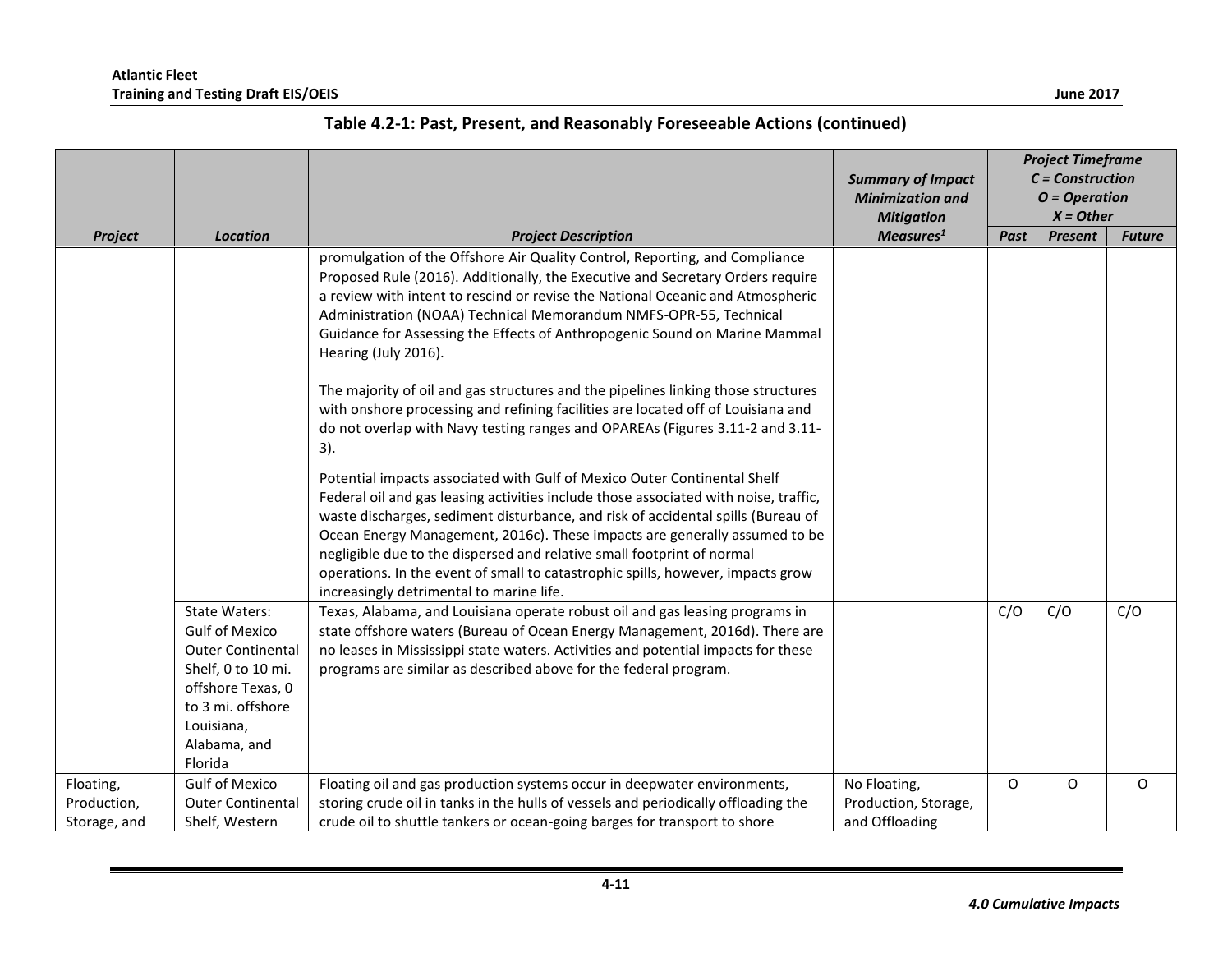|                                              |                                                                                |                                                                                                                                                                                                                                                                                                                                                                                                                                                                                                                                                                                                                                                                                                                                                                                                                                                                                                                                                                                                                                                                                                                                                                                                                                                                                                                                                                                                               | <b>Summary of Impact</b><br><b>Minimization and</b><br><b>Mitigation</b>                                                                                                                                                | <b>Project Timeframe</b><br>$C = Construction$<br>$O = Operation$<br>$X = Other$ |                |               |
|----------------------------------------------|--------------------------------------------------------------------------------|---------------------------------------------------------------------------------------------------------------------------------------------------------------------------------------------------------------------------------------------------------------------------------------------------------------------------------------------------------------------------------------------------------------------------------------------------------------------------------------------------------------------------------------------------------------------------------------------------------------------------------------------------------------------------------------------------------------------------------------------------------------------------------------------------------------------------------------------------------------------------------------------------------------------------------------------------------------------------------------------------------------------------------------------------------------------------------------------------------------------------------------------------------------------------------------------------------------------------------------------------------------------------------------------------------------------------------------------------------------------------------------------------------------|-------------------------------------------------------------------------------------------------------------------------------------------------------------------------------------------------------------------------|----------------------------------------------------------------------------------|----------------|---------------|
| Project                                      | <b>Location</b>                                                                | <b>Project Description</b>                                                                                                                                                                                                                                                                                                                                                                                                                                                                                                                                                                                                                                                                                                                                                                                                                                                                                                                                                                                                                                                                                                                                                                                                                                                                                                                                                                                    | Measures <sup>1</sup>                                                                                                                                                                                                   | Past                                                                             | <b>Present</b> | <b>Future</b> |
| Offloading<br>Systems                        | and Central<br><b>Planning Areas</b><br>Deepwater<br>(greater than<br>650 ft.) | (Minerals Management Service, 2001). At this time two systems occur in the<br>Walker Ridge area of the Gulf of Mexico: (1) Petrobras America, Inc., located<br>165 mi. from Louisiana in approximately 2,500 m of water, produces oil and gas<br>(gas is transported to shore by pipeline) (Bureau of Safety and Environmental<br>Enforcement, 2011) and (2) Royal Dutch Shell, located 200 mi. southwest of<br>New Orleans in 2,900 m of water (The Times-Picayune, 2015).<br>Resources impacted by Floating, Production, Storage, and Offloading systems<br>include air quality from platform and vessel emissions and water and sediment<br>quality especially in the event of a spill (Minerals Management Service, 2001).<br>Marine mammals, such as the sperm whale, sea turtles, and commercial<br>fisheries may also be impacted due to noise from helicopters, service vessels,<br>and shuttle tankers and vessel and shuttle tanker traffic may also increase<br>collisions with marine mammals. It is anticipated that Floating, Production,<br>Storage, and Offloading systems have similar, negligible anticipated<br>environmental effects and mitigation measures as those expected for other oil<br>development and production systems. Further site-specific, technical and<br>environmental evaluation is required for specific Floating, Production, Storage,<br>and Offloading proposals. | systems permitted<br>within 100<br>kilometers (km) of<br>the Breton NWA<br>Class 1 Air Quality<br>area; emission<br>restrictions; security<br>and safety controls<br>for spill prevention<br>and damage<br>minimization |                                                                                  |                |               |
| Liquefied<br><b>Natural Gas</b><br>Terminals | Atlantic Ocean<br>and Gulf of<br>Mexico, coast and<br>nearshore                | Liquefied Natural Gas terminals function to regasify liquid natural gas for<br>distribution via pipeline networks. Liquefied Natural Gas is imported and<br>exported through both offshore and nearshore/onshore terminals. The<br>following Liquefied Natural Gas terminals are within the Study Area:<br>12 Existing Import/Export: 6 Gulf of Mexico, 6 Atlantic (Federal Energy<br>Regulatory Commission, 2017d)<br>15 Approved Import/Export: 12 Gulf of Mexico, 3 Atlantic (Federal Energy<br>Regulatory Commission, 2017a)<br>14 Proposed Export: 13 Gulf of Mexico, 1 Atlantic (Federal Energy Regulatory<br>Commission, 2017c)<br>2 Proposed Import: Atlantic (Federal Energy Regulatory Commission, 2017b)<br>Potential environmental impacts include those associated with additional ship                                                                                                                                                                                                                                                                                                                                                                                                                                                                                                                                                                                                          |                                                                                                                                                                                                                         | C/O                                                                              | C/O            | C/O           |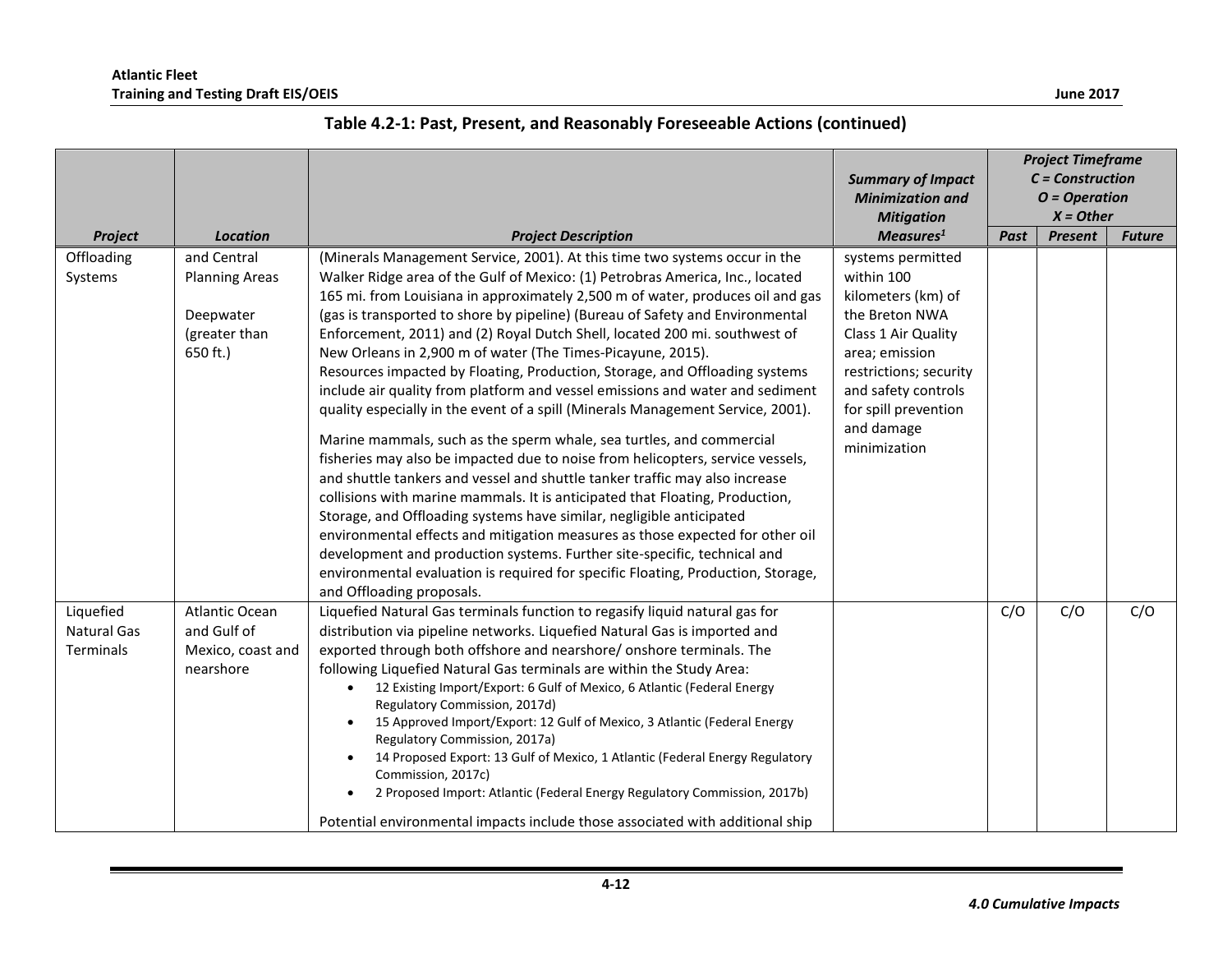|                                                                       |                                                                                                                                 |                                                                                                                                                                                                                                                                                                                                                                                                                                                                                                                                                                                                                                                                                                                                                                                                                                                                                                                                                                                                                                                                                                                                                                                                                                                                                                                                                                                                                                                                                                                                                                        | <b>Summary of Impact</b><br><b>Minimization and</b><br><b>Mitigation</b>                                                                                                                                                                                                                                                                                                                                         | <b>Project Timeframe</b><br>$C = Construction$<br>$O = Operation$<br>$X = Other$ |                |               |
|-----------------------------------------------------------------------|---------------------------------------------------------------------------------------------------------------------------------|------------------------------------------------------------------------------------------------------------------------------------------------------------------------------------------------------------------------------------------------------------------------------------------------------------------------------------------------------------------------------------------------------------------------------------------------------------------------------------------------------------------------------------------------------------------------------------------------------------------------------------------------------------------------------------------------------------------------------------------------------------------------------------------------------------------------------------------------------------------------------------------------------------------------------------------------------------------------------------------------------------------------------------------------------------------------------------------------------------------------------------------------------------------------------------------------------------------------------------------------------------------------------------------------------------------------------------------------------------------------------------------------------------------------------------------------------------------------------------------------------------------------------------------------------------------------|------------------------------------------------------------------------------------------------------------------------------------------------------------------------------------------------------------------------------------------------------------------------------------------------------------------------------------------------------------------------------------------------------------------|----------------------------------------------------------------------------------|----------------|---------------|
| Project                                                               | <b>Location</b>                                                                                                                 | <b>Project Description</b>                                                                                                                                                                                                                                                                                                                                                                                                                                                                                                                                                                                                                                                                                                                                                                                                                                                                                                                                                                                                                                                                                                                                                                                                                                                                                                                                                                                                                                                                                                                                             | Measures <sup>1</sup>                                                                                                                                                                                                                                                                                                                                                                                            | Past                                                                             | <b>Present</b> | <b>Future</b> |
|                                                                       |                                                                                                                                 | traffic, underwater noise from construction and operation, seawater intakes<br>and discharges, and potential releases of liquefied natural gas.                                                                                                                                                                                                                                                                                                                                                                                                                                                                                                                                                                                                                                                                                                                                                                                                                                                                                                                                                                                                                                                                                                                                                                                                                                                                                                                                                                                                                        |                                                                                                                                                                                                                                                                                                                                                                                                                  |                                                                                  |                |               |
| Oil and Gas<br>Structure<br>Removal<br><b>Operations</b>              | <b>Gulf of Mexico</b><br><b>Outer Continental</b><br>Shelf, all water<br>depths                                                 | Decommissioning seafloor obstructions (wellheads, caissons, casing strings,<br>platforms, and mooring devices) includes the explosive and non-explosive<br>severing of structures and subsequent salvage and site-clearance operations<br>(Minerals Management Service, 2005). Decommissioning operations generally<br>occur after lease expiration, when the well or facility is no longer deemed<br>economically viable, or when the physical condition of the structure becomes<br>unsafe or a navigation hindrance. Roughly 108 oil and gas structures are<br>removed annually in the Gulf of Mexico. Of these about 66 percent are<br>removed using explosives, which are detonated inside pilings and well<br>conductors at a depth of 15 ft. below the seafloor.<br>Potential environmental impacts, such as injury or death to marine mammals,<br>fish, sea turtles, and other animals due to nearby underwater blasts and site-<br>clearance trawling activities would be mitigated to negligible most of the time,<br>with occasional impacts being potentially adverse but not significant (Minerals<br>Management Service, 2007). The effects of bottom-disturbing activities, such as<br>anchoring and toppling structures, on sensitive benthic habitat and resources<br>may include physical damage to hard-bottom features, increased turbidity, and<br>covering or smothering of sensitive habitats with re-suspended sediments. Site-<br>specific NEPA analyses will be conducted on individual applications specifying<br>supplementary mitigation. | <b>General blasting</b><br>criteria and scenario-<br>specific<br>requirements such<br>as avoidance of hard<br>bottom habitats and<br>anchor restrictions<br>for support vessel<br>and transport use;<br>use of turtle<br>exclusion devices<br>and 30 minute limits<br>for site-clearance<br>trawling; and<br>observation for<br>marine mammals<br>and turtles, pausing<br>activities in response<br>to sightings | $\mathsf{C}$                                                                     | $\mathsf{C}$   | $\mathsf{C}$  |
| <b>Wind Energy</b><br>Development<br>(Section<br>3.11.2.1.2,<br>Wind) | Atlantic Ocean<br><b>Outer Continental</b><br><b>Shelf Federal</b><br>waters<br>(approximately<br>200 to 350 NM<br>seaward from | Commercial-scale offshore wind facilities are similar to onshore wind facilities,<br>and, depending on rotor size and spacing requirements, can include from 14<br>(110 m rotor diameter) to 40 (150 m rotor diameter) turbines in one Outer<br>Continental Shelf block (3 statute miles by 3 statute miles) (Bureau of Ocean<br>Energy Management, 2012a). Average leaseholds are 8 blocks and current<br>technology limits development to waters no deeper than 100 m. Development<br>includes installing the substructure, which is typically a large steel tube (up to                                                                                                                                                                                                                                                                                                                                                                                                                                                                                                                                                                                                                                                                                                                                                                                                                                                                                                                                                                                             | Implementation of<br>proper siting and<br>mandatory design<br>criteria; sonic<br>pingers and/or turtle<br>exclusion devices to<br>minimize                                                                                                                                                                                                                                                                       | C                                                                                | C/O            | C/O           |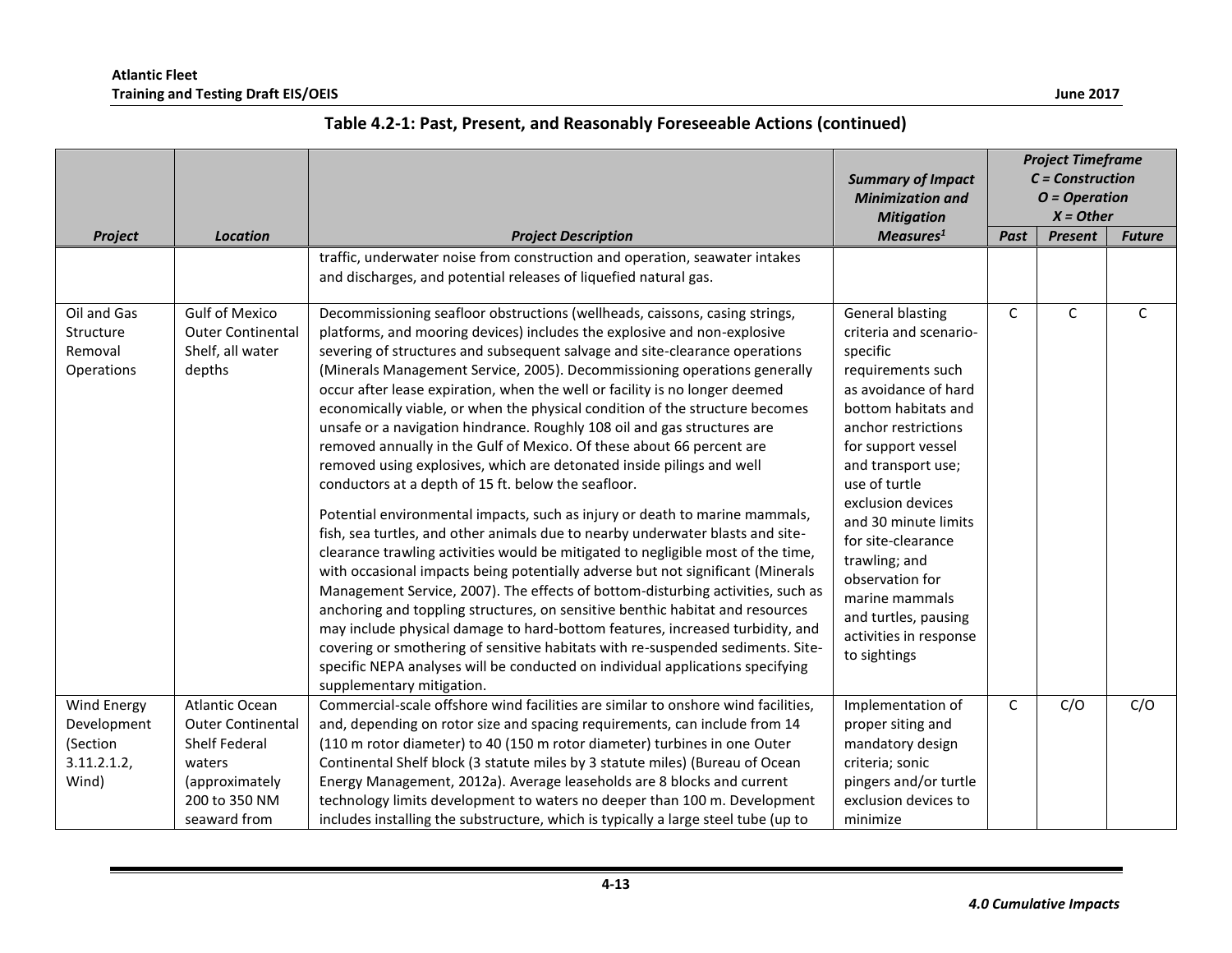|                |                                                                                                                                                                                                                                                                                      |                                                                                                                                                                                                                                                                                                                                                                                                                                                                                                                                                                                                                                                                                                                                                                                                                                                                                                                                                                                                                                                                                                                                                                                                                                                                                                                                                                                                                                                                                                                                                                                                                                                                                                                                                                                                                                                                                                                                                                                                                                                                                                                                                                                                                                                       |                                                                                                                                                                 | <b>Project Timeframe</b><br>$C = Construction$<br>$O = Operation$<br>$X = Other$ |                |               |
|----------------|--------------------------------------------------------------------------------------------------------------------------------------------------------------------------------------------------------------------------------------------------------------------------------------|-------------------------------------------------------------------------------------------------------------------------------------------------------------------------------------------------------------------------------------------------------------------------------------------------------------------------------------------------------------------------------------------------------------------------------------------------------------------------------------------------------------------------------------------------------------------------------------------------------------------------------------------------------------------------------------------------------------------------------------------------------------------------------------------------------------------------------------------------------------------------------------------------------------------------------------------------------------------------------------------------------------------------------------------------------------------------------------------------------------------------------------------------------------------------------------------------------------------------------------------------------------------------------------------------------------------------------------------------------------------------------------------------------------------------------------------------------------------------------------------------------------------------------------------------------------------------------------------------------------------------------------------------------------------------------------------------------------------------------------------------------------------------------------------------------------------------------------------------------------------------------------------------------------------------------------------------------------------------------------------------------------------------------------------------------------------------------------------------------------------------------------------------------------------------------------------------------------------------------------------------------|-----------------------------------------------------------------------------------------------------------------------------------------------------------------|----------------------------------------------------------------------------------|----------------|---------------|
| <b>Project</b> | <b>Location</b>                                                                                                                                                                                                                                                                      | <b>Project Description</b>                                                                                                                                                                                                                                                                                                                                                                                                                                                                                                                                                                                                                                                                                                                                                                                                                                                                                                                                                                                                                                                                                                                                                                                                                                                                                                                                                                                                                                                                                                                                                                                                                                                                                                                                                                                                                                                                                                                                                                                                                                                                                                                                                                                                                            | Measures <sup>1</sup>                                                                                                                                           | Past                                                                             | <b>Present</b> | <b>Future</b> |
|                | state<br>jurisdictional<br>boundary<br>Atlantic Ocean<br>State waters (0 to<br>3 NM from<br>shoreline of<br>Florida, Georgia,<br>South Carolina,<br>North Carolina,<br>Virginia,<br>Maryland,<br>Delaware, New<br>Jersey, Rhode<br>Island, Maine,<br>New York, and<br>Massachusetts) | 20 ft. diameter) driven 80 to 100 ft. below the mudline in 15 to 100 ft. water<br>depths, with the pole and turbine mounted on top (Minerals Management<br>Service, 2007). Each turbine is connected by power cable to an electric service<br>platform/substation, typically located somewhere within the turbine array,<br>from which buried high voltage cables transmit the power to an onshore<br>substation for integration into the onshore grid.<br>Eleven commercial wind energy leases have been issued in federal waters on<br>the Outer Continental Shelf, including those offshore Delaware, Maryland,<br>Maine, New Jersey, Rhode Island, Virginia, New York, and North Carolina<br>(Bureau of Ocean Energy Management, 2017a). Various state offshore wind<br>energy programs are also under development.<br>Site characterization activities include geophysical surveys, sub-bottom<br>sampling, and biological surveys. Site assessment activities include installation<br>of meteorological towers and meteorological buoys, data collection, and<br>decommissioning of the towers and buoys (Bureau of Ocean Energy<br>Management, 2012b).<br>Most impacts occur during the construction phase, which involves the highest<br>amount of vessel traffic, noise generation, seafloor disturbance (especially from<br>transmission cabling), and air emissions; however, ongoing impacts would<br>occur from vessel and turbine strikes; moderate operational noise; disturbance<br>of nesting areas; alteration of key habitat; or potential fuel, oil, or dielectric<br>fluid spills (Minerals Management Service, 2007). Potential population-level<br>impacts on marine mammals, fish, birds, and sea turtles are mitigated in site-<br>specific environmental review and permitting processes. In particular, impacts<br>on sea turtles could be minor to moderate because of the technologies'<br>potential to impede sea turtle movement and the potential of entrainment in<br>overtopping devices. Additionally, if related onshore facilities are located in<br>nesting areas, operation could cause minor to moderate adverse impacts on<br>sea turtles due to hatchling disorientation from lighting, with possible major | entanglement and<br>entrainment<br>potential; adherence<br>to U.S. Coast Guard<br>oil spill response<br>plans; use of<br>environmentally<br>friendly chemicals. |                                                                                  |                |               |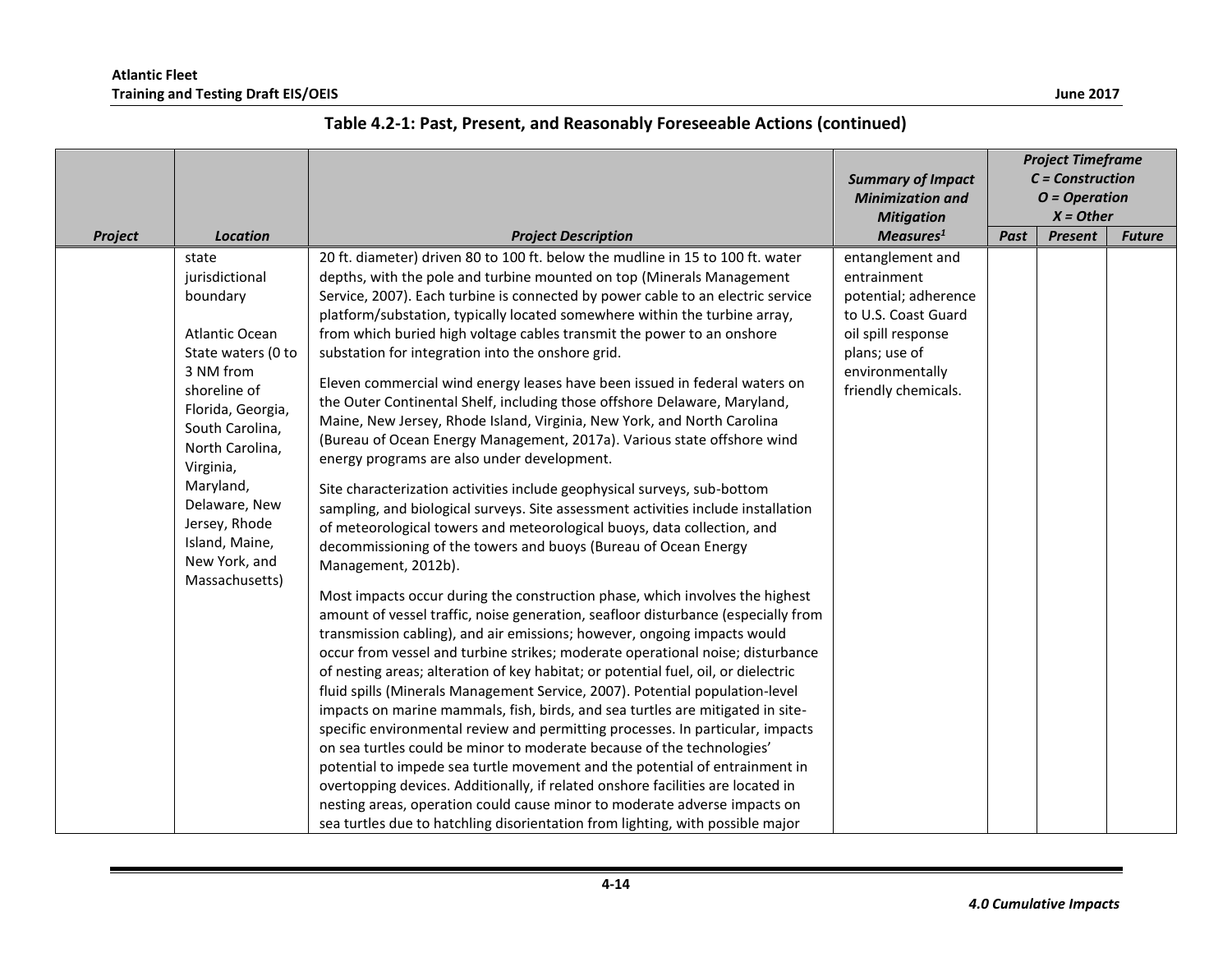|                                                                                        |                                                                                                                                                                   |                                                                                                                                                                                                                                                                                                                                                                                                                                                                                                                                                                                                                                                         | <b>Summary of Impact</b><br><b>Minimization and</b><br><b>Mitigation</b>                                                                                                      | <b>Project Timeframe</b><br>$C = Construction$<br>$O = Operation$<br>$X = Other$ |                |               |
|----------------------------------------------------------------------------------------|-------------------------------------------------------------------------------------------------------------------------------------------------------------------|---------------------------------------------------------------------------------------------------------------------------------------------------------------------------------------------------------------------------------------------------------------------------------------------------------------------------------------------------------------------------------------------------------------------------------------------------------------------------------------------------------------------------------------------------------------------------------------------------------------------------------------------------------|-------------------------------------------------------------------------------------------------------------------------------------------------------------------------------|----------------------------------------------------------------------------------|----------------|---------------|
| Project                                                                                | <b>Location</b>                                                                                                                                                   | <b>Project Description</b>                                                                                                                                                                                                                                                                                                                                                                                                                                                                                                                                                                                                                              | Measures <sup>1</sup>                                                                                                                                                         | Past                                                                             | <b>Present</b> | <b>Future</b> |
|                                                                                        |                                                                                                                                                                   | impacts if turtle nests or aggregates of hatchings are destroyed. Proper siting<br>and design and other mitigation measures would minimize potential impacts on<br>coastal sediment transport processes, marine navigation, commercial shipping,<br>fishing activities, seafloor habitats, marine mammals, sea turtles, areas of<br>special concern, archaeological sites, and U.S. Department of Defense (DoD)<br>training and exercise activities.                                                                                                                                                                                                    |                                                                                                                                                                               |                                                                                  |                |               |
|                                                                                        |                                                                                                                                                                   | <b>Other Commercial Industries</b>                                                                                                                                                                                                                                                                                                                                                                                                                                                                                                                                                                                                                      |                                                                                                                                                                               |                                                                                  |                |               |
| Undersea<br>Communicatio<br>ns Cables                                                  | Oceans<br>worldwide                                                                                                                                               | Submarine cables provide the primary means of voice, data, and Internet<br>connectivity between the mainland United States and the rest of the world<br>(Federal Communications Commission, 2017). The Federal Communications<br>Commission grants licenses authorizing cable applicants to install, own, and<br>operate submarine cables and associated landing stations in the United States.<br>Cables are installed by specialized boats across flat ocean surfaces and dug into<br>the seabed in shallow areas. Over 550,000 mi. of cables currently exist in the<br>world's oceans.                                                               |                                                                                                                                                                               | C/O                                                                              | O              | O             |
|                                                                                        |                                                                                                                                                                   | Potential impacts of installation and maintenance activities would include noise<br>and vessel strikes from boat traffic and increased seafloor disturbance and<br>sedimentation in localized areas where the cable is installed. Likewise,<br>electromagnetic fields are generated by some cables that may be sensed by and<br>affect the migration behavior of some fish, sharks, rays, and eels (Bureau of<br>Ocean Energy Management, 2016a).                                                                                                                                                                                                       |                                                                                                                                                                               |                                                                                  |                |               |
| <b>Marine Mineral</b><br>Extraction<br>(Section<br>3.11.2.2,<br>Mineral<br>Extraction) | U.S. Outer<br><b>Continental Shelf</b><br>and shoreline,<br>including Florida,<br>Louisiana,<br>Mississippi, New<br>Jersey, North<br>Carolina, South<br>Carolina, | Marine minerals, primarily sand and gravel, are dredged from leased marine<br>areas and applied to coastal restoration projects, including beach nourishment<br>and coastal habitat restoration (Bureau of Ocean Energy Management, 2016b).<br>Marine mammals, fish, and sea turtles may be impacted directly by dredge<br>operations (including vessel strikes or dredge entrainment) or indirectly by<br>noise, turbidity, water quality, and benthic habitat alteration produced by such<br>(Bureau of Ocean Energy Management, 2013). Beach nourishment activities<br>may impact nearshore habitat, including estuaries and bird and turtle nesting | Dredge timing and<br>location constraints;<br>lighting protocols;<br>specialized<br>equipment<br>requirements;<br>monitoring; buffer<br>establishment<br>surrounding cultural | C/O                                                                              | C/O            | C/O           |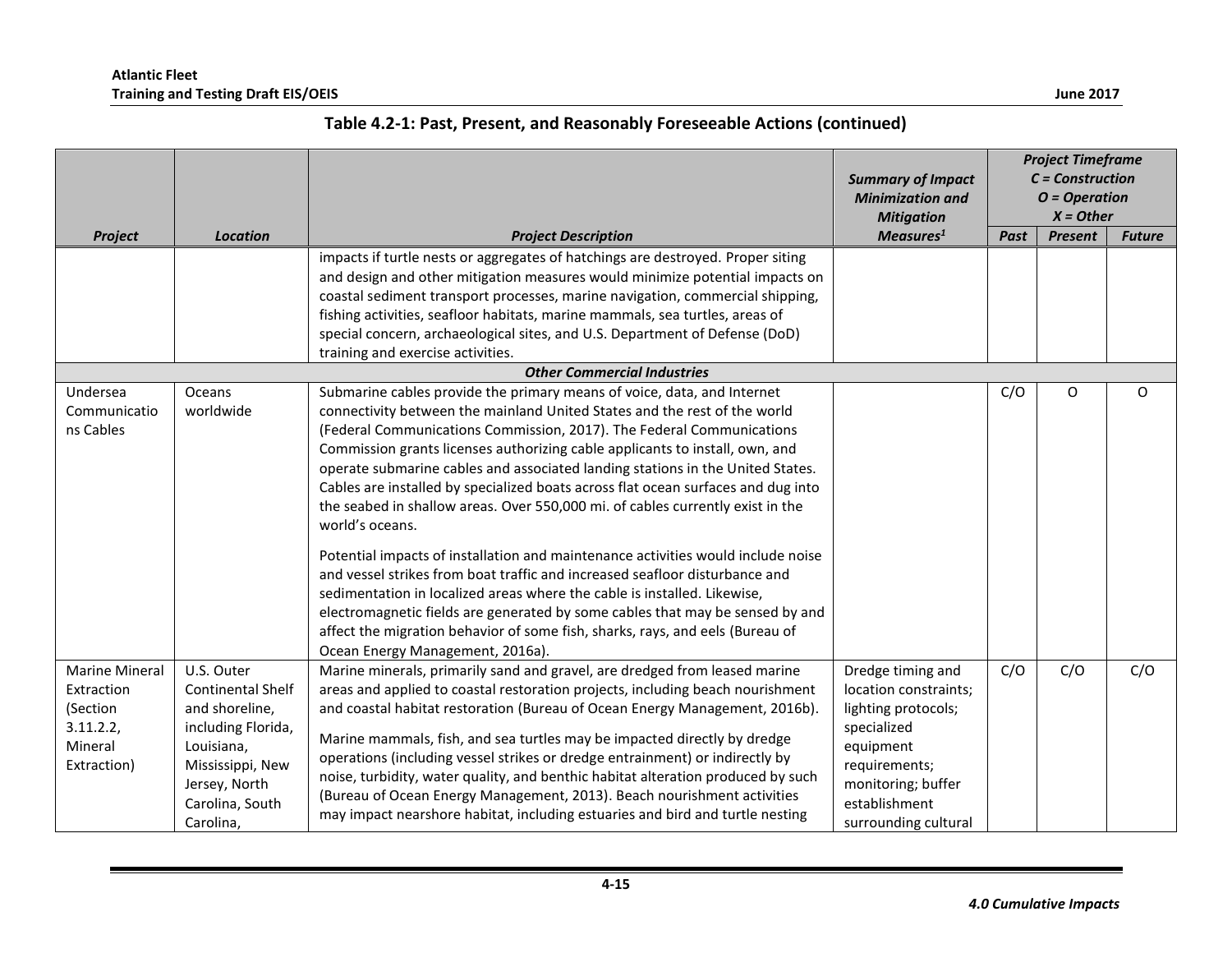|                                                                       |                                                                                                                                             |                                                                                                                                                                                                                                                                                                                                                                                                                                                                                                                                                                                                                                                                                                                                                                                                                                                                                                                                                                                                                                                                                                                                                                                                                                                      | <b>Summary of Impact</b><br><b>Minimization and</b><br><b>Mitigation</b>                                                                           | <b>Project Timeframe</b><br>$C = Construction$<br>$O = Operation$<br>$X = Other$ |                |               |  |
|-----------------------------------------------------------------------|---------------------------------------------------------------------------------------------------------------------------------------------|------------------------------------------------------------------------------------------------------------------------------------------------------------------------------------------------------------------------------------------------------------------------------------------------------------------------------------------------------------------------------------------------------------------------------------------------------------------------------------------------------------------------------------------------------------------------------------------------------------------------------------------------------------------------------------------------------------------------------------------------------------------------------------------------------------------------------------------------------------------------------------------------------------------------------------------------------------------------------------------------------------------------------------------------------------------------------------------------------------------------------------------------------------------------------------------------------------------------------------------------------|----------------------------------------------------------------------------------------------------------------------------------------------------|----------------------------------------------------------------------------------|----------------|---------------|--|
| Project                                                               | <b>Location</b>                                                                                                                             | <b>Project Description</b>                                                                                                                                                                                                                                                                                                                                                                                                                                                                                                                                                                                                                                                                                                                                                                                                                                                                                                                                                                                                                                                                                                                                                                                                                           | Measures <sup>1</sup>                                                                                                                              | Past                                                                             | <b>Present</b> | <b>Future</b> |  |
|                                                                       | Maryland, and<br>Virginia                                                                                                                   | areas; however, site/project-specific NEPA analysis, mitigation measures, and<br>other stipulations are established for each project that are specifically                                                                                                                                                                                                                                                                                                                                                                                                                                                                                                                                                                                                                                                                                                                                                                                                                                                                                                                                                                                                                                                                                           | resources and hard-<br>bottom habitat                                                                                                              |                                                                                  |                |               |  |
|                                                                       |                                                                                                                                             | protective of local sensitive physical, biological, and cultural resources.                                                                                                                                                                                                                                                                                                                                                                                                                                                                                                                                                                                                                                                                                                                                                                                                                                                                                                                                                                                                                                                                                                                                                                          | (Bureau of Ocean                                                                                                                                   |                                                                                  |                |               |  |
|                                                                       |                                                                                                                                             |                                                                                                                                                                                                                                                                                                                                                                                                                                                                                                                                                                                                                                                                                                                                                                                                                                                                                                                                                                                                                                                                                                                                                                                                                                                      | Energy                                                                                                                                             |                                                                                  |                |               |  |
|                                                                       |                                                                                                                                             |                                                                                                                                                                                                                                                                                                                                                                                                                                                                                                                                                                                                                                                                                                                                                                                                                                                                                                                                                                                                                                                                                                                                                                                                                                                      | Management,                                                                                                                                        |                                                                                  |                |               |  |
|                                                                       |                                                                                                                                             |                                                                                                                                                                                                                                                                                                                                                                                                                                                                                                                                                                                                                                                                                                                                                                                                                                                                                                                                                                                                                                                                                                                                                                                                                                                      | 2017b).                                                                                                                                            |                                                                                  |                |               |  |
| Commercial<br>Fishing (Section<br>3.11.2.4,<br>Commercial<br>Fishing) | <b>Greater Atlantic</b><br>region (Main<br>through Cape<br>Hatteras, North<br>Carolina)<br>Southeast Region<br>(North Carolina to<br>Texas) | There are 48 different fisheries in the Greater Atlantic region (National Marine<br>Fisheries Service, 2016c). In the Southeast Region there are 21 separate<br>fisheries. The National Oceanic and Atmospheric Administration provides<br>bycatch data for 50 percent of the Greater Atlantic fisheries and 48 percent of<br>those that occur in the Southeast. Figure 3.11-5 illustrates the decline of total<br>fish caught in the Atlantic since 1956; Figure 3.11-6 shows a similar decline in<br>the Gulf of Mexico. The NMFS issues fishing vessel, dealer, and commercial<br>operator permits and fishing authorizations as required under the various<br>Federal Fishery Regulations.                                                                                                                                                                                                                                                                                                                                                                                                                                                                                                                                                       | Various bycatch<br>mitigation<br>technologies,<br>quotas, and seasonal<br>restrictions required<br>per the fishery-<br>specific permit<br>process. | O                                                                                | O              | $\circ$       |  |
|                                                                       |                                                                                                                                             | Ecological extinction caused by overfishing precedes all other pervasive human<br>disturbance of coastal ecosystems (Jackson et al., 2001). Approximately 30<br>percent of the U.S. managed stocks are overfished (National Marine Fisheries<br>Service, 2009b). Commercial fishing can adversely affect fish populations, non-<br>target species, and habitats. Bycatch includes the unintentional capture of fish,<br>marine mammals, sea turtles, seabirds, and other non-targeted species that<br>occur incidental to normal fishing operations. Fisheries bycatch has been<br>identified as a primary driver of population declines in several groups of marine<br>species, including sharks, mammals, seabirds, and sea turtles (Wallace et al.,<br>2010). Commercial fishing often includes the use of mobile fishing gear, such as<br>bottom trawls, which increases turbidity, alters surface sediment and bottom<br>habitats, removes prey (leading to declines in predator abundance), removes<br>predators, and generates marine debris. Ghost fishing occurs when lost and<br>abandoned fishing gear, such as gill nets, purse seines, and long-lines, continue<br>to ensnare fish and other marine animals without human oversight and |                                                                                                                                                    |                                                                                  |                |               |  |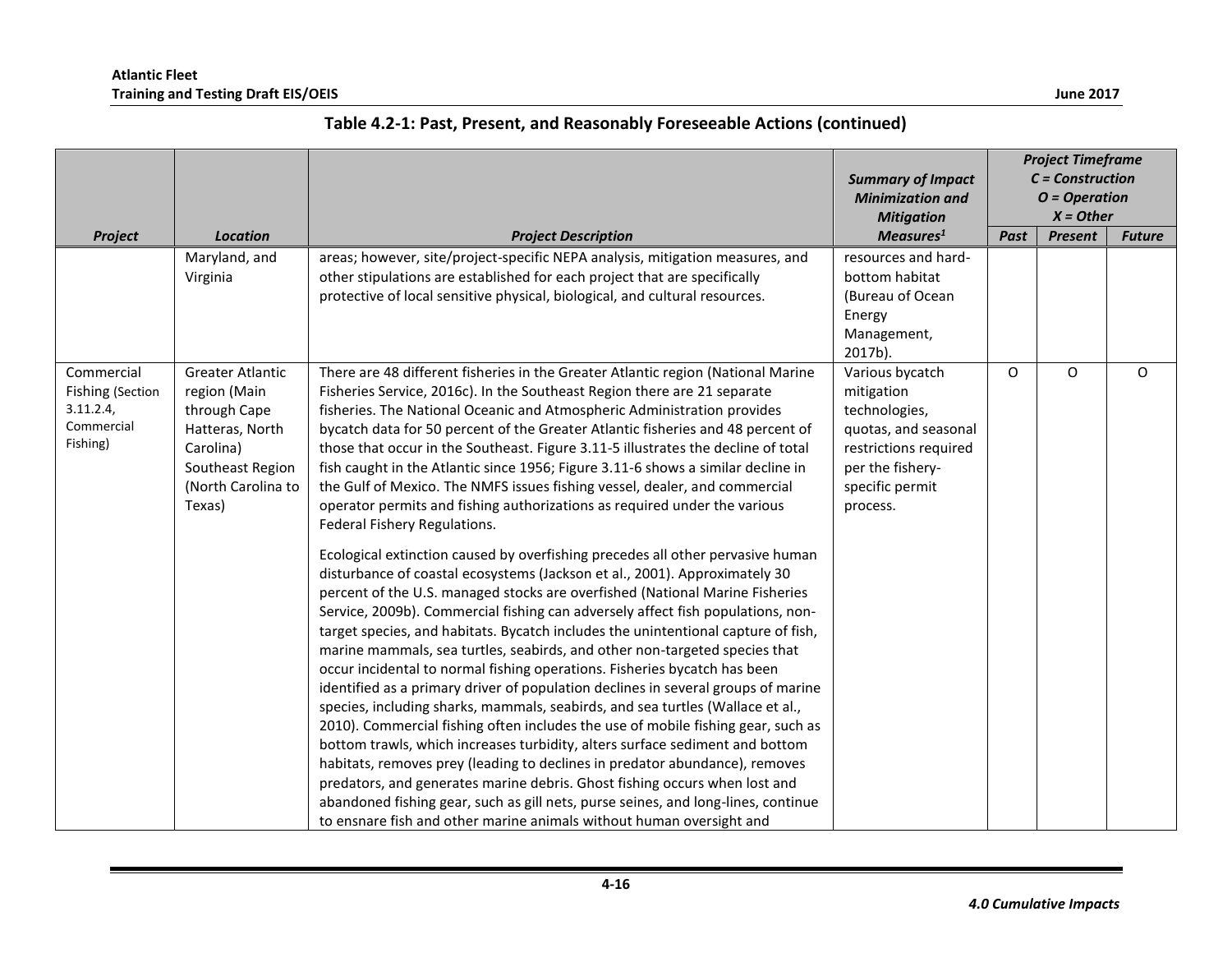|                                                                                    |                 |                                                                                                                                                                                                                                                                                                                                                                                                                                                                                                                                                                                                                                                                                                                                                                                                                                                                                                                                                                                                                                                                   | <b>Summary of Impact</b><br><b>Minimization and</b><br><b>Mitigation</b> | <b>Project Timeframe</b><br>$C = Construction$<br>$O = Operation$<br>$X = Other$ |                |               |
|------------------------------------------------------------------------------------|-----------------|-------------------------------------------------------------------------------------------------------------------------------------------------------------------------------------------------------------------------------------------------------------------------------------------------------------------------------------------------------------------------------------------------------------------------------------------------------------------------------------------------------------------------------------------------------------------------------------------------------------------------------------------------------------------------------------------------------------------------------------------------------------------------------------------------------------------------------------------------------------------------------------------------------------------------------------------------------------------------------------------------------------------------------------------------------------------|--------------------------------------------------------------------------|----------------------------------------------------------------------------------|----------------|---------------|
| Project                                                                            | <b>Location</b> | <b>Project Description</b>                                                                                                                                                                                                                                                                                                                                                                                                                                                                                                                                                                                                                                                                                                                                                                                                                                                                                                                                                                                                                                        | Measures <sup>1</sup>                                                    | Past                                                                             | <b>Present</b> | <b>Future</b> |
|                                                                                    |                 | removal. Lost gear fouls and disrupts bottom habitats and has the potential to<br>entangle or be ingested by marine animals.                                                                                                                                                                                                                                                                                                                                                                                                                                                                                                                                                                                                                                                                                                                                                                                                                                                                                                                                      |                                                                          |                                                                                  |                |               |
| Recreational<br><b>Fishing (Section</b><br>3.11.2.4.2,<br>Recreational<br>Fishing) |                 | In 2014, more than 6.1 million residents of Atlantic coast states participated in<br>marine recreational fishing. All participants, including visitors, took nearly 39<br>million trips and caught approximately 217 million fish (National Marine<br>Fisheries Service, 2015c). In the Gulf of Mexico in 2014, nearly 2.9 million<br>residents of Gulf Coast states participated in marine recreational fishing, taking<br>22 million trips and catching almost 155 million fish. Figure 3.11-7 through<br>3.11.9 show fishing locations and dive sites throughout the Study Area.<br>Recreational fishing includes impacts from vessel traffic (strike, noise, water<br>pollution, marine debris) and can compound impacts on fish stocks already<br>experiencing exploitation. Recreational fishing and boat traffic usually occurs<br>nearshore rather than in the deeper open ocean, and recreational traffic<br>typically frequents popular locations, which can concentrate damage in these<br>areas from anchors or other bottom disturbing equipment.    |                                                                          | O                                                                                | 0              | O             |
| Aquaculture<br>(Section<br>3.11.2.5,<br>Aquaculture)                               |                 | Aquaculture is the farming of aquatic organisms such as fish, shellfish, and<br>plants. Globally, 29 percent of stocks are fished at biologically unsustainable<br>levels, and aquaculture helps meet demand and offsets stress to wild<br>populations (National Marine Fisheries Service, 2015d). Aquaculture production<br>reached an all-time high of 97 million metric tons in 2013 and is the fastest<br>growing form of food production, at 6 percent per year globally. Species are<br>typically farmed in U.S. state waters and include mollusks (oysters, clams,<br>mussels) and Atlantic Salmon (National Marine Fisheries Service, 2015c).<br>The threats of aquaculture operations on wild fish populations include reduced<br>water quality, competition for food, predation by escaped or released farmed<br>fishes, spread of disease and parasites, and reduced genetic diversity (Kappel,<br>2005). These threats become apparent when farmed fish escape and enter the<br>natural ecosystem (Hansen & Windsor, 2006; Ormerod, 2003). The Marine |                                                                          | C/O                                                                              | C/O            | C/O           |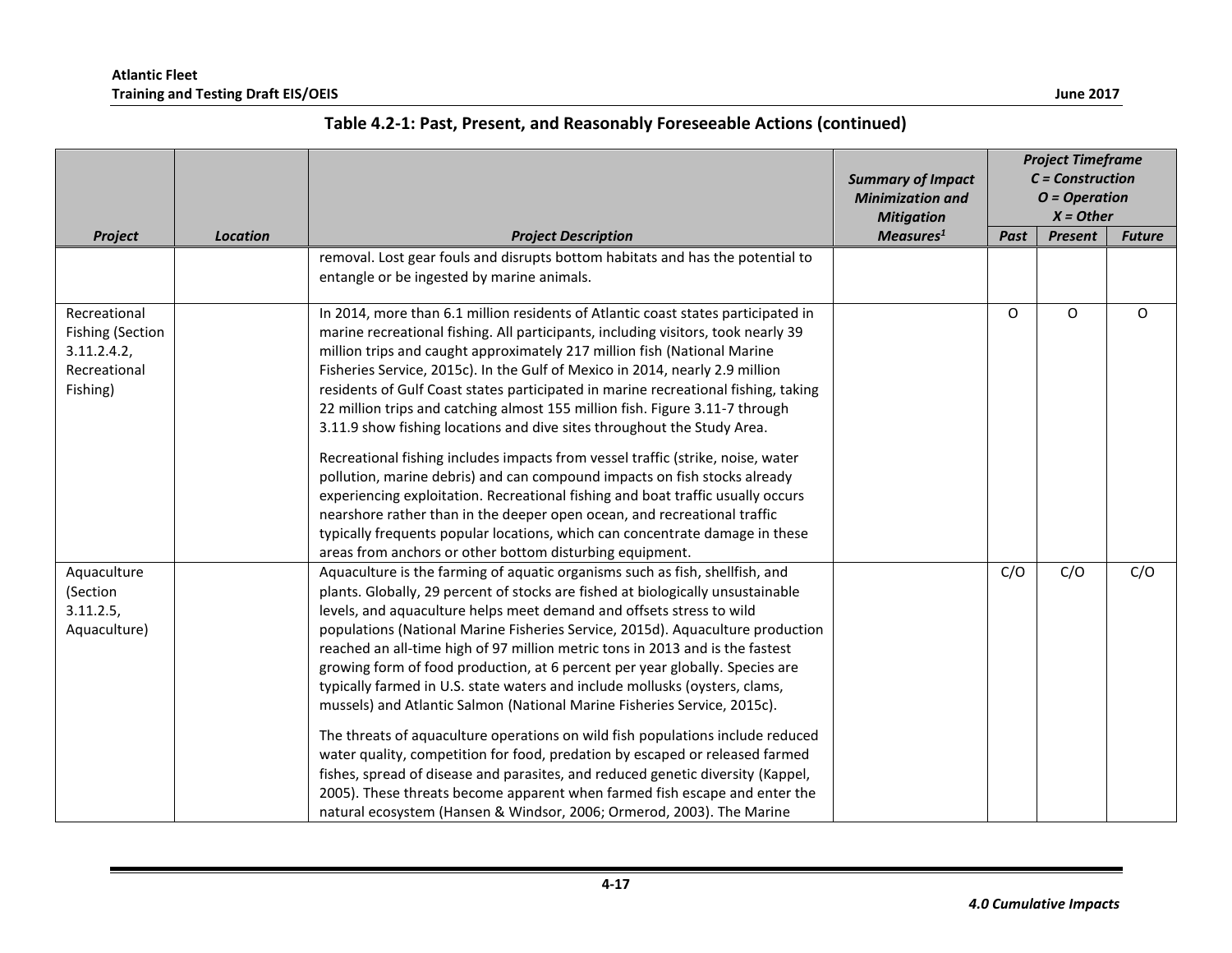|                                                                                |                                                             |                                                                                                                                                                                                                                                                                                                                                                                                                                                                                                                                                                                                                                                                                                                                                                                                                                                                                                                                                                                                                                                                                                                                                                                   | <b>Summary of Impact</b><br><b>Minimization and</b><br><b>Mitigation</b>                                                                                             | <b>Project Timeframe</b><br>$C = Construction$<br>$O = Operation$<br>$X = Other$ |                |               |
|--------------------------------------------------------------------------------|-------------------------------------------------------------|-----------------------------------------------------------------------------------------------------------------------------------------------------------------------------------------------------------------------------------------------------------------------------------------------------------------------------------------------------------------------------------------------------------------------------------------------------------------------------------------------------------------------------------------------------------------------------------------------------------------------------------------------------------------------------------------------------------------------------------------------------------------------------------------------------------------------------------------------------------------------------------------------------------------------------------------------------------------------------------------------------------------------------------------------------------------------------------------------------------------------------------------------------------------------------------|----------------------------------------------------------------------------------------------------------------------------------------------------------------------|----------------------------------------------------------------------------------|----------------|---------------|
| Project                                                                        | <b>Location</b>                                             | <b>Project Description</b>                                                                                                                                                                                                                                                                                                                                                                                                                                                                                                                                                                                                                                                                                                                                                                                                                                                                                                                                                                                                                                                                                                                                                        | Measures <sup>1</sup>                                                                                                                                                | Past                                                                             | <b>Present</b> | <b>Future</b> |
|                                                                                |                                                             | Aquaculture Policy provides direction to enable the development of sustainable<br>marine aquaculture (National Marine Fisheries Service, 2015d).                                                                                                                                                                                                                                                                                                                                                                                                                                                                                                                                                                                                                                                                                                                                                                                                                                                                                                                                                                                                                                  |                                                                                                                                                                      |                                                                                  |                |               |
| Coastal Land<br>Development<br>and Tourism<br>(Section<br>3.11.2.6<br>Tourism) | States bordering<br>Atlantic Ocean<br>and Gulf of<br>Mexico | Coastal land development adjacent to the Study Area is both intensive and<br>extensive, including development of homes, businesses, recreation, vacation,<br>and ship traffic at port facilities and marinas. The Study Area coastline also<br>includes extensive coastal tourism (hotels, resorts, restaurants, food industry,<br>and vacation homes) and its supporting infrastructure (retail businesses,<br>marinas, fishing tackle stores, dive shops, fishing piers, recreational boating<br>harbors, beaches, and recreational fishing and whale watching). New<br>development in the coastal zone requires a permit from the state or local<br>government per the Coastal Zone Management Act. (Chapter 6, Regulatory<br>Considerations).<br>Coastal development intensifies use of coastal resources through dune and<br>nearshore habitat loss and disturbance, point and nonpoint source water<br>pollution, entrainment in outflows and other structures, and air quality<br>degradation. SCUBA and snorkeling has the potential to degrade reef systems<br>through disturbance and collecting, and collisions between whale watching<br>ships and whales are common. | Site-specific<br>mitigation often<br>determined during<br><b>Coastal Consistency</b><br>Review by the<br>respective state's<br>Coastal Zone<br>Management<br>Program | $\mathsf C$                                                                      | C              | $\mathsf{C}$  |
| Maritime<br><b>Traffic (Section</b><br>3.11.2.3.1,<br>Ocean<br>Transportation) | U.S. East Coast                                             | The east coast of the U.S. is heavily traveled by commercial, recreational, and<br>government marine vessels with several commercial ports near Navy OPAREAs<br>(see Figure 3.11-4 for commercially used waterways in the Study Area). The<br>United States has grown increasingly dependent on international trade over the<br>past 50 years. As a result, the number of active ports in the Study Area<br>increased, ship traffic increased, and ships are larger. In 2011, 7,836 oceangoing<br>vessels made 68,036 calls at U.S. ports; the average number of calls from 2006<br>to 2011 was 60,899 (Maritime Administration, 2013).<br>Primary environmental concerns regarding increased maritime traffic include<br>vessels striking marine mammals and sea turtles, introduction of non-native                                                                                                                                                                                                                                                                                                                                                                             |                                                                                                                                                                      | 0                                                                                | O              | O             |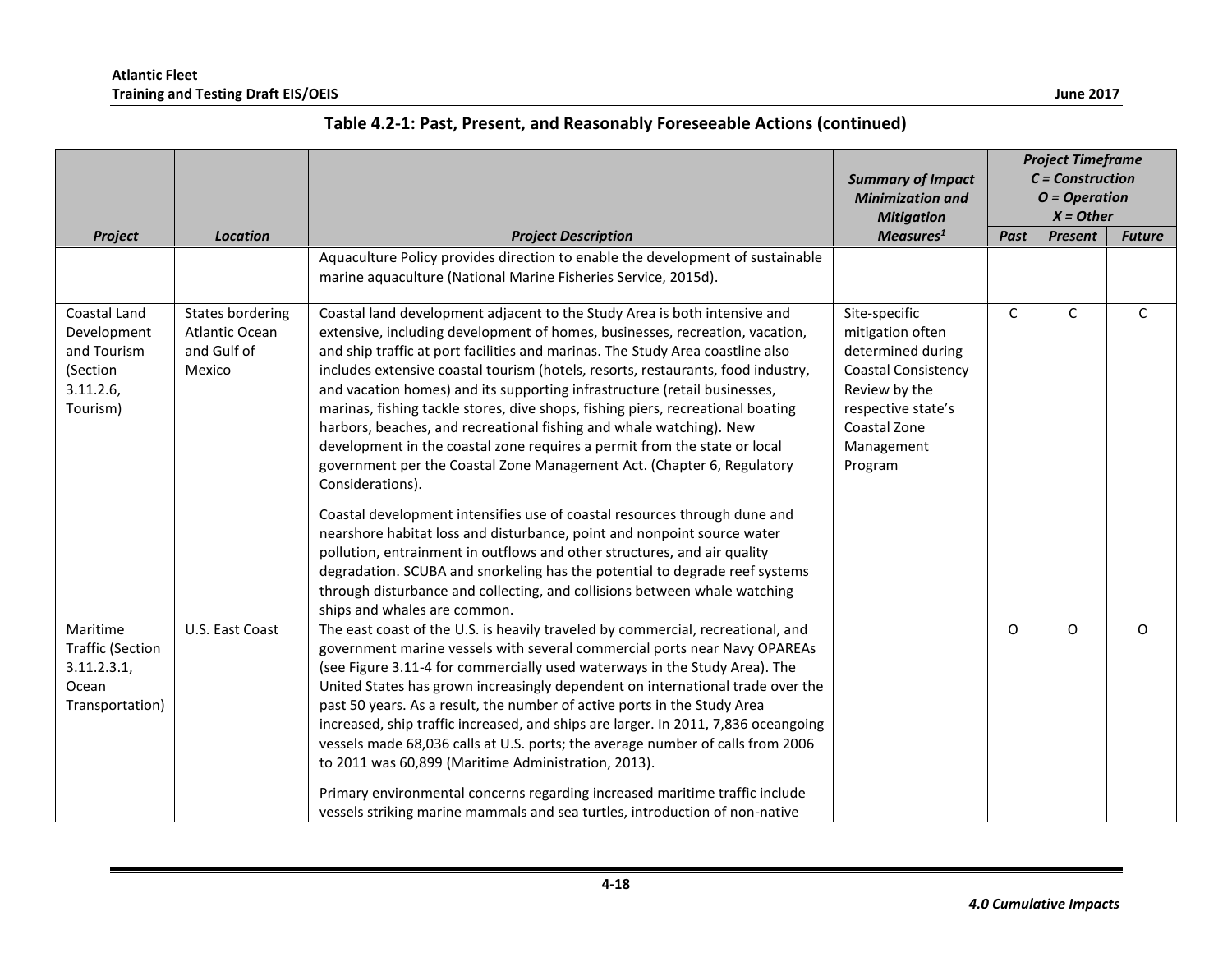|                   |                          |                                                                                               | <b>Summary of Impact</b><br><b>Minimization and</b><br><b>Mitigation</b> | <b>Project Timeframe</b><br>$C = Construction$<br>$O = Operation$<br>$X = Other$ |                |               |  |
|-------------------|--------------------------|-----------------------------------------------------------------------------------------------|--------------------------------------------------------------------------|----------------------------------------------------------------------------------|----------------|---------------|--|
| Project           | <b>Location</b>          | <b>Project Description</b>                                                                    | Measures <sup>1</sup>                                                    | Past                                                                             | <b>Present</b> | <b>Future</b> |  |
|                   |                          | species through ballast water, and underwater sound from ships and other                      |                                                                          |                                                                                  |                |               |  |
|                   |                          | vessels. Additionally, air and water quality in busy ports can be diminished due              |                                                                          |                                                                                  |                |               |  |
|                   |                          | to engine emissions and fuel leaks. Secondary impacts include maintenance of                  |                                                                          |                                                                                  |                |               |  |
|                   |                          | port infrastructure, which often include dredging requirements to maintain<br>channel depths. |                                                                          |                                                                                  |                |               |  |
|                   | Panama Canal             | A project to widen and expand the capacity of the Panama Canal was                            |                                                                          | C                                                                                | O              | $\Omega$      |  |
|                   |                          | completed in June 2016 that allows larger vessels access to the east coast ports              |                                                                          |                                                                                  |                |               |  |
|                   |                          | of the U.S. (The Canal Connection, 2017). Ports of Charleston, Philadelphia,                  |                                                                          |                                                                                  |                |               |  |
|                   |                          | Savannah, Virginia, and Baltimore have experienced record growth in cargo                     |                                                                          |                                                                                  |                |               |  |
|                   |                          | volume as the larger ships were expedited through the Canal in 2016. Port                     |                                                                          |                                                                                  |                |               |  |
|                   |                          | Miami and the Port of New York and New Jersey are significantly investing in                  |                                                                          |                                                                                  |                |               |  |
|                   |                          | infrastructure to accommodate big ships, including deep dredging projects.                    |                                                                          |                                                                                  |                |               |  |
|                   |                          | (Impacts are similar to those discussed for U.S. East Coast Maritime traffic.)                |                                                                          |                                                                                  |                |               |  |
|                   | <b>Atlantic Coast</b>    | The Atlantic Coast Port Access Route Study is an ongoing endeavor intended to                 |                                                                          |                                                                                  |                | X             |  |
|                   | Port Access Study        | enhance navigational safety and reduce vessel collisions (U.S. Coast Guard,                   |                                                                          |                                                                                  |                |               |  |
|                   |                          | 2016). The Study focuses on shipping routes and near coast users between U.S.                 |                                                                          |                                                                                  |                |               |  |
|                   |                          | Atlantic coastal ports, approaches to coastal ports, and future uses of those                 |                                                                          |                                                                                  |                |               |  |
|                   |                          | ports. Establishing specific lanes and safety zones concentrates traffic, which               |                                                                          |                                                                                  |                |               |  |
|                   |                          | decreases the extent of disturbance across the landscape but can increase the                 |                                                                          |                                                                                  |                |               |  |
|                   |                          | incidence of vessel strike, underwater noise, and air and water pollution in the              |                                                                          |                                                                                  |                |               |  |
|                   |                          | concentrated traffic areas.                                                                   |                                                                          |                                                                                  |                |               |  |
| <b>Research</b>   |                          |                                                                                               |                                                                          |                                                                                  |                |               |  |
| Geological and    | Atlantic Ocean           | Offshore geological and geophysical activities includes seismic airgun surveys                | Establishing and                                                         | $\circ$                                                                          | 0              | O             |  |
| Geophysical Oil   | <b>Outer Continental</b> | and high resolution geophysical surveys supporting oil and gas, renewable                     | monitoring (visual,                                                      |                                                                                  |                |               |  |
| and Gas Survey    | Shelf, Delaware          | energy, and marine minerals exploration (Bureau of Ocean Energy                               | passive acoustic, and                                                    |                                                                                  |                |               |  |
| <b>Activities</b> | Bay to south of          | Management, 2014a). Seismic surveys are accomplished by towing a sound                        | active acoustic)                                                         |                                                                                  |                |               |  |
|                   | Cape Canaveral,          | source such as an air gun array that emits acoustic energy in timed intervals                 | safety and acoustic                                                      |                                                                                  |                |               |  |
|                   | Florida, seaward         | behind a research vessel. Seismic pulses are typically emitted at intervals of 5 to           | exclusion zones and                                                      |                                                                                  |                |               |  |
|                   | from State               | 60 seconds and source levels are 230.7 decibels (dB) re 1 µPa for the large air               | enforcing delay/                                                         |                                                                                  |                |               |  |
|                   | jurisdictional           | gun array and 210.3 dB re 1 µPa for the small array (Bureau of Ocean Energy                   | suspension and                                                           |                                                                                  |                |               |  |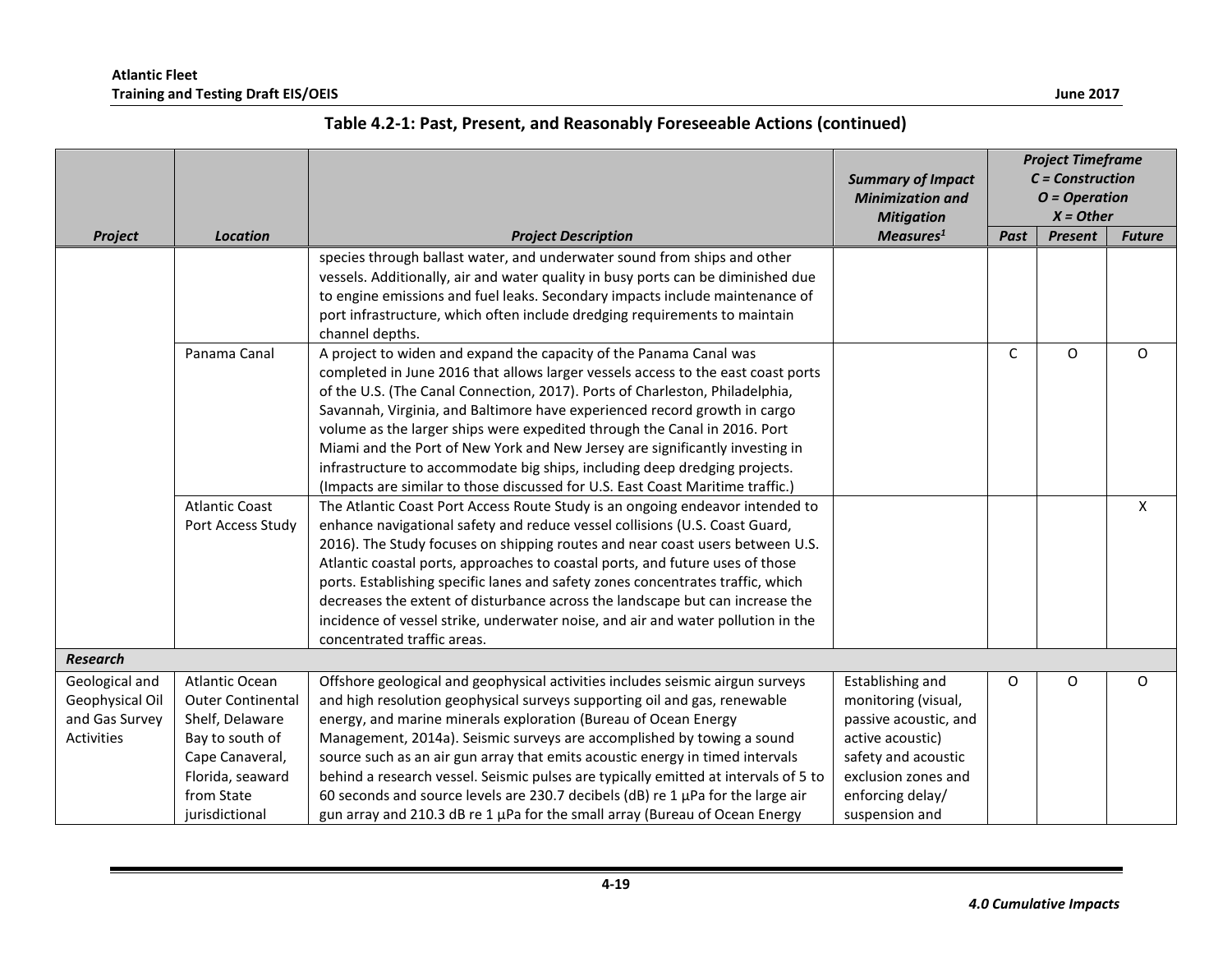|                      |                                                 |                                                                                                                                                                                                                                                                                                                                                                                                                                                                                                                                                                                                                                                                                                                                                                                                                                                                                                                                                                                                                                                                                                                                        | <b>Summary of Impact</b><br><b>Minimization and</b><br><b>Mitigation</b>                                                                                                                                                                  | <b>Project Timeframe</b><br>$C = Construction$<br>$O = Operation$<br>$X = Other$ |         |               |  |
|----------------------|-------------------------------------------------|----------------------------------------------------------------------------------------------------------------------------------------------------------------------------------------------------------------------------------------------------------------------------------------------------------------------------------------------------------------------------------------------------------------------------------------------------------------------------------------------------------------------------------------------------------------------------------------------------------------------------------------------------------------------------------------------------------------------------------------------------------------------------------------------------------------------------------------------------------------------------------------------------------------------------------------------------------------------------------------------------------------------------------------------------------------------------------------------------------------------------------------|-------------------------------------------------------------------------------------------------------------------------------------------------------------------------------------------------------------------------------------------|----------------------------------------------------------------------------------|---------|---------------|--|
| Project              | Location                                        | <b>Project Description</b>                                                                                                                                                                                                                                                                                                                                                                                                                                                                                                                                                                                                                                                                                                                                                                                                                                                                                                                                                                                                                                                                                                             | Measures <sup>1</sup>                                                                                                                                                                                                                     | Past                                                                             | Present | <b>Future</b> |  |
|                      | boundary to<br>403 mi. offshore                 | Management, 2014a). Seismic air gun surveys are loud enough to penetrate<br>hundreds of km into the ocean floor, even after going through thousands of<br>meters of ocean (Weilgart, 2013). Since Between May 2012 and April 2015, the<br>Bureau of Ocean Energy Management received 14 applications from 6 different<br>permittees for Atlantic Outer Continental Shelf seismic survey activities (Bureau<br>of Safety and Environmental Enforcement, 2015).<br>Vessel strikes and especially seismic sound production in excess of 180 dB could<br>cause adverse impacts on marine mammals, including North Atlantic right<br>whales, dolphins, and sea turtles (Bureau of Ocean Energy Management,<br>2014b). All seismic surveys conducted by U.S. vessels are subject to required<br>mitigation measures, the MMPA authorization process administered by the<br>NMFS, as well as the NEPA process associated with issuing MMPA<br>authorizations.                                                                                                                                                                                 | spacing protocols.<br>Seasonal<br>management<br>includes avoidance<br>of North Atlantic<br>right whale and sea<br>turtle breeding<br>season and critical<br>habitat. Maximum<br>sound level<br>thresholds<br>established and<br>enforced. |                                                                                  |         |               |  |
| Academic<br>Research | <b>Ocean Pollution and Ecosystem Alteration</b> | Wide-scale academic research is conducted in the region of influence by federal<br>entities, such as both the Navy and National Oceanic and Atmospheric<br>Administration/NMFS, as well as state and private entities and other<br>partnerships. Academic geologists use seismic surveys/air gun arrays to study<br>the ocean floor and beyond, including plate tectonics and volcanic activity. For<br>example, research vessel Marcus G. Langseth is owned by the National Science<br>Foundation and operated by the Lamont-Doherty Earth Observatory at<br>Columbia University for use by academic researchers from universities around<br>the world.<br>Although academic research aims to capture data without disturbing the<br>ambient conditions of the ocean environment, vessels contribute traffic, noise,<br>and strike hazard; seismic activity contributes noise; and various other<br>collection methods, such as trawling, could be disruptive to the ecosystems<br>under observation. Impacts from academic research operations can be similar<br>to the impacts expected from oil and gas air gun survey activities. | NMFS and states<br>manage scientific<br>research permits for<br>certain activities.                                                                                                                                                       | 0                                                                                | O       | $\Omega$      |  |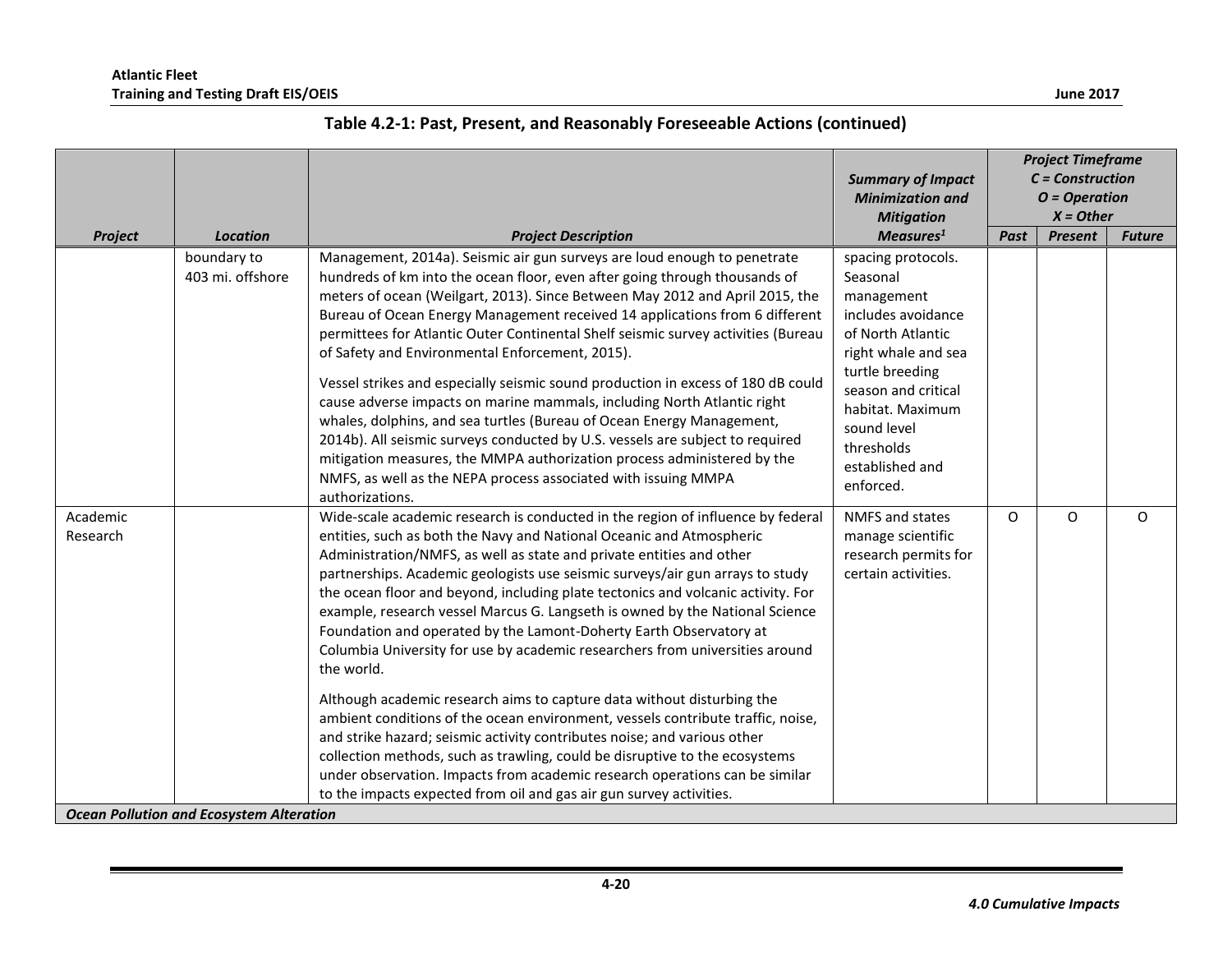|                                                                           | <b>Location</b>                 |                                                                                                                                                                                                                                                                                                                                                                                                                                                                                                                                                                                                                                                                                                                                                                                                                                                                                                                                                                                                                                         |                       | <b>Project Timeframe</b><br>$C = Construction$<br>$O = Operation$<br>$X = Other$ |         |               |
|---------------------------------------------------------------------------|---------------------------------|-----------------------------------------------------------------------------------------------------------------------------------------------------------------------------------------------------------------------------------------------------------------------------------------------------------------------------------------------------------------------------------------------------------------------------------------------------------------------------------------------------------------------------------------------------------------------------------------------------------------------------------------------------------------------------------------------------------------------------------------------------------------------------------------------------------------------------------------------------------------------------------------------------------------------------------------------------------------------------------------------------------------------------------------|-----------------------|----------------------------------------------------------------------------------|---------|---------------|
| Project                                                                   |                                 | <b>Project Description</b>                                                                                                                                                                                                                                                                                                                                                                                                                                                                                                                                                                                                                                                                                                                                                                                                                                                                                                                                                                                                              | Measures <sup>1</sup> | Past                                                                             | Present | <b>Future</b> |
| <b>Hypoxic Zones</b><br>(Section<br>3.6.2.1.5<br>Water Quality)           | Global<br><b>Gulf of Mexico</b> | Hypoxia, or low oxygen, is an environmental phenomenon where the<br>concentration of dissolved oxygen in the water column decreases to a level that<br>can no longer support living aquatic organisms. Hypoxia occurs from the rapid<br>growth and decay of algal blooms in response to excess nutrient loading<br>(primarily nitrogen and phosphorus from agriculture runoff, sewage treatment<br>plants, bilge water, and atmospheric deposition). Animals that encounter the<br>Dead Zones flee, experience physiological stress, or suffocate (National Oceanic<br>and Atmospheric Administration, 2016; Texas A&M University, 2011, 2014).<br>Hypoxic zones can be natural phenomena but are occurring in increasing size<br>and frequency due to human-induced nonpoint source water pollution<br>(National Oceanic and Atmospheric Administration, 2016, 2017c).<br>The northern Gulf of Mexico adjacent to the Mississippi River has the largest<br>hypoxic zone in the U.S. and the second largest hypoxic zone worldwide. The |                       | X                                                                                | X       |               |
|                                                                           |                                 | average size of the hypoxic zone in the northern Gulf of Mexico varies year to<br>year but from 1985 to 2014 was an average of about 5,300 square miles (mi. <sup>2</sup> );<br>in 2016 the hypoxic zone was 5,898 mi. <sup>2</sup> an area about the size of Connecticut<br>(National Oceanic and Atmospheric Administration, 2016).                                                                                                                                                                                                                                                                                                                                                                                                                                                                                                                                                                                                                                                                                                   |                       |                                                                                  |         |               |
| Harmful Algal<br><b>Blooms</b><br>(Section<br>3.6.2.1.5<br>Water Quality) | Global<br><b>Gulf of Mexico</b> | Elevated nutrient loading has also been identified as a potential contributing<br>cause of the increased incidence of Harmful Algal Blooms, proliferations of<br>certain marine and freshwater toxin-producing algae (National Oceanic and<br>Atmospheric Administration, 2016, 2017c). Of the 5,000 known species of<br>phytoplankton, there are about 100 species known to be toxic or harmful.<br>Harmful Algal Blooms cause human illness and animal mortalities, including<br>fish, bird, and marine mammals (Anderson et al., 2002; Corcoran et al., 2013;<br>Sellner et al., 2003). Harmful Algal Blooms can be natural phenomena but are<br>occurring in increasing size and frequency due to human-induced nonpoint<br>source water pollution (National Oceanic and Atmospheric Administration,<br>2016, 2017c).<br>In Florida, the deaths of 107 bottlenose dolphins in 2004 and 277 manatees in                                                                                                                              |                       | X                                                                                | X       |               |
|                                                                           |                                 | 2013 were linked to Harmful Algal Blooms (Edwards, 2013; Flewelling et al.,<br>2005). With the projection of warming ocean waters, these harmful blooms                                                                                                                                                                                                                                                                                                                                                                                                                                                                                                                                                                                                                                                                                                                                                                                                                                                                                 |                       |                                                                                  |         |               |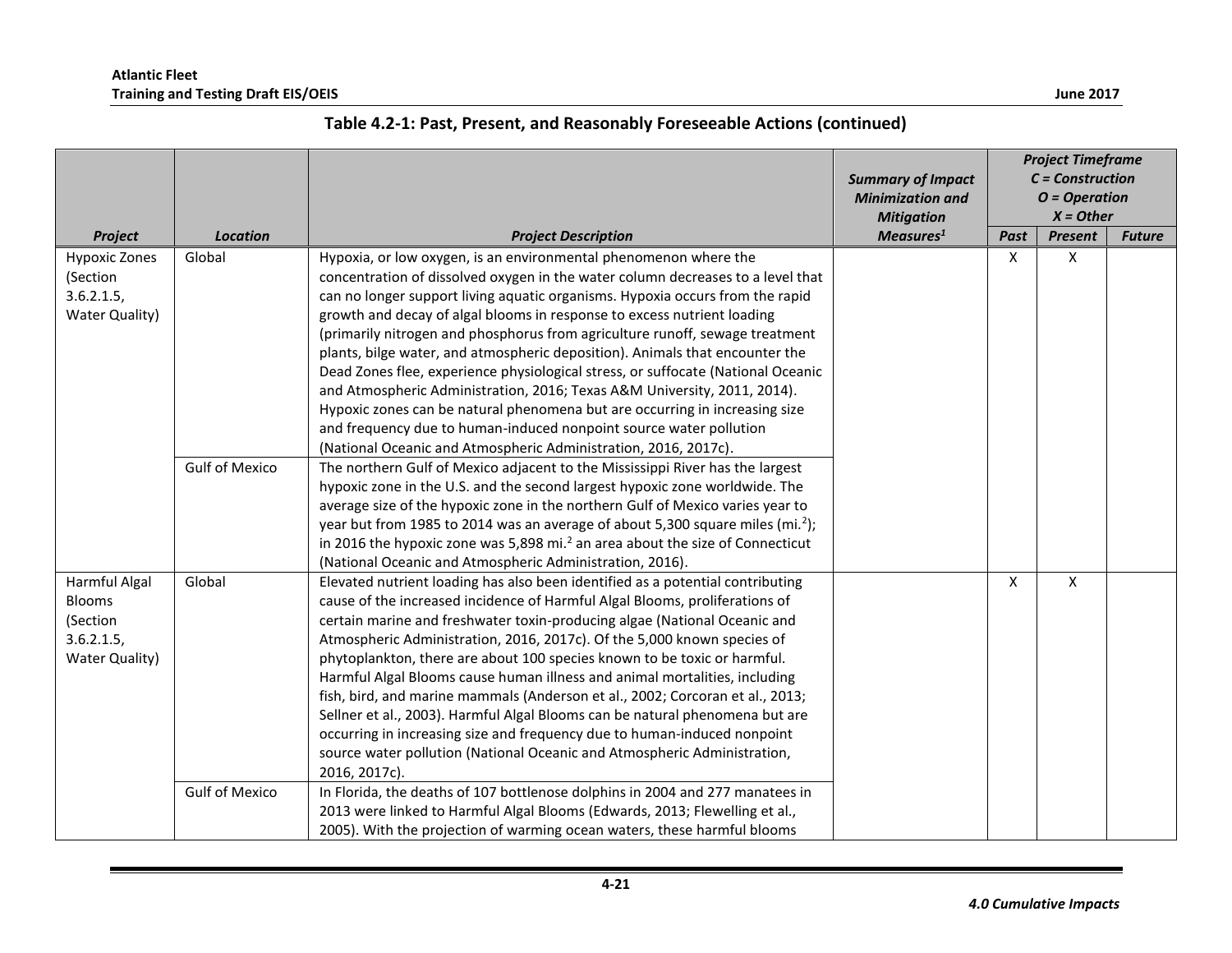|                                                                                                     |                       |                                                                                                                                                                                                                                                                                                                                                                                                                                                                                                                                                                                                                                                                                                                                                                                                                                                                                                                                                                                                                                                                                                                                                                                                                                                                                                                                                                                                                                      | <b>Summary of Impact</b><br><b>Minimization and</b><br><b>Mitigation</b> | <b>Project Timeframe</b><br>$C = Construction$<br>$O = Operation$<br>$X = Other$ |                |               |
|-----------------------------------------------------------------------------------------------------|-----------------------|--------------------------------------------------------------------------------------------------------------------------------------------------------------------------------------------------------------------------------------------------------------------------------------------------------------------------------------------------------------------------------------------------------------------------------------------------------------------------------------------------------------------------------------------------------------------------------------------------------------------------------------------------------------------------------------------------------------------------------------------------------------------------------------------------------------------------------------------------------------------------------------------------------------------------------------------------------------------------------------------------------------------------------------------------------------------------------------------------------------------------------------------------------------------------------------------------------------------------------------------------------------------------------------------------------------------------------------------------------------------------------------------------------------------------------------|--------------------------------------------------------------------------|----------------------------------------------------------------------------------|----------------|---------------|
| Project<br>Major Spill<br>Events<br>Marine Debris<br>(Section 3.2.2.6<br>Marine Debris<br>and Water | <b>Location</b>       | <b>Project Description</b>                                                                                                                                                                                                                                                                                                                                                                                                                                                                                                                                                                                                                                                                                                                                                                                                                                                                                                                                                                                                                                                                                                                                                                                                                                                                                                                                                                                                           | Measures <sup>1</sup>                                                    | Past                                                                             | <b>Present</b> | <b>Future</b> |
|                                                                                                     |                       | may become more prevalent - beginning earlier, lasting longer, and covering<br>larger geographic areas (Edwards, 2013; Moore et al., 2008)                                                                                                                                                                                                                                                                                                                                                                                                                                                                                                                                                                                                                                                                                                                                                                                                                                                                                                                                                                                                                                                                                                                                                                                                                                                                                           |                                                                          |                                                                                  |                |               |
|                                                                                                     | Global                | Oil and other chemical spills related to oil and gas production activities are<br>common throughout the Gulf of Mexico and Atlantic.                                                                                                                                                                                                                                                                                                                                                                                                                                                                                                                                                                                                                                                                                                                                                                                                                                                                                                                                                                                                                                                                                                                                                                                                                                                                                                 |                                                                          | X                                                                                | X              | X             |
|                                                                                                     | <b>Gulf of Mexico</b> | In the Gulf of Mexico from 2009 to 2016 there were a total of 5,084 spills, 50 of<br>which were over 50 barrels (2,100 gallons) of oil (Bureau of Safety and<br>Environmental Enforcement, 2017c). The biggest of these was in April 2010<br>when the Deepwater Horizon offshore drill rig, 41 mi. southeast of the<br>Louisiana coast, exploded and sank during exploratory well drilling. This was the<br>largest accidental marine oil spill in U.S. history releasing 4.9 million barrels<br>(210 million gallons) of crude oil into the Gulf of Mexico (National Commission<br>on the BP Deepwater Horizon Oil Spill and Offshore Drilling, 2011).<br>Environmental impacts continue to be observed, including those arising from<br>direct exposure of marine life to oil and dispersants, habitat degradation, and<br>disturbances caused by cleanup activities. There has been extensive<br>documentation of negative effects of the spill to deep sea corals and benthos,<br>fish, marine mammals, sargassum, sea turtles, and other shoreline species and<br>habitats (National Oceanic and Atmospheric Administration, 2017a). In<br>particular, the spill has caused an ongoing unusual mortality event killing over<br>1,000 marine mammals, mostly bottlenose dolphins, off the coasts of Louisiana,<br>Alabama, and Mississippi since the spill occurred (National Oceanic and<br>Atmospheric Administration, 2017a). |                                                                          |                                                                                  |                |               |
| Quality)                                                                                            | Global                | Marine debris is any anthropogenic object intentionally or unintentionally<br>discarded, disposed of, or abandoned that enters the marine environment<br>(National Marine Fisheries Service, 2006). An estimated 75 percent or more of<br>marine debris consists of plastic (Derraik, 2002; Hardesty & Wilcox, 2017).<br>Approximately 80 percent of marine debris originates onshore and 20 percent<br>from offshore sources. Marine debris degrades marine habitat and water                                                                                                                                                                                                                                                                                                                                                                                                                                                                                                                                                                                                                                                                                                                                                                                                                                                                                                                                                       |                                                                          | X                                                                                | X              | X             |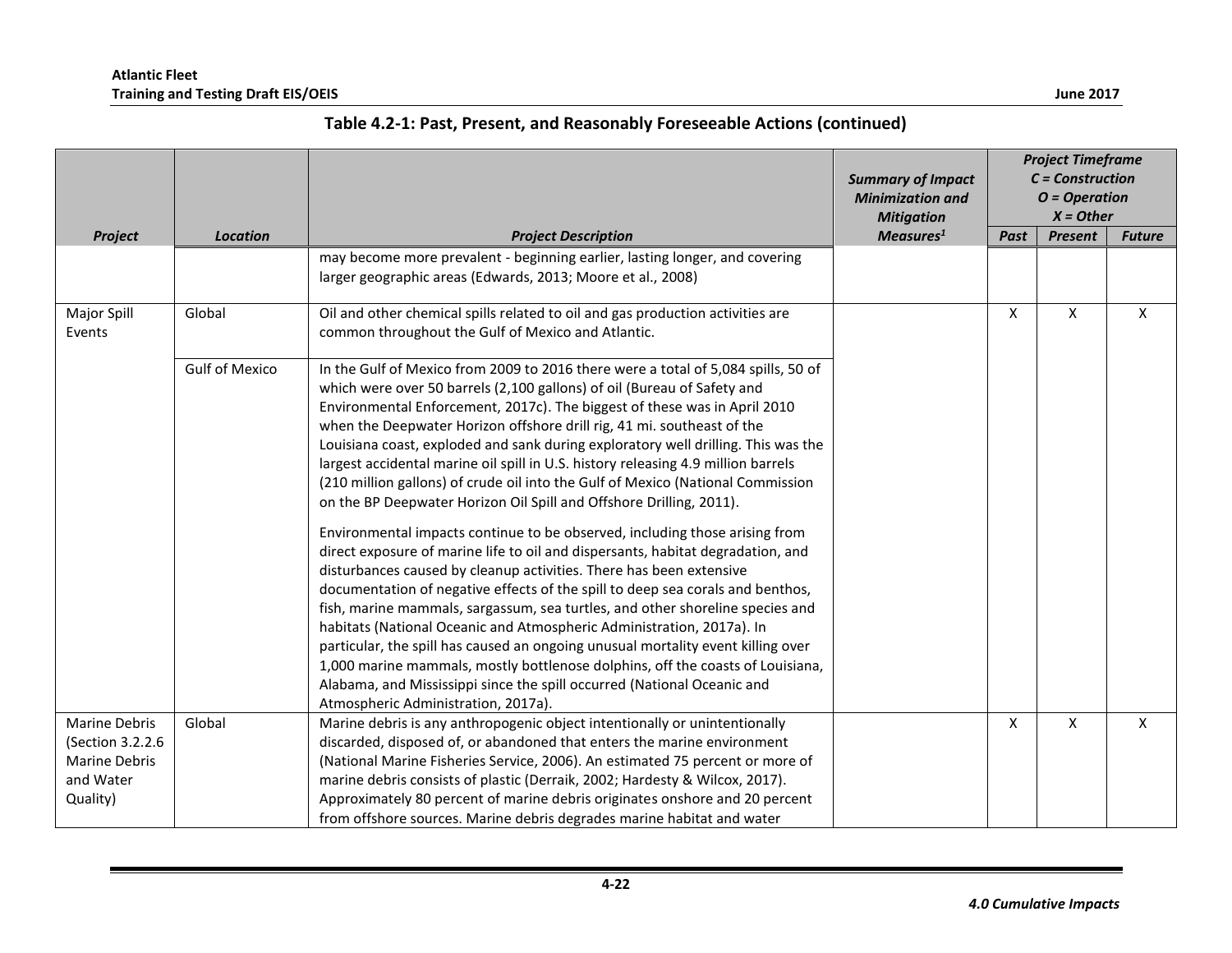|                                                 |                 |                                                                                                                                                                                                                                                                                                                                                                                                                                                                                                                                                                                                                                                                                                                                                                                                                                                                                                                                                                                                                                                                                                  | <b>Summary of Impact</b><br><b>Minimization and</b><br><b>Mitigation</b> | <b>Project Timeframe</b><br>$C = Construction$<br>$O = Operation$<br>$X = Other$ |                |               |
|-------------------------------------------------|-----------------|--------------------------------------------------------------------------------------------------------------------------------------------------------------------------------------------------------------------------------------------------------------------------------------------------------------------------------------------------------------------------------------------------------------------------------------------------------------------------------------------------------------------------------------------------------------------------------------------------------------------------------------------------------------------------------------------------------------------------------------------------------------------------------------------------------------------------------------------------------------------------------------------------------------------------------------------------------------------------------------------------------------------------------------------------------------------------------------------------|--------------------------------------------------------------------------|----------------------------------------------------------------------------------|----------------|---------------|
| Project                                         | <b>Location</b> | <b>Project Description</b>                                                                                                                                                                                                                                                                                                                                                                                                                                                                                                                                                                                                                                                                                                                                                                                                                                                                                                                                                                                                                                                                       | Measures <sup>1</sup>                                                    | Past                                                                             | <b>Present</b> | <b>Future</b> |
|                                                 |                 | quality and poses ingestion and entanglement risks to marine life and birds<br>(National Marine Fisheries Service, 2006). Marine debris has been discovered to<br>be accumulating in gyres throughout the oceans, two major accumulation<br>zones exist in the Pacific Ocean and in the Atlantic east of Bermuda. Marine<br>debris is governed internationally by the 1972 London Convention and 1996<br>London Protocol and regulated in the U.S. through the Marine Protection,<br>Research, and Sanctuaries Act.                                                                                                                                                                                                                                                                                                                                                                                                                                                                                                                                                                              |                                                                          |                                                                                  |                |               |
| <b>Noise</b>                                    | Global          | Ambient noise is the collection of ever-present sounds of both natural and<br>human origin. Ambient noise in the ocean is generated by sources that are<br>natural physical (earthquakes, rainfall, waves breaking, and lightning hitting the<br>ocean); natural biological (snapping shrimp and the vocalizations of marine<br>mammals), and anthropogenic (human-generated) sources. Anthropogenic<br>sources have substantially increased ocean noise since the 1960s, and include<br>commercial shipping, oil and gas exploration and production activities<br>(including airgun, drilling, and explosive decommissioning), commercial and<br>recreational fishing (including vessel noise, fish-finding sonar, fathometers, and<br>acoustic deterrent and harassment devices), military (testing, training and<br>mission activities), shoreline construction projects (including pile driving),<br>recreational boating and whale-watching activities, offshore power generation<br>(including offshore windfarms), and research (including sound from air guns,<br>sonar, and telemetry). |                                                                          | X                                                                                | X              | X             |
| Climate Change<br>(Section 3.1, Air<br>Quality) | Global          | Predictions of long-term negative environmental impacts due to climate change<br>include sea level rise; changes in ocean surface temperature, pH, and salinity;<br>changing weather patterns with increases in the severity of storms and<br>droughts; changes to local and regional ecosystems (including the potential loss<br>of species); shrinking glaciers and sea ice; thawing permafrost; a longer growing<br>season; and shifts in plant and animal ranges, fecundity, and productivity.<br>Anthropogenic greenhouse gas emissions have changed the physical and<br>chemical properties of the oceans, including a 1 degree Celsius temperature<br>rise, carbon dioxide absorption, decreased pH, and altering carbonate                                                                                                                                                                                                                                                                                                                                                               |                                                                          | X                                                                                | X              | $\mathsf{X}$  |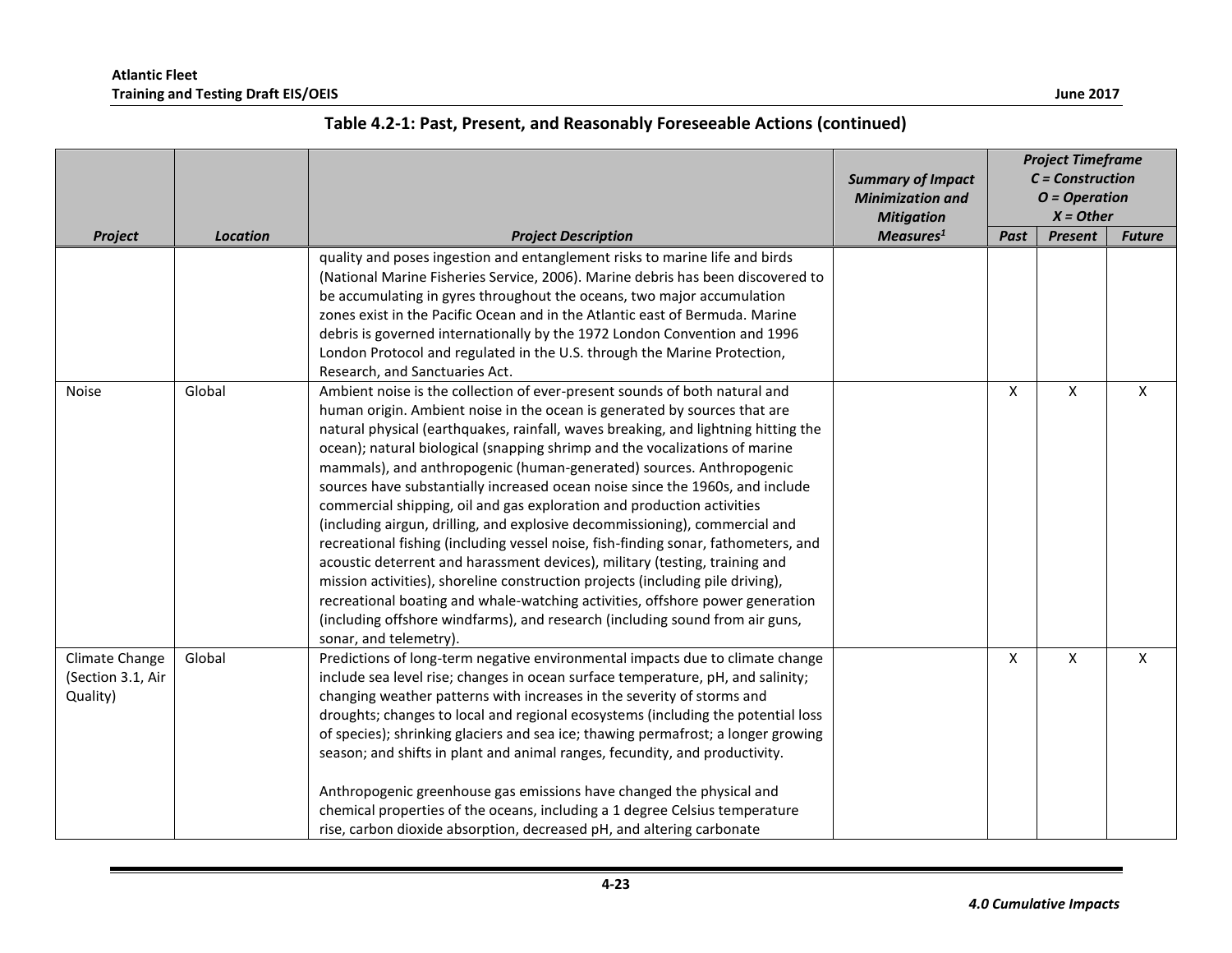| Table 4.2-1: Past, Present, and Reasonably Foreseeable Actions (continued) |  |  |  |  |  |
|----------------------------------------------------------------------------|--|--|--|--|--|
|----------------------------------------------------------------------------|--|--|--|--|--|

|                |                 |                                                                                                                                                                                                                                                                                                                                                                                                                                                                                                                                                                                                              | <b>Summary of Impact</b><br><b>Minimization and</b><br><b>Mitigation</b> |      | <b>Project Timeframe</b><br>$C = Construction$<br>$O = Operation$<br>$X = Other$ |               |
|----------------|-----------------|--------------------------------------------------------------------------------------------------------------------------------------------------------------------------------------------------------------------------------------------------------------------------------------------------------------------------------------------------------------------------------------------------------------------------------------------------------------------------------------------------------------------------------------------------------------------------------------------------------------|--------------------------------------------------------------------------|------|----------------------------------------------------------------------------------|---------------|
| <b>Project</b> | <b>Location</b> | <b>Project Description</b>                                                                                                                                                                                                                                                                                                                                                                                                                                                                                                                                                                                   | Measures <sup>1</sup>                                                    | Past | <b>Present</b>                                                                   | <b>Future</b> |
|                |                 | chemistry, decline in dissolved oxygen, and alteration of ocean circulation<br>(Poloczanska et al., 2016). Observations of species responses that have been<br>linked to anthropogenic climate change are widespread, and trends include<br>shifts in species distribution to higher latitudes and to deeper locations, earlier<br>onset of spring and later arrival of fall, declines in calcification, and increases in<br>the abundance of warm-water species.<br>Climate change is likely to negatively impact the Study Area and will contribute<br>added stressors to all resources in the Study Area. |                                                                          |      |                                                                                  |               |

<sup>1</sup>Some projects/activities did not list specific impacts minimization measures (such as avoidance techniques, standard operating procedures, or industry best management practices) or mitigation requirements; either official documentation of project descriptions could not be obtained or did not specify these actions. In most cases, site-specific actions are to be developed as specific projects are developed.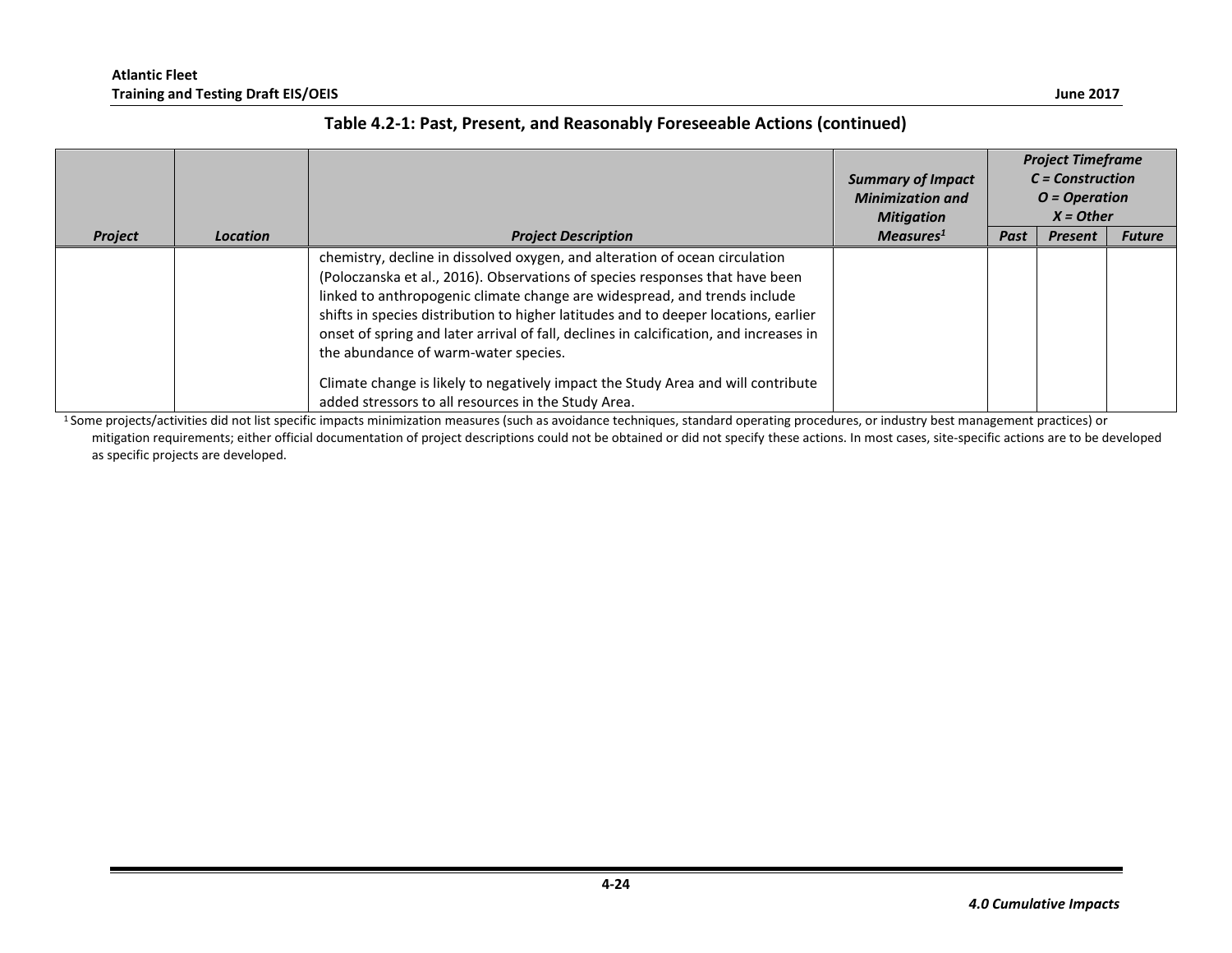## <span id="page-26-0"></span>**4.3 CUMULATIVE IMPACTS ON ENVIRONMENTAL RESOURCES**

Since the information available on past, present, and reasonably foreseeable actions varies in quality and level of detail, impacts of these actions were quantified where available data made it possible; otherwise, professional judgment and experience were used to make a qualitative assessment of impacts. Due to the large scale of the Study Area and multiple activities interacting in the ocean environment [\(Table 4.2-1\)](#page-5-0), the analysis for the incremental contribution to cumulative stress that the Proposed Action may have on a given resource is largely qualitative and speculative. Chapter 3 (Affected Environment and Environmental Consequences) includes a robust discussion of the "general threats", an analysis of aggregate project effects, and a broader level analysis specific to areas where impacts are concentrated (i.e., ranges / OPAREAS). The Chapter 3 (Affected Environment and Environmental Consequences) analysis is referenced and briefly summarized in each section below to provide context and perspective to the rationale for the conclusions that the Proposed Action will have an insignificant contribution to the cumulative stress experienced by these resources.

Cumulative impacts were analyzed for each resource addressed in Chapter 3 (Affected Environment and Environmental Consequences) for the Proposed Action in combination with past, present, and reasonably foreseeable future actions. Analysis was not separated by Alternative because the data available for the cumulative effects analysis was mostly qualitative in nature and, from a landscape-level perspective, these qualitative impacts are expected to be generally similar.

Under Alternative 1 or Alternative 2 of the Proposed Action, the Navy will implement the mitigation detailed in Chapter 5 (Mitigation) to avoid impacts on biological, socioeconomic, and cultural resources in the Study Area.

## <span id="page-26-1"></span>**4.4 RESOURCE-SPECIFIC CUMULATIVE IMPACTS**

In accordance with Council on Environmental Quality guidance (Council on Environmental Quality, 1997), the following cumulative impacts analysis focuses on impacts that are "truly meaningful." The level of analysis for each resource is commensurate with the intensity of the impacts identified in Chapter 3 (Affected Environment and Environmental Consequences) and/or the level to which impacts from the Proposed Action are expected to mingle with similar impacts from existing activities. A full analysis of potential cumulative impacts is provided for marine mammals and reptiles. Rationale is also provided for an abbreviated analysis of the following resources: air quality, sediments and water quality, vegetation, invertebrates, habitat, fishes, birds and bats, cultural resources, socioeconomics, and public health and safety.

## <span id="page-26-2"></span>**4.4.1 AIR QUALITY**

As described in Section 3.1.2.1.1 (Region of Influence), the region of influence for air quality is dependent on the type of pollutant, emission rates, other emission sources, and meteorology. For inert pollutants, the region of influence is generally limited to a few miles downwind from the source. For a photochemical pollutant, such as ozone, the region of influence may extend much farther downwind. The concentration of many small emission sources in a particular airshed, under the right circumstances, could incrementally contribute to regional air quality degradation.

The context for air quality analysis provided in Section 3.1 (Air Quality) includes adherence to state and federal plans enacted to achieve and maintain air quality. As the plans are developed, the establishment of significance criteria includes an inventory of existing emissions and the development of thresholds that ensure new activities avoid or mitigate significant air quality impacts. Unlike other resource areas,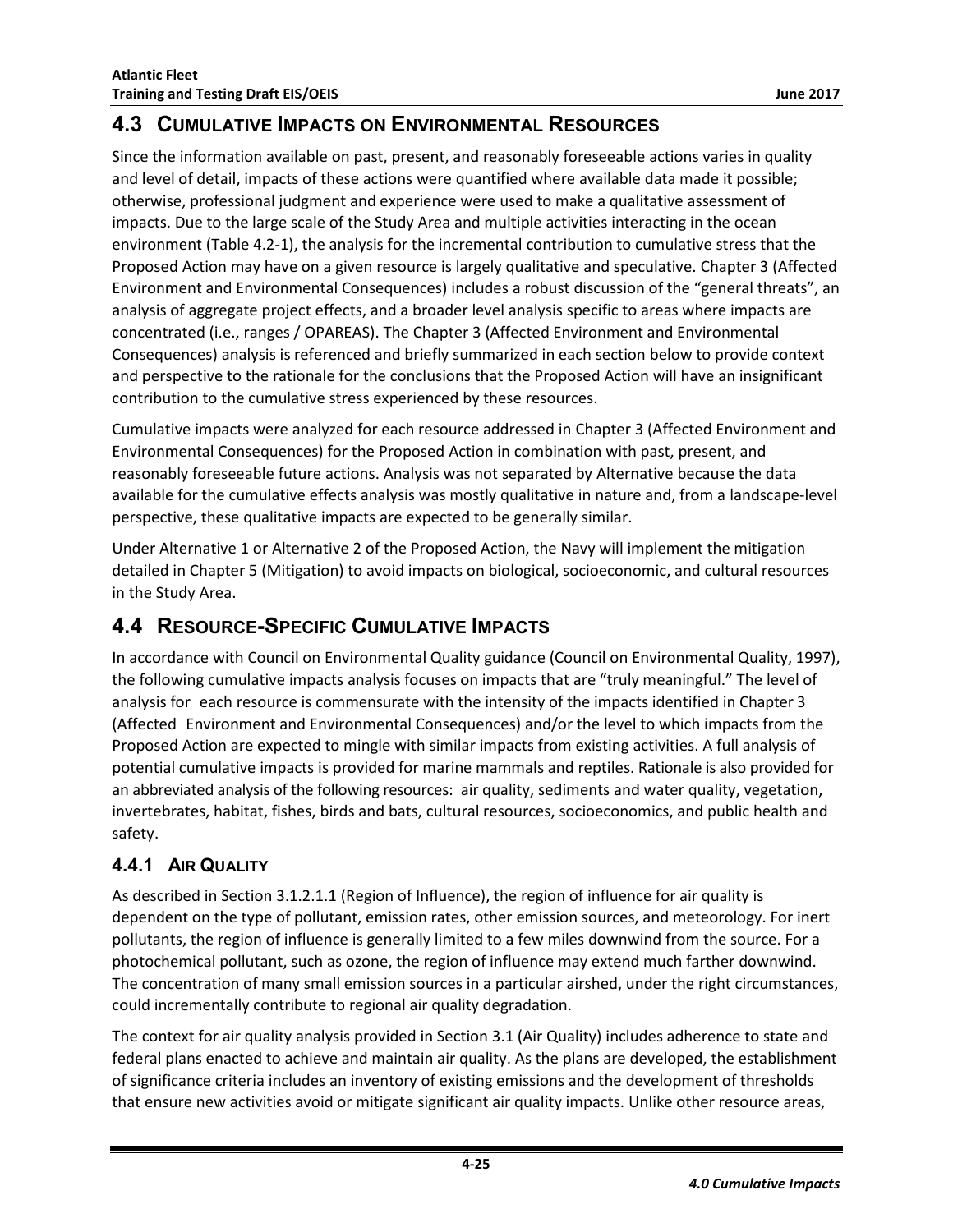the analytical construct for this air quality analysis in Section 3.1 (Air Quality) is effectively a quantified look at applicable training and testing activity emissions and a region's ability to maintain or recover air quality as measured by the criteria air pollutants in light of other, existing emissions. As a whole, the air quality of the Study Area is very good with a small proportion of nonattainment and maintenance areas generally concentrated in the inland, urban, industrialized areas of northeastern states and a few isolated areas in the other regions (Figure 3.1-1 through Figure 3.1-4). The good quality of the ocean atmosphere results from the relatively low number of air pollutant sources, as well as the size, topography, and prevailing meteorological conditions throughout the Study Area.

Other activities in the Study Area that contribute to emissions of criteria air pollutants include other vessel traffic and oil and gas production activities. Oil and gas production is regulated under state and federal programs to ensure new activities avoid or mitigate significant air quality impacts (Bureau of Ocean Energy Management, 2016d). Air emissions from vessel operations within territorial waters are not regulated and contribute air emissions to adjacent air basins.

As detailed in Section 3.1 (Air Quality) sources of emissions from the proposed alternatives would include Navy vessels, aircraft, and to a lesser extent, munitions training and testing activities conducted throughout the Study Area. The Proposed Action alternatives would result in localized and temporarily elevated emissions, but overall, criteria pollutant emissions in nonattainment or maintenance areas would not exceed *de minimis* thresholds. A few areas where ongoing training activities routinely occur are locations with greater emissions. These primarily include the lower Chesapeake Bay and surrounding tributaries where riverine training occurs. They are all attainment areas and the training in state waters is not anticipated to result in significant impacts to air quality. Hazardous air pollutant emissions are anticipated to be so minute that they were dismissed as a stressor of impact.

It is anticipated that the majority of emissions resulting from the Proposed Action would be released outside of state waters and would quickly disperse in the ocean environment. These emissions would largely degrade rather than concentrate due to meteorological and air chemistry processes, but under various scenarios these emissions could intermix with emissions from other vessel traffic and oil and gas production activities. Additionally, activities occurring in state waters would likely impact onshore areas to a greater extent than more distant activities. The incremental additive impacts from combined emissions occurring beyond state water boundaries would be minor, localized, intermittent, and unlikely to contribute to future degradation of the ocean atmosphere in a way that would harm ocean ecosystems or nearshore communities. Thus, based on the analysis presented in Section 3.1 (Air Quality) and given the meteorology of the Study Area, the frequency and isolation of proposed training and testing activities (Tables 2.6-2 through 2.6-5), and the small quantities of expected emissions, it is anticipated that the incremental contribution of the Proposed Action, when added to the impacts of all other past, present and reasonably foreseeable future actions will not result in measurable additional impacts on air quality in the Study Area or beyond.

Activities occurring within state waters can be considered as localized with greater frequency and higher probability of combining with past, present and reasonably foreseeable future actions in and adjacent to the areas where the training and/or testing activity is occurring. With the exception of areas around Jacksonville, Florida where training would occur on the St. Johns River and Naval Station Mayport, these areas are all in attainment. An analysis of the emissions from the Proposed Action activities occurring in the Jacksonville, Florida area demonstrated that emissions are well below General Conformity thresholds (Section 3.1 Air Quality). It is anticipated that the incremental contribution of the Proposed Action in the state waters in the Jacksonville, Florida area, when added to the impacts of all other past,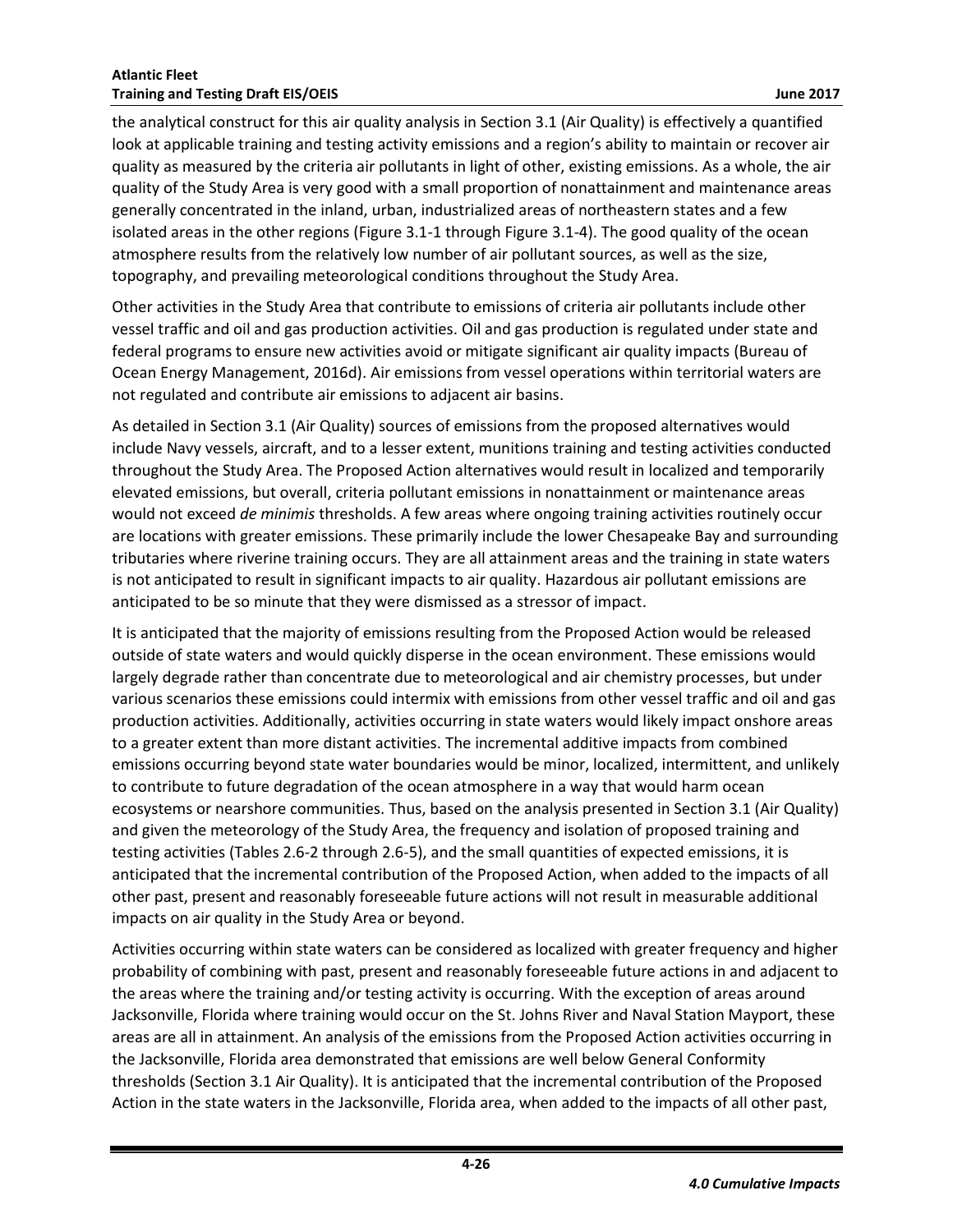present and reasonably foreseeable future actions, would not result in measurable additional impacts on air quality in the Jacksonville (Florida)-Brunswick (Georgia) Interstate Air Quality Control Region, which currently contains a small area designated as nonattainment for sulfur dioxide.

The area of greatest emissions in state waters is near the Virginia Capes Operational Area, specifically in the lower Chesapeake Bay, the York River, the James River, and their attendant tributaries. Training activities using small riverine boats and other vessels in this area were not analyzed in prior NEPA documents and account for approximately 2,600 tons per year of nitrogen oxide emissions. This represents about 21% of nitrogen oxide emissions for non-road and miscellaneous area sources in the Hampton Roads Intrastate Air Quality Control Region, which covers Isle of Wight, James City, Nansemond, Southampton, and York counties and the cities of Chesapeake, Franklin, Hampton, Newport News, Norfolk, Portsmouth, Suffolk, Virginia Beach, and Williamsburg (U.S. Environmental Protection Agency, 2016). While the riverine training activities account for a substantial percentage of nonroad emissions in the region, the area is in attainment for all criteria pollutants and the level of activity has not changed appreciably over time. It is anticipated that these emissions, when added to the impacts of all other past, present and reasonably foreseeable future actions, would not result in measurable additional impacts on air quality in the Study Area or beyond.

(A cumulative analysis of greenhouse gas emissions and climate change is provided in Section 3.1, Air Quality).

#### <span id="page-28-0"></span>**4.4.2 SEDIMENTS AND WATER QUALITY**

The region of influence for sediments and water quality includes estuaries, nearshore areas, and the open ocean. Although most impacts from anthropogenic sources tend to be geographically isolated in proximity to the source, more widespread impacts can extend into the offshore ocean environment due to transport through currents, storms, and persistent winds as well as vertical mixing in the water column. The environmental fate of materials deposited in the marine environment and the formation of degradation or corrosion products depends on geochemical conditions that may influence precipitation by chemical reaction, adsorption, and biodegradation. Transport mechanisms, such as advection by currents, dispersion, and dissolution can cause wide distribution of chemicals and small, buoyant particle debris. While this dynamic movement generally causes chemical contaminants to degrade or dilute, it can also concentrate materials in areas of the seafloor or water column where predictable currents, eddies, or gyres result in convergence zones (such as the "garbage patch" in the North Pacific Ocean or east of Bermuda where debris, particularly plastics, has accumulated and persists in the marine environment).

In order to protect sediment and water quality, several U.S. and international laws govern the discharge of fouling materials into the marine environment. Both nearshore discharge as well as discharges from open ocean activities and vessels in Federal waters are regulated by the U.S. Environmental Protection Agency and state environmental programs through the Clean Water Act National Pollutant Discharge Elimination System. The deliberate disposal of waste or other matter into the ocean is governed internationally by the 1972 London Convention and 1996 London Protocol, implemented in the U.S. through the Marine, Protection, Research, and Sanctuaries Act. The International Convention for the Prevention of Pollution from Ships is incorporated into U.S. law and addresses pollution generated by normal vessel operations (see Section Table 3.2.2.1, Water Pollution and 3.2.2.2, Marine Debris for further discussion of sediment and water quality trends and impacts; Section 3.2.1.2, Methods lists applicable standards, regulations, and guidelines).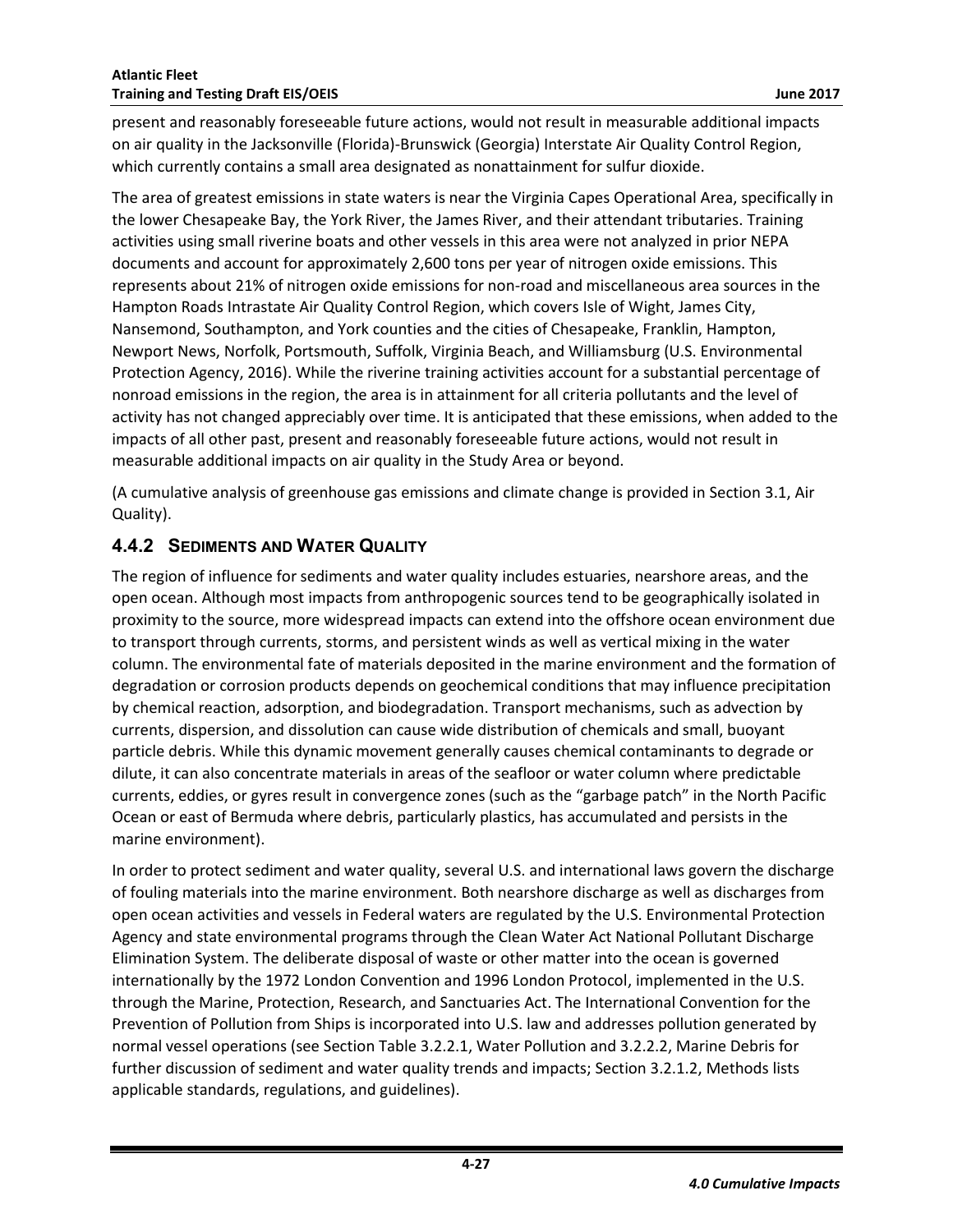Threats to water quality are detailed in Section 3.3.2.1.5.1 (Water Quality). Sediment quality of the Study Area is generally rated as very good with most instances of lower quality in nearshore waters adjacent to population centers or areas with concentrated past or present industrial activities (Table 3.2-1; Figures 3.2-2 through 3.2-4). Water quality in the open ocean portion of the Study Area tends to be rated as good, but in the nearshore areas water quality is generally fair or compromised due to increased use and development in coastal waters (see Figures 3.2-6 through 3.2-8). Turbidity, dissolved oxygen, solids, and chemical components from land-based urban, agricultural, and industrial point and nonpoint sources in the coastal watershed are typical stressors to sediment and water quality. Persistent organic pollutants such as polycyclic aromatic hydrocarbons, polychlorinated biphenyls, and pesticides; nutrients; bacteria; and some metals are typical components of discharge. The major pollutant encountered in the open ocean is oil from accidental spills (including chemical dispersants used in response to spills) as well as natural seeps.

All past, present, and reasonably foreseeable activities listed i[n Table 4.2-1](#page-5-0) affect marine sediments and water quality. In particular, activities contributing to climate change, continued runoff and discharge from nearshore land uses and coastal land development, maritime traffic, leakages and spills from oil and gas development, commercial fishing, mineral extraction, offshore energy development and removal operations, and marine trash impact water and sediment quality. Commercial, recreational, and institutional vessels discharge water pollutants into the AFTT Study Area as part of normal operations. Shipboard waste-handling procedures governing the discharge of nonhazardous waste streams have been established for commercial and Navy vessels. These categories of wastes include liquids: "black water" (sewage); "grey water" (water from deck drains, showers, dishwashers, laundries, etc.); and oily wastes (oil-water mixtures) and solids (garbage). Global climate change is linked with increasing ocean acidity (pH), increasing sea surface temperatures, and increasing frequency and intensity of storms. These factors influence marine chemistry and the transport and persistence of chemical contaminants within sediment and the water column. Chemicals that remain in particulate form below a certain temperature may dissolve into the water column and a higher rate as water temperatures rise and become more widely dispersed. Particularly in nearshore areas and bays, the concentration of Navy stressors in designated ranges and ports may combine with non-Navy stressors, which may also be concentrated in these areas, to exacerbate already impacted sediments and water quality (Figures 3.0-9 and 3.0-10).

The analysis in Section 3.2 (Sediments and Water Quality) indicates that certain training and testing activities could result in localized, short- and long-term impacts on sediment and water quality. Activities that use explosive munitions would introduce explosion byproducts, metals, and other constituent chemicals directly into the water column when the munition detonates or into marine sediments if an explosive munition fails to detonate. Explosion byproducts are expected to disperse rapidly near the water's surface after detonation. Explosive materials and metal corrosion products would be released into adjacent sediments (within a few feet) over the long-term (years to decades). However, analysis of decades-old munitions dump sites in multiple locations indicates that chemical contaminant concentrations in impacted sediment would not be expected to differ substantially from the chemical composition of control sediments located within the general area of impact. Other military expended materials, such as marine markers and flares, chaff, unrecovered towed and stationary targets, sonobuoys, fiber-optic cables, and miscellaneous plastic and rubber components of other expended objects are expected to sink to the seafloor and become buried in sediments. Depending on the environmental conditions, including the availability of oxygen in sediments and water temperate at the seafloor and the type of material (e.g., metal or plastic), expended material may degrade relatively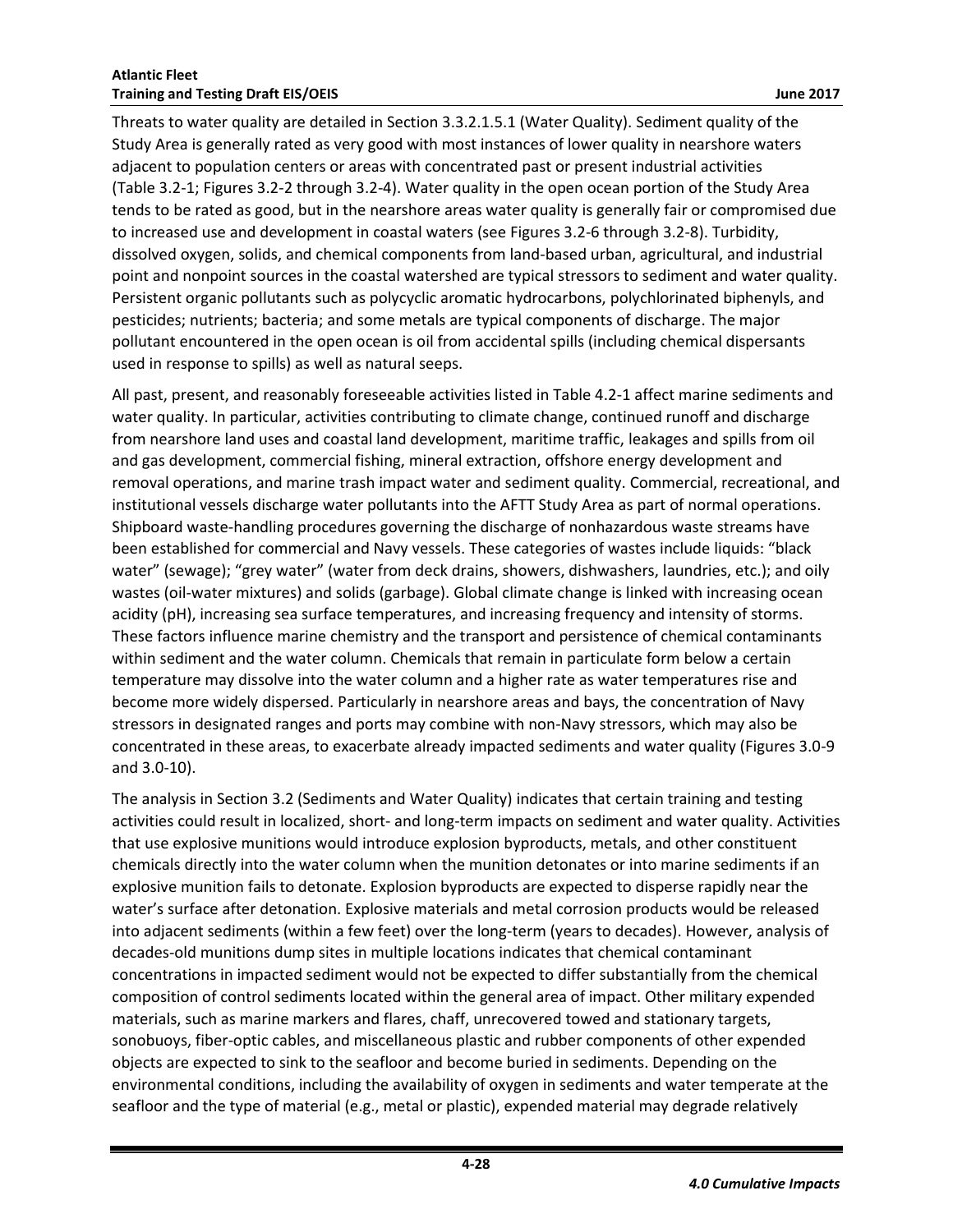quickly or persist in the environment indefinitely. Plastic and other persistent materials could incrementally contribute to marine "garbage patches" or other areas with accumulated debris.

Short-term impacts from activities using vessels may include increased turbidity and suspension of sediments in the water column (dependent on water depth) and discharge of shipboard black and grey water, oily wastes, and solids. Most explosion constituents are fully consumed in detonation, and chemical, physical, or biological changes to sediments or water quality would be below applicable standards, regulations, and guidelines and would be within existing conditions or designated uses. Military expended materials associated with the Proposed Action do not generally include the same chemical constituents typically affecting coastal water quality (such as pesticides). With the exception of the few training and testing activities that occur in bays and harbors, it is unlikely that short-term increases in turbidity from training and testing activities would overlap in time and space with other past, present, or future actions. For example, training and testing with explosives would not occur near an oilrig structure-removal operation that could use explosives or at the same time or place as other bottom-disturbing activities such as trawling or laying electrical transmission or communications cables.

It is possible that Navy stressors would combine with non-Navy stressors, particularly in nearshore areas and bays, such as Narragansett Bay or the Lower Chesapeake Bay, to exacerbate already impacted sediments and water quality. Although impacts may temporarily intermingle with other inputs in areas with degraded existing conditions, most of the Navy impacts to water quality and turbidity are expected to be negligible, isolated, and short-term, with disturbed sediments and particulate matter quickly dispersing within the water column or settling to the seafloor and turbidity conditions returning to background levels. The Proposed Action could incrementally contribute persistent metal and plastic materials primarily to the offshore ocean ecosystems. However, these relatively minute concentrations of Navy stressors are not likely to combine with other past, present, or reasonably foreseeable activities in a way that would cumulatively threaten the water and sediment quality within the Study Area.

### <span id="page-30-0"></span>**4.4.3 VEGETATION**

The region of influence for vegetation includes the sunlit portions of the open-ocean, coastal, and inland waters, including the surface, water column and benthic habitat to a maximum depth of roughly 200 m. Vegetation of the Study Area includes algae (phytoplankton and seaweeds), and vascular plants that include seagrasses, emergent marsh vegetation such as cordgrass, and mangroves. Commercial activities are conducted under permits and regulations that require companies to avoid and minimize impacts on sensitive vegetation, and some harvested seaweeds are managed under Fishery Management Plans.

Seagrasses are susceptible to damage from storms and human activities but can regrow quickly if the root structure is intact and the substrate is not eroded away. Stressors include decreased light penetration and impacts on photosynthesis, particularly from sustained turbidity and nutrient loading, which can cause algal blooms. They are also susceptible to changes in environmental factors such as salinity, pH, and water temperature and physical damage. Section 3.3.2.1.5 (General Threats) includes an extensive discussion of the existing stressors to marine vegetation, including diminished water quality from excessive nutrient input, siltation, pollution (from oil, oil spills, and cleanup chemicals; sewage; and trash), climate change, fishing practices (trawling and raking), anchoring, shading from structures, propeller/vessel traffic, construction and dredging, and introduced or invasive species. Many of these stressors are components of other activities in the Study Area described in [Table 4.2-1.](#page-5-0) The coverage of seagrass in the Study Area has decreased over time; from 1879 to 2006 global seagrass coverage decreased by 75 percent (Waycott et al., 2009). By comparison, algae includes a much greater diversity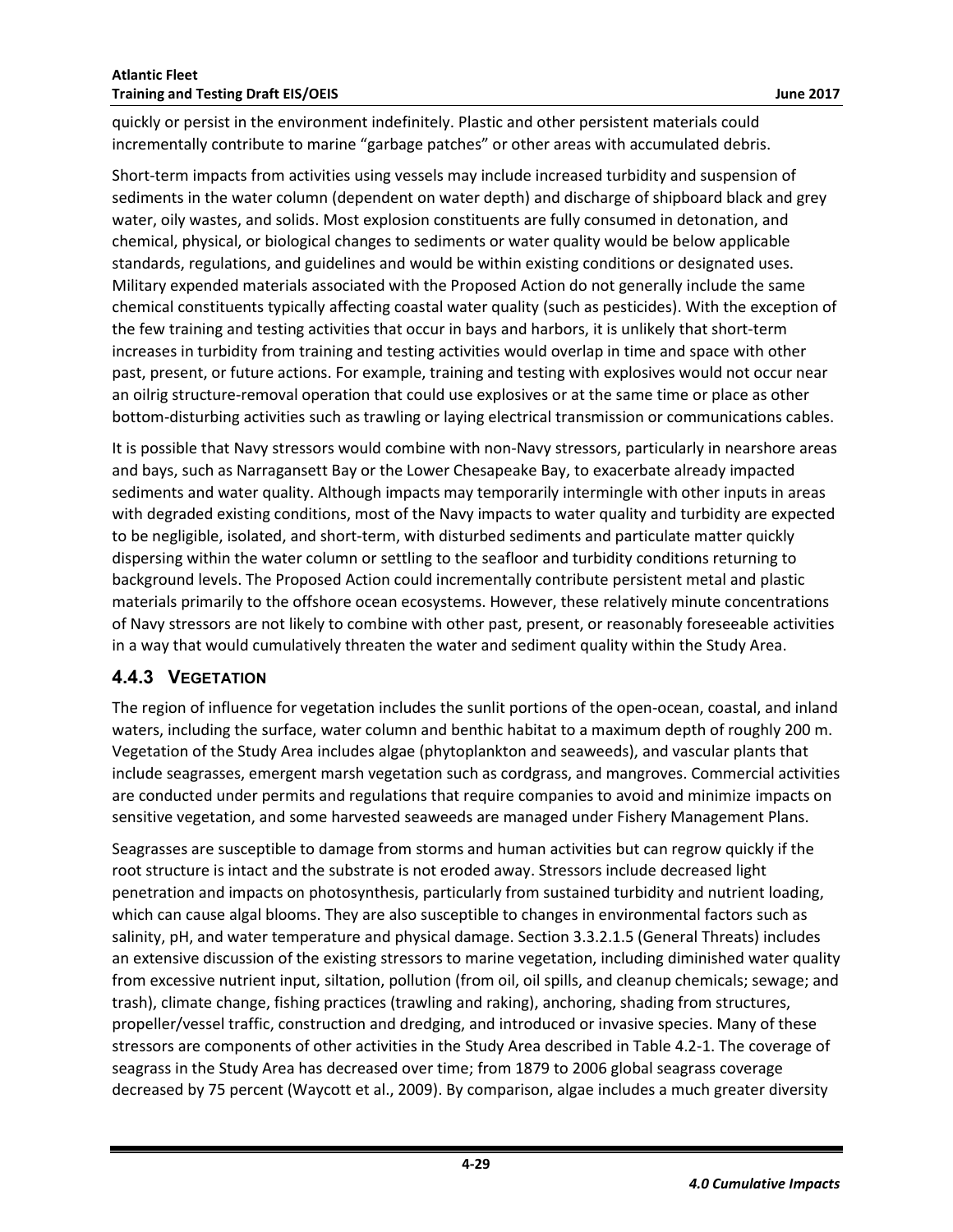of species, forms, life histories, and environmental tolerances, and are thus resilient to stressors and able to rapidly recolonize disturbed environments (Levinton, 2009).

Although Navy mitigation measures would help avoid impacts of the Proposed Action on vegetation in the Study Area, including species that are associated with shallow-water coral reefs and live hard bottom and *Sargassum*, vegetation may be impacted directly by explosions, interactions with vessels, inwater and seafloor devices, and military expended materials. The analysis presented in Section 3.3 (Vegetation) indicates that impacts on marine vegetation are limited to destroying or damaging individual plants, and no persistent or large-scale effects on the growth, survival, distribution, or structure of vegetation are anticipated due to relatively fast growth, resilience, and abundance of the most affected species in anticipated activity areas. Likewise, the short-term, localized nature of most activities further diminishes the potential effects on marine vegetation.

The effects of other past, present, and reasonably foreseeable actions on vegetation occur primarily in the coastal and inland waters and are associated with coastal development, maritime commerce, and the discharge of sediment and other pollutants. The Proposed Action is not expected to substantially contribute to losses of vegetation that would interfere with recovery in these regions. The incremental contribution of the Proposed Action would be insignificant as most of the proposed activities would occur in the open ocean and other areas where seagrasses and other attached marine vegetation do not grow; impacts would be localized; recovery would occur quickly; and none of the alternatives would compound impacts that have been historically significant to marine vegetation (loss of habitat due to development; nutrient loading; shading; turbidity; or changes in salinity, pH, or water temperature). Although vegetation is impacted by stressors throughout the Study Area, the Proposed Action is not likely to incrementally contribute to population- or ecosystem-level changes in the resource, and it is anticipated that the incremental contribution of the Proposed Action when added to the impacts of all other past, present and reasonably foreseeable future actions would not result in measurable additional impacts on vegetation in the Study Area or beyond.

#### <span id="page-31-0"></span>**4.4.4 INVERTEBRATES**

The region of influence for invertebrates includes the entire Study Area as invertebrates occur in all habitats and depths, including both the water column and benthic habitat. Invertebrates include microscopic zooplankton that drift with currents (e.g., invertebrate larvae, copepods, protozoans), larger invertebrates living in the water column (e.g., jellyfish, shrimp, squid), and benthic invertebrates that live on or in the seafloor (e.g., clams, corals, crabs, worms). Deep-water corals occur at depths below 50 m (164 ft) where there is no or low sunlight penetration and do not form biogenic reefs, but rather form mounds of intermediate substrate over hard bottom areas. Seven shallow-water coral species are listed as threatened under the ESA, and one deep-water coral species is designated as a Species of Concern under the ESA. NMFS maintains a website that provides additional information on the biology, life history, species distribution (including maps), and conservation of invertebrates in the Study Area.

Section 3.4.2.1.5 (General Threats) includes an extensive discussion of the existing stressors to marine invertebrates, including overexploitation and destructive fishing practices, habitat degradation resulting from pollution and coastal development, disease, invasive species, oil spills, and global climate change and ocean acidification. Stressors specific to reef-building corals, which are generally located in more shallow zones with adequate sunlight penetration and a mean annual water temperature greater than about 64 degrees Fahrenheit, include thermal stress, disease, tropical storms, coastal development and pollution, erosion and sedimentation, tourism/recreation, fishing, trade in coral and live reef species,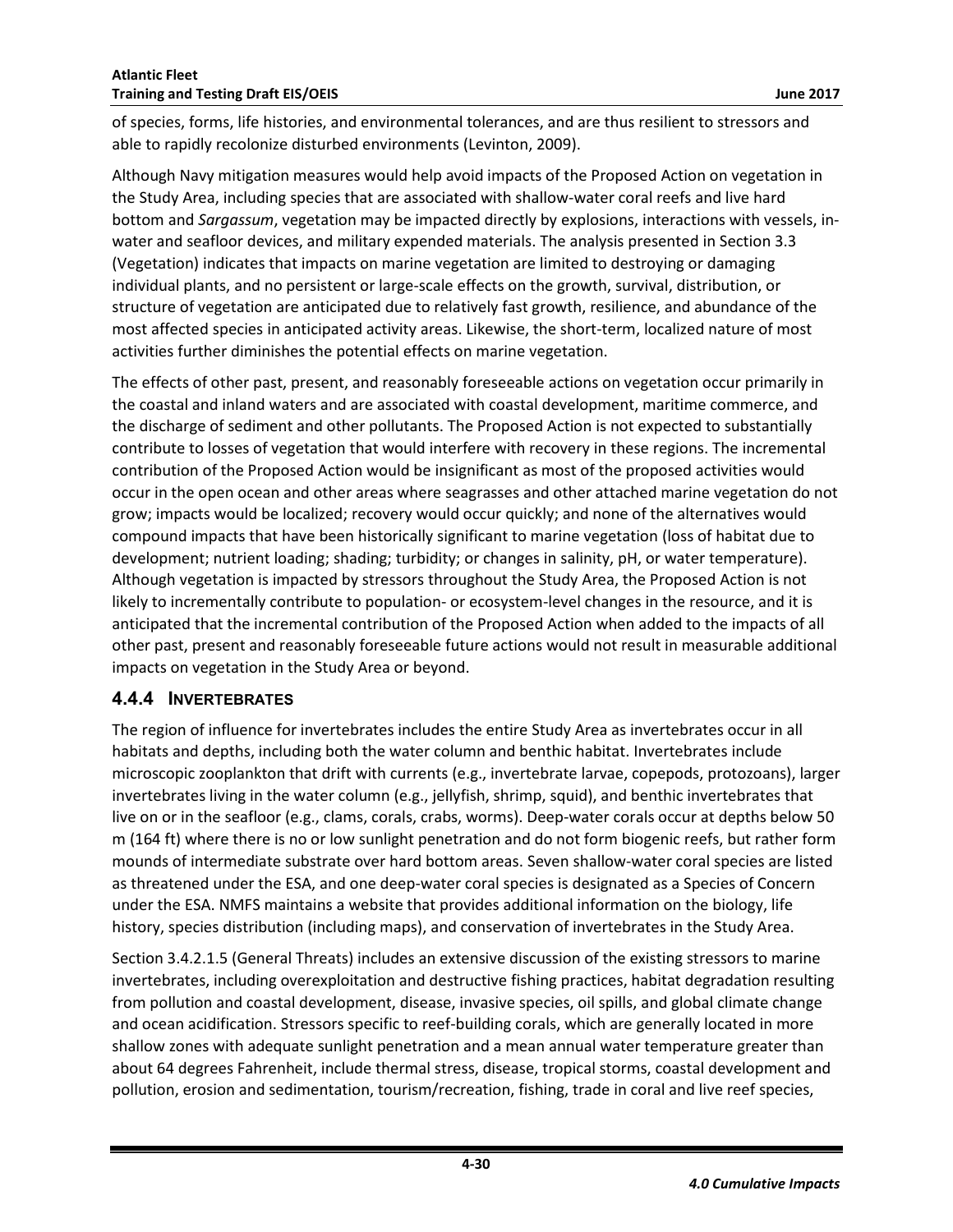vessel anchoring or groundings, marine debris, predation, invasive species, military and other securityrelated activities, and hydrocarbon exploration. Primary threats to deep-water or cold-water corals include bottom fishing, hydrocarbon exploration and extraction, petroleum contamination, cable and pipeline placement, installation, and other various bottom-disturbing activities. Deep corals are susceptible to physical disturbance due to the branching and fragile growth form of some species, slow growth rate (colonies can be hundreds of years old), and low reproduction and recruitment rates. All activities described in [Table 4.2-1](#page-5-0) have the potential to impact marine invertebrates due to their ubiquitous presence and relative vulnerability.

The analysis presented in Section 3.4 (Invertebrates) indicates that the proposed alternatives could impact marine invertebrates through acoustic stressors (sonar and other transducers, air guns, pile driving, vessel noise, weapons noise), explosives, energy stressors (in-water electromagnetic devices, high-energy lasers), physical disturbance or strikes (vessels and in-water devices, military expended materials, seafloor devices, pile driving), entanglement (wires and cables, decelerators/parachutes, biodegradable polymers), and ingestion of military expended materials. Potential impacts include shortterm behavioral and physiological responses (Celi et al., 2015; Edmonds et al., 2016; Roberts et al., 2016). Some stressors could also result in injury or mortality to a relatively small number of individuals. The potential for impacts on ESA-listed corals (Table 3.4-1) would be avoided by mitigation designed to avoid locations where shallow-water corals are present. For example, the Navy will not conduct certain activities within a specified distance of shallow-water coral reefs, live hard bottom, artificial reefs, and shipwrecks (Chapter 5, Mitigation).

Some direct impacts on invertebrates are expected, and the impacts of the Proposed Action could be cumulative with other actions that cause disturbance and mortality of marine invertebrates. However, it is anticipated that the incremental contribution of the proposed alternatives would be insignificant for the following reasons:

- Invertebrates are generally abundant and relatively short-lived, thus, with the exception of sessile species located near areas of repeated Navy activities (e.g., pierside locations), few individuals would likely be affected repeatedly by the same event.
- Invertebrates generally have high reproductive rates, short reproductive cycles, and resilient dispersal mechanisms; thus, with the exception of some species such as deep-water corals, local communities are likely to reestablish quickly.
- Most of the proposed activities would impact small, dispersed, deep water areas where marine invertebrates are more sparsely distributed. Navy activities may occur in the same general area (ranges), but do not occur at the same specific point each time and would therefore be unlikely to affect the same individual invertebrates.
- Marine invertebrates are not particularly susceptible to energy, entanglement, or ingestion stressors resulting from Navy activities, and none of the alternatives would result in or interact with impacts that have been historically significant to marine invertebrates, such as overfishing, nutrient loading, disease, or the presence of invasive species.
- None of the alternatives would result in long-term or widespread changes in environmental conditions such as turbidity, salinity, pH, or water temperature that could impact marine habitats.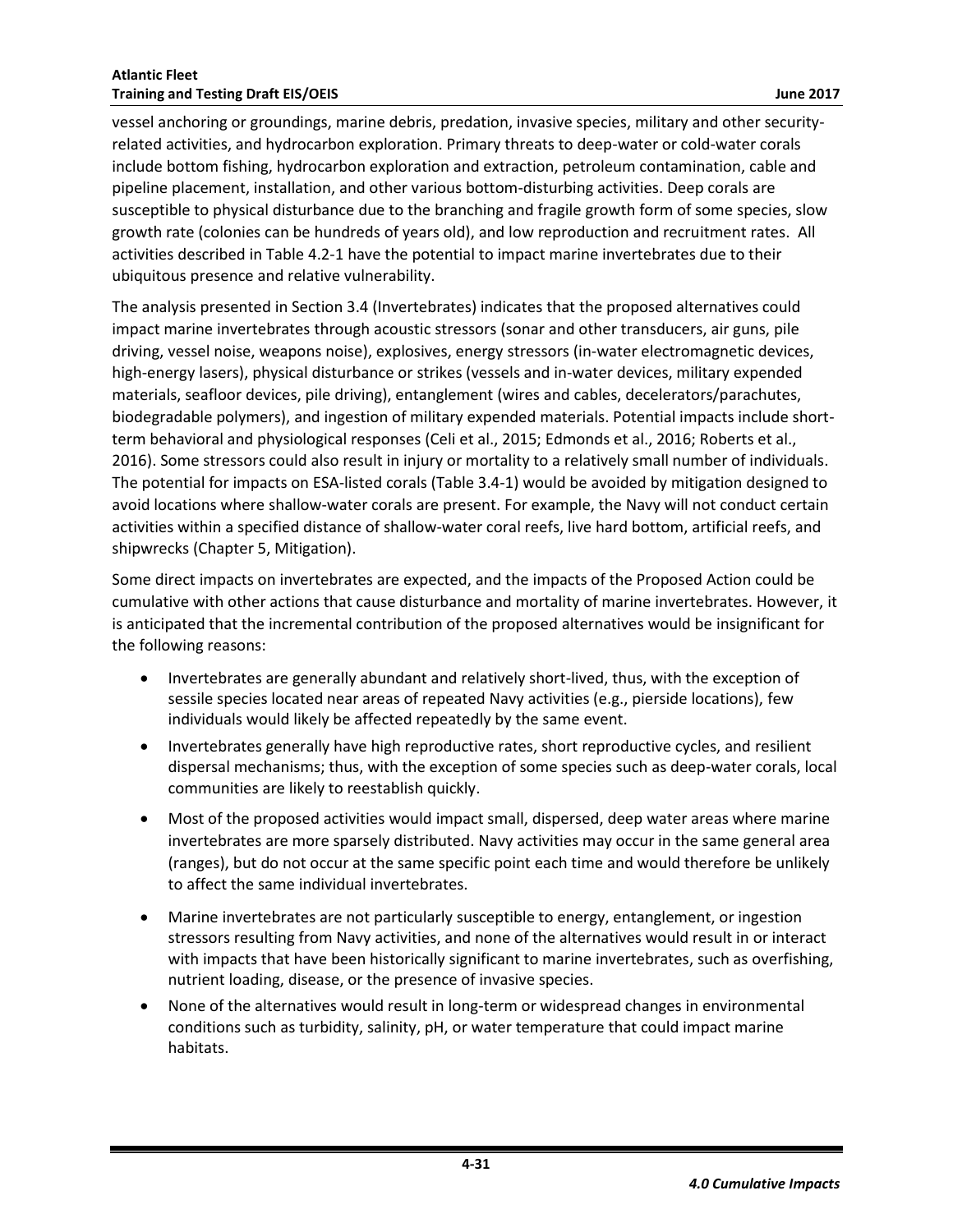The Navy will not conduct, certain activities within a specified distance of shallow-water coral reefs, live hard bottom, artificial reefs, or shipwrecks. All these features that have been identified are included in Chapter 5.0 (Mitigation).

Although marine invertebrates are impacted by other stressors in the ocean environment, the Proposed Action is not likely to incrementally contribute to population-level stress and decline of the resource. As impacts would be isolated, localized, and not likely to overlap with other relevant stressors, it is anticipated that the incremental contribution of the Proposed Action when added to the impacts of all other past, present and reasonably foreseeable future actions would l not result in measurable additional impacts on invertebrates in the Study Area or beyond.

## <span id="page-33-0"></span>**4.4.5 HABITATS**

Habitats refers to the marine and estuarine nonliving (abiotic) substrates found throughout the Study Area, which are often colonized by biotic (vegetation and invertebrate) communities. Habitats vary according to geographic location, underlying geology, hydrodynamics, atmospheric conditions, and suspended particulate matter. There are basically three types of abiotic substrates based on the grain size of unconsolidated material, referred to as soft, intermediate, and hard. The soft habitats are generally comprised of fine grains that are more fluid and dynamic, whereas hard substrate does not repair and thus is susceptible to long-term scarring and damage. Artificial structures, such as shipwrecks and oil and gas platforms, underwater cables, and outflows also provide habitat for many marine organisms. Additionally, as detailed in Chapter 6, Other Regulatory Considerations, there are 13,000 square km of designated National Marine Sanctuaries in the total AFTT Study Area (0.12% of total study Area), and 2,600 square km or 0.22% of Study Area within Range Complexes, Testing Ranges, or OPAREAs.

Section 3.5.2.1.4 (General Threats) includes an extensive discussion of the existing stressors to abiotic marine habitats, including urbanization (modification of shorelines and estuaries, dredging and maintenance of ports and harbors, and creation of artificial structure habitats such as breakwaters, jetties, rock groins, seawalls, oil and gas platforms, docks, piers, wharves, underwater cables and pipelines, and artificial reefs); accumulation of marine debris; and commercial activities (oil/gas development, telecommunications infrastructure, steam and nuclear power plants, desalinization plants, alternative energy development, shipping and cruise vessels, commercial fishing, aquaculture, and tourism operations). The impact of commercial fishing trawling practices has a significant impact on bottom habitats. Most activities in [Table 4.2-1](#page-5-0) are conducted under permits and regulations that require the avoidance and minimization of impacts on marine habitats, especially shoreline and sensitive hard bottom and biogenic habitats (e.g., coral reefs and shellfish beds).

The analysis presented in Section 3.5 (Habitats) indicates that marine habitats could be affected by underwater detonations, interactions with vessels (including wave erosion and sediment suspension), military expended materials, or seafloor devices. Potential impacts include localized disturbance of the seafloor, cratering of soft bottom sediments, and structural damage to hard bottom habitats. Although some direct impacts on abiotic habitats are expected, it is anticipated that the incremental contribution of the proposed alternatives would be cumulatively insignificant for the following reasons:

- Most detonations would occur at or near the water surface and would not affect bottom habitats.
- Impacts to soft bottom habitat from bottom-laid explosives would be confined to a limited area, and it is anticipated that soft bottom habitats would recover (fill in) quickly.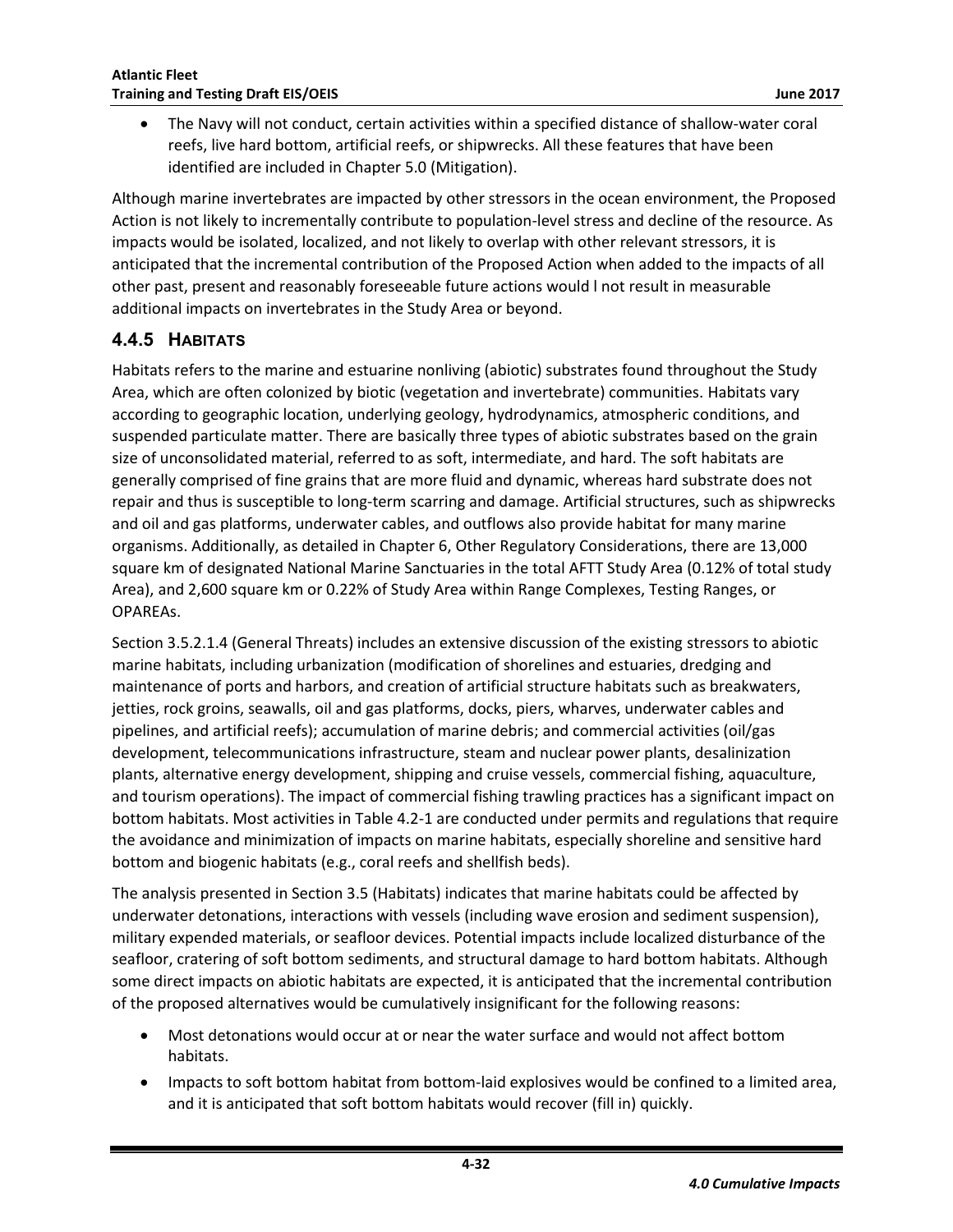- Proposed Action activities are not likely to occur at the same time/place as other activities in the Study Area, including commercial fishing operations, which have a large effect on bottom habitats. Thus, it is likely that soft bottom habitats would have the opportunity to recover from the Proposed Action before impacts from fishing or other operations could interact or compound additional stress to the ecosystems.
- Per analysis detailed in Section 3.5.3.2.2 (Impacts from Explosives) and Appendix F (Military Expended Materials and Direct Strike Calculations), the area of hard bottom potentially impacted represents a negligible percentage (less than 0.01 percent) of the total hard bottom habitat in the Study Area (Figures 3.5-1 through 3.5-4). The Navy will implement mitigation to avoid impacts from explosives, physical disturbance, and strike stressors on seafloor resources, including shallow-water coral reefs, live hard bottom, and artificial reefs, as described in Chapter 5 (Mitigation) and National Marine Sanctuaries, as described in Chapter 6 (Other Regulatory Considerations). Training and testing units are reminded of the presence of potentially sensitive areas through the Protective Measures Assessment Protocol program, which limits certain activities in areas of soft, intermediate, and hard bottom habitat and National Marine Sanctuaries within the AFTT Study Area.

Although it is anticipated that damage to abiotic soft bottom habitat resulting from the Proposed Action would be limited and would recover, many other activities in the ocean are also impacting ocean bottom habitat. However, it is not likely that past, present, and future impacts would overlap Proposed Action activities in place or time before the craters or other impressions in soft bottom substrate fill in. Based on the analysis presented in Section 3.5 (Habitats) and the reasons summarized above, it is anticipated that the incremental contribution of the Proposed Action, when added to the impacts of all other past, present and reasonably foreseeable future actions, would not result in measurable additional impacts on habitats, including National Marine Sanctuaries, in the Study Area or beyond.

### <span id="page-34-0"></span>**4.4.6 FISHES**

The general region of influence for fishes extends beyond the Study Area boundaries for some species because the Study Area represents only a portion of the available habitat during its lifecycle. Fishes are usually not distributed uniformly throughout the Study Area, but are typically associated with a specific habitat type (e.g., soft bottom, reef, or open water) or can utilize a variety of habitats at different life stages. The distribution and specific habitats in which an individual of a single fish species occurs may also be influenced by its size, sex, reproductive condition, and other factors such as water temperature and depth. The highest number and diversity of fishes typically occur where the habitat is most diverse; thus, coastal ecosystems tend to support a greater diversity of species than oceanic and deep-sea habitats (Moyle & Cech, 2004).

Fishes are the most numerous and diverse of the major vertebrate groups (Moyle & Cech, 2004). It is estimated that there are currently over 34,000 species of fish worldwide (Eschmeyer & Fong, 2017), with greater than half that number of species inhabiting the oceans. As discussed in Section 3.6.1 (Introduction), approximately 78 percent of all marine fish species occur in waters less than 200 m deep and in close association with land, while 13 percent are associated with the open ocean (Moyle & Cech, 2004). Table 3.6-2 lists the groups of fishes known to occur in the Study Area.

Table 3.6-1 lists the regulatory status and occurrence of ESA-listed fishes known to occur in the Study Area. Fishes are protected by the ESA, the Magnuson-Stevens Fishery Conservation and Management Act, and the Sustainable Fisheries Act; despite regulation, oversight, and technological improvements, the commercial fishing industry continues to have significant impacts on fish populations, including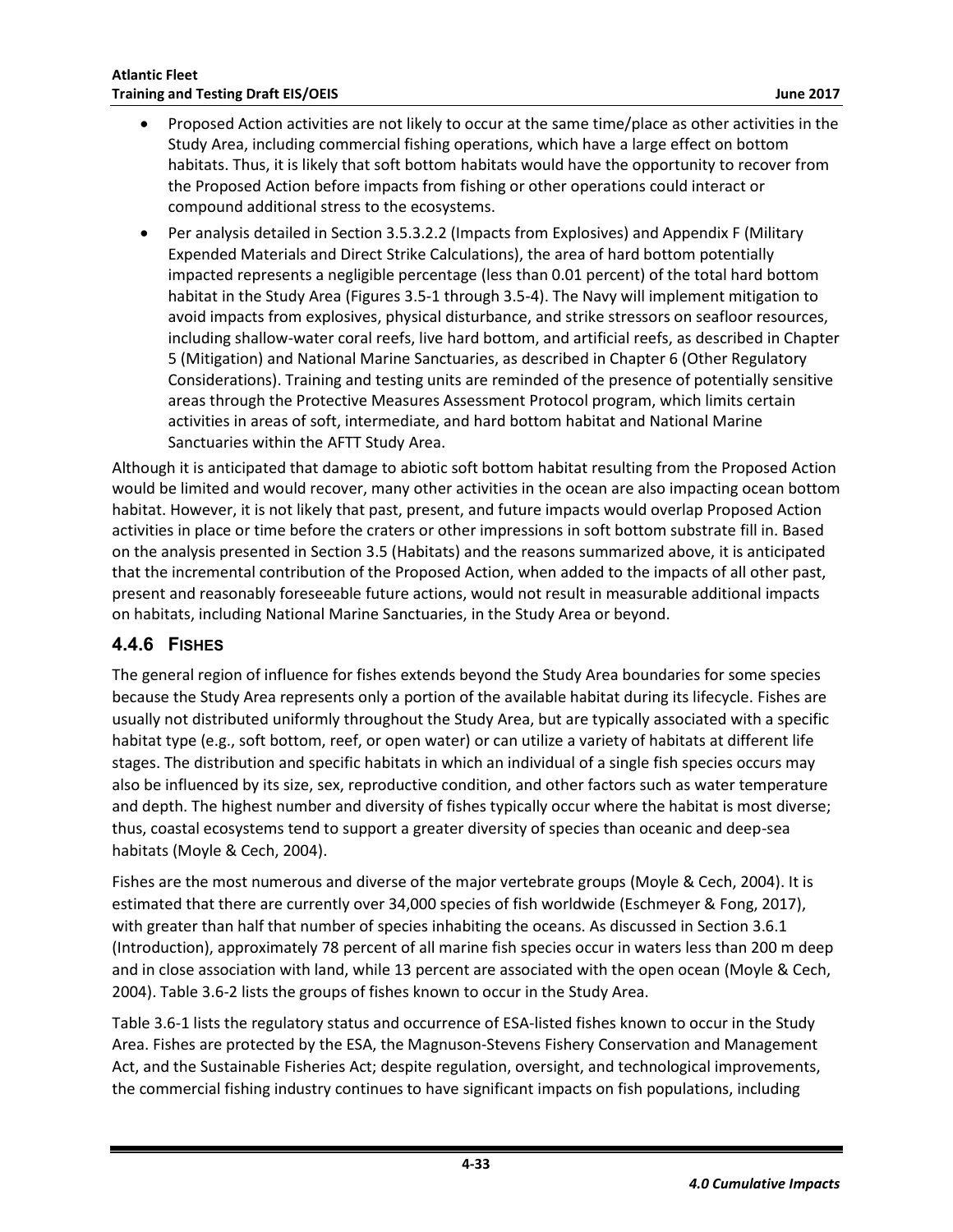overfishing and bycatch of non-target species. The current aggregate impacts of past and present human activities are significant for some fish species, especially those that are globally in serious decline. Very few ocean habitats remain unaffected by human influence, and these stressors have shaped the condition of marine fish populations, particularly those species with large body size, late maturity ages, and/or low fecundity.

Section 3.6.2.1.4 (General Threats) includes an extensive discussion of the existing stressors, which often act on fish populations simultaneously, including habitat alteration (coastal development, deforestation, road construction, dam development, water control structures, and agricultural activities), exploitation and bycatch (commercial and recreational fisheries), vessel strikes, diseases and parasites (susceptibility and incidence increases with habitat alteration and exposure to individuals that escaped sea farms), introduction of non-native species, pollution (oil spills, marine debris, noise, hypoxia, and harmful algal blooms), and climate change. The additional threat of living in a noisy environment, such as produced by offshore wind energy developments, construction noise within inland waters such as pile-driving, sonar, seismic activity, shipping, and offshore construction projects, may contribute to cumulative stress as experienced by fish populations.

It is anticipated that the Proposed Action would affect fish species within the Study Area, including ESAlisted fish species. The analysis presented in Section 3.6 (Fishes) indicates that fishes could be affected by acoustic stressors (sonar and other transducers, air guns, pile driving, vessel noise, and weapons noise), explosives, energy stressors, physical disturbance or strikes (vessels and in-water devices, military expended materials, seafloor devices, pile driving), entanglement (wires and cables, decelerators/parachutes), and ingestion of military expended materials. The majority of potential impacts include short-term behavioral and physiological responses. For example, fish species exposed to sonar and other transducers or vessel or weapons noise may experience brief masking or behavioral reactions, such as startle or avoidance responses, or no reaction. Other stressors (such as explosives) could also result in injury or mortality to a relatively small number of individuals. Overall, long-term consequences for most individual fishes or populations are unlikely because exposures from the majority of stressors are intermittent, transient, and unlikely to repeat over short periods. Some ESAlisted fish species, such as Atlantic sturgeon, would be at higher risk for impact during training and testing activities that occur within inland water areas. These activities include the use of vessels and inwater devices where proposed critical habitat for Atlantic sturgeon occurs along the southeast and northeast portions of the Study Area and would overlap with vessel use, especially in the James River and tributaries and York River in Virginia and the St. Mary's River in Georgia. Since Atlantic sturgeon are a large, slow moving species and typically occur near the surface in these areas, they are at higher risk of a vessel strike. Higher risks of impacts to this species from training and testing activities within inland waters may also occur from vessel movements, the use of seafloor devices, and when military expended materials are released into these inland waters.

An individual fish could be exposed to a combination of stressors from multiple activities over the course of its life, and multiple stressors may have synergistic effects such as reducing its overall fitness and ability to quickly recover from additional, compounding stressors. If the health of an individual fish is compromised, it is possible this condition could alter the animal's expected response to stressors associated with the Proposed Action. Exposure to multiple stressors is most likely to occur in nearshore areas where training and testing activities are more concentrated and overlap the other nearshore stressors listed in [Table 4.2-1.](#page-5-0) Likewise, animals with a home range intersecting concentrated Navy activities may be subjected to elevated exposure risks compared to those fishes that simply transit the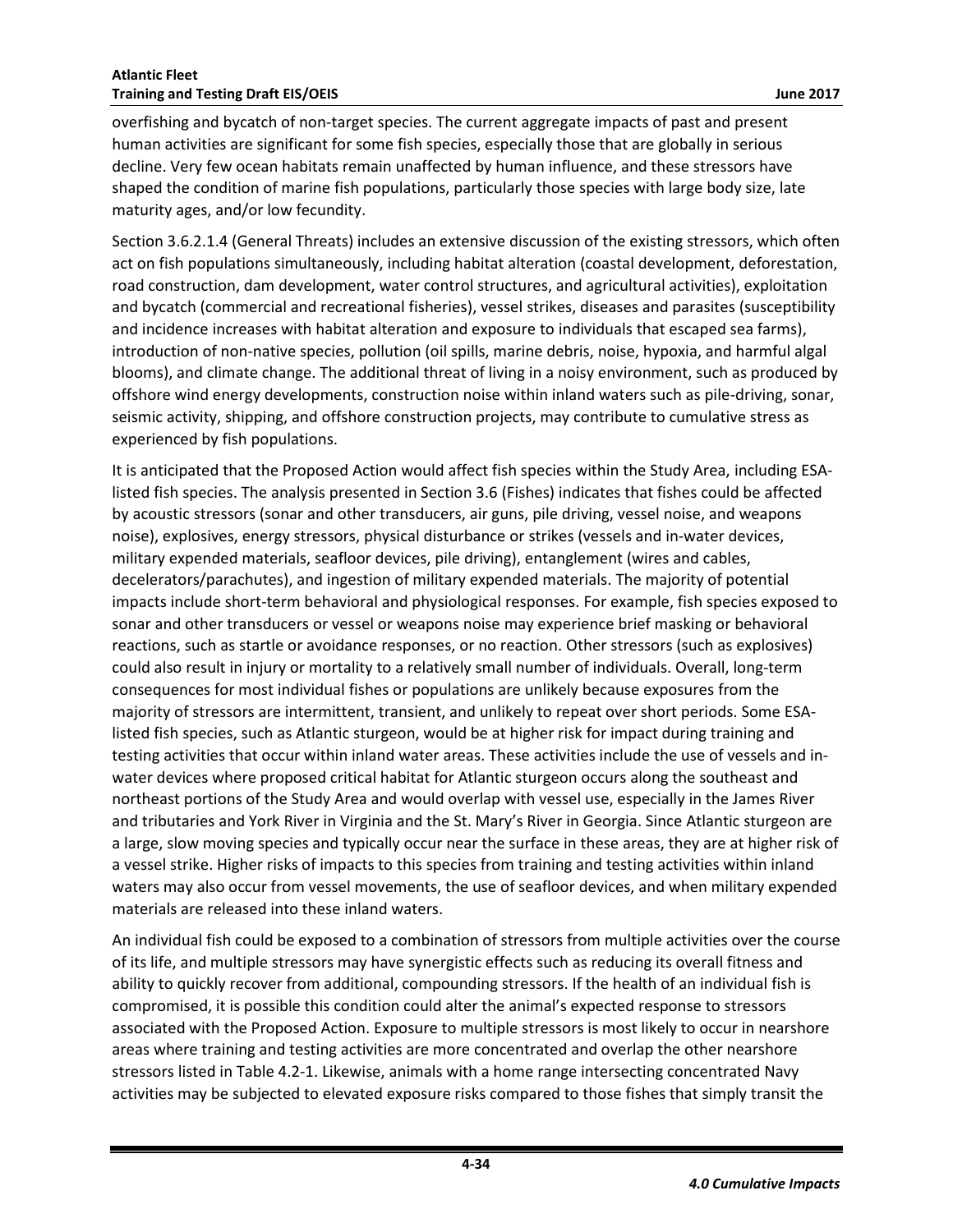area. Fishes that are malnourished, diseased, or experience temporary hearing loss, injury, or disorientation from acoustic stressors could suffer behavioral and physiological consequences such as decreased ability to detect and avoid predators, oncoming vessels, or entanglement risks.

The aggregate impacts of past, present, and other reasonably foreseeable future actions contributing multiple water quality, noise, and physical risks to fishes will likely continue to have significant effects on individual fishes and fish populations. However, Navy training and testing activities are generally isolated from other activities in space and time and the majority of the proposed training and testing activities occur over a small spatial scale relative to the entire Study Area, have few participants, and are of a short duration. Thus, although it is possible that the Proposed Action could contribute incremental stressors to a small number of individuals, which would further compound effects on a given individual already experiencing stress, it is not anticipated that the Proposed Action has the potential to put additional stress on entire populations already in significant decline. Therefore, it is anticipated that the incremental contribution of the Proposed Action, when added to the impacts of all other past, present and reasonably foreseeable future actions, would not result in measurable additional significant impacts on fishes in the Study Area or beyond.

### <span id="page-36-0"></span>**4.4.7 MARINE MAMMALS**

#### <span id="page-36-1"></span>**4.4.7.1 Region of Influence**

Four main types of marine mammals are generally recognized: cetaceans (whales, dolphins, and porpoises), pinnipeds (seals, sea lions, and walruses), sirenians (manatees, and dugongs), and other marine carnivores (sea otters, marine otters, and polar bears). Table 3.7-1 lists the current abundance of marine mammal species that utilize the Study Area and describes the locations within the Study Area that they may be encountered. Populations are varied; whereas the average population of certain dolphin and some whale populations can exceed the hundreds of thousands, other stock populations are unknown or estimated to be in the hundreds. As with other marine resources, distribution is patchy and can be temporarily concentrated in specific areas depending on the species. The size and structures of these groups are dynamic, and based on the species, and can range from several to several thousand individuals.

The general region of influence for marine mammals extends beyond the Study Area boundaries as for some species the Study Area represents only a portion of the full extent of the species' ranges during their lifecycle. Most of the baleen whales migrate great distances, while the toothed whales and dolphins have a smaller-scale, seasonal dispersal. Pinnipeds occur mostly in coastal habitats or over continental shelves. Manatees and polar bears are strongly associated with coastal waters as habitat for reproducing, resting, and, in some cases, feeding though polar bears can also range far offshore. Activities are evaluated for their potential impact on individual marine mammals, on stocks and populations as appropriate, and on species or distinct population segments listed under the ESA.

#### <span id="page-36-2"></span>**4.4.7.2 Resource Trends**

Relevant information on the status, distribution, population trends, and ecology is presented for each species and stock in the AFTT Study Area in Section 3.7.2 (Affected Environment). The current aggregate impacts of past human activities are significant for some marine mammal species, many of which were in serious decline across the world's oceans. A general summary in this regard is presented in Section 3.7.2.1.5 (General Threats). Other populations, such as the humpback whale, are increasing in abundance in much of their range (National Marine Fisheries Service, 2015a). All marine mammals in the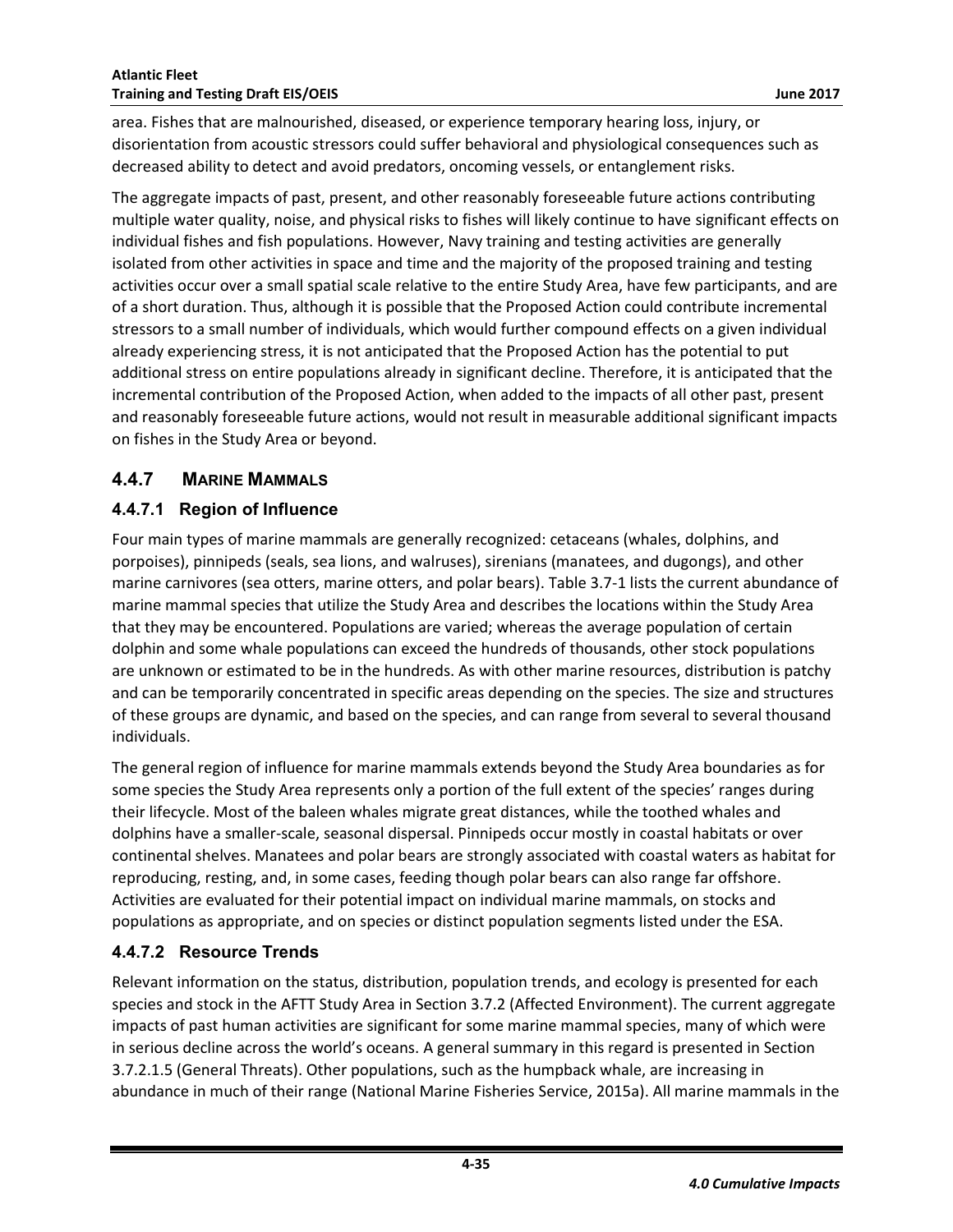U.S. are protected under the Marine Mammal Protection Act (MMPA), and some species receive additional protection under the ESA. Of the 48 species of marine mammals known to exist within the Study Area, there are 10 populations listed as endangered under ESA and classified as strategic stocks under MMPA (North Atlantic right whale, bowhead whale, humpback whale, minke whale, Bryde's whale, sei whale, fin whale, blue whale, and sperm whale), two are listed as threatened under ESA and classified as strategic stocks under the MMPA (West Indian manatee and polar bear), and one is proposed for listing under ESA (Arctic subspecies of ringed seal). In addition, the pygmy sperm whale and some bottlenose dolphin stocks are classified as MMPA strategic stocks. Polar bears and Arctic ringed seals occur in a very limited portion of the Study Area and the locations where the majority of activities are proposed to occur do not overlap with those areas; thus, it is anticipated that the Proposed Action would have no effect on polar bears or the Arctic ringed seal and they are not discussed further in this cumulative effects analysis.

## <span id="page-37-0"></span>**4.4.7.3 Impacts of Other Actions**

## **4.4.7.3.1 Overview**

Section 3.7.2.1.5 (General Threats to Marine Mammals) discusses the specific stressors within the affected environment that impact marine mammal populations in the Study Area, which include water quality degradation (chemical pollution), commercial industries (fisheries bycatch and other interactions), noise, hunting, vessel strike, marine debris, disease and parasites, and climate change. Potential impacts of actions that affect marine mammals include mortality, injury, disturbance, and reduced fitness, including reproductive, foraging, and predator avoidance success. The susceptibility of marine mammals to these outcomes often depends on proximity, severity, or vulnerability to the stressor, and vulnerability can be increased as multiple stressors compound on an individual. The abundance of the species in large part determines whether a fatality from any stressor would have population-level impacts on that species, and for species with small populations such as the North Atlantic right whale, individual fatalities could have considerable population-level impacts (Laist et al., 2001).

The activities as described in Table 4-1 each potentially contribute multiple stressors in the Study Area experienced by marine mammals, including vessel traffic, underwater noise, and water pollution. For example, most actions include the operation of marine vessels, which contribute to vessel strikes and underwater noise. Many of the actions also contribute underwater noise from sources other than vessels, including use of explosives for oil rig removal, seismic surveys, construction activities, and other military operations. Bycatch and entanglement, the main threats to marine mammal populations, are chiefly associated with fishing. While Table 4-1 discusses these stressors for individual actions, their aggregate impacts specific to marine mammals are detailed in Section 3.7.2.1.5 (General Threats to Marine Mammals) and further described below. Data availability is inconsistent between species and activities, but quantitative estimations are presented where available.

## **4.4.7.3.2 Commercial Fishing and Entanglement**

Past and present commercial fishing activities have had a profound effect on some marine mammal species and, despite continued improvements in bycatch avoidance and the implementation of regulatory efforts, fisheries interactions continue to be the primary human-related source of mortality for most marine mammal stocks (Knowlton et al., 2012; Roman et al., 2013; Van der Hoop et al., 2013);. This mortality could result in or contribute to continued population declines for some species, including ESA-listed species such as the North Atlantic right whale.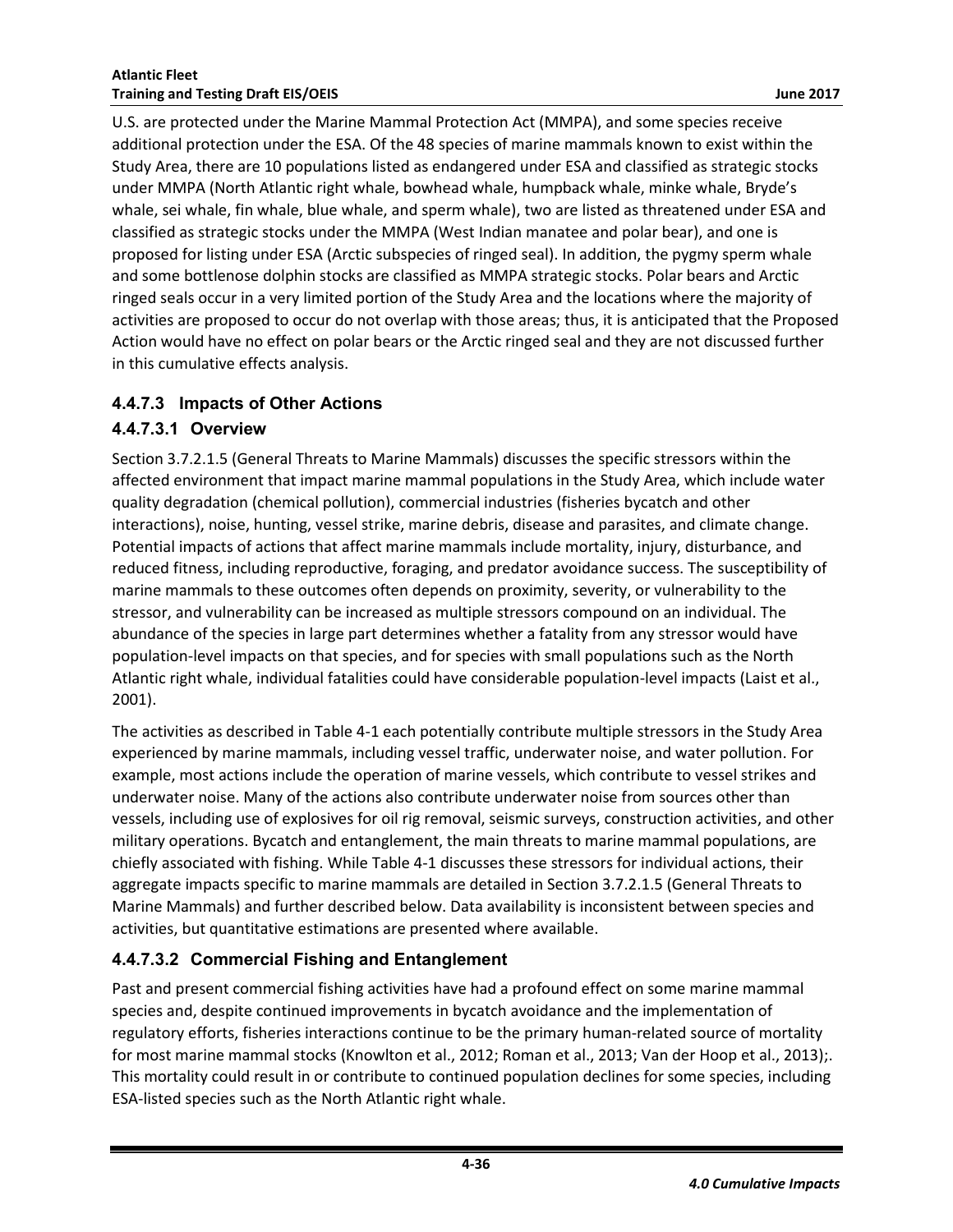#### **4.4.7.3.2.1 Bycatch**

Potential impacts from commercial fishing activities include marine mammal injury and mortality from bycatch, when animals are caught in commercial fishing operations targeting a different species. Although marine mammal bycatch has generally declined since the implementation of take reduction measures, and new management practices and regulatory oversight could result in future reductions, bycatch is expected to remain a leading cause of mortality for the reasonably foreseeable future (Geijer & Read, 2013; Hamer et al., 2010; Northridge, 2008; Read et al., 2006; Read, 2008).

Sixty-nine commercial fisheries, divided into groups defined by the type of gear, location, and/or target species for reporting purposes, operate in the Study Area (National Marine Fisheries Service, 2016c). In the Northern Atlantic Region (Maine to North Carolina) 6 fishery groups impact 13 marine mammal stocks. From 2011-2013 the average total marine mammal bycatch estimate in this region was 2,960 animals per year. Gillnet gear continues to be the largest contributor to total marine mammal bycatch, taking an average 2,102 and 386 animals annually in the New England and Mid-Atlantic fisheries, respectively. In 2013 these effects were as follows:

- Western North Atlantic gray seal (1,086 animals)
- Gulf of Maine/Bay of Fundy stock of harbor porpoise (640 animals)
- Western North Atlantic harbor seal (442 animals)
- Short-beaked common dolphin (287 animals)
- Western North Atlantic white-sided dolphin (116 animals).

In the Southeast Region (North Carolina through the Gulf of Mexico) one fishery (HMS pelagic longline) impacts two main species, short-finned pilot whales (Western North Atlantic) and bottlenose dolphins (National Marine Fisheries Service, 2016a). From 2011-2013 the total marine mammal bycatch estimates were 350, 293, and 145, respectively. In 2013 the total bycatch included 124 short-finned pilot whales and 62 bottlenose dolphins. Although not historically reported, the shrimp otter trawl fishery is also suspected of impacting marine mammal through bycatch.

The impacts of bycatch on marine mammal populations vary based on removal rates, population size, and reproductive rates. Small populations with relatively low reproductive rates are most susceptible. Bycatch rates for about 12 percent of United States marine mammal stocks (almost all cetaceans) exceed their potential biological removal levels (Read, 2008). The potential biological removal level is the number of animals that can be removed each year without preventing a stock from reaching or maintaining its optimal sustainable population-level.

The operations of fisheries also result in profound changes to the structure and function of marine ecosystems that adversely affect marine mammals, including loss of prey species and alteration of benthic structure. Overfishing of many fish stocks results in significant changes in trophic structure, species assemblages, and pathways of energy flow in marine ecosystems (Jackson et al., 2001; Myers & Worm, 2003). These ecological changes may have important, and likely adverse, consequences for populations of marine mammals (DeMaster et al., 2001). For instance, depletion of preferred prey could lead to a less nutritional diet and decreased reproductive success.

#### **4.4.7.3.2.2 Entanglement and Ingestion**

As discussed in Section 3.7.2.1.5 (General Threats to Marine Mammals), interactions between marine mammals and marine debris, including derelict fishing gear and plastics, are significant sources of injury and mortality (Baulch & Perry, 2014), and the percentage of marine mammal species with documented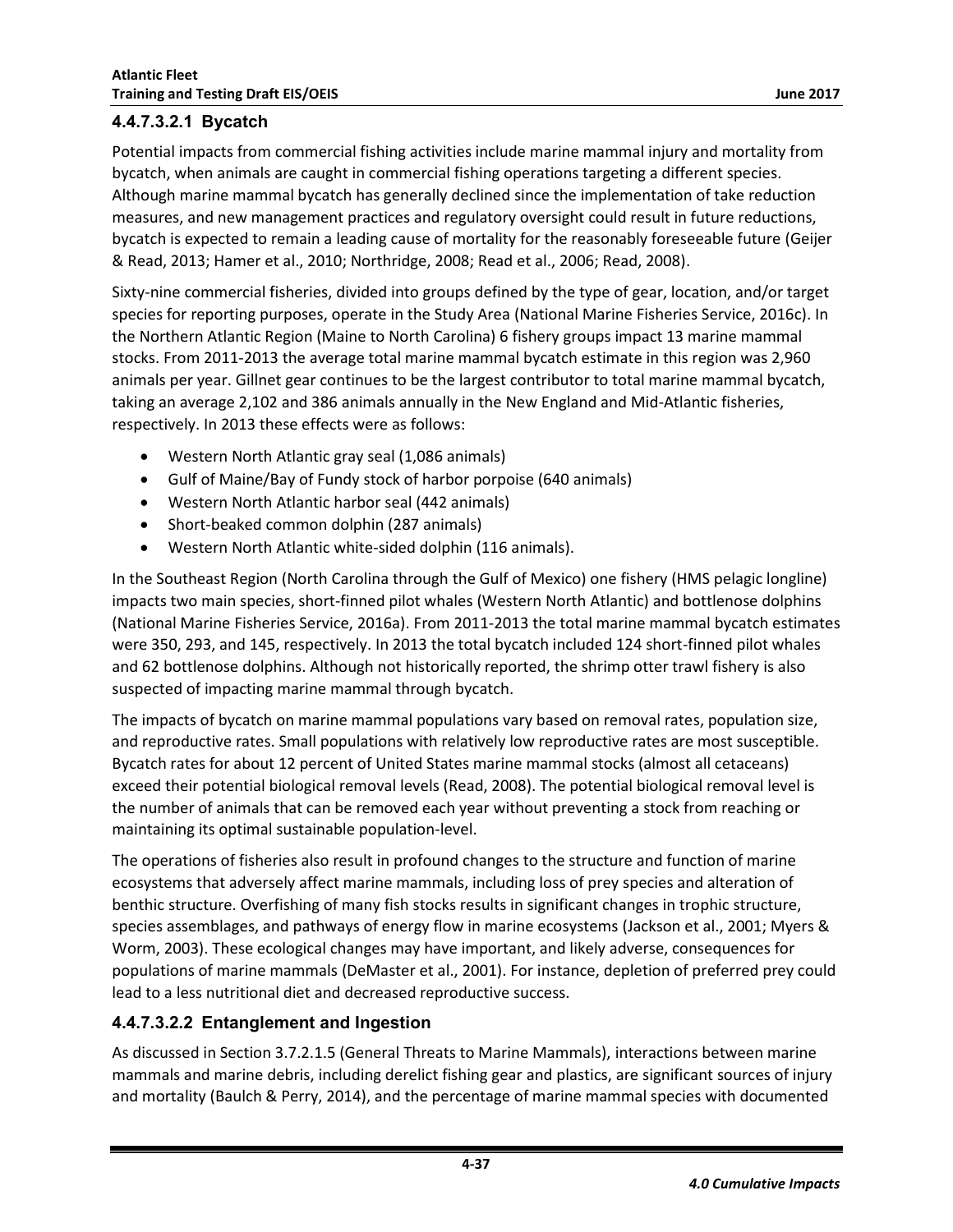records of entanglement in or ingestion of marine debris has increased from 43 to 66 percent over the past 18 years (Bergmann et al., 2015). Ingestion of plastic bags and Styrofoam has been identified as a cause of injury or death of minke whales and deep-diving odontocetes, including beaked whales, pygmy sperm whales, and sperm whales. Manatee rescue records from 1993 to 2007 found that 27 percent of the cases were directly or indirectly associated with entanglement in or ingestion of marine debris, making entanglement and ingestion the top reason for rescuing manatees (Reinert et al., 2011). [Table](#page-39-0)  [4.4-1](#page-39-0) provides entanglement data specific to baleen whales in the region of influence from 2010 through 2014 (Henry et al., 2016).

<span id="page-39-0"></span>

| Table 4.4-1: Entanglements by Year: Summary of the Confirmed Human-Caused Mortality     |
|-----------------------------------------------------------------------------------------|
| and Serious Injury Events Involving Baleen Whale Stocks along the Gulf of Mexico Coast, |
| United States East Coast and Atlantic Canadian Provinces, 2010-2014                     |

| <b>Stock</b>                                 | <b>Annual Injury and</b><br><b>Mortality Rate (U.S.</b><br>Waters $/$<br>Canadian Waters /<br><b>Unassigned Waters)</b> | <b>Confirmed Mortalities</b><br>(2010, 2011, 2012, 2013,<br>2014) | <b>Confirmed Injury Events</b><br>(2010, 2011, 2012, 2013,<br>2014) |
|----------------------------------------------|-------------------------------------------------------------------------------------------------------------------------|-------------------------------------------------------------------|---------------------------------------------------------------------|
| Western North Atlantic<br>Fin Whale          | 2.0/0/0                                                                                                                 | 10<br>(2, 1, 4, 1, 2)                                             | 2<br>(1, 0, 0, 0, 1)                                                |
| <b>Gulf of Maine Humpback</b><br>Whale $1$   | 1.8/0/0                                                                                                                 | 9<br>(3, 3, 0, 2, 1)                                              | 13<br>(1, 4, 0, 3, 5)                                               |
| <b>Canadian East Coast</b><br>Minke Whale    | 1.2/0.4/0                                                                                                               | 8<br>(1, 3, 1, 0, 3)                                              | 0                                                                   |
| Western North Atlantic<br><b>Right Whale</b> | 0.81/0/0.2                                                                                                              | (1, 2, 0, 0, 0)                                                   | 21<br>(4, 7, 6, 3, 1)                                               |
| Nova Scotian Sei Whale                       | 0.8/0/0                                                                                                                 | (0, 1, 0, 0, 3)                                                   | 0                                                                   |
| Unidentified Whale spp.                      | 0.2 / 0.2 / 0                                                                                                           | (1, 0, 0, 0, 0)                                                   | $\overline{2}$<br>(0, 0, 1, 1, 0)                                   |
| Northern Gulf of Mexico<br>Bryde's Whale     | 0/0/0                                                                                                                   | $\Omega$                                                          | 0                                                                   |
| Western North Atlantic<br><b>Blue Whale</b>  | 0/0/0                                                                                                                   | $\Omega$                                                          | 0                                                                   |

<sup>1</sup>Excludes events involving confirmed members of a stock other than the Gulf of Maine feeding stock

<sup>2</sup> Opportunistic reports were provided by members of the US and Canadian regional stranding networks, whale survey and disentanglement teams, the US and Canadian Coast Guards, and the general public. With the exception of minke whales, the incidental takes of baleen whales recorded by fisheries observer programs are also included here as opportunistic reports because the numbers of observed takes were not sufficient to calculate bycatch rate estimates. All available information for each reported injury or mortality was collected by the NMFS Greater Atlantic Regional Fisheries Office, Southeast Regional Office, and Northeast Fisheries Science Center.

Source: Henry et al. (2016)

### **4.4.7.3.3 Maritime Traffic and Vessel Strikes**

Maritime traffic has increased over the past 50 years, and vessel traffic is expected to continue to increase in the Study Area in response to continued economic globalization, widening of the Panama Canal, and increases in energy development and other offshore activities. While increased risks come with increased vessel traffic, risks of vessel strikes could be minimized by ongoing and future education and awareness, marine mammal reporting, ship speed reduction measures, and maritime traffic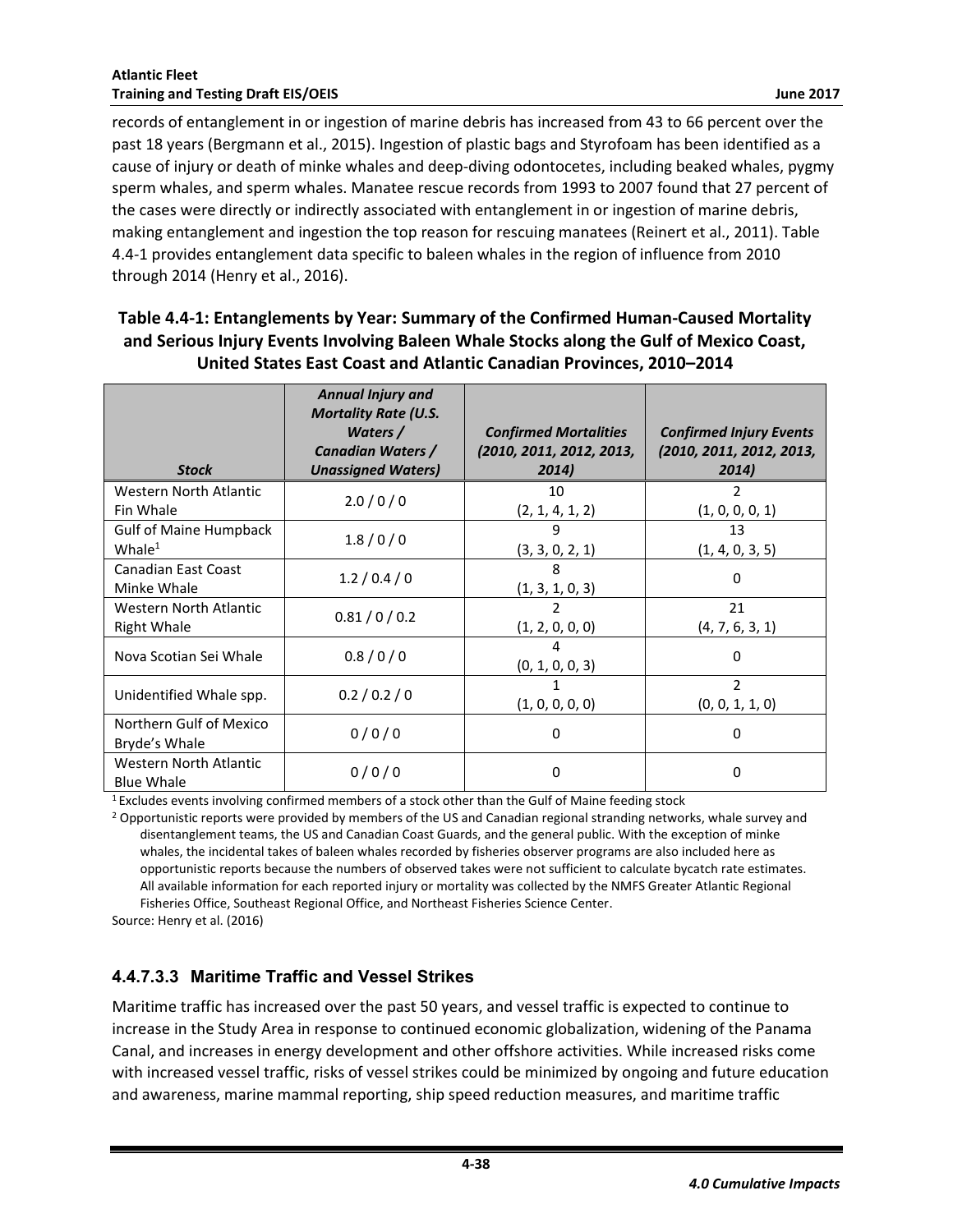planning and management (e.g., Atlantic Coast Port Access Study (U.S. Coast Guard, 2016)). Within the AFTT Study Area, commercial traffic is heaviest along the entire United States East Coast and along the northern coast of the Gulf of Mexico while Navy vessel traffic is primarily concentrated along the United States East Coast between the mouth of the Chesapeake Bay and Jacksonville, Florida (Mintz, 2012). An examination of vessel traffic within the AFTT Study Area determined that Navy vessel occurrence is two orders of magnitude lower than that of commercial traffic. The study also revealed that while commercial traffic is relatively steady throughout the year, Navy vessel usage is episodic, based on specific exercises being conducted at different times of the year (Mintz, 2012) , however Navy vessel use within inland waters occurs regularly and routinely consists of high speed small vessel movements.

Most reported marine mammal vessel strikes involve commercial vessels and occur over or near the continental shelf (Laist et al., 2001). However, West Indian manatees are very susceptible to vessel strikes within inland and coastal waters due to the overlap with their distribution and high levels of small vessel traffic, making it the leading anthropogenic cause of manatee mortality (Rommel et al., 2007). The most vulnerable marine mammals are thought to be those that spend extended periods at the surface or species whose unresponsiveness to vessel sound makes them more susceptible to vessel collisions (Gerstein, 2002; Laist & Shaw, 2006; Nowacek et al., 2004). Marine mammals such as dolphins, porpoises, and pinnipeds that can move quickly throughout the water column are not as susceptible to vessel strikes.

The following percentage of strikes by species were observed during the period from 1995 through 2011 (National Marine Fisheries Service, 2011b): humpback whale (28 percent), North Atlantic right whale (19 percent), fin whale (17 percent), unknown species (16 percent), sei whale (6 percent), minke whale (5 percent), Cuvier's beaked whale (3 percent), Bryde's whale (2 percent), sperm whale (2 percent), Blainville's beaked whale (1 percent), and Gervais' beaked whale (1 percent). West Indian manatees are also highly susceptible to boat strikes, but the data were not readily available to calculate a comparable percentage. Vessel strike data for tracked baleen whale stocks in the region of influence from 2010 to 2014 are provided in [Table 4.4-2.](#page-40-0)

| <b>Stock</b>                                                  | <b>Annual Injury and Mortality</b><br>Rate (U.S. Waters / Canadian<br><b>Waters / Unassigned Waters)</b> | <b>Confirmed Mortalities</b><br>(2010, 2011, 2012, 2013,<br>2014) | <b>Confirmed Injury Events</b><br>(2010, 2011, 2012, 2013,<br>2014) |
|---------------------------------------------------------------|----------------------------------------------------------------------------------------------------------|-------------------------------------------------------------------|---------------------------------------------------------------------|
| Western North Atlantic Fin<br>Whale                           | 2.0/0/0                                                                                                  | 10<br>(2, 1, 4, 1, 2)                                             | (1, 0, 0, 0, 1)                                                     |
| <b>Gulf of Maine Humpback</b><br>$Whileb>W$ hale <sup>1</sup> | 1.8/0/0                                                                                                  | q<br>(3, 3, 0, 2, 1)                                              | 13<br>(1, 4, 0, 3, 5)                                               |
| <b>Canadian East Coast Minke</b><br>Whale                     | 1.2/0.4/0                                                                                                | 8<br>(1, 3, 1, 0, 3)                                              | 0                                                                   |
| Western North Atlantic Right<br>Whale                         | 0.81/0/0.2                                                                                               | (1, 2, 0, 0, 0)                                                   | 21<br>(4, 7, 6, 3, 1)                                               |
| Nova Scotian Sei Whale                                        | 0.8/0/0                                                                                                  | (0, 1, 0, 0, 3)                                                   | 0                                                                   |

## <span id="page-40-0"></span>**Table 4.4-2: Vessel Collisions by Year: Summary of the Confirmed Human-Caused Mortality and Serious Injury Events Involving Baleen Whale Stocks along the Gulf of Mexico Coast, United States East Coast and Atlantic Canadian Provinces, 2010–2014<sup>2</sup>**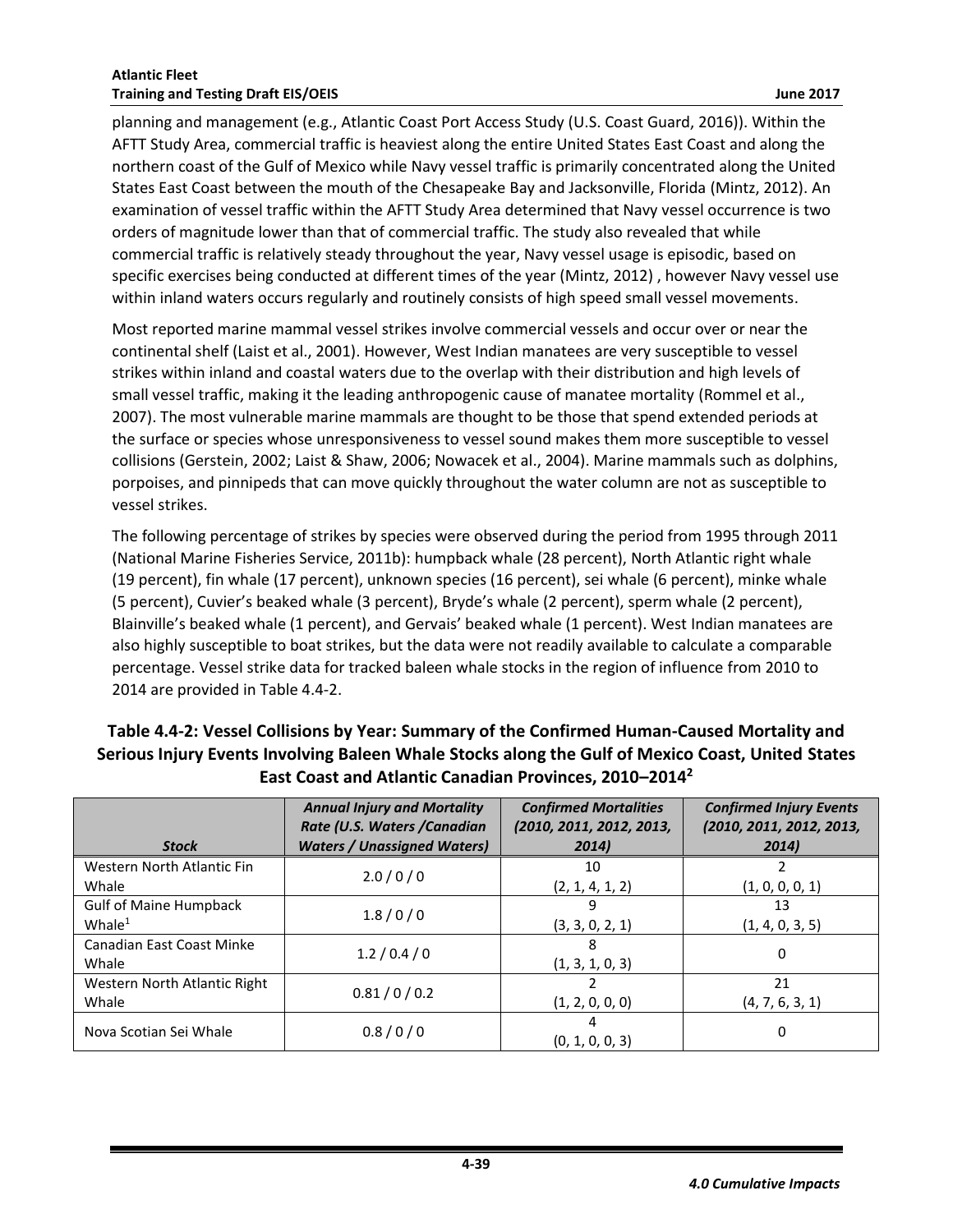## **Table 4.4-3: Vessel Collisions by Year: Summary of the Confirmed Human-Caused Mortality and Serious Injury Events Involving Baleen Whale Stocks along the Gulf of Mexico Coast, United States East Coast and Atlantic Canadian Provinces, 2010–2014<sup>2</sup> (continued)**

| <b>Stock</b>                             | <b>Annual Injury and Mortality</b><br>Rate (U.S. Waters / Canadian<br><b>Waters / Unassigned Waters)</b> | <b>Confirmed Mortalities</b><br>(2010, 2011, 2012, 2013,<br>2014) | <b>Confirmed Injury Events</b><br>(2010, 2011, 2012, 2013,<br>2014) |
|------------------------------------------|----------------------------------------------------------------------------------------------------------|-------------------------------------------------------------------|---------------------------------------------------------------------|
| Unidentified Whale spp.                  | 0.2 / 0.2 / 0                                                                                            | (1, 0, 0, 0, 0)                                                   | (0, 0, 1, 1, 0)                                                     |
| Northern Gulf of Mexico<br>Bryde's Whale | 0/0/0                                                                                                    | 0                                                                 | 0                                                                   |
| Western North Atlantic Blue<br>Whale     | 0/0/0                                                                                                    | 0                                                                 | 0                                                                   |

<sup>1</sup>Excludes events involving confirmed members of a stock other than the Gulf of Maine feeding stock

<sup>2</sup> Opportunistic reports were provided by members of the US and Canadian regional stranding networks, whale survey and disentanglement teams, the US and Canadian Coast Guards, and the general public. With the exception of minke whales, the incidental takes of baleen whales recorded by fisheries observer programs are also included here as opportunistic reports because the numbers of observed takes were not sufficient to calculate bycatch rate estimates. All available information for each reported injury or mortality was collected by the NMFS Greater Atlantic Regional Fisheries Office, Southeast Regional Office, and Northeast Fisheries Science Center.

Source: Henry et al. (2016)

#### **4.4.7.3.4 Ocean Noise**

Ocean noise as a general stressor in modern oceans is described in Table 4.2-1 and specific to marine mammals in Section 3.7.2.1.5 (General Threats). Noise is of particular concern to marine mammals because many species use sound as a primary sense for navigating, finding prey, avoiding predators, and communicating with other individuals. Noise can cause behavioral disturbances, mask other sounds (including their own vocalizations), may result in injury, including hearing loss in the form of temporary threshold shift (TTS) or permanent threshold shift (PTS) and, in some cases, death.

Anthropogenic noise is generated from a variety of sources throughout the region of influence, including commercial shipping, oil and gas exploration and production activities (including airgun, drilling, and explosive decommissioning), commercial and recreational fishing (including vessel noise, fish-finding sonar, fathometers, and acoustic deterrent and harassment devices), shoreline construction projects (including pile driving), recreational boating and whale-watching activities, offshore power generation (including offshore windfarms), and research (including sound from air guns, sonar, and telemetry).

The military activities addressed in Table 4.2-1 include various training and testing operations that contribute vessel noise, underwater and surface explosions, and sonar. Although sonar activity has historically had various negative impacts on marine mammals, with the implementation of required mitigation measures, the operations associated with the Surveillance Towed Array Sensor System Low Frequency Active Sonar are not expected to result in mortality to any stock of marine mammals and minimal injury or behavioral changes are anticipated. Although various other military training and testing activities involve surface or undersea detonations or gunnery exercises, these are generally mitigated through monitored exclusion zones, and are infrequent, isolated events. As described in Table 4.2-1, many activities incorporate best management practices or standard operating procedures to minimize noise generation; in particular, in-water construction at naval piers utilize dampening and attenuation technologies and other practices that reduce impacts on bottlenose dolphins and other sensitive receptors in the vicinity of pile driving activities.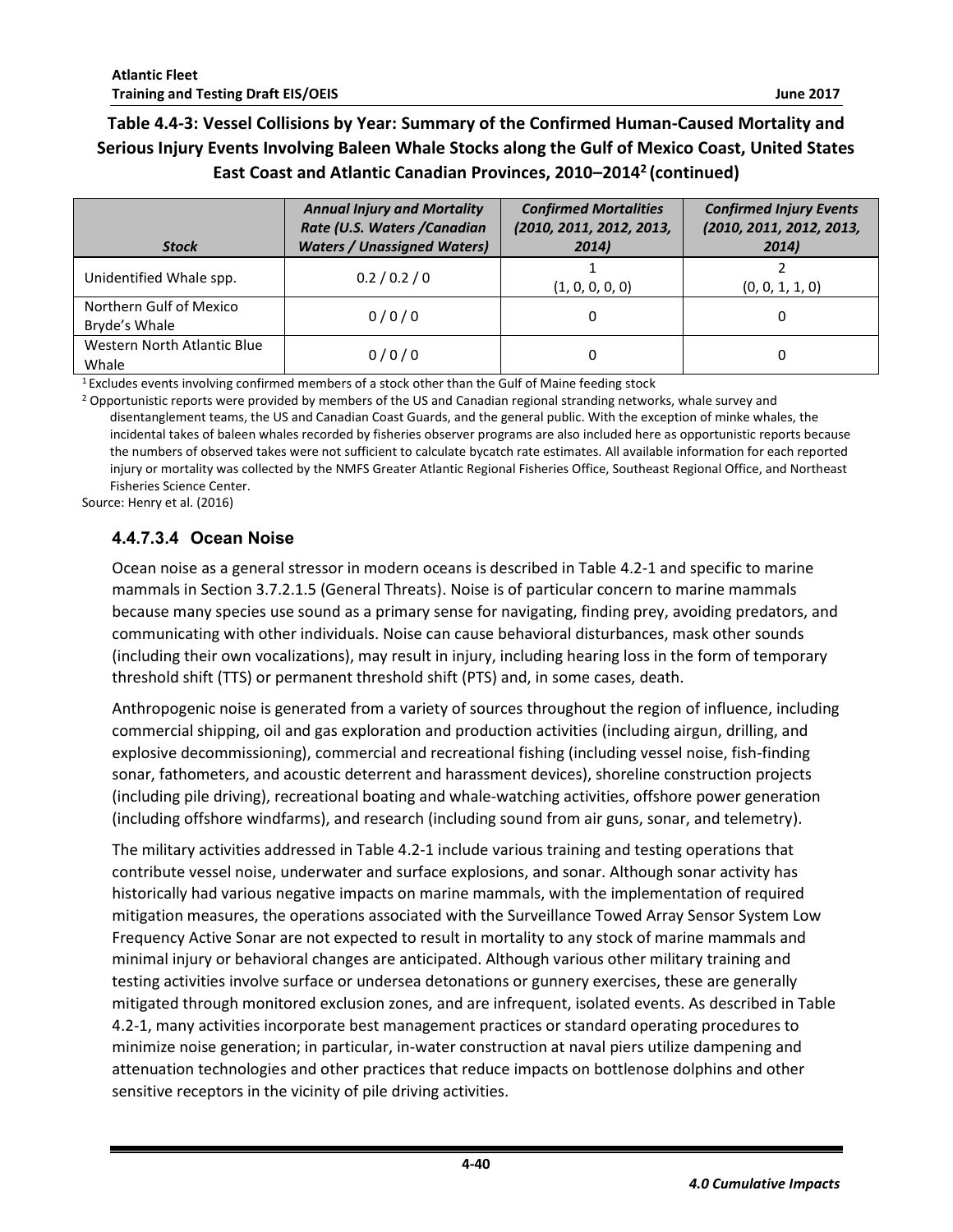As discussed in Table 4.2-1, multiple pollutants from multiple sources are present in, and continue to be released into, the oceans. Section 3.7.2.1.5 (General Threats to Marine Mammals) provides an overview of these potential impacts, which include morbidity and mortality from acute toxicity (although mortality has not yet specifically been shown in marine mammals); disruption of endocrine cycles and developmental processes causing reproductive failures or birth defects; suppression of immune system function; and metabolic disorders resulting in cancer or genetic abnormalities (Reijnders et al., 2008). The effects of exposure to and concentration of persistent organic pollutants in marine mammals, especially from pesticides, includes the accumulation of Dichlorodiphenyltrichloroethane and polychlorinated biphenyls in certain species, and high concentrations of organochlorines in tissues appear to have occurred with increasing frequency disease outbreaks involving marine mammals. In addition, experimental and other evidence has shown that persistent contaminants often found in the tissues of marine mammals have deleterious effects on reproduction and the immune system (O'Shea et al., 1999). Impacts of the Proposed Action That May Contribute to Cumulative Impacts

Impacts of the Proposed Action are detailed in Section 3.7 (Marine Mammals). Impacts that may contribute to cumulative impacts on marine mammals can be generally categorized as mortality, injury (Level A harassment under the Marine Mammal Protection Act), and behavioral responses and TTS (Level B harassment under the Marine Mammal Protection Act). These impacts would be associated with certain acoustic (sonar and other transducers), physical disturbance, and strike stressors. Although behavioral impacts are possible from the remaining acoustic stressors (noise from air guns, weapons firing/launch/impact, aircraft, and vessels), energy stressors (in-water electromagnetic devices and high energy lasers), physical disturbance and strike stressors (in-water devices, military expended materials, and seafloor devices), entanglement stressors (wires and cables, decelerators/parachutes, and biodegradable polymers), ingestion stressors (munitions and military expended materials other than munitions), and secondary stressors, these stressors are not expected to result in behavioral harassment, TTS, PTS, injury, or mortality of marine mammals.

The analysis presented in Section 3.7 (Marine Mammals) concluded that some stressors associated with the Proposed Action could impact individuals of certain marine mammal species, but impacts are not expected to decrease the overall fitness of any marine mammal population. Species most likely to be impacted by training and testing activities are those that are most abundant in the Study Area, primarily including the common dolphin, Atlantic spotted dolphin, striped dolphin, bottlenose dolphin, clymene dolphin, harbor porpoise, Atlantic white-sided dolphin, Risso's dolphin, pantropical spotted dolphin, and pilot whale that have stocks with tens to hundreds of thousands of animals. From a cumulative perspective, any potential impacts on species with small populations, especially ESA-listed species such as the North American right whale, are of particular concern, and the Navy will consult with the National Marine Fisheries Service, as required by Section 7(a)(2) of the Endangered Species Act, in that regard. The Navy will implement mitigation to avoid impacts from acoustic, explosive, and physical disturbance and strike stressors on marine mammals, as described in Chapter 5 (Mitigation).

As determined in Section 3.7.4 (Summary of Potential Impacts on Marine Mammals) it is not anticipated that the Proposed Action will result in significant impacts to marine mammals. The majority of the proposed activities are unit level training and small testing activities, which are conducted in the open ocean. Unit level events occur over a small spatial scale (one to a few square miles) and with few participants (usually one or two) or short duration (the order of a few hours or less). Additionally, training and testing activities are generally separated in space and time in such a way that it would be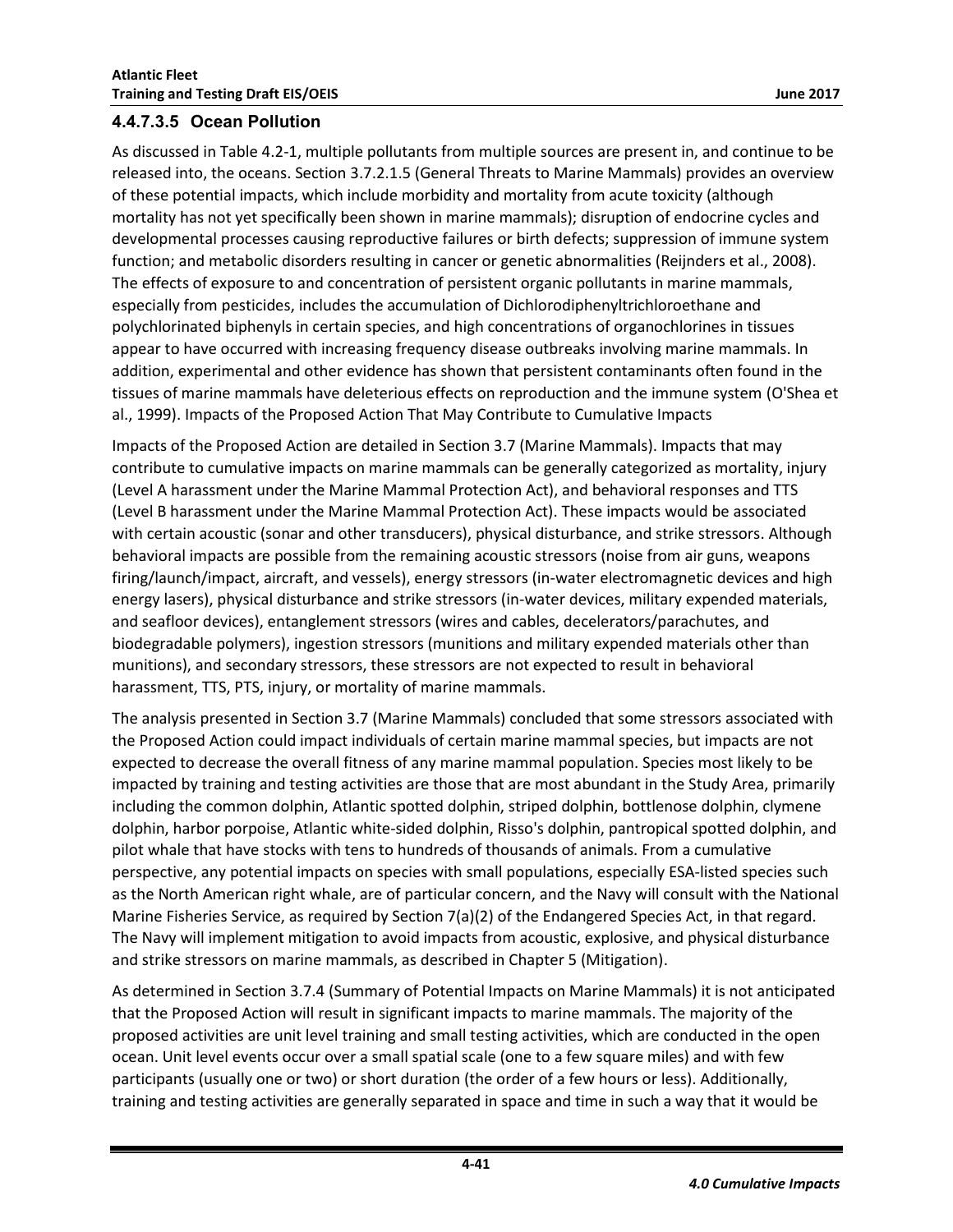unlikely that any individual marine mammal would be exposed to stressors from multiple activities within a short timeframe. Furthermore, research and monitoring efforts have included before, during, and after-event observations and surveys, data collection through conducting long-term studies in areas of Navy activity, occurrence surveys over large geographic areas, biopsy of animals occurring in areas of Navy activity, and tagging studies where animals are exposed to Navy stressors. To date, the findings from the research and monitoring and the regulatory conclusions from previous analyses by NMFS (National Marine Fisheries Service, 2015b; National Oceanic and Atmospheric Administration, 2013) are that majority of impacts from Navy training and testing activities are not expected to have deleterious impacts on the fitness of any individuals or long-term consequences to populations of marine mammals

#### **4.4.7.3.6 Mortality**

NMFS has previously concluded that the use of sonar and other transducers under the Proposed Action is possible but not expected to result in marine mammal mortality (National Marine Fisheries Service, 2015b; National Oceanic and Atmospheric Administration, 2013). Mitigation measures discussed in Chapter 5 (Mitigation) are designed to avoid potential impacts of explosives, especially higher-order impacts such as injury and death. However, the acoustic analysis indicates that certain marine mammal species could be exposed to underwater pressure waves from explosive detonations that may lead to mortality (Tables 3.4-26 through 3.4-33). The protections afforded by mitigation measures cannot be fully quantified.

Abundant species including the common dolphin, Atlantic spotted dolphin, striped dolphin, bottlenose dolphin, clymene dolphin, harbor porpoise, Atlantic white-sided dolphin, Risso's dolphin, pantropical spotted dolphin, and pilot whale could have the highest chance of being killed by an explosion. The acoustic analysis also suggests that small numbers (three or less) of minke whales, melon-headed whales, white-beaked dolphins, spinner dolphins, and the ESA-listed sperm whale could be exposed to pressure waves from explosive detonations that may lead to mortality (Tables 3.4-22 through 3.4-29). Potentially lethal impacts were not predicted for other ESA-listed marine mammals.

Aircraft carrier ship shock trials occurring once per five-year period and guided missile destroyer/littoral combat ship shock trials occurring three times per five-year period represent the greatest risk for marine mammal mortality based on the high net explosive weight charges used during these testing activities (up to 58,000 lb. net explosive weight). These testing events may occur in either the Virginia Capes OPAREA or the Jacksonville OPAREA in waters deeper than 650 ft. Specific mitigation measures discussed in Chapter 5 (Mitigation) would be applied during shock trials and would greatly lower the likelihood of killing or injuring any marine mammals. If mortality were to occur, it is likely that the affected individuals would be from delphinid stocks or populations that number in the tens of thousands of animals.

Vessel strikes could also result in mortality of certain marine mammal species under the Proposed Action. Based on historical records and the probability analysis presented in Section 3.7.3.4 (Physical Disturbance and Strike Stressors), the Navy predicts that large whales may potentially be struck by a large vessel as a result of training and testing activities in the offshore portion of the Study Area. While the species involved in a strike cannot be quantifiably predicted, the affected animals may include the following species: fin whale, minke whale, sei whale, sperm whale, blue whale, or beaked whales. The Navy does not anticipate it would strike a North Atlantic right whale or West Indian manatee. For small vessel use within inland waters, there have been zero reported strikes; therefore the Navy predicts that no marine mammals would be struck by small vessels.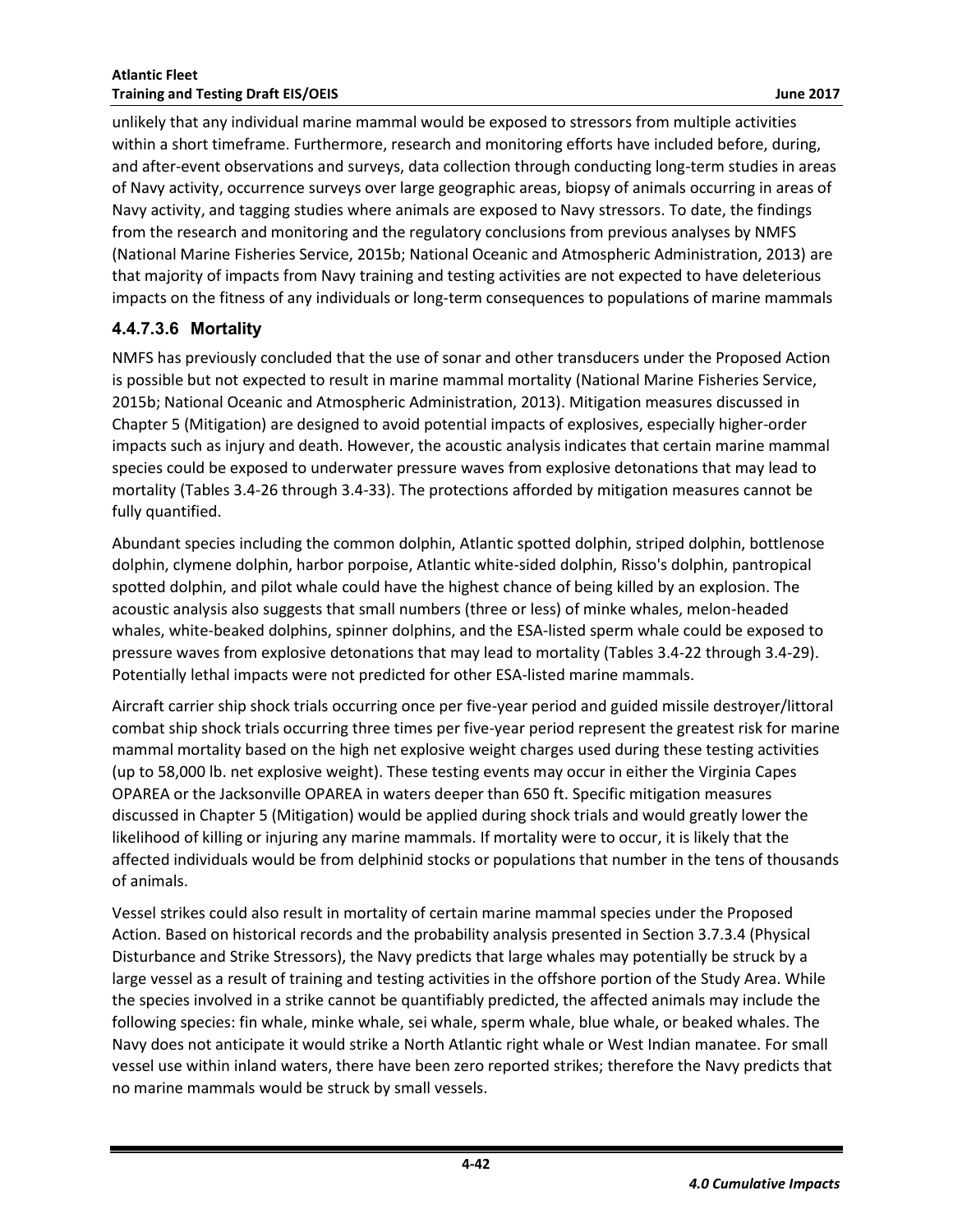#### <span id="page-44-0"></span>**4.4.7.4 Cumulative Impacts on Marine Mammals**

Throughout the region of influence for marine mammals, in general, bycatch, vessel strikes, and entanglement are leading causes of direct mortality to marine mammals, and, although mitigated to the greatest extent practicable, the Proposed Action could also result in injury and mortality to individuals of some marine mammal species from underwater explosions and vessel strikes. Implementation of measures discussed in Chapter 5 (Mitigation) would help avoid, but not absolutely eliminate, the risk for potential impacts, and any incidence of injury and mortality that might occur under the Proposed Action could be additive to injury and mortality associated with other actions in the region of influence. While it is more likely that an individual of an abundant, common stock or species would be affected, there is a chance that a less abundant stock could be affected.

Ocean noise is already significantly elevated over historic, natural levels, and acoustic stressors (underwater explosions and sonar as well as increased Navy vessel noise) associated with the Proposed Action could also result in additive acoustic impacts on marine mammals. However, sonar is known to be neither a major threat nor a significant portion of the overall ocean noise budget (Bassett et al., 2010; Baumann-Pickering et al., 2010; International Council for the Exploration of the Sea, 2005; McDonald et al., 2006). Other current and future actions such as construction and operation of liquefied natural gas terminals; characterization, construction, and operation of offshore wind energy projects; seismic surveys; and construction, operation, and removal of oil and gas facilities could result in underwater sound levels that could cause behavioral harassment, TTS, PTS, injury, or even mortality. Additionally, the constant elevation in ambient noise may produce physiological stress in individuals to which the Proposed Action would contribute

Sounds from many of these sources travel over long distances, and it is possible that some would overlap in time and space with sounds from underwater explosions or Navy sonar use, in particular distant shipping noise, which is more widespread and continuous. It is not known whether the cooccurrence of shipping noise and sounds associated with underwater explosions and sonar use would result in harmful additive impacts on marine mammals. However, these activities are widely dispersed, the sound sources are intermittent, and mitigation measures would be implemented. Furthermore, safety, security, and operational considerations would preclude some training and testing activities in the immediate vicinity of other actions, further reducing the likelihood of simultaneous or overlapping exposure. For these reasons it is unlikely that an individual marine mammal would be simultaneously exposed to sound levels from multiple actions that could cause behavioral harassment, TTS, TPS, or injury.

If the health of an individual marine mammal were compromised, it is possible this condition could alter the animal's expected response to stressors associated with the Proposed Action. The behavioral and physiological responses of any marine mammal to a potential stressor, such as underwater sound, could be influenced by various factors, including disease, dietary stress, body burden of toxic chemicals, energetic stress, percentage body fat, age, reproductive state, and social position. Synergistic impacts are also possible; for example, animals exposed to some chemicals may be more susceptible to noiseinduced loss of hearing sensitivity (Fechter & Pouyatos, 2005). While the response of a previously stressed animal might be different from the response of an unstressed animal, no data available at this time accurately predict how stress caused by various ocean pollutants would alter a marine mammal's response to stressors associated with the Proposed Action.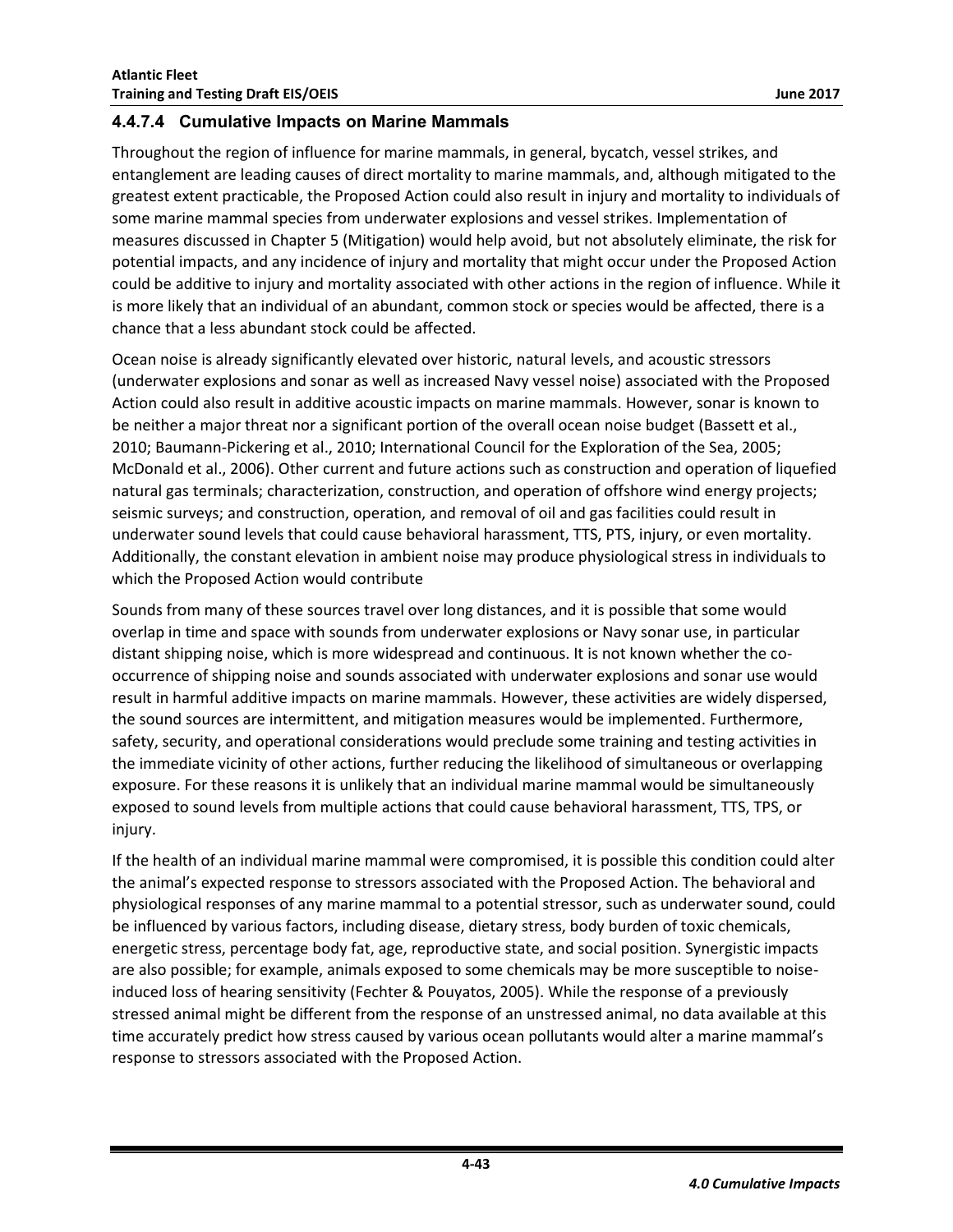In summary, the aggregate impacts of past, present, and other reasonably foreseeable future actions continue to have significant impacts on some marine mammal species in the Study Area. The Proposed Action could contribute incremental stressors to individuals, which would both further compound effects on a given individual already experiencing stress and in turn have the potential to further stress populations, some of which may already be in significant decline or in the midst of stabilization and recovery. However, with the implementation of standard operating procedures reducing the likelihood of overlap in time and space with other stressors and the implementation of mitigation measures reducing the likelihood of impacts, the incremental stressors anticipated from the Proposed Action are not anticipated to be significant.

Furthermore, the regulatory process administered by NMFS, which includes Stock Assessments for all marine mammals, as well as 5-year reviews for all ESA-listed species, provides a backstop that informs decisions on take authorizations and Biological Opinions. Stock Assessments include estimates of Potential Biological Removal that stocks of marine mammals can sustainably absorb. MMPA take authorizations require the minimization of adverse effects and are explicitly limited to small numbers, with no more than a negligible impact on species and stocks of marine mammals. MMPA authorizations are reinforced by monitoring and reporting requirements so that NMFS is kept informed of deviations from what has been approved. Biological Opinions for federal and non-federal actions are similarly grounded in status reviews and conditioned to avoid jeopardy and to allow continued progress toward recovery. These processes help to ensure that, through compliance with these regulatory requirements, the Navy's Proposed Actions would not have a measurable effect on the resource.

### <span id="page-45-0"></span>**4.4.8 REPTILES**

### <span id="page-45-1"></span>**4.4.8.1 Region of Influence**

The general region of influence for reptiles is the open-ocean and coastal regions throughout the tropical to temperate latitudes of the Study Area. Reptiles that occur within the boundaries of the Study Area include sea turtles (green turtles [*Chelonia mydas*], hawksbill turtle [*Eretmochelys imbricate]*, Kemp's ridley turtle [*Lepidochelys kempii*], leatherback turtle [*Dermochelys coriacea]*, and loggerhead turtle [*Caretta caretta*]) and crocodilians (the American crocodile [*Crocodylus acutus*] and the American alligator [*Alligator mississippiensis*]). In general, sea turtles spend most of their time at sea, with female turtles returning to land to nest and often migrating long distances between feeding grounds and nesting beaches. Alligators and crocodiles spend most of their time in fresh or brackish water, with individuals occasionally briefly sighted in nearshore marine waters. As with other marine resources, distribution is patchy and can be concentrated in specific areas depending on the species, season, habitat, activity, and age of the individuals. Other reptiles were considered for inclusion in the analysis, such as various subspecies of diamondback terrapin (*Malaclemys terrapin*) that occupy brackish and inland swamps along the Atlantic and Gulf coasts; however, the Navy determined that terrapins would not be impacted by stressors analyzed in this EIS/OEIS.

### <span id="page-45-2"></span>**4.4.8.2 Resource Trends**

All reptiles in the Study Area have experienced significant decline in population numbers over the past hundred years and are ESA-listed (Table 3.8-1). Because turtles are so long-lived, and because reliable data is only available for approximately the past 20 years, it is not possible to determine a reliable trend in abundance for most species; however, recent data show an increase in nesting trends within the Study Area. Since listing, alligator and crocodile populations are recovering in the U.S. and distributions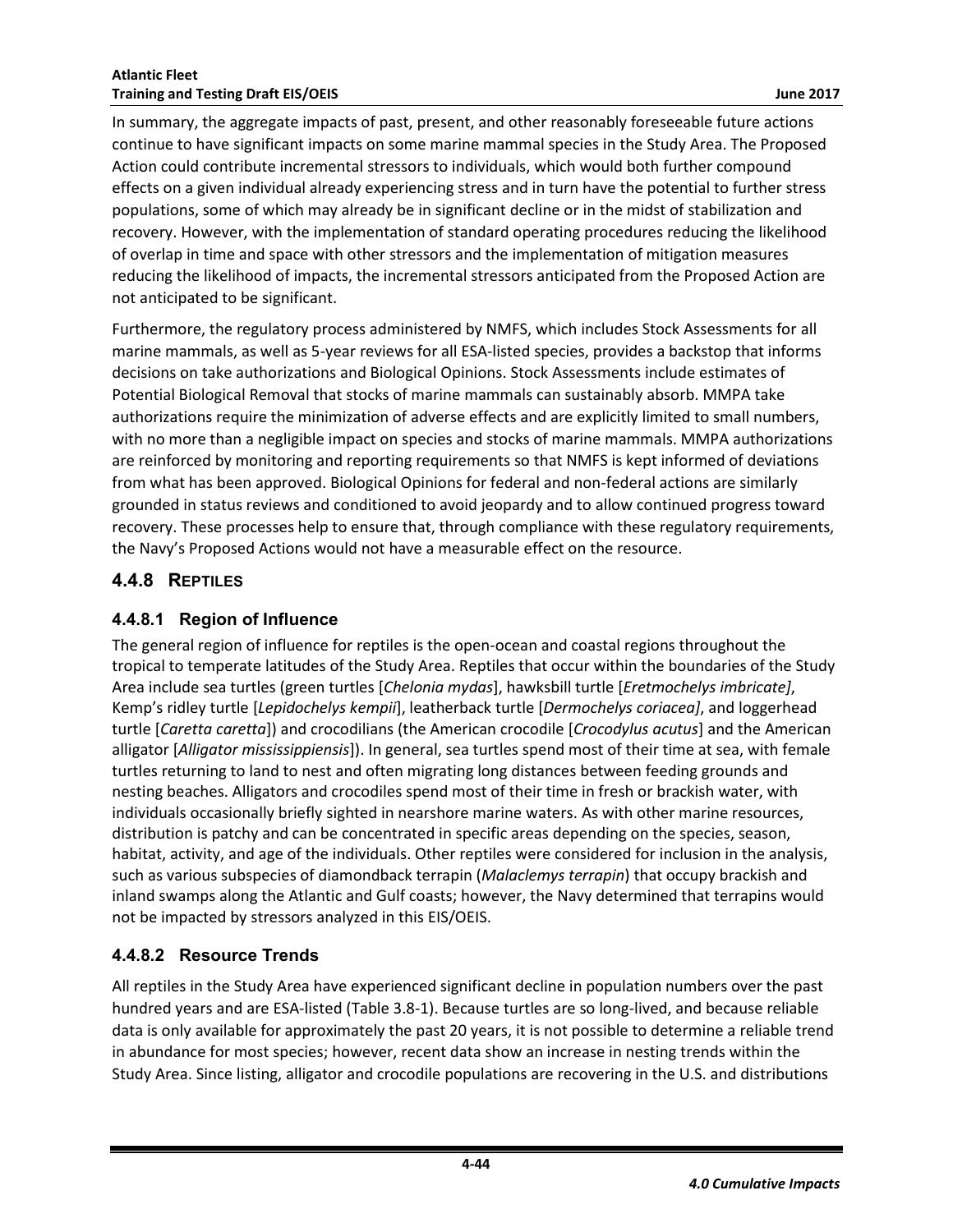have expanded; alligator populations have largely rebounded but are still protected under the ESA due to their similarity in appearance to crocodiles.

#### <span id="page-46-0"></span>**4.4.8.3 Impacts of Other Actions**

#### **4.4.8.3.1 Overview**

Section 3.8.2.1.5 (General Threats) discusses the specific stressors within the affected environment that impact sea turtle populations in the Study Area, which include water quality (marine debris and chemical contaminants), commercial industries (fisheries bycatch and other interactions, hunting/exploitation, vessel strike, oil and gas development, wind energy development, shoreline development and recreation, dredging, military activities, invasive species, disease, habitat destruction (loss of seagrass habitat and nesting beaches), and climate change. Potential impacts of actions that affect reptiles include mortality, injury, disturbance, and reduced fitness, including reproductive, foraging, and predator avoidance success. Crocodiles are largely impacted by habitat loss, specifically coastal development in Florida that restricts breeding areas as well as freshwater flow into swamps and estuaries. Car collisions and competition and predation pressure from introduced species are also threats. Alligators are sensitive to water quality parameters, including metal and pharmaceutical contamination, and prey availability.

The susceptibility of sea turtles to these outcomes often depends on proximity, severity, or vulnerability to the stressor, and vulnerability can be increased as multiple stressors compound on an individual. The abundance of the species, potential impacts that may affect localized nesting locations (e.g., Kemp's ridley nesting in the Gulf of Mexico), and individual fatalities could have considerable impacts in localized populations.

The activities as described in Table 4-1 each potentially contribute multiple stressors in the Study Area experienced by reptiles, including vessel traffic, underwater noise, and water pollution. For example, most actions include the operation of marine vessels, which contribute to vessel strikes and underwater noise. Many of the actions also contribute underwater noise from sources other than vessels, including use of explosives for oil rig removal, seismic surveys, construction activities, and military operations. Bycatch and entanglement, among the main threats to reptile populations in the Study Area, are chiefly associated with fishing and are discussed separately. While Table 4.2-1 discusses these stressors for individual actions, their aggregate impacts specific to reptiles are detailed in Section 3.8.2.1.5 (General Threats) and further described below.

### **4.4.8.3.2 Commercial Fishing and Harvest**

Past and present commercial fishing activities have had a profound global effect on the recovery and conservation of marine turtle populations and, despite continued improvements in bycatch avoidance and the implementation of regulatory efforts, fisheries interactions continue to be the primary humanrelated source of mortality for most sea turtles (National Research Council, 1990; Wallace et al., 2010). One comprehensive study estimated that worldwide, 447,000 turtles are killed each year from bycatch in commercial fisheries (Wallace et al., 2010). Among fisheries that incidentally capture sea turtles, certain types of trawl, gillnet, and longline fisheries generally pose the greatest threat. NMFS has instituted fishery observer and documentation programs to record bycatch events and implements regulations to reduce sea turtle bycatch in the Pacific and Atlantic Oceans and the Gulf of Mexico. In the Atlantic, NMFS requires gear modifications, changes to fishing practices, and time/area closures to reduce sea turtle bycatch in pelagic longline, mid-Atlantic gillnet, Chesapeake Bay pound net, and Southeast shrimp and flounder trawl fisheries (National Marine Fisheries Service, 2016b). In the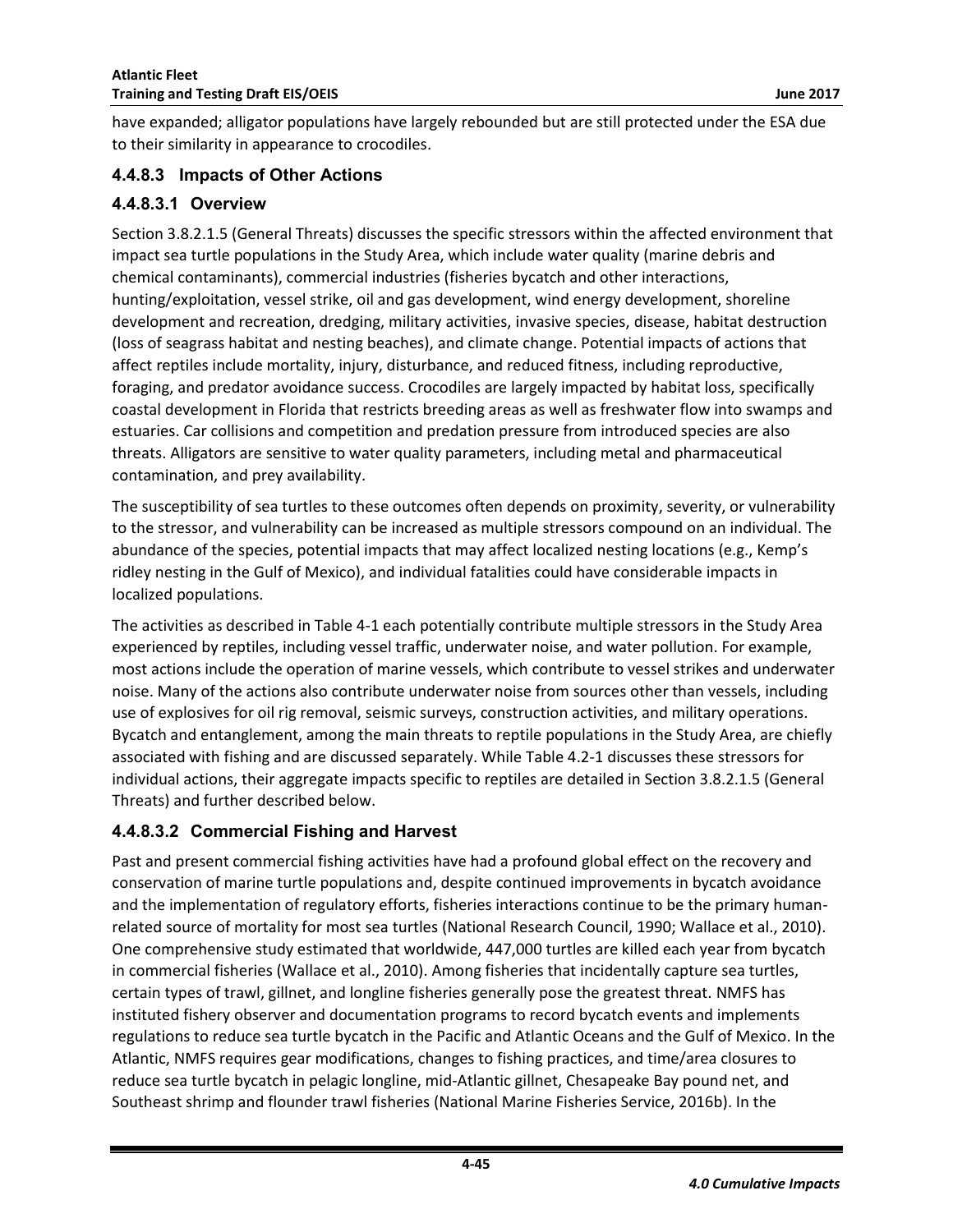southeast U.S. Atlantic and Gulf of Mexico, NMFS has worked closely with the trawl fishing industry (e.g. shrimp trawl) to develop and require the use of turtle excluder devices. NMFS is currently involved in cooperative gear research projects designed to reduce sea turtle bycatch in the Gulf of Mexico and Atlantic pelagic longline fisheries, the Atlantic sea scallop dredge fishery, the Chesapeake Bay pound net fishery, and non-shrimp trawl fisheries in the Atlantic and Gulf of Mexico.

In the region of influence for sea turtles three fishery groups comprised of 13 individual fisheries impact loggerhead, leatherback, green, and Kemp's Ridley (National Marine Fisheries Service, 2016a). Fisheries that result in sea turtle bycatch in the Study Area include pelagic fisheries for swordfish, tuna, shark, and billfish; purse seine fisheries for tuna; commercial and recreational rod and reel fisheries; gillnet fisheries for shark; driftnet fisheries; bottom longline fisheries; and sea scallop fisheries (National Marine Fisheries Service, 2009a). Formal Section 7 consultations have been conducted and Southeast shrimp trawl fisheries, Atlantic HMS pelagic longline, HMS directed shark, reef fish, and coastal migratory pelagic resources fisheries have been found likely to adversely affect threatened and endangered sea turtles (National Marine Fisheries Service, 2014c).

However, the fisheries that have the most significant demographic effect on sea turtles are the shrimp trawl fisheries conducted off the southeast U.S. (from North Carolina to the Atlantic coast of Florida) and Gulf of Mexico (from the Gulf coast of Florida to Texas). Since 1994 all shrimp trawling participants are required to use Turtle Exclusion Devices, which when used, are estimated to reduce the number of sea turtles trawlers capture by as much as 94-97 percent (National Marine Fisheries Service, 2014c). However, from 2012 to 2013 use ranged from 58 to 83 percent on vessels boarded (National Marine Fisheries Service, 2014c). Interactions between Southeastern shrimp fisheries and sea turtles are estimated to effect 663,636 individual sea turtles, including 527,842 interactions and 43,622 mortalities, and the majority of the species affected are Kemp's Ridley.

Globally, large-scale commercial exploitation also contributes to global decline in sea turtle populations. Currently, 42 countries and territories allow direct take of turtles and collectively take in excess of 42,000 turtles per year, the majority of which (greater than 80 percent) are green turtles (Humber et al., 2014). Illegal fishing for sea turtles and nest harvesting also continues to be a major cause of sea turtle mortality, both in countries that allow sea turtle take and in countries that outlaw the practice (Lam et al., 2012; Maison et al., 2010). For example, Humber et al. (2014) estimated that in Mexico 65,000 sea turtles have been illegally harvested since 2000. The authors, however, have seen legal and illegal direct take of sea turtles trending downward over the past three decades—citing a greater than 40 percent decline in green sea turtle take since the 1980s, a greater than 60 percent decline in hawksbill and leatherback take, and a greater than 30 percent decline in loggerhead take (Humber et al., 2014).

### **4.4.8.3.2.1 Maritime Traffic and Vessel Strikes**

Maritime traffic has increased over the past 50 years, and vessel traffic is expected to continue to increase in the Study Area in response to continued economic globalization, widening of the Panama Canal, and increases in energy development and other offshore activities. Vessel strike has been identified as one of the important mortality factors in several nearshore turtle habitats worldwide. Precise data are lacking for sea turtle mortalities directly caused by ship strikes; however, live and dead turtles are often found with deep cuts and fractures indicative of collision with a boat hull or propeller (Hazel et al., 2007; Lutcavage et al., 1997). For example, scientists in Hawaii reported that 2.5 percent of green turtles found dead on the beaches between 1982 and 2003 had been killed by boat strike (Chaloupka et al., 2008), and in the Canary Islands, 23 percent of stranded sea turtles showed lesions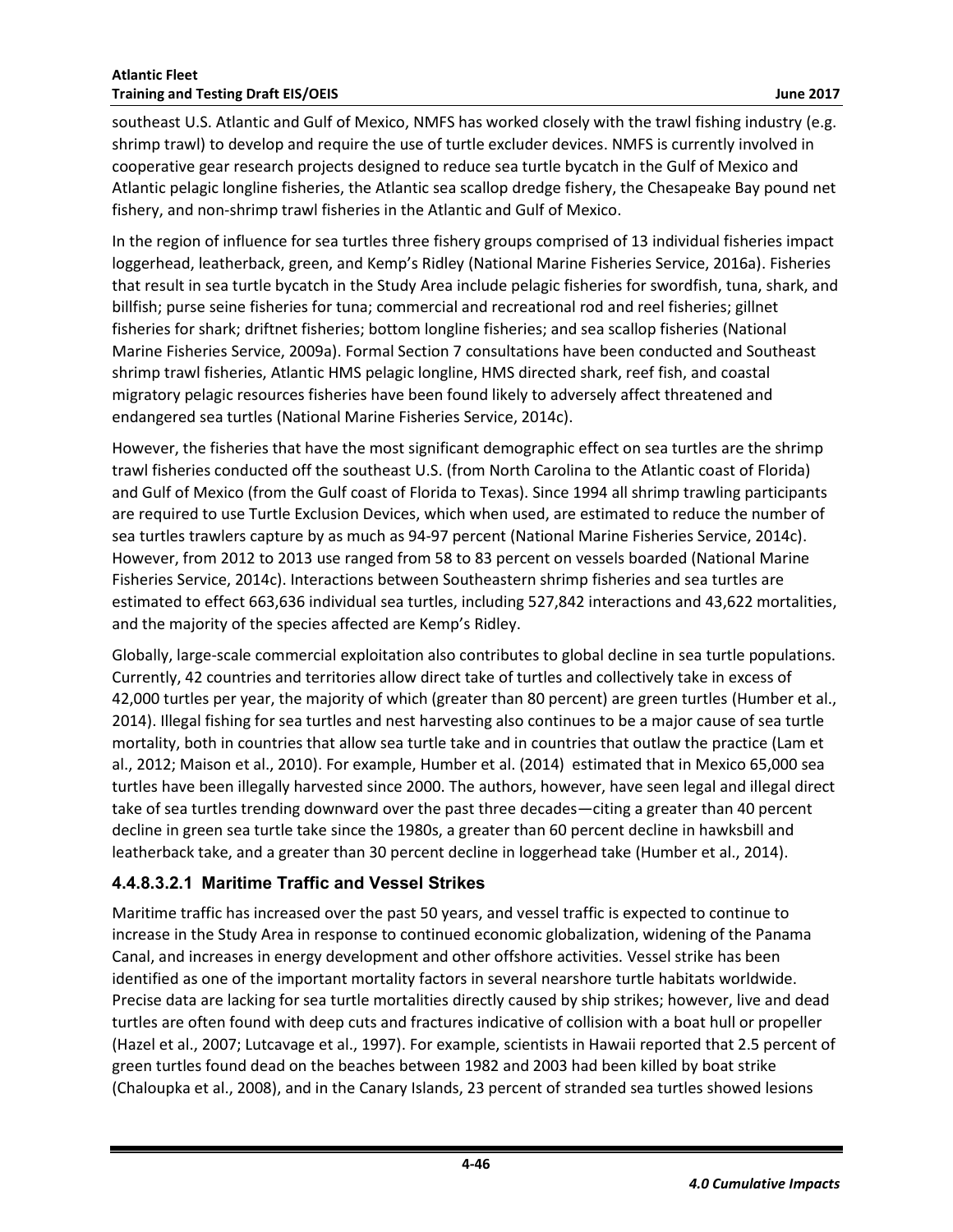from boat strikes or fishing gear (Oros et al., 2005). Denkinger et al. (2013) reports that boat strikes in the Galapagos Islands were most frequent at foraging sites close to a commercial and tourism port.

The Sea Turtle Stranding and Salvage Network includes federal, state and private partners who document sea turtle strandings along the U.S. Gulf of Mexico and Atlantic coasts from Maine to Texas and portions of the U.S. Caribbean (National Oceanic and Atmospheric Administration, 2017b). Network participants compile records of vessel interactions (propeller injury) from their respective areas and contribute those data to the centralized Sea Turtle Stranding and Salvage Network database on a weekly basis (National Oceanic and Atmospheric Administration, 2017b). For the Gulf of Mexico and Atlantic Regions in the region of influence, the Sea Turtle Stranding and Salvage Network recorded 2,055 total nearshore and offshore strandings in 2016. (Louisiana had minimal participation in this program.)

Some vessel strikes could cause temporary impacts, such as diverting the turtle from its previous activity or causing minor injury. Major strikes could cause permanent injury or death from bleeding, infection, or inability to feed. Apart from the severity of the physical strike, the likelihood and rate of a turtle's recovery from a strike may be influenced by its age, reproductive state, and general condition. Numerous living sea turtles bear scars that appear to have been caused by propeller cuts or collisions with vessel hulls (Hazel et al., 2007; Lutcavage et al., 1997), suggesting that not all vessel strikes are lethal. While increased risks come with increased vessel traffic, risks of vessel strikes could be minimized by ongoing and future education and awareness, ship speed reduction measures, and maritime traffic planning and management (e.g. Atlantic Coast Port Access Study (U.S. Coast Guard, 2016)).

### **4.4.8.3.3 Coastal Land Development**

The population along the U.S. coastline grew from 47 million in 1960 to 87 million in 2008, and human communities now occur in an almost unbroken band throughout the coast (U.S. Census Bureau, 2010). During this timeframe, the Atlantic Coast grew by 15 million people and the Gulf of Mexico about 8 million. Although this represents 56 percent growth for the Atlantic region, the Gulf of Mexico, which prior to the 1960s was more rural, grew 150 percent during that timeframe. The limited space for development in coastal areas results in greater population density in these locations. In the U.S. (excluding Alaska), non-coastal counties average 98 persons per square mile while coastal counties average 300 persons per square mile.

Upon reaching sexual maturity, sea turtles generally return to the same beaches where they were hatched to lay eggs, but pervasive coastal land development often restricts or prevents this process. The human alteration of coastlines forces nesting females to use other beaches, changes the properties of nesting beaches, and contributes to the pollution of sea turtle habitat from runoff and wastewater discharge. Coastal development includes the beachfront construction of homes, hotels, restaurants, and roads, beach replenishment, seawall construction, operation of ports and marinas, nearshore dredging, and oil platform construction. Half of the world's population lives on or within 100 miles of a coastline, and increased coastal populations result in increased recreation and beach-going vehicles, abandoned debris and equipment, and lighting that confuses hatchlings' instincts to orient toward the moon over the ocean. Objects left on beaches, like beach chairs, create obstacles for nesting females that may result in failed nesting attempts or act as hazards to hatchlings as they get trapped in depressions and are unable to make it to the ocean. Seawall construction creates impenetrable barriers to nesting females and causes unnatural erosion of beaches. Along the Atlantic coast, development can also lead to secondary impacts, such as barrier island migration induced by altering sediment loads into coastal environments. For example, landward barrier island migration is occurring at about 1–6 meters per year,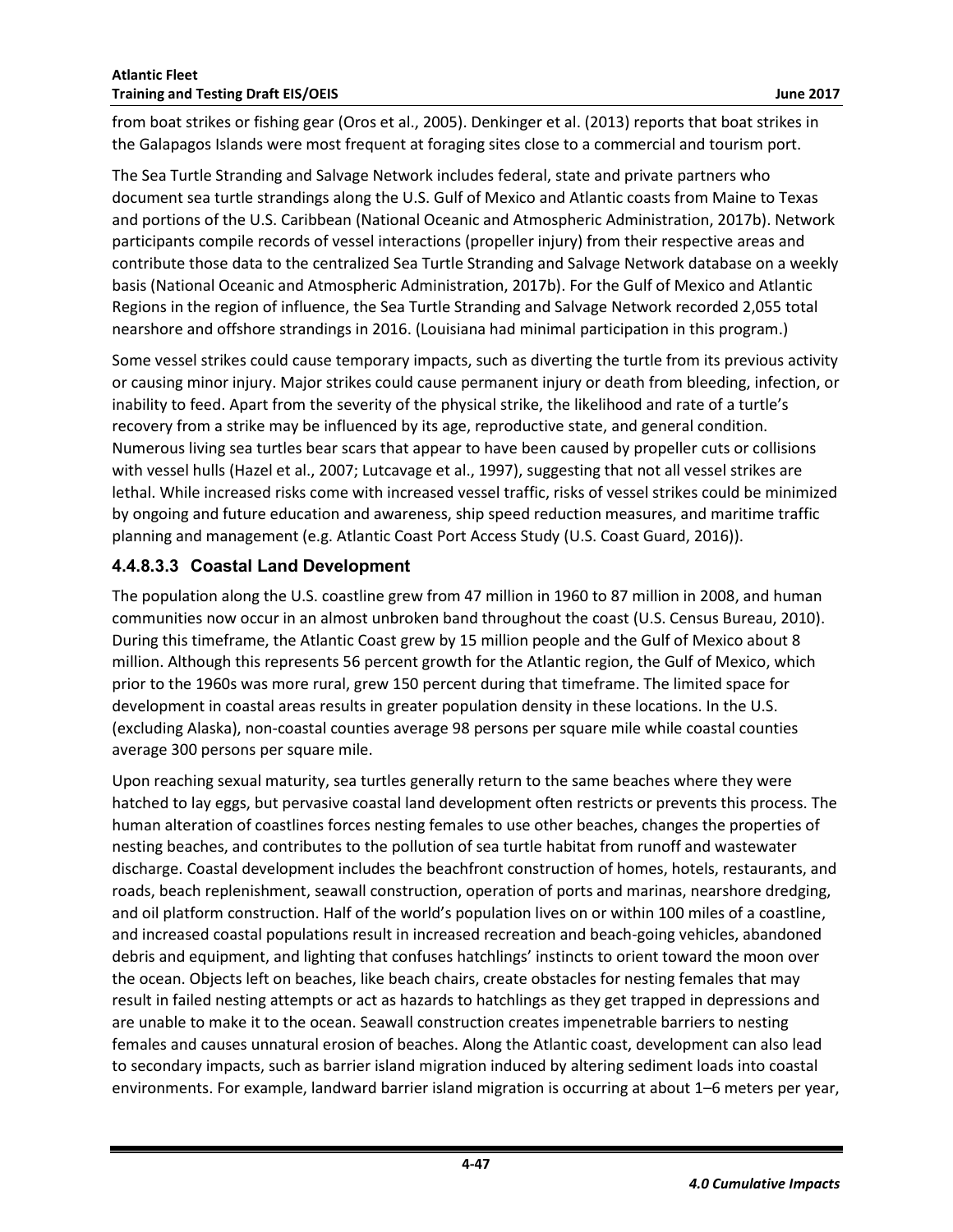which is leading to back barrier area reduction and large-scale salt marsh loss (0.45 km2 per year) (Deaton et al., 2017). This process is responsible for 51 percent of the marsh loss in the Atlantic coastal region.

Likewise, human development along coastal zones is a major threat to crocodilian species as it diminishes available habitat and restricts the species' breeding range. In addition to direct habitat loss, alteration of habitat is a concern; typically, residential and urban development restricts freshwater flow into swamps and estuaries, which may limit crocodilian growth, survival, and abundance (Mazzotti et al., 2007).

### **4.4.8.3.4 Ocean Pollution**

As discussed in Table 4-1, multiple pollutants from multiple sources are present in, and continue to be released into, the oceans. Section 3.8.2.1.5.1 (Water Quality) provides an overview of these potential impacts on sea turtles, which include the ingestion of and entanglement in marine debris as well as toxicity from bisphenol-A, phthalates, and heavy metals. Sea turtles often mistake debris for prey; one study found 37 percent of dead leatherback turtles had ingested various types of plastic (Mrosovsky et al., 2009). Other marine debris, including derelict fishing gear and cargo nets, can entangle and drown turtles in all life stages.

A total of 1,146 sea turtle mortalities were recorded during the 2010 Deepwater Horizon Oil Spill, most of which were Kemp's Ridley (National Marine Fisheries Service, 2011a, 2014a). The available data on sea turtle strandings and response collections during the time of the spill are expected to represent a fraction (currently unknown) of the actual losses to the species, as most individuals likely were not recovered. Indirect effects from the spill include loss of seagrass foraging habitat and other food species. Long-term effects of oil spills can persist for decades (National Marine Fisheries Service, 2011a, 2014a; Ortmann et al., 2012).

### **4.4.8.3.5 Ocean Noise**

Ocean noise as a general stressor in modern oceans is described in Table 4.2-1. Anthropogenic noise is generated from a variety of sources throughout the region of influence, including commercial shipping, oil and gas exploration and production activities (including air guns, drilling, and explosive decommissioning), commercial and recreational fishing (including vessel noise, fish-finding sonar, fathometers, and acoustic deterrent and harassment devices), shoreline construction projects (including pile driving), recreational boating and whale-watching activities, offshore power generation (including offshore windfarms), and research (including sound from air guns, sonar, and telemetry). The military activities addressed in Table 4.2-1 include various training and testing activities that also contribute vessel noise, underwater and surface explosions, and sonar; however, due to the low risk of encounter and the implementation of required mitigation measures, the Surveillance Towed Array Sensor System Low Frequency Active Sonar operations are not expected to result in mortality to any sea turtles and minimal injury or behavioral changes are anticipated. Although various other military training and testing activities involve surface or underwater detonations or gunnery exercises, these are generally mitigated through monitored exclusion zones, and are infrequent, and isolated events.

In general, the potential concerns associated with ocean noise and sea turtles are not as well defined as those for marine mammals. While it is well known that many species of marine mammals use sound as a primary sense for navigating, finding prey, and communicating with other individuals, little is known about how sea turtles use sound in their environment. Based on knowledge of their sensory biology (Bartol & Musick, 2003; Bartol & Ketten, 2006; Ketten & Moein-Bartol, 2006; Levenson et al., 2004), sea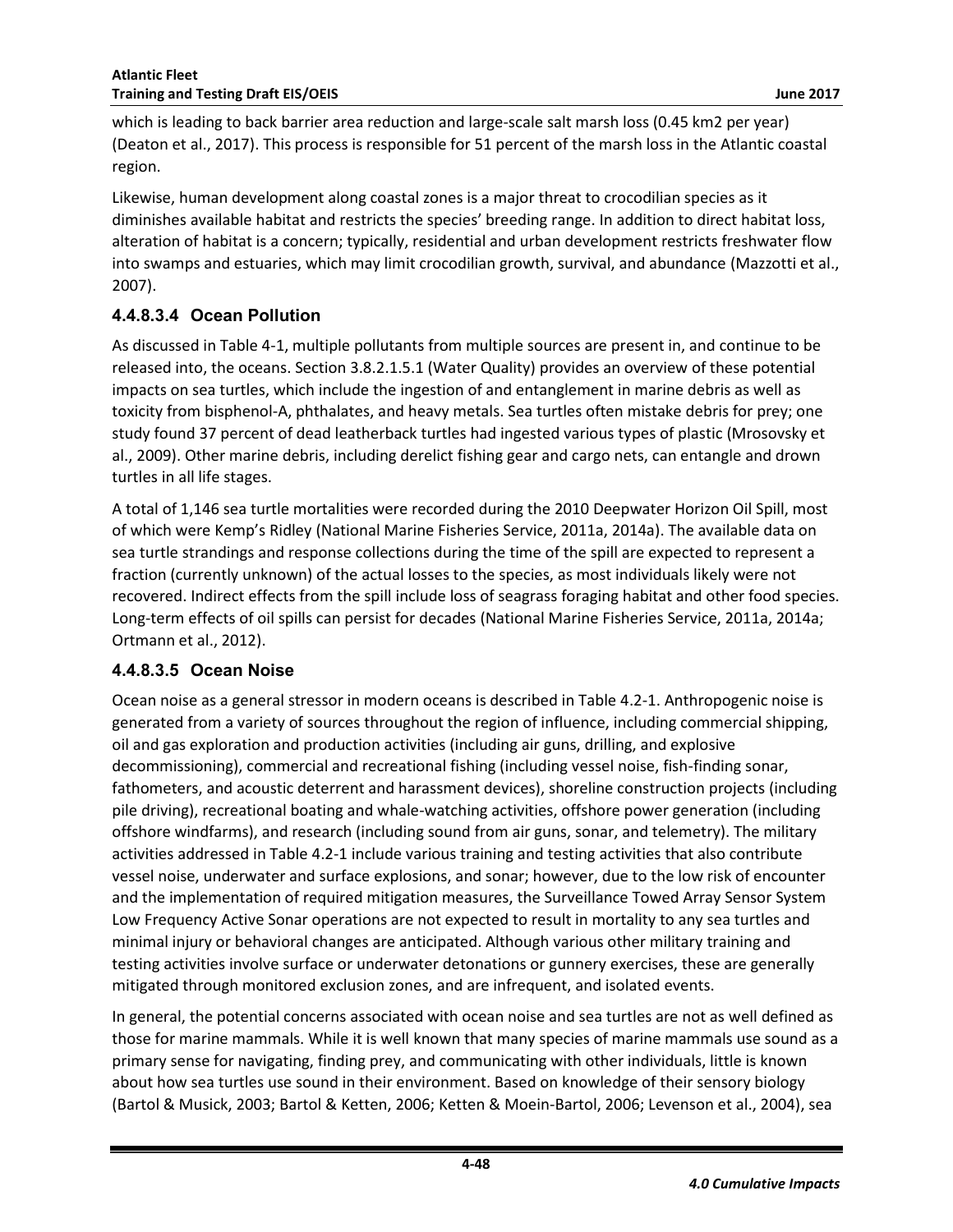turtles may be able to detect objects within the water column (e.g., vessels, prey, predators) via some combination of auditory and visual cues. However, research examining the ability of sea turtles to avoid collisions with vessels shows they may rely more on their vision than auditory cues (Hazel et al., 2007). Similarly, while sea turtles may rely on acoustic cues from breaking waves to identify nesting beaches, they also appear to rely on other nonacoustic cues for navigation, such as magnetic fields (Lohmann & Lohmann, 1992, 1996) and light (Avens & Lohmann, 2003). Additionally, sea turtles are not known to produce sounds underwater for communication. As a result, sound may play a limited role in a sea turtle's environment.

Nonetheless, as discussed in Section 3.8.3.1 (Acoustic Stressors), sea turtles could experience a range of impacts from ocean noise, depending on the sound source. The impacts could include permanent or temporary hearing loss, changes in behavior, physiological stress, and auditory masking. In addition, potential impacts from use of explosives could range from physical discomfort to nonlethal and lethal injuries.

#### **4.4.8.3.6 Offshore Energy Development**

Off-shore energy development including oil and natural gas extraction in coastal and deep waters on the continental shelf, as well as renewable energy projects, can degrade sea turtle habitats during preconstruction and operation phases. Prior to drilling operations, vessel traffic and seismic disturbances through exploration activities can degrade sea turtle coastal and open ocean foraging habitats. Oil and gas exploration and development in the Gulf of Mexico are a particular threat to Kemp's Ridley sea turtles.

#### <span id="page-50-0"></span>**4.4.8.4 Impacts of the Proposed Action That May Contribute to Cumulative Impacts**

Although susceptible to nearshore vessel strikes and entanglement hazards, most activities associated with the Proposed Action would not occur in crocodilian habitat and the probability of impacts on these species is anticipated to be extremely low.

The cumulative impacts analysis is generally focused on green, hawksbill, Kemp's ridley, leatherback, and loggerhead turtles, all of which are ESA-listed species. The analysis presented in Section 3.5 (Reptiles) concludes that some stressors associated with the Proposed Action could impact individuals of certain sea turtle species, but impacts are not expected to decrease the overall fitness of any sea turtle population. From a cumulative perspective, potential impacts on ESA-listed species are of particular concern, and mitigation measures designed to avoid potential impacts are discussed in Chapter 5 (Mitigation).

Impacts from the Proposed Action that may contribute to cumulative impacts on sea turtles can be generally categorized as behavioral responses, TTS, PTS, injury (modeled as slight lung injury), and mortality. As summarized below, these impacts would be associated with certain acoustic and physical strike stressors:

- The use of sonar and transducers may result in behavioral responses, TTS, and PTS in sea turtles (Tables 3.5-6 through 3.5-8) including ESA-listed sea turtles (Table 3.5-18).
- Explosives may result in behavioral responses, TTS, PTS, injury, and mortality in sea turtles (Tables 3.5-10 through 3.5-16), including ESA-listed sea turtles (Table 3.5-18).
- Vessel strikes may cause injury or mortality in sea turtles, including ESA-listed sea turtles (Section 3.5.3.3.1, Impacts from Vessels).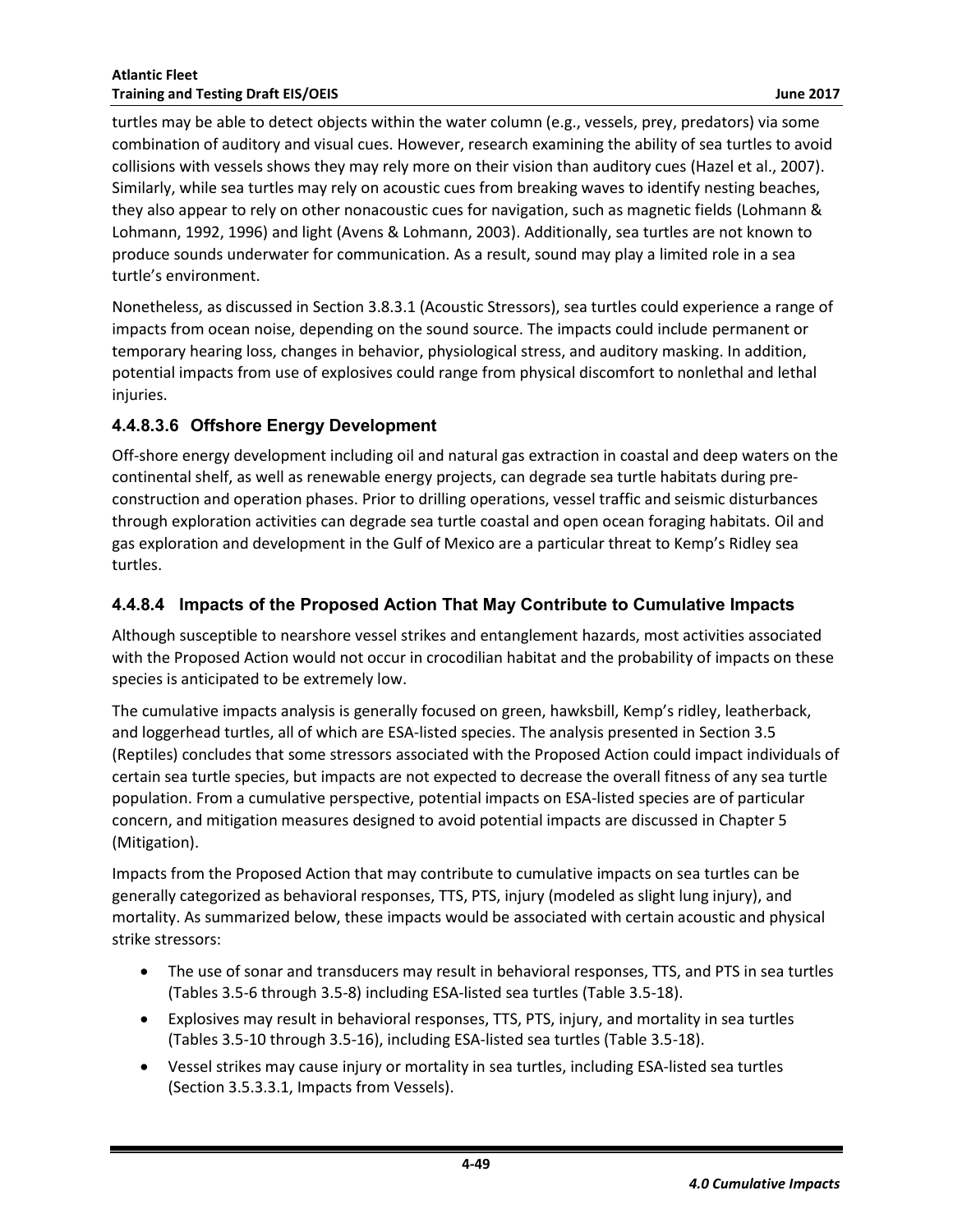The Proposed Action is not anticipated to have any effect on sea turtle nesting beaches or crocodilian habitat in the region of influence. The training and testing activities associated with the Proposed Action would not contribute to factors that impact nesting habitats for these species.

The remaining acoustic stressors (noise from air guns, weapons firing/launch/impact, aircraft overflight, and vessels), energy stressors (electromagnetic and high energy lasers), physical disturbance and strike stressors (in-water devices, military expended materials, and seafloor devices), entanglement stressors (cables, wires, and decelerators/parachutes), ingestion stressors (munitions and military expended materials other than munitions), and secondary stressors are not expected to result in TTS, PTS, injury, or mortality of sea turtles under the Proposed Action, including ESA-listed sea turtles. The Proposed Action would not introduce significant light sources that would disorient nesting turtles or their hatchlings. Because the Navy's training and testing activities do not co-occur with nesting activities, it is unlikely that stressors presented to sea turtles will contribute to other anthropogenic threats not caused by Navy activities.

Although sea turtles could be exposed to sound and energy from explosive detonations throughout the Study Area, the estimated impacts on individual sea turtles are unlikely to impact populations. Injured sea turtles could suffer reduced fitness and long-term survival. Sea turtles that experience TTS or PTS may have reduced ability to detect relevant sounds such as predators or prey, although some TTS would recover quickly, possibly in a matter of minutes. It is uncertain whether some permanent hearing loss over a part of a sea turtle's hearing range would have long-term consequences for that individual because the sea turtle hearing range is already limited (Section 3.8.3.1, Acoustic Stressors). Any significant behavioral reactions to acoustic stimuli could lead to a sea turtle expending energy and missing opportunities to secure resources. However, most individuals are not likely to experience longterm consequences from behavioral reactions because exposures would be intermittent and widely spaced, allowing exposed individuals to recover. Since long-term consequences for most individuals are unlikely, long-term consequences for populations are not expected.

In summary and as determined in Section 3.8.4 (Summary of Potential Impacts on Reptiles), it is not anticipated that the Proposed Action would result in significant impacts to reptiles. Due to the wide dispersion of stressors, speed of the platforms, and general dynamic movement of many training and testing activities, it is very unlikely that a sea turtle would remain in the potential impact range of multiple sources or sequential exercises. Additionally, the majority of the proposed activities are unitlevel training and small testing activities, which are conducted in the open ocean. Unit level exercises occur over a small spatial scale (one to a few square miles) and with few participants (usually one or two) or short duration (the order of a few hours or less). Likewise, training and testing activities are generally separated in space and time in such a way that it would be unlikely that any individual sea turtle would be exposed to stressors from multiple activities within a short timeframe. Furthermore, research and monitoring efforts have included before, during, and after-event observations and surveys, data collection through conducting long-term studies in areas of Navy activity, occurrence surveys over large geographic areas, biopsy of animals occurring in areas of Navy activity, and tagging studies where animals are exposed to Navy stressors. To date, the findings from the research and monitoring and the regulatory conclusions from previous analyses by NMFS (National Marine Fisheries Service, 2015b; National Oceanic and Atmospheric Administration, 2013) are that majority of impacts from Navy training and testing activities are not expected to have deleterious impacts on the fitness of any individuals or long-term consequences to populations of sea turtles.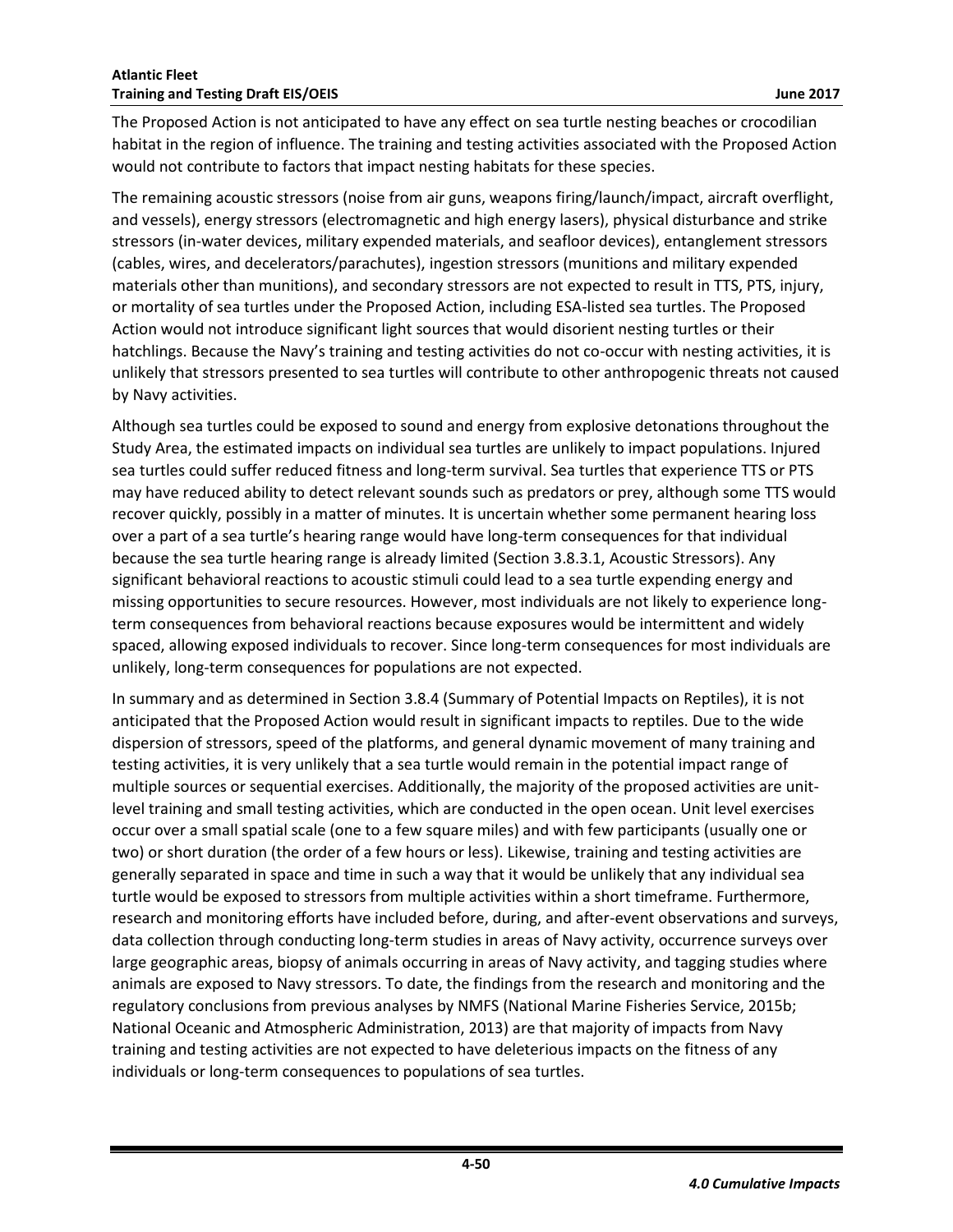#### <span id="page-52-0"></span>**4.4.8.5 Cumulative Impacts on Reptiles**

The fact that all five species of sea turtles occurring in the Study Area are ESA-listed provides a clear indication that the current aggregate impacts of past human activities are significant for sea turtles. Bycatch, vessel strikes, coastal land development, and ocean pollution are the leading causes of mortality and population decline for sea turtles, and, although mitigated/avoided to the greatest extent practicable, the Proposed Action could also result in stress, injury, and mortality to individuals of some sea turtle species from underwater explosions and vessel strikes. Implementation of observation and delay measures discussed in Chapter 5.0 (Mitigation) would help avoid, but not absolutely eliminate, the risk for potential impacts, and any incidence of injury and mortality that might occur under the Proposed Action could be additive to injury and mortality associated with other actions in the region of influence.

Due to safety, security and operational standard operating procedures most impacts associated with the Proposed Action are not anticipated to interact with or increase similar stressors experienced throughout the region of influence. According to scientific studies, reptiles may rely primarily on senses other than hearing for interacting with their environment and appear to quickly recover from noise stressors (Section 3.8.3.1, Acoustic Stressors); thus, the acoustic stressors produced by Navy activities are anticipated to have minimal cumulative impact on sea turtles. The Proposed Action will not affect turtle nesting or crocodilian habitat, and contaminants and debris discharged into the marine environment are expected to be negligible and not persistent (Section 4.4.1.2, Sediment and Water Quality). Affects from the Proposed Action to sea turtle food sources are avoided or insignificant (Section 4.4.1.4, Invertebrates and Section 4.4.1.3, Vegetation). Likewise, Navy actions generally would not overlap in space and time with other stressors as they occur as dispersed, infrequent, and isolated events that do not last for extended periods of time.

The potential exists for the impacts of ocean pollution (disease, malnourishment), injury, nesting habitat loss, starvation, and the composite increased underwater noise environment to contribute multiple stressors to an individual, and it is possible that the response of a previously stressed animal to impacts associated with the Proposed Action could be more severe than the response of an unstressed animal, or impacts from the Proposed Action could make an individual more susceptible to other stressors. For example, if a Navy vessel were to strike and injure an otherwise healthy sea turtle, exposure to multiple other stressors in the area may hinder the individual's recovery from any injury sustained in the accident. Likewise, a sea turtle in the vicinity of an underwater explosion or sonar activity may become stressed or disoriented, and the time to recover may be increased if that individual is likewise experiencing disease, malnutrition, or other strike injury that may increase its vulnerability to predation or decrease its ability to forage.

In summary, the aggregate impacts of past, present, and other reasonably foreseeable future actions continue to have significant impacts on all reptile species in the Study Area. The Proposed Action could contribute incremental stressors to individuals, which would both further compound effects on a given individual already experiencing stress and in turn has the potential to further stress populations in significant decline or recovery efforts thereof. However, with the implementation of standard operating procedures reducing the likelihood of overlap in time and space with other stressors and the implementation of mitigation measures reducing the likelihood of impacts, the incremental stressors anticipated from the Proposed Action are not anticipated to be significant. Additionally, as with marine mammals, the NMFS regulatory process includes population assessments and 5-year reviews for all ESAlisted species, which provides a backstop that informs decisions on take authorizations and Biological Opinions. Biological Opinions for federal and non-federal actions are grounded in status reviews and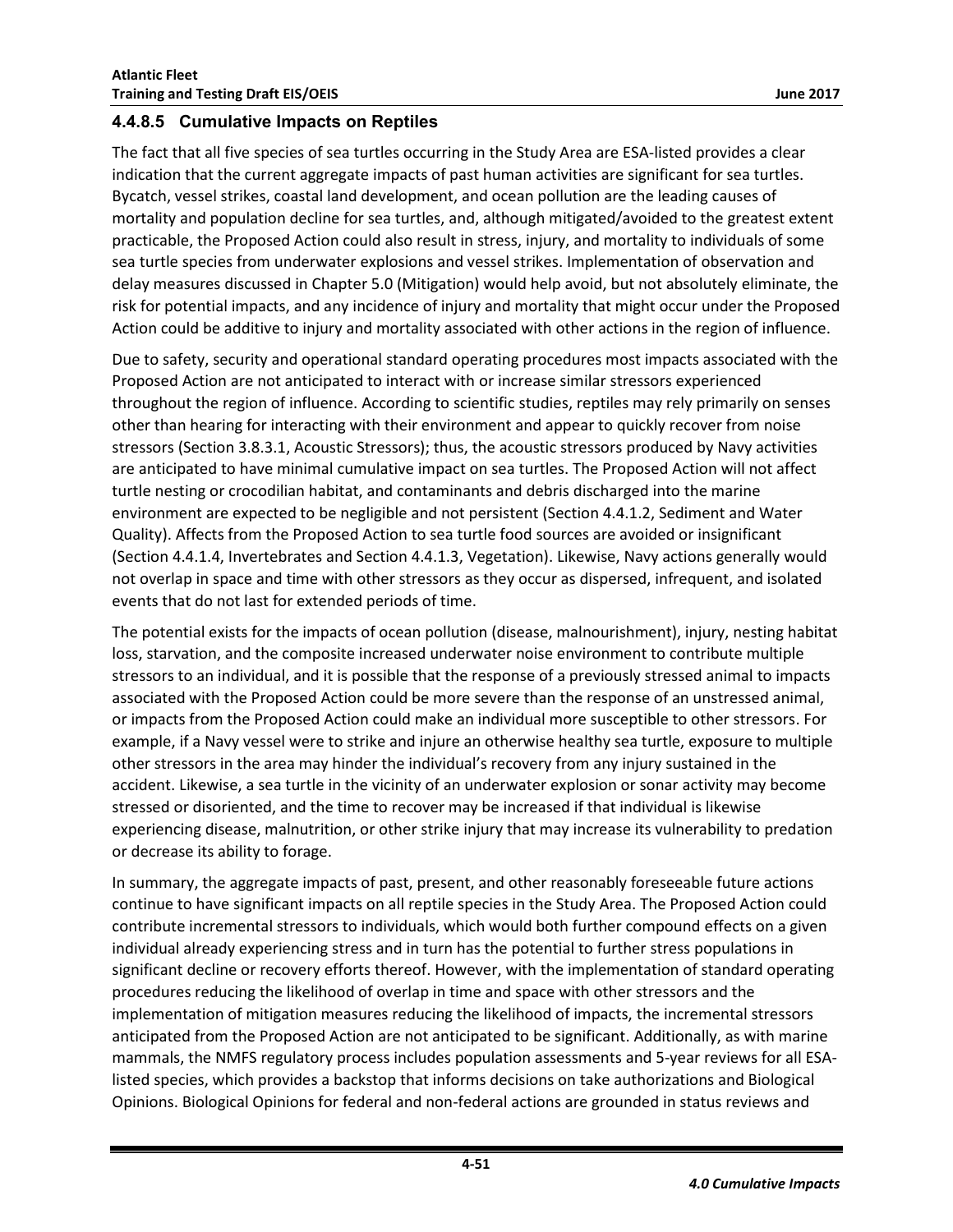conditioned to avoid jeopardy and to allow continued progress toward recovery. This processes helps to ensure that, through compliance with these regulatory requirements, the Navy's Proposed Action would not have a measurable effect on the resource.

#### <span id="page-53-0"></span>**4.4.9 BIRDS AND BATS**

Although not uniformly distributed, the region of influence for birds includes shorelines, surface water, water column and shallow bottom habitats, and airspace throughout the Study Area. Bats are also present in marine environments, although they do not utilize water column and shallow bottom habitat. The majority of species encountered in the Study Area are waterbirds, including seabirds, wading birds, shorebirds, and waterfowl that use Study Area habitat for breeding, foraging, roosting, and migration. Many bat species occur in coastal (nearshore) waters, offshore waters (continental shelf), or open ocean areas while migrating or foraging. Bats almost exclusively use echolocation to navigate and feed, and they will use islands, ships, and other offshore structures as opportunistic or deliberate stopover sites for resting or roosting.

All projects in the Study Area that affect ESA-listed species, species protected under the Migratory Bird Treaty Act, and U.S. Fish and Wildlife Service Birds of Conservation Concern are subject to regulatory processes and permitting that gives agencies a landscape management perspective of population trends and conservation measures. ESA-listed species are described in Table 3.9-1. Despite numerous protective laws and regulations, seabirds are some of the most threatened marine animals in the world, with 29 percent of species at risk of extinction and approximately half of the 346 species of seabirds that depend on ocean habitats in decline (Section 3.9.2.1.5, General Threats). Bat populations are also in precipitous decline, impacted chiefly by disease (Section 3.9.2.1.5.3, Disease and Parasites).

Birds and bats are susceptible to multiple stressors, and the susceptibility of many species could be enhanced by additive or synergistic effects of multiple stressors. Section 3.9.2.1.5 (General Threats) includes an extensive discussion of the existing stressors to bird and bat populations in the Study Area, and all activities listed in Table 4-1 contribute one or more of these stressors. Other activities in the Study Area that could have direct impacts on birds and bats include wind energy development (strike mortality); noise, light, and water pollution (direct impacts from major spills, indirect impacts from habitat loss and degradation, and marine debris); commercial fishing (loss of food source, strike, and entanglement); climate change; coastal land development (loss of breeding, nesting, or foraging habitat); and operation of ports and terminals or military training areas (disturbance). Commercial fisheries are considered the most serious threat to the world's seabirds. Most of the birds in the Study Area are relatively long-lived and wide-ranging seabirds, making it likely that individuals would be exposed to multiple activities and stressors over the course of their lifespans.

The analysis in Section 3.9 (Birds and Bats) indicates that birds and bats (to a lesser extent) could potentially be impacted by in air and underwater acoustic stressors (sonar and other transducers, pile driving, air guns, weapons firing, aircraft and vessel noise), explosives (shock wave, sound, fragments), energy stressors (electromagnetic devices, lasers), physical disturbance and strikes (aircraft, aerial targets, vessels and in-water devices, military expended materials, seafloor devices, pile driving), entanglement (fiber optic cables, guidance wires, vessel entanglement systems, and decelerators/parachutes), ingestion (military expended materials), and secondary stressors (explosives and explosion by-products, unexploded munition, metals, chemicals, other materials, physical disturbance). Some stressors, including explosions, physical strikes, and ingestion of plastic military expended materials, could result in mortality. In general, however, the potential for training and testing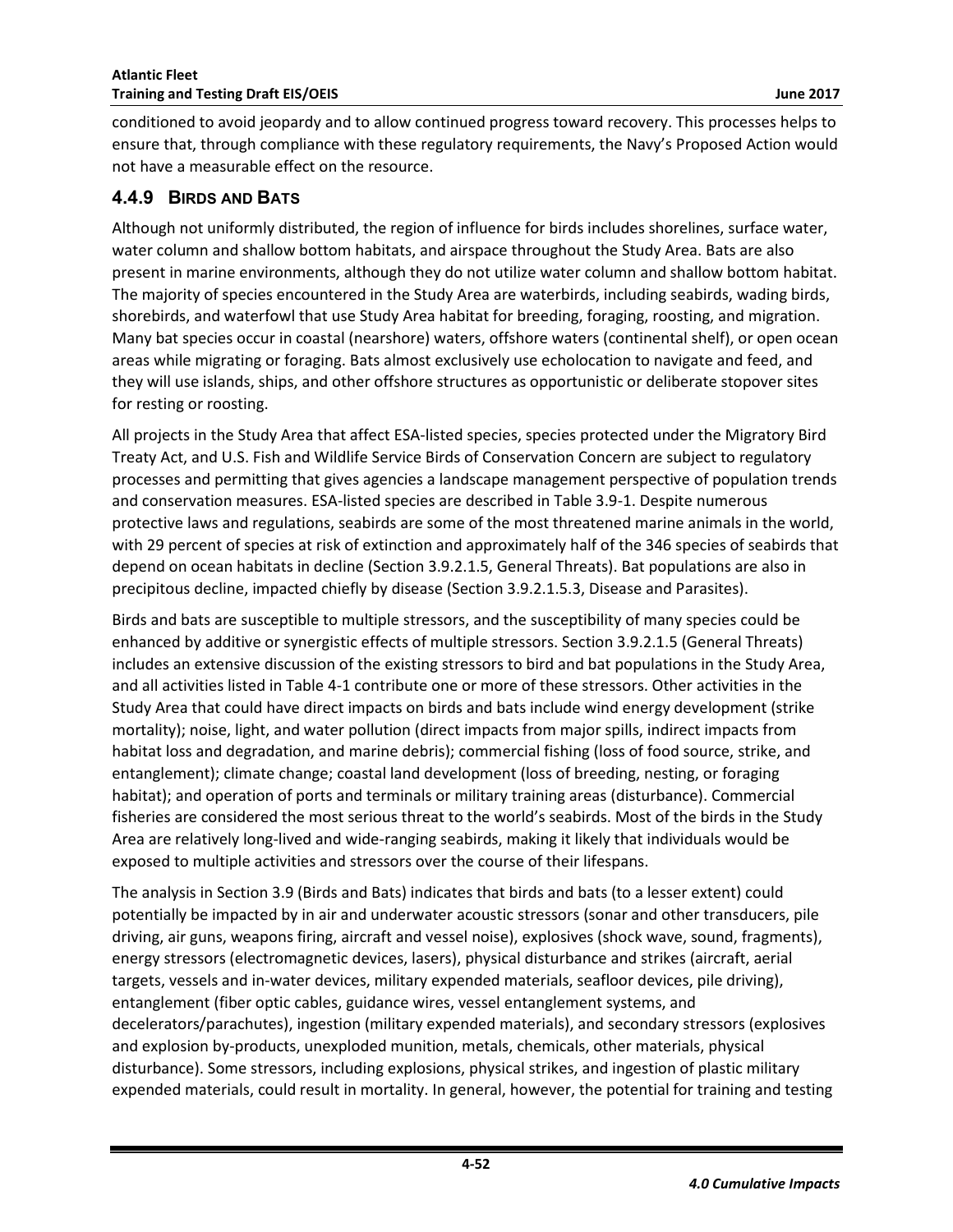activities to result in the injury or mortality of birds or bats is considered low to discountable, depending on the specific training or testing activity being considered. The vast majority of impacts are expected to be nonlethal: the most likely responses to training and testing activities are short-term behavioral or physiological, such as alert response, startle response, cessation of feeding, fleeing the immediate area, and a temporary increase in heart rate. Recovery from the impacts of most stressor exposures that elicit such short-term behavioral or physiological responses would occur quickly.

Impacts that elicit behavioral or physiological impacts can combine with other stressors experienced elsewhere and result in decreased fitness of the individual as it moves throughout the Study Area. However, most of the proposed activities would be widely dispersed in offshore areas where bats are infrequent, bird distribution is patchy, and concentrations of individuals are often low; therefore, the potential for interactions between bats, birds and training and testing activities is low. Likewise, for most stressors associated with the Proposed Action, impacts would be short term and localized, and physiological recovery would occur quickly for any individuals experiencing a stress response. It is unlikely that training and testing activities would influence nesting because most activities take place in water and away from nesting habitats on land.

Although other past, present, and reasonably foreseeable actions individually and collectively cause widespread disturbance and mortality of bird and bat populations across the ocean landscape, the Proposed Action is not expected to substantially contribute to their diminishing abundance, induce widespread behavioral or physiological stress, or interfere with recovery from other stressors. It is anticipated that the incremental contribution of the Proposed Action, when added to the impacts of all other past, present and reasonably foreseeable future actions, would not result in significant impacts on birds and bats in the Study Area or beyond.

## <span id="page-54-0"></span>**4.4.10 CULTURAL RESOURCES**

As discussed in Section 3.10 (Cultural Resources), stressors, including explosive and physical disturbance and strike stressors associated with the Proposed Action would not affect submerged prehistoric sites and submerged historic resources in accordance with Section 106 of the National Historic Preservation Act because mitigation measures have been implemented to protect and avoid these resources (Chapter 5, Mitigation). Furthermore, consultation with the appropriate State Historic Preservation Office will continue, as needed, for cultural resources located within state territorial waters (within 3 NM, with the exception of Texas, Puerto Rico, and Florida [Gulf Coast only], which have a 9 NM limit). The Proposed Action is not expected to result in impacts on cultural resources in the Study Area and likewise would not contribute incrementally to cumulative impacts on cultural resources. Therefore, further analysis of cumulative impacts on cultural resources is not warranted.

### <span id="page-54-1"></span>**4.4.11 SOCIOECONOMICS**

The analysis in Section 3.11 (Socioeconomics) indicates that the Proposed Action is not expected to result in long-term impacts to socioeconomic resources in the Study Area, including energy production and distribution, mineral extraction, commercial transportation and shipping, commercial and recreational fishing, aquaculture, and tourism. Minimal temporary and short-term (hours) impacts may occur from limits on accessibility to marine areas used by the public (e.g., commercial and recreational fishing and tourism); however, accessibility restrictions would be lifted upon completion of training and testing activities and conditions would return to normal within hours of being initiated. The public may intermittently hear noise from transiting ships or aircraft overflights if they are in the general vicinity of a training or testing activity, but these occurrences would be infrequent, and other than transiting, most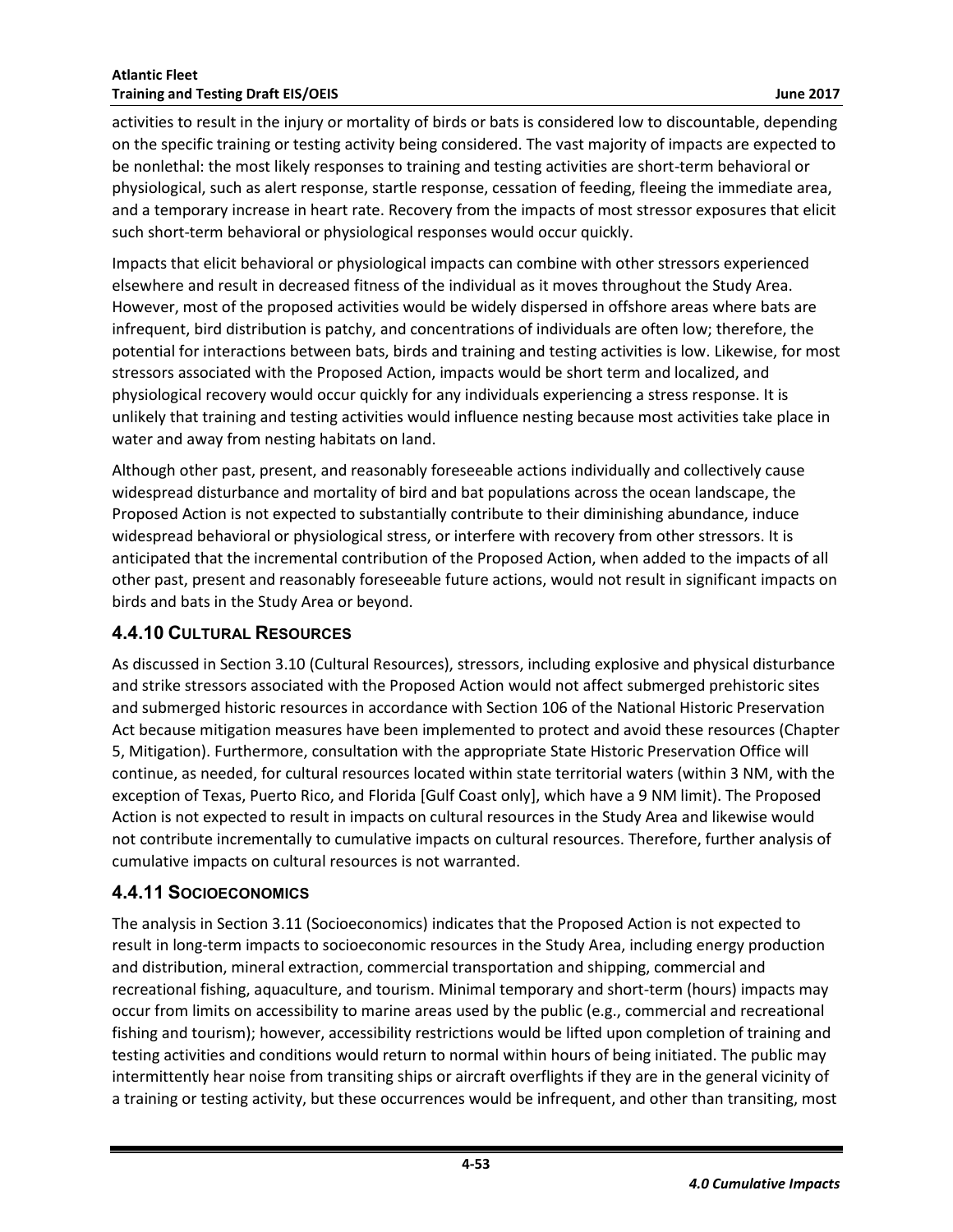Navy training and testing occurs farther from shore than most recreational and tourism activities. Temporary limitations on accessibility to marine areas and the infrequent exposure to airborne noise would not result in a direct loss of income, revenue or employment, resource availability, or quality of experience. No impacts on sources for energy production and distribution, mineral extraction, and aquaculture are anticipated. Short-term impacts, should they occur, would not contribute incrementally to cumulative socioeconomic impacts. Therefore, further analysis of cumulative impacts on socioeconomic resources is not warranted.

## <span id="page-55-0"></span>**4.4.12 PUBLIC HEALTH AND SAFETY**

All Proposed Actions would be accomplished by technically qualified personnel and would be conducted in accordance with applicable Navy, state, and federal safety standards and requirements. The analysis presented in Section 3.12 (Public Health and Safety) indicates that the Proposed Action is not expected to result in impacts on public health and safety and likewise would not contribute incrementally to or combine with other impacts on health and safety within the Study Area. Therefore, further analysis of cumulative impacts on public health and safety is not warranted.

## <span id="page-55-1"></span>**4.5 SUMMARY OF CUMULATIVE IMPACTS**

The Action Alternatives would contribute incremental effects on the ocean ecosystem, which is already experiencing and absorbing a multitude of stressors to a variety of receptors. In general, it is not anticipated that the implementation of the Proposed Action would have meaningful contribution to the ongoing stress or cause significant collapse of any particular marine resource, but it would further cause minute impacts on resources that are already experiencing various degrees of interference and degradation. It is intended that the mitigation measures described in Chapter 5(Mitigation) will further reduce the potential impacts of the Proposed Action in such a way that they are avoided to the maximum extent practicable and to ensure that impacts do not become cumulatively significant to any marine resource.

Marine mammals and sea turtles are the primary resources of concern for cumulative impacts analysis, however, the incremental contributions of the Proposed Action are not anticipated to meaningfully contribute to the decline of these populations or interfere with the recovery efforts thereof due to the implementation of standard operating procedures that reduce the likelihood of overlap in time and space and mitigation measures as described in Chapter 5 (Mitigation) that reduce the likelihood of impacts to both resources.

The aggregate impacts of past, present, and other reasonably foreseeable future actions (Table 4.2-1) have resulted in significant impacts on some marine mammal and all sea turtle species in the Study Area; however, the decline of these species is chiefly attributable to other stressors in the environment, including the synergistic effect of bycatch, entanglement, vessel traffic, ocean pollution, and coastal zone development. The analysis presented in this Chapter 4 (Cumulative Impacts) and Chapter 3 (Affected Environment and Environmental Consequences) indicate that the incremental contribution of the Proposed Action to cumulative impacts on air quality, sediments and water quality, vegetation, invertebrates, marine habitats, fishes, birds and bats, cultural and socioeconomic resources, and public health and safety would not significantly contribute to cumulative stress on those resources.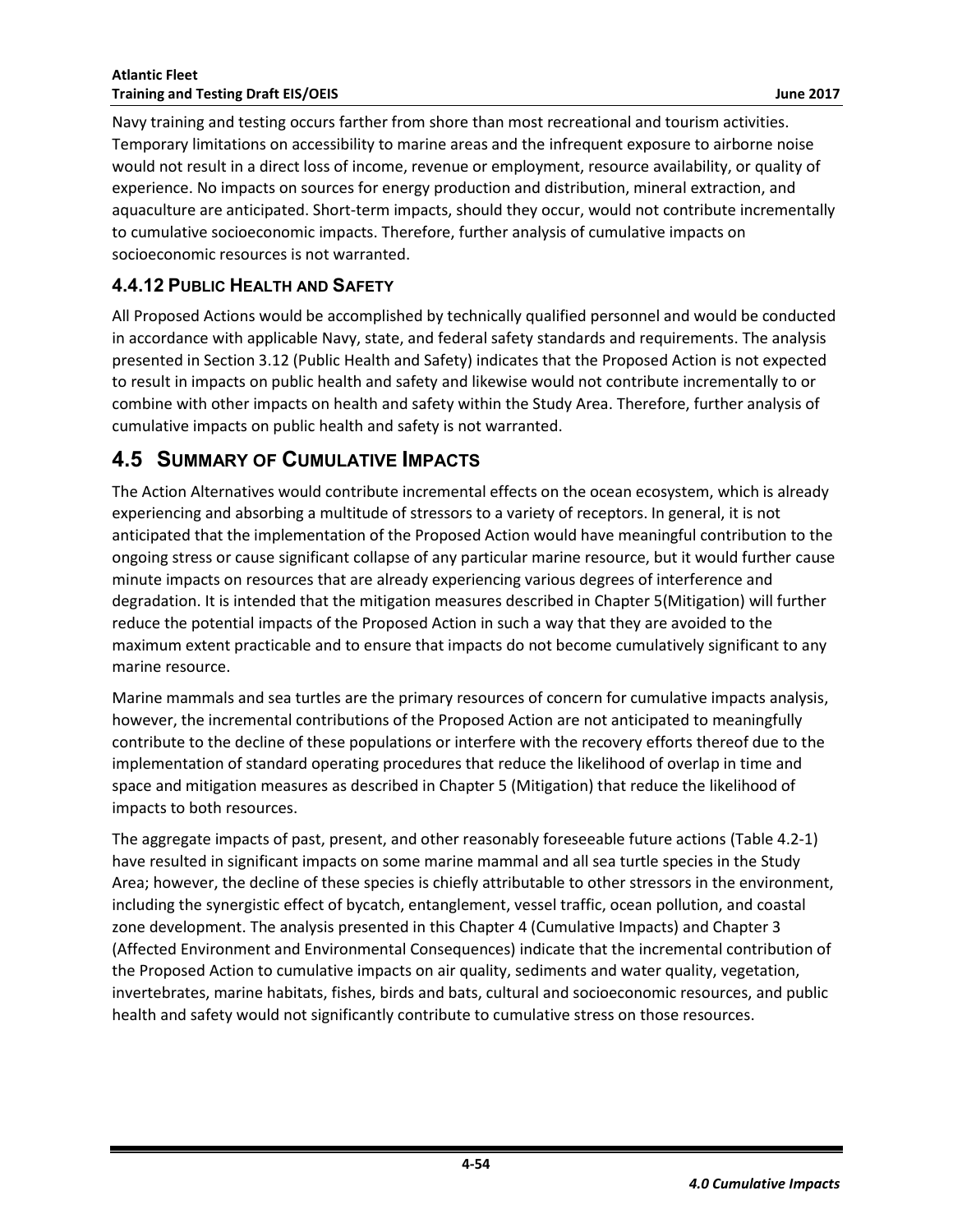## **References**

- Anderson, D. M., P. M. Glibert, & J. M. Burkholder. (2002). Harmful algal blooms and eutrophication: Nutrient sources, composition, and consequences. *Estuaries, 25*(4, Part B: Dedicated Issue: Nutrient Over-Enrichment in Coastal Waters: Global Patterns of Cause and Effect), 704–726.
- Avens, L., & K. J. Lohmann. (2003). Use of multiple orientation cues by juvenile loggerhead sea turtles, *Caretta caretta*. *Journal of Experiential Biology, 206*(23), 4317–4325.
- Bartol, S. M., & J. A. Musick. (2003). Sensory Biology of Sea Turtles. In P. L. Lutz, J. A. Musick & J. Wyneken (Eds.), *The biology of sea turtles* (Vol. 2, pp. 16).
- Bartol, S. M., & D. R. Ketten. (2006). *Turtle and Tuna Hearing* (Sea Turtle and Pelagic Fish Sensory Biology: Developing Techniques to Reduce Sea Turtle Bycatch in Longline Fisheries: NOAA Technical Memorandum NMFS-PIFSC-7). Honolulu, HI: Pacific Islands Fisheries Science Center.
- Bassett, C., J. Thomson, & B. Polagye. (2010). *Characteristics of Underwater Ambient Noise at a Proposed Tidal Energy Site in Puget Sound*. Seattle, WA: Northwest National Marine Renewable Energy Center.
- Baulch, S., & C. Perry. (2014). Evaluating the impacts of marine debris on cetaceans. *Marine Pollution Bulletin, 80*(1–2), 210–221.
- Baumann-Pickering, S., L. K. Baldwin, A. E. Simonis, M. A. Roche, M. L. Melcon, J. A. Hildebrand, E. M. Oleson, R. W. Baird, G. S. Schorr, D. L. Webster, & D. J. McSweeney. (2010). *Characterization of Marine Mammal Recordings from the Hawaii Range Complex*. Monterey, CA: Naval Postgraduate School.
- Bergmann, M., L. Gutow, & M. Klages. (2015). *Marine Anthropogenic Litter*
- Bureau of Ocean Energy Management. (2012a). *Environmental Assessment for Commercial Wind Lease Issuance and Site Assessment Activities on the Atlantic Outer Continental Shelf Offshore Rhode Island and Massachusetts*.
- Bureau of Ocean Energy Management. (2012b). *Final Environmental Assessment for Commercial Wind Lease Issuance and Site Assessment Activities on the Atlantic Outer Continental Shelf Offshore New Jersey, Delaware, Maryland, and Virginia*.
- Bureau of Ocean Energy Management. (2013). *Review of Biological and Biophysical Impacts from Dredging and Handling of Offshore Sand*. Herndon, VA.
- Bureau of Ocean Energy Management. (2014a). *Final Programmatic Environmental Impact Statement for Atlantic OCS Proposed Geological and Geophysical Activities Mid-Atlantic and South Atlantic Planning Areas* New Orleans, LA.
- Bureau of Ocean Energy Management. (2014b). *Record of Decision for Final Programmatic Environmental Impact Statement for Atlantic OCS Proposed Geological and Geophysical Activities Mid-Atlantic and South Atlantic Planning Areas*
- Bureau of Ocean Energy Management. (2015). *2017–2022 Outer Continental Shelf Oil and Gas Leasing Proposed Draft Proposed Program*.
- Bureau of Ocean Energy Management. (2016a). *Fact Sheet: Environmental Studies–Electromagnetic Fields (EMF)*.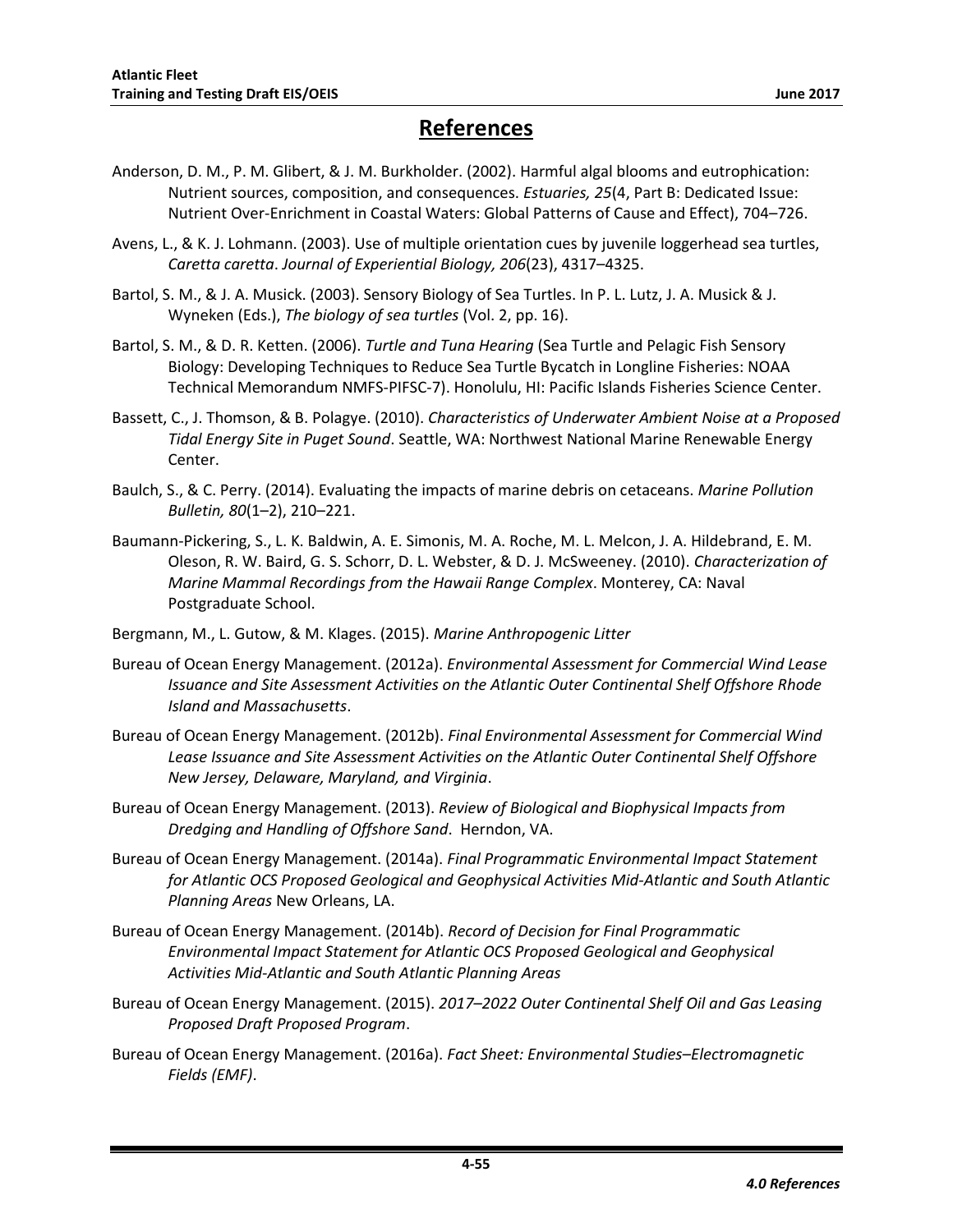- Bureau of Ocean Energy Management. (2016b). *Fact Sheet: Marine Minerals Program Research and Studies*.
- Bureau of Ocean Energy Management. (2016c). *Final Programmatic Environmental Impact Statement for the Outer Continental Shelf Oil and Gas Leasing Program: 2017–2022*.
- Bureau of Ocean Energy Management. (2016d). *2017–2022 Outer Continental Shelf Oil and Gas Leasing Proposed Final Program*.
- Bureau of Ocean Energy Management. (2017a). *Fact Sheet: Renewable Energy on the Outer Continental Shelf*.
- Bureau of Ocean Energy Management. (2017b). *Fact Sheet: Marine Minerals Program*.
- Bureau of Ocean Energy Management. (2017c). Office of Environment. Retrieved from https://www.boem.gov/Office-of-Environment/
- Bureau of Ocean Energy Management. (2017d). *Combined Leasing Report as of March 1, 2017*.
- Bureau of Ocean Energy Management. (2017e). *Record of Decision and Approval of the 2017–2022 Outer Continental Shelf Oil and Gas Leasing Program*. Washington, DC.
- Bureau of Safety and Environmental Enforcement. (2011, March 17). BOEMRE Approves First-Ever Use of Deepwater Floating Production Storage Offloading Facility in Gulf of Mexico, Bureau Completes Final Pre-Production Safety Inspections, Environmental and Regulatory Review Process. Retrieved from http://www.bsee.gov/BSEE-Newsroom/Press-Releases/2011/BOEMRE-Approves-First-Ever-Use-of-Deepwater-Floating-Production-Storage-Offloading-Facility-in-Gulfof-Mexico/
- Bureau of Safety and Environmental Enforcement. (2015). Public Information Query Results for G&G. Retrieved from http://data.bsee.gov/homepg/data\_center/other/WebStore/pilist.asp?appid=5
- Bureau of Safety and Environmental Enforcement. (2017a). Gulf of Mexico Fact Sheet. Retrieved from https://www.bsee.gov/stats-facts/ocs-regions/gulf-of-mexico
- Bureau of Safety and Environmental Enforcement. (2017b). *Offshore Statistics by Water Depth*.
- Bureau of Safety and Environmental Enforcement. (2017c). Offshore Incident Statistics. Retrieved from https://www.bsee.gov/stats-facts/offshore-incident-statistics
- Celi, M., F. Filiciotto, M. Vazzana, V. Arizza, V. Maccarrone, M. Ceraulo, S. Mazzola, & G. Buscaino. (2015). Shipping noise affecting immune responses of European spiny lobster (*Palinurus elephas*). *Canadian Journal of Zoology, 93*, 113–121.
- Chaloupka, M., T. M. Work, G. H. Balazs, S. K. K. Murakawa, & R. Morris. (2008). Cause-specific temporal and spatial trends in green sea turtle strandings in the Hawaiian Archipelago (1982–2003). *Marine Biology, 154*, 887–898.
- Corcoran, A., M. Dornback, B. Kirkpatrick, & A. Jochens. (2013). *A Primer on Gulf of Mexico Harmful Algal Blooms*.
- Council on Environmental Quality. (1997). *Considering Cumulative Effects Under the National Environmental Policy Act*.
- Deaton, C., C. Hein, & M. Kirwan. (2017). Barrier island migration dominates ecogeomorphic feedbacks and drives salt marsh loss along the Virginia Atlantic Coast, USA. *Geology*, 1–15.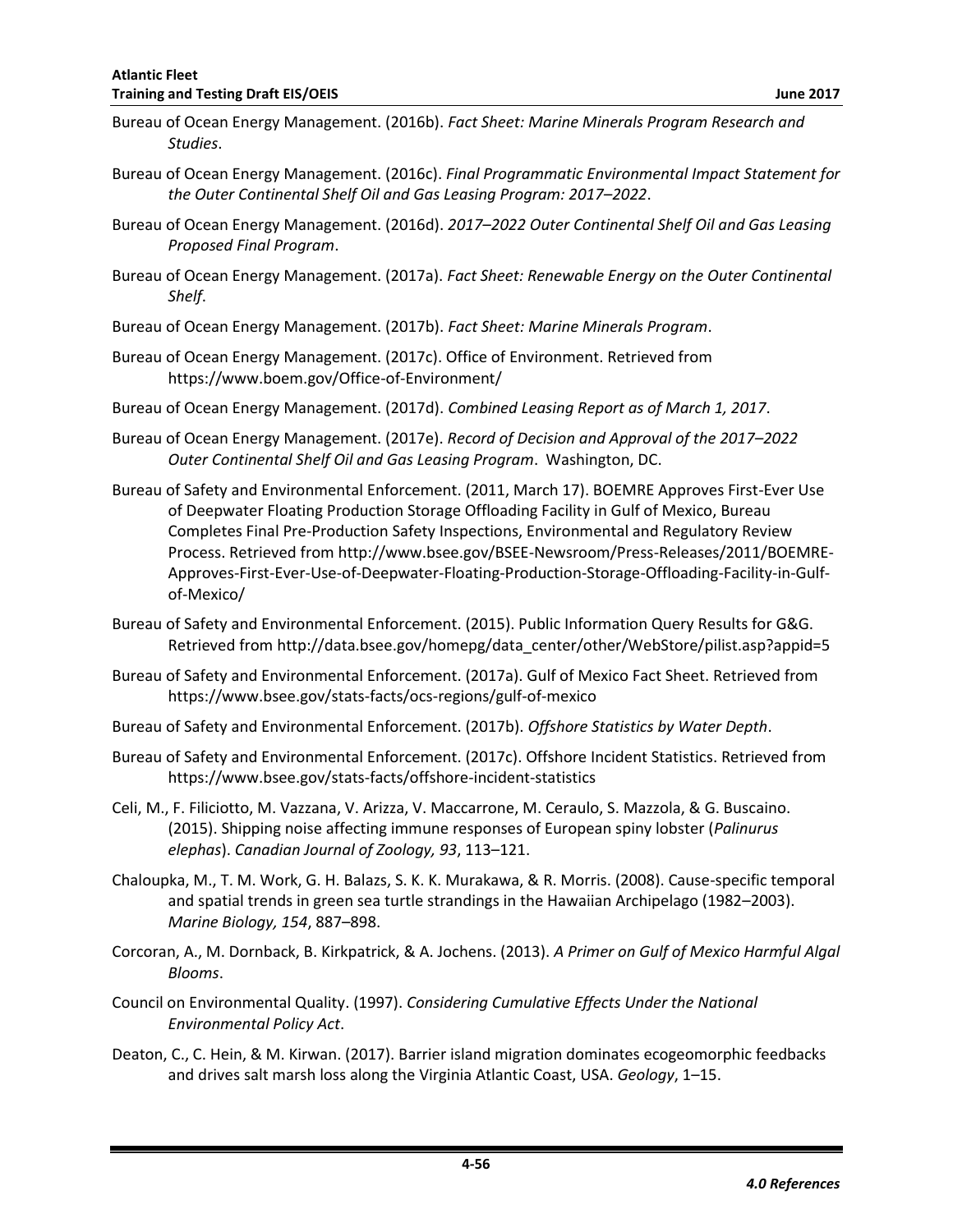- DeMaster, D. P., C. W. Fowler, S. L. Perry, & M. F. Richlen. (2001). Predation and competition: The impact of fisheries on marine-mammal populations over the next one hundred years. *Journal of Mammalogy, 82*(3), 641–651.
- Denkinger, J., M. Parra, J. P. Muñoz, C. Carrasco, J. C. Murillo, E. Espinosa, F. Rubianes, & V. Koch. (2013). Are boat strikes a threat to sea turtles in the Galapagos Marine Reserve? *Ocean & Coastal Management, 80*, 29–35.
- Derraik, J. G. B. (2002). The pollution of the marine environment by plastic debris: A review. *Marine Pollution Bulletin, 44*, 842–852.
- Edmonds, N. J., C. J. Firmin, D. Goldsmith, R. C. Faulkner, & D. T. Wood. (2016). A review of crustacean sensitivity to high amplitude underwater noise: Data needs for effective risk assessment in relation to UK commercial species. *Marine Pollution Bulletin, 108*, 5–11.
- Edwards, H. H. (2013). Potential impacts of climate change on warmwater megafauna: the Florida manatee example (*Trichechus manatus latirostris*). *Climatic Change, 121*(4), 727–738.
- Eglin Air Force Base. (2002). *Final Programmatic Environmental Assessment for Eglin Gulf Test and Training Range*. Eglin Air Force Base, FL.
- Eglin Air Force Base. (2014). *Final Environmental Assessment for the Maritime Weapons System Evaluation Program*. Eglin Air Force Base, FL.
- Eglin Air Force Base. (2015). *Final Environmental Assessment for the Eglin Gulf Test and Training Range (EGTTR)*. Eglin Air Force Base, FL.
- Eschmeyer, W. N., & J. D. Fong. (2017). Catalog of Fishes.
- Fechter, L. D., & B. Pouyatos. (2005). Ototoxicity. *Environmental Health Perspectives, 113*(7), 443–444.
- Federal Communications Commission. (2017). Submarine Cables. Retrieved from https://www.fcc.gov/submarine-cables
- Federal Energy Regulatory Commission. (2017a). *North American LNG Import/Export Terminals: Approved*. Retrieved from https://www.ferc.gov/industries/gas/indus-act/lng.asp.
- Federal Energy Regulatory Commission. (2017b). *North American LNG Import Terminals: Proposed*. Retrieved from https://www.ferc.gov/industries/gas/indus-act/lng.asp.
- Federal Energy Regulatory Commission. (2017c). *North American LNG Export Terminals: Proposed*. Retrieved from https://www.ferc.gov/industries/gas/indus-act/lng.asp.
- Federal Energy Regulatory Commission. (2017d). *North American LNG Import/Export Terminals: Existing*. Retrieved from https://www.ferc.gov/industries/gas/indus-act/lng.asp.
- Flewelling, L. J., J. P. Naar, J. Abbott, D. Baden, N. Barros, G. Bossart, M.-Y. Bottein, D. Hammond, E. Haubold, C. Heil, M. Henry, H. Jacocks, T. Leighfield, R. Pierce, T. Pitchford, R. Sentiel, P. Scott, K. Steidinger, E. Truby, F. Van Dolah, & J. Landsberg. (2005). Red tides and marine mammal mortalities: Unexpected brevetoxin vectors may account for deaths long after or remote from an algal bloom. *Nature, 435*(7043), 755–756.
- Geijer, C. K. A., & A. J. Read. (2013). Mitigation of marine mammal bycatch in U.S. fisheries since 1994. *Biological Conservation, 159*, 54–60.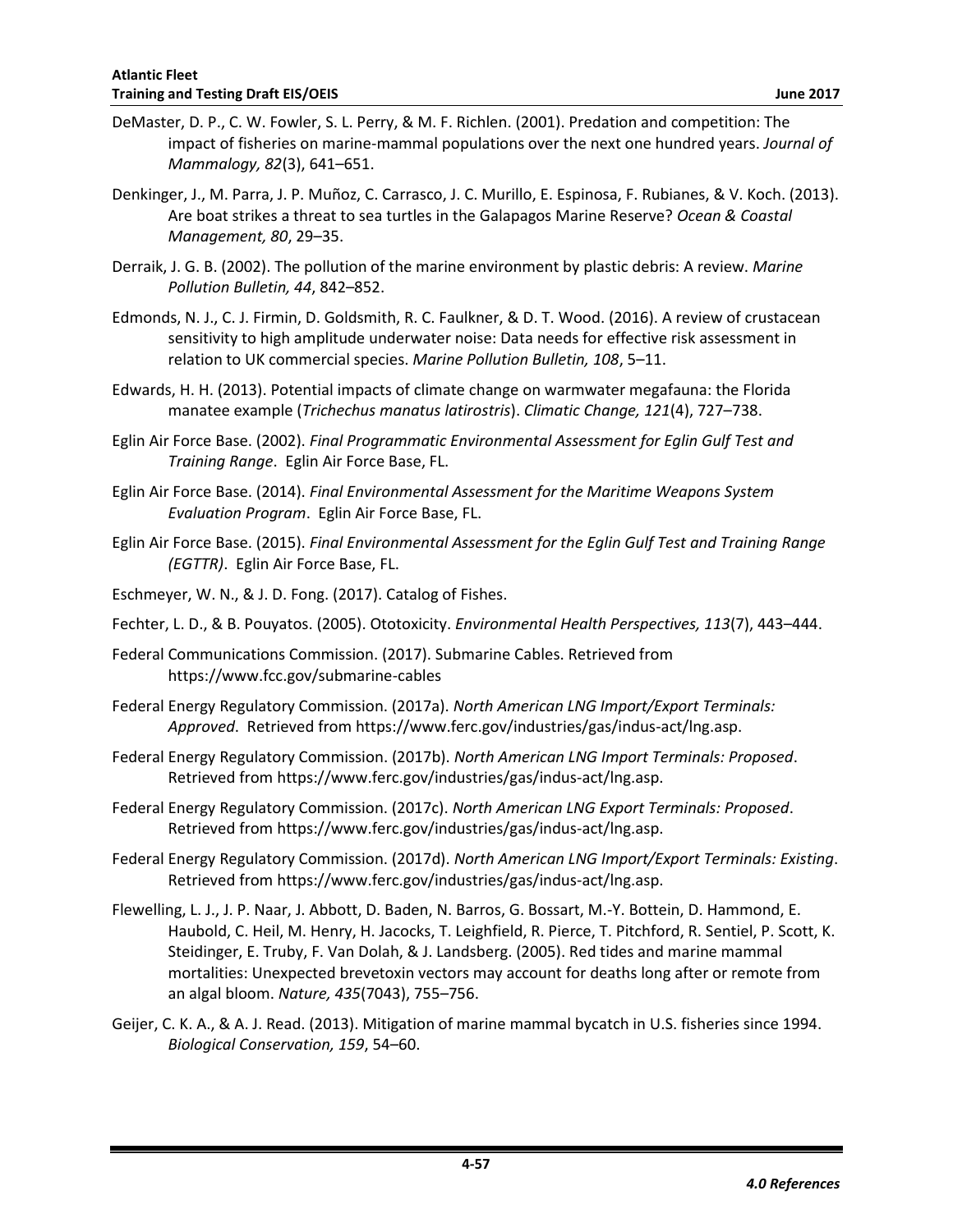- Gerstein, E. (2002). Manatees, bioacoustics and boats: hearing tests, environmental measurements and acoustic phenomena may together explain why boats and animals collide. *American Scientist, 90*(2), 154–163.
- Hamer, D. J., S. J. Childerhouse, & N. J. Gales. (2010). *Mitigating operational interactions between odontocetes and the longline fishing industry: A preliminary global review of the problem and of potential solutions*. Tasmania, Australia: International Whaling Commission.
- Hansen, L. P., & M. L. Windsor. (2006). Interactions between aquaculture and wild stocks of Atlantic salmon and other diadromous fish species: Science and management, challenges and solutions. *ICES Journal of Marine Science, 63*(7), 1159–1161.
- Hardesty, B. D., & C. Wilcox. (2017). A risk framework for tackling marine debris. *Royal Society of Chemistry, Analytical Methods*(Paper), 8.
- Hazel, J., I. R. Lawler, H. Marsh, & S. Robson. (2007). Vessel speed increases collision risk for the green turtle *Chelonia mydas*. *Endangered Species Research, 3*, 105–113.
- Henry, A. G., T. V. N. Cole, L. Hall, W. Ledwell, D. Morin, & A. Reid. (2016). *Serious Injury and Mortality Determinaions for Baleen Whale Stocks along the Gulf of Mexico, United States East Coast and Atlantic Canadian Provinces, 2010-2014*. Woods Hole, MA: U.S. Department of Commerce.
- Humber, F., B. J. Godley, & A. C. Broderick. (2014). So excellent a fishe: a global overview of legal marine turtle fisheries. *Diversity and Distributions, 20*(5), 579–590.
- International Council for the Exploration of the Sea. (2005). *Ad-Hoc Group on the Impact of Sonar on Cetaceans*.
- Jackson, J. B. C., M. X. Kirby, W. H. Berger, K. A. Bjorndal, L. W. Botsford, B. J. Bourque, R. H. Bradbury, R. Cooke, J. M. Erlandson, J. A. Estes, T. P. Hughes, S. Kidwell, C. B. Lange, H. S. Lenihan, J. M. Pandolfi, C. H. Peterson, R. S. Steneck, M. J. Tegner, & R. R. Warner. (2001). Historical overfishing and the recent collapse of coastal ecosystems. *Science, 293*.
- Kappel, C. V. (2005). Losing pieces of the puzzle; threats to marine, estuarine, and diadromous species. *Frontiers in Ecology and the Environment, 3*(5), 275–282.
- Ketten, D. R., & S. Moein-Bartol. (2006). *Functional Measures of Sea Turtle Hearing*. Woods Hole, MA: Woods Hole Oceanographic Institution.
- Knowlton, A. R., P. K. Hamilton, M. K. Marx, H. M. Pettis, & S. D. Kraus. (2012). Monitoring North Atlantic right whale *Eubalaena glacialis* entanglement rates: a 30 yr retrospective. *Marine Ecology Progress Series, 466*, 293–302.
- Laist, D. W., A. R. Knowlton, J. G. Mead, A. S. Collet, & M. Podesta. (2001). Collisions between ships and whales. *Marine Mammal Science, 17*(1), 35–75.
- Laist, D. W., & C. Shaw. (2006). Preliminary evidence that boat speed restrictions reduce deaths of Florida manatees. *Marine Mammal Science, 22*(2), 472–479.
- Lam, T., Lingxu, S. Takahashi, & E. A. Burgess. (2012). *Market forces: an examination of marine turtle trade in China and Japan*: TRAFFIC East Asia.
- Levenson, D. H., S. A. Eckert, M. A. Crognale, J. F. Deegan, II, & G. H. Jacobs. (2004). Photopic spectral sensitivity of green and loggerhead sea turtles. *Copeia, 4*, 908–914.
- Levinton, J. S. (2009). Seaweeds, sea grasses, and benthic microorganisms *Marine Biology: Function, Biodiversity, Ecology* (3rd ed., pp. 309–320). New York, NY: Oxford University Press.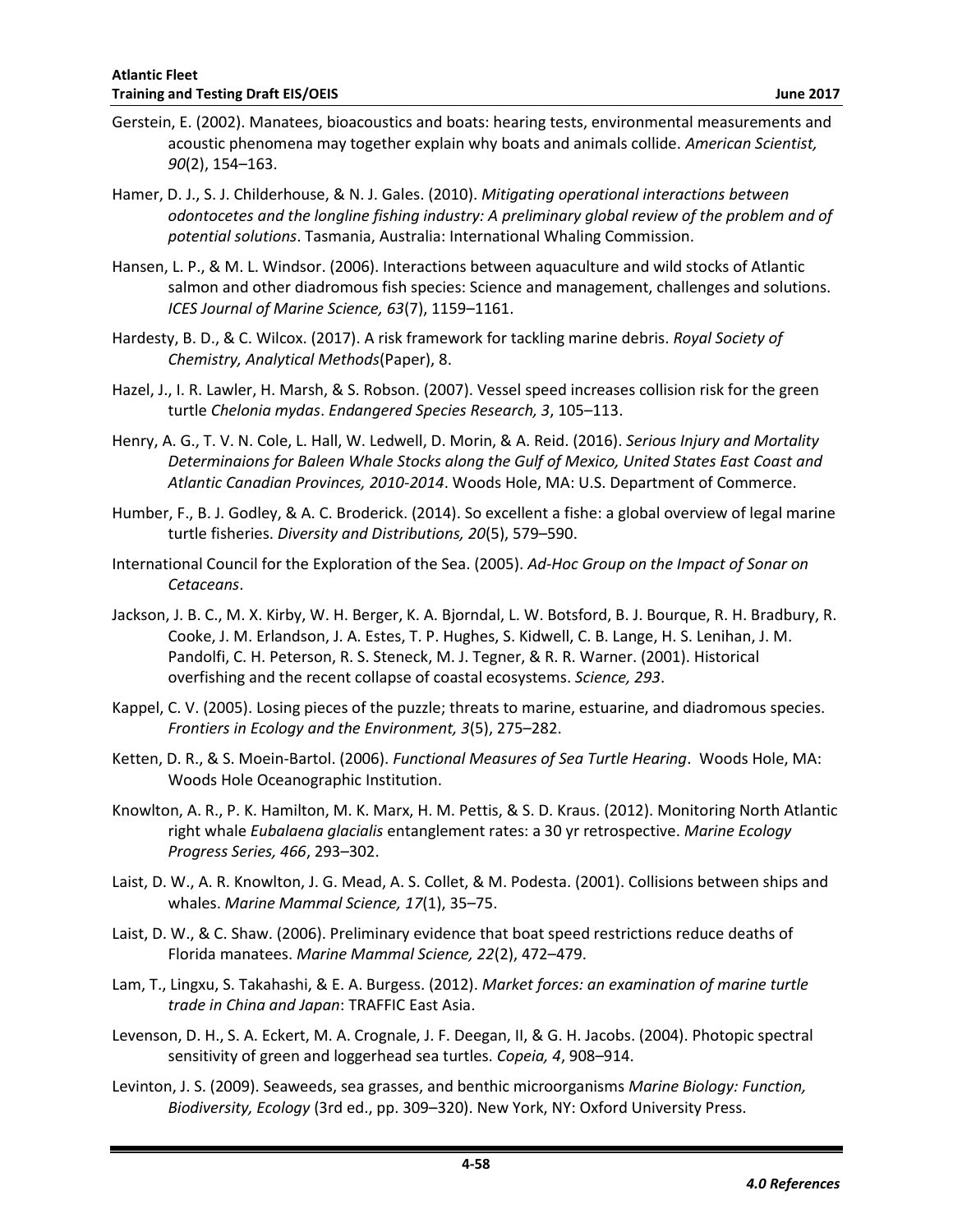- Lohmann, K. J., & C. M. F. Lohmann. (1992). Orientation to oceanic waves by green turtle hatchlings. *Journal of Experimental Biology, 171*, 1–13.
- Lohmann, K. J., & C. M. F. Lohmann. (1996). Orientation and open-sea navigation in sea turtles. *Journal of Experimental Biology, 199*, 73–81.
- Lutcavage, M. E., P. Plotkin, B. Witherington, & P. L. Lutz. (1997). Human impacts on sea turtle survival. In P. Lutz & J. A. Musick (Eds.), *The biology of sea turtles* (Vol. 1, pp. 387–409). Boca Raton, FL: CRC Press.
- Maison, K. A., I. K. Kelly, & K. P. Frutchey. (2010). *Green Turtle Nesting Sites and Sea Turtle Legislation throughout Oceania*. (NOAA Technical Memorandum NMFS-F/SPO- 110). U.S. Department of Commerce, National Oceanic and Atmospheric Administration, and National Marine Fisheries Service.
- Maritime Administration. (2013). *Vessel Calls Snapshot, 2011*. Washington, DC.
- Mazzotti, F. J., L. A. Brandt, P. Moler, & M. S. Cherkiss. (2007). American crocodile (*Crocodylus acutus*) in Florida: Recommendations for endangered species recovery and ecosystem restoration. *Journal of Herpetology, 41*(1), 122–132.
- McDonald, M. A., J. A. Hildebrand, & S. M. Wiggins. (2006). Increases in deep ocean ambient noise in the Northeast Pacific west of San Nicolas Island, California. *The Journal of Acoustical Society of America, 120*(2), 711–718.
- Minerals Management Service. (2001). *Record of Decision for the Environmental Impact Statement on the Proposed Use of Floating Production, Storage, and offloading Systems on the Gulf of Mexico Outer Continental Shelf, Western and Central Planning Areas*.
- Minerals Management Service. (2005). *Structure-removal operations on the Gulf of Mexico Outer Continental Shelf: Programmatic environmental assessment*. U.S. Department of the Interior.
- Minerals Management Service. (2007). *Programmatic Environmental Impact Statement for Alternative Energy Development and Production and Alternate Use of Facilities on the Outer Continental Shelf: Final Environmental Impact Statement*.
- Mintz, J. D. (2012). *Vessel Traffic in the Hawaii-Southern California and Atlantic Fleet Testing and Training Study Areas*. (CRM D0026186.A2/Final). Center for Naval Analysis.
- Moore, S. K., V. L. Trainer, N. J. Mantua, M. S. Parker, E. A. Laws, L. C. Backer, & L. E. Fleming. (2008). Impacts of climate variability and future climate change on harmful algal blooms and human health. *Envrionmental Health, 7*(Supplement2), S4.
- Moyle, P. B., & J. J. Cech, Jr. (2004). *Fishes: An Introduction to Ichthyology* (5th ed.): Pearson Eductional, Inc.
- Mrosovsky, N., G. D. Ryan, & M. C. James. (2009). Leatherback turtles: The menace of plastic. *Marine Pollution Bulletin, 58*(2), 287–289.
- Myers, R. A., & B. Worm. (2003). Rapid worldwide depletion of predatory fish communities. *Nature, 423*, 280–283.
- National Commission on the BP Deepwater Horizon Oil Spill and Offshore Drilling. (2011). *Deepwater: The Gulf Oil Disaster and the Future of Offshore Drilling*. Washington, DC: Retrieved from http://www.oilspillcommission.gov/final-report.
- National Marine Fisheries Service. (2006). *Marine Debris: Impacts in the Gulf of Mexico*.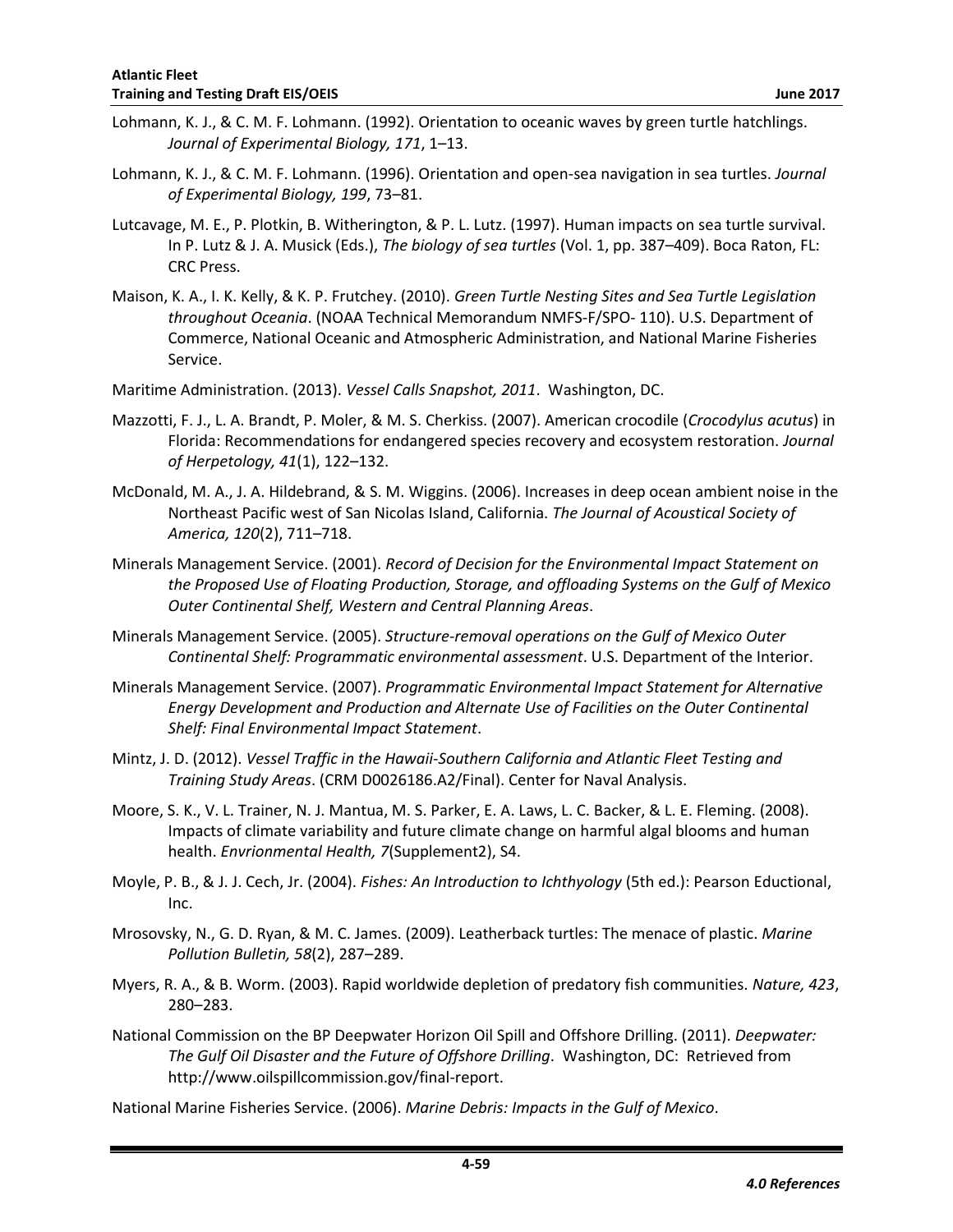- National Marine Fisheries Service. (2009a). *Endangered Speices Act Section 7 Consultation: Biological Opinion for U.S. Navy Activities in the Northeast, Virginia Capes, Cherry Point, and Jacksonville*.
- National Marine Fisheries Service. (2009b). *Endangered Species Act Section 7 Consultation Final Biological Opinion, Hawaii Range Complex*.
- National Marine Fisheries Service. (2011a). *Effects of Oil and Gas Activities in the Arctic Ocean Draft Environmental Impact Statement*.
- National Marine Fisheries Service. (2011b). Large whale incident database: Unpublished data 1995– 2011. Retrieved from https://data.noaa.gov/dataset/large-whale-incident-database
- National Marine Fisheries Service. (2012). *Letter of Authorization to Eglin Air Force Base for the Take of Marine Mammals Incidental to the Naval Explosive Ordnance Disposal School*. Silver Spring, MD.
- National Marine Fisheries Service. (2014a). 2010 Gulf of Mexico Oil Spill: Sea Turtles, Dolphins, and Whales: NOAA Fisheries.
- National Marine Fisheries Service. (2014b). *Letter of Authorization to Eglin Air Force Base for the Take of Marine Mammals Incidental to the Precision Strike Weapon and Air-to-Surface Gunnery Activities*. Silver Spring, MD.
- National Marine Fisheries Service. (2014c). *Biological Opinion: Reinitiation of Endangered Species Act (ESA) Section 7 Consultation on the Continued Implementation of the Sea Turtle Conservation Regulations under the ESA and the Continued Authorization of the Southeast U.S. Shrimp Fisheries in Federal Waters under the Magnuson-Stevens Fishery Management and Conservation Act*.
- National Marine Fisheries Service. (2015a). *Status Review of the Humpback Whale (Megaptera novaeangliae) Under the Endangered Species Act*. (NOAA-TM-NMFS-SWFSC-540).
- National Marine Fisheries Service. (2015b). *Reinitiated Biological Opinion and Conference Report on U.S. Navy Hawaii-Southern California Training and Testing*.
- National Marine Fisheries Service. (2015c). *Fisheries of the United States 2014*. (NOAA Current Fishery Statistics No. 2014). Retrieved from http://www.st.nmfs.noaa.gov/recreationalfisheries/Features/fus-2014.
- National Marine Fisheries Service. (2015d). *Marine Aquaculture Strategic Plan FY 2016-2020*. Silver Spring, MD.
- National Marine Fisheries Service. (2016a). *U.S. National Bycatch Report First Edition Update 2*. Retrieved from http://www.st.nmfs.noaa.gov/observer-home/first-edition-update-2.
- National Marine Fisheries Service. (2016b, December 20). Fisheries Interactions and Protected Species Bycatch. Retrieved from http://www.nmfs.noaa.gov/pr/interactions/
- National Marine Fisheries Service. (2016c). *Fisheries Economics of the United States, 2014*. U.S. Department of Commerce, NOAA Tech. Memo. NMFS-F/SPO-163.
- National Marine Fisheries Service. (2017). *Finding of No Significant Impact for the Proposed Issuance of an Incidental Harassment Authorization to the US Air Force, Eglin Air Force Base to Take Marine Mammals Incidental to Conducting Maritime Weapon Systems Evaluation Program Operational Testing within the Eglin Gulf Test and Training Range*. Silver Spring, MD.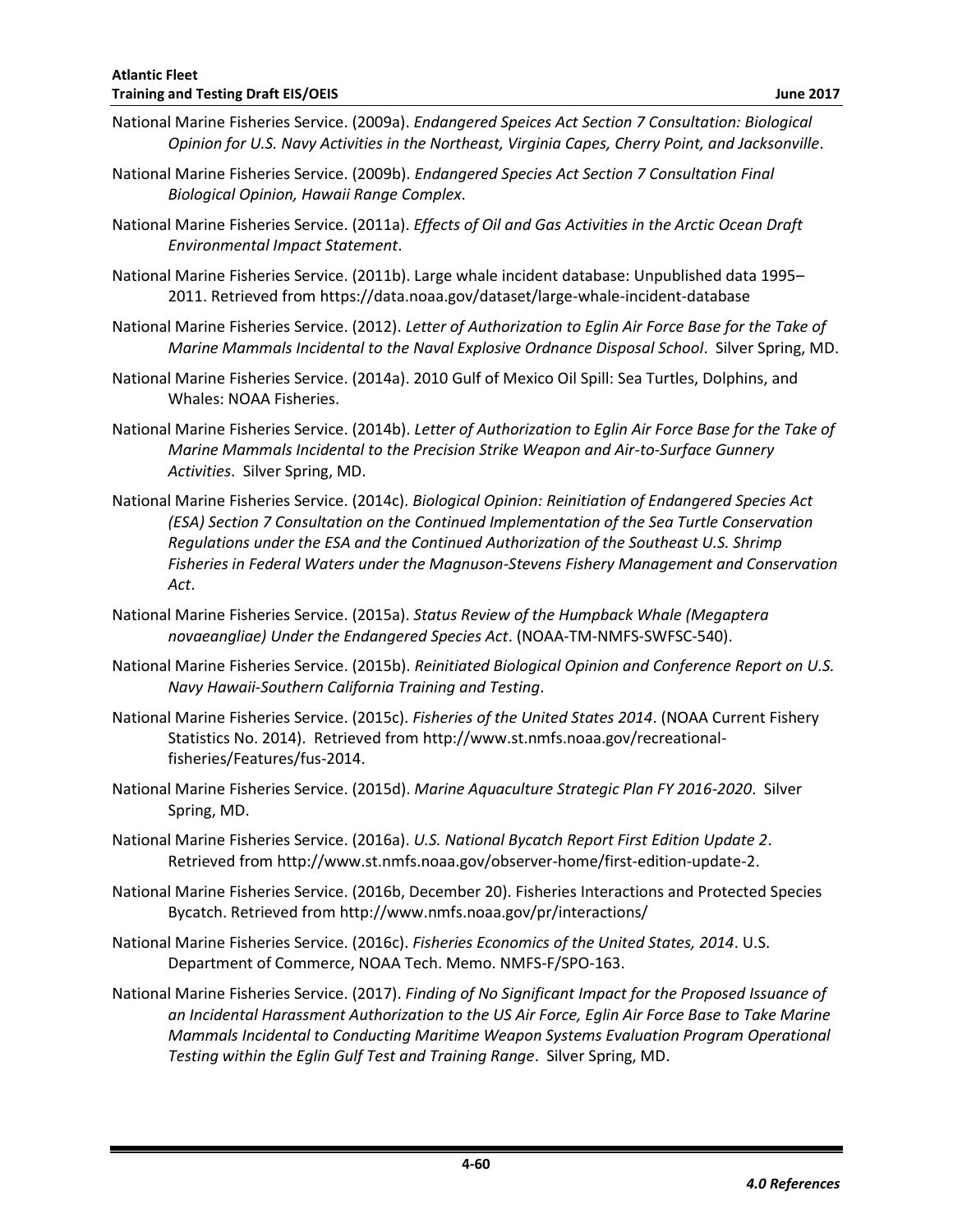- National Oceanic and Atmospheric Administration. (2013). *Takes of Marine Mammals Incidental to Specified Activities; U.S. Navy Training and Testing Activities in the Hawaii-Southern California Training and Testing Study Area; Final Rule*. Federal Register.
- National Oceanic and Atmospheric Administration. (2016). *Average 'Dead Zone' for Gulf of Mexico Predicted*.
- National Oceanic and Atmospheric Administration. (2017a, April 11). NOAA Studies Documenting the Impacts of the Deepwater Horizon Oil Spill. Retrieved from http://response.restoration.noaa.gov/deepwaterhorizonoilspill/noaastudiesdocumentingimpact sdeepwaterhorizonoilspill.html
- National Oceanic and Atmospheric Administration. (2017b). Sea Turtle Stranding and Salvage Network (STSSN). Retrieved from https://www.sefsc.noaa.gov/species/turtles/strandings.htm
- National Oceanic and Atmospheric Administration. (2017c). What are HABs. Retrieved from https://habsos.noaa.gov/about/
- National Research Council. (1990). *Decline of the Sea Turtles: Causes and Prevention*. Washington, DC: National Academy Press.
- Northridge, S. (2008). Fishing industry, effects of. In W. F. Perrin, B. Wursig & J. G. M. Thewissen (Eds.), *Encyclopedia of Marine Mammals* (2nd ed., pp. 443–447). San Diego, CA: Academic Press.
- Nowacek, D. P., M. P. Johnson, & P. L. Tyack. (2004). North Atlantic right whales (*Eubalaena glacialis*) ignore ships but respond to alerting stimuli. *Proceedings of the Royal Society of London, 271*(B), 227–231.
- O'Shea, T. J., R. R. Reeves, & A. K. Long. (1999). *Marine mammals and persistent ocean contaminants: Proceedings of the Marine Mammal Commission Workshop Keystone, Colorado, 12–15 October 1998.*
- Ormerod, S. J. (2003). Current issues with fish and fisheries: Editor's overview and introduction. *Journal of Applied Ecology, 40*(2), 204–213.
- Oros, J., A. Torrent, P. Calabuig, & S. Deniz. (2005). Diseases and causes of mortality among sea turtles stranded in the Canary Islands, Spain (1998–2001). *Diseases of Aquatic Organisms, 63*, 13–24.
- Ortmann, A. C., J. Anders, N. Shelton, L. Gong, A. G. Moss, & R. H. Condon. (2012). Dispersed oil disrupts microbial pathways in pelagic food webs. *PLoS ONE, 7*(7).
- Poloczanska, E., M. Burrows, C. Brown, J. Molinos, B. Halpern, O. Hoegh-Guldberg, C. Kappel, P. Moore, A. Richardson, D. Schoeman, & W. Sydeman. (2016). Responses of Marine Organisms to Climate Change across Oceans. *Frontiers in Marine Science, 3*(62), 1–21.
- Read, A. J., P. Drinker, & S. Northridge. (2006). Bycatch of marine mammals in U.S. and global fisheries. *Conservation Biology, 20*(1), 163–169.
- Read, A. J. (2008). The looming crisis: Interactions between marine mammals and fisheries. *Journal of Mammalogy, 89*(3), 541–548.
- Reijnders, P. J. H., A. Aguilar, & A. Borrell. (2008). Pollution and marine mammals. In W. F. Perrin, B. Wursig & J. G. M. Thewissen (Eds.), *Encyclopedia of Marine Mammals* (2nd ed., pp. 890–898). San Diego, CA: Academic Press.
- Reinert, T., A. Spellman, M. deWit, & B. Basset. (2011). *Impacts of Fishing Gear and other Marine Debris on Florida Manatees*. Paper presented at the 19th Biennial Conference for the Society of Marine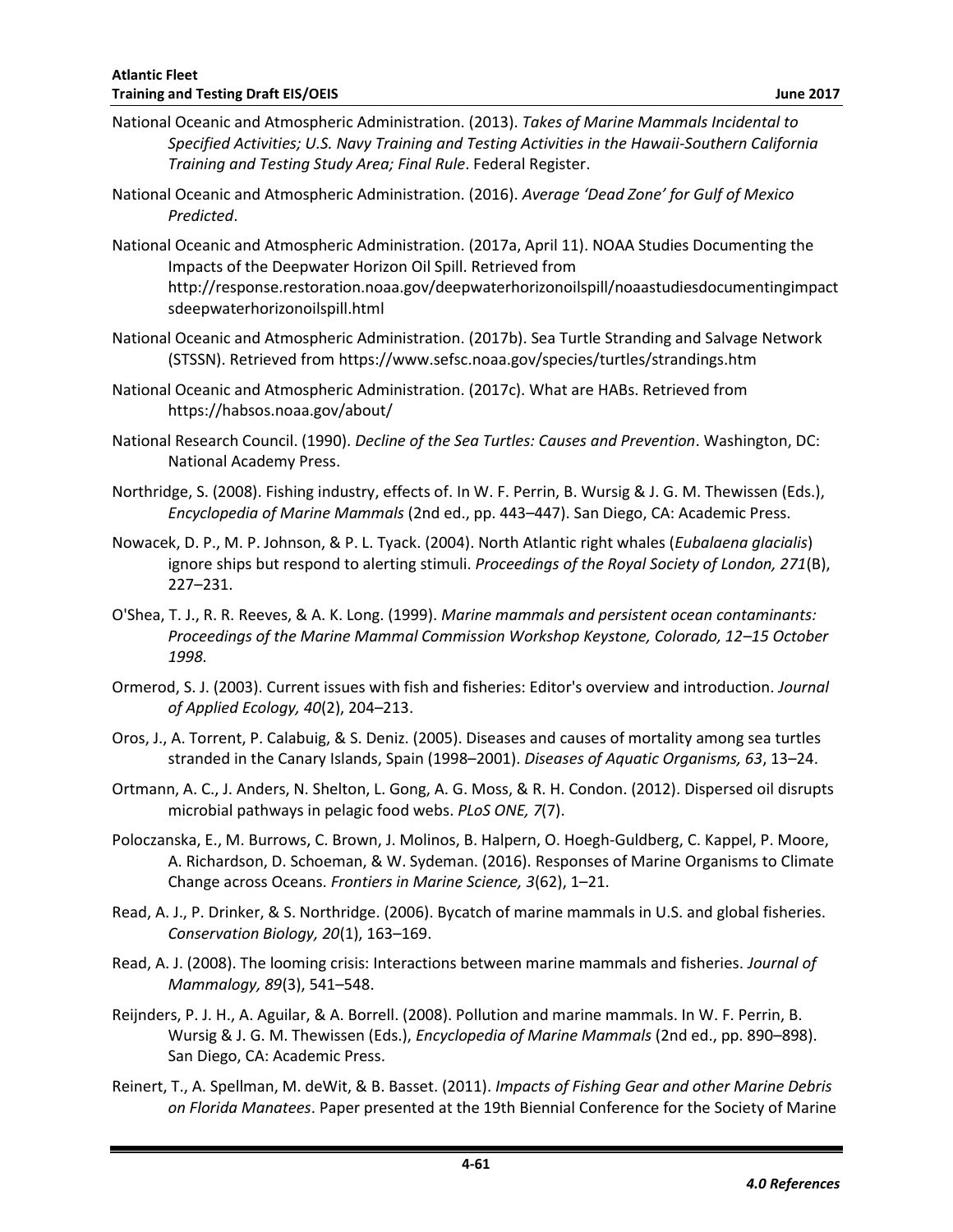Mammalogy, Tampa, FL.

http://www.marinemammalscience.org/smmtampa/Reinert\_Thomas\_57-2.pdf

- Roberts, L., S. Cheesman, M. Elliott, & T. Breithaupt. (2016). Sensitivity of *Pagurus bernhardus* (L.) to substrate-borne vibration and anthropogenic noise. *Journal of Experimental Marine Biology and Ecology, 474*, 185–194.
- Roman, J., I. Altman, M. M. Dunphy-Daly, C. Campbell, M. Jasny, & A. J. Read. (2013). The Marine Mammal Protection Act at 40: status, recovery, and future of U.S. marine mammals. *Annals of the New York Academy of Sciences, 1286*, 29–49.
- Rommel, S., A. M. Costidis, T. D. Pitchford, J. D. Lightsey, R. H. Snyder, & E. M. Haubold. (2007). Forensic methods for characterizing watercraft from watercraft-induced wounds on the Florida manatee (*Trichechus manatus latirostris*). *Marine Mammal Science, 23*(1), 110–132.
- Sellner, K., G. Doucette, & G. Kirkpatrick. (2003). Harmful algal blooms: causes, impacts and detection. *Society for Industrial Microbiology, 30*, 383–406.
- Texas A&M University. (2011). 2011 Gulf of Mexico "Dead Zone" could be biggest ever. Retrieved from http://www.sciencedaily.com/releases/2011/07/110718141618.htm
- Texas A&M University. (2014, July 15). Gulf Dead Zone This Year is Smaller. Retrieved from http://today.tamu.edu/2014/07/15/gulf-dead-zone-this-year-is-smaller/
- The Canal Connection. (2017, February). As the Expanded Canal's Global Impact Grows, U.S. East Coast Ports Begin to Benefit. Retrieved from http://micanaldepanama.com/expansion
- The Times-Picayune. (2015, September 9). Shell bringing world's deepest floating oil production vessel to Gulf of Mexico. Retrieved from http://www.nola.com/business/index.ssf/2015/09/shell\_turritella\_gulf\_of\_mexic.html
- U.S. Army Corps of Engineers. (2012). *Department of the Army Environmental Assessment and Statement of Finding for the modification of the Wallops Island danger zone published 33 CFR section 334.130, "Atlantic Ocean off Wallops Island and Chincoteague Inlet, VA; danger zone."*.
- U.S. Census Bureau. (2010). *Coastline Population Trends in the United States: 1960 to 2008*.
- U.S. Coast Guard. (2013). *Final Programmatic Environmental Assessment for the Nationwide Use of High Frequency (HF) and Ultra High Frequency (UHF) Active SONAR Technology*. Washington, DC.
- U.S. Coast Guard. (2016). *Atlantic Coast Port Access Route Study Final Report*.
- U.S. Department of the Navy. (2009a). *Final Overseas Environmental Impact Statement/Environmental Impact Statement for the Undersea Warfare Training Range*. Norfolk, VA.
- U.S. Department of the Navy. (2009b). *Record of Decision for the Undersea Warfare Training Range*.
- U.S. Department of the Navy. (2009c). *VACAPES Range Complex Final Environmental Impact Statement/ Overseas Environmental Impact Statement*.
- U.S. Department of the Navy. (2013). *Finding of No Significant Impact and Environmental Assessment for the Homeporting of the Littoral Combat Ship on the East Coast of the United States*.
- U.S. Department of the Navy. (2015). *Finding of No Significant Impact and Draft Environmental Assessment for Joint Logistics Over-the-Shore Training at Joint Expeditionary Base Little Creek-Fort Story, Virginia Beach, Virgnia and Marine Corps Base Camp Lejeune, Jacksonville, North Carolina*. Norfolk, VA.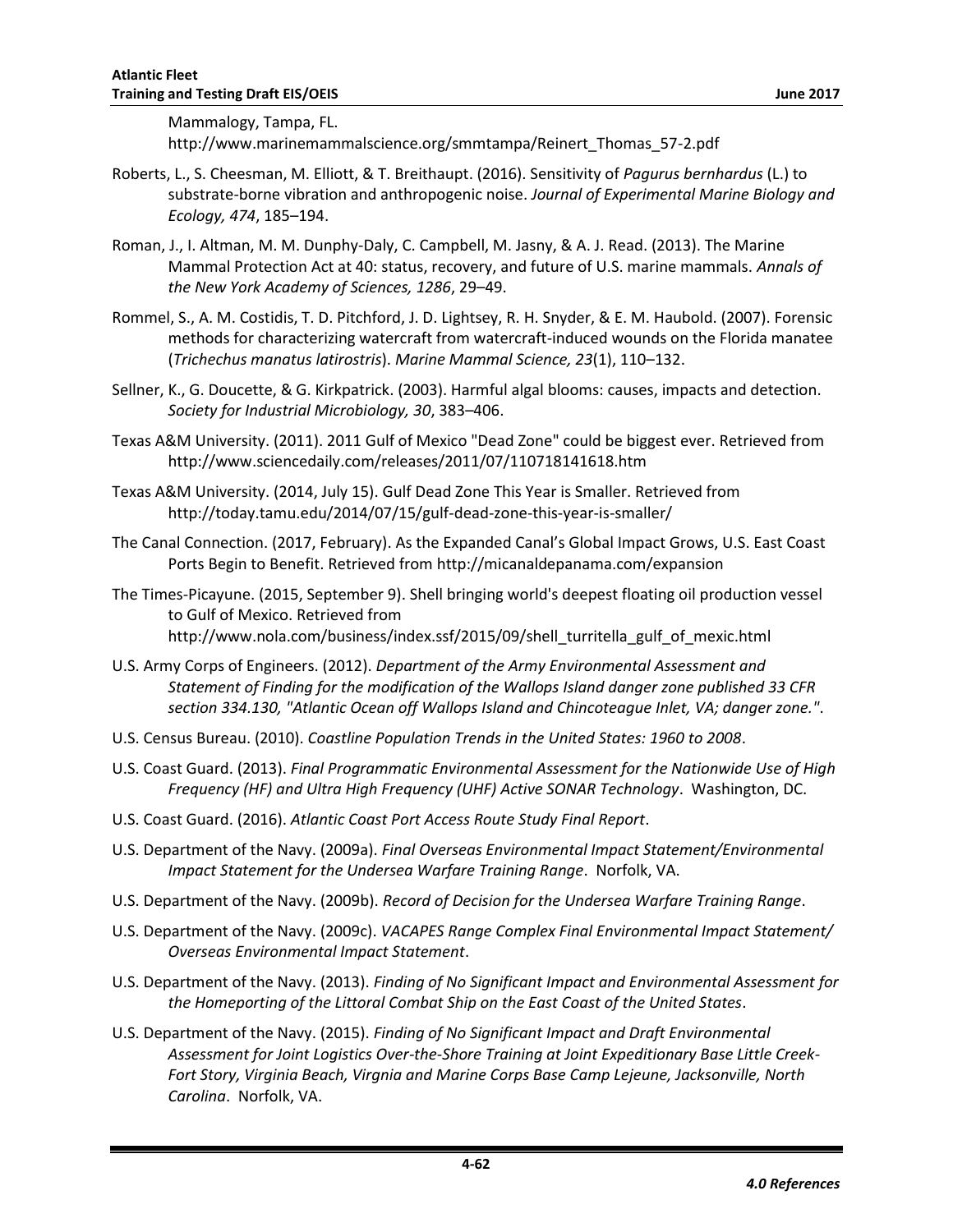- U.S. Department of the Navy. (2016). *Draft Supplemental Environmental Impact Statement/Supplemental Overseas Environmental Impact Statement for Surveillance Towed Array Sensor System Low Frequency Active (SURTASS LFA) Sonar*. Arlington, VA.
- U.S. Environmental Protection Agency. (2016). 2014 National Emissions Inventory. Retrieved from https://www.epa.gov/air-emissions-inventories/2014-national-emissions-inventory-nei-data
- Van der Hoop, J. M., M. J. Moore, S. G. Barco, T. V. Cole, P. Y. Daoust, A. G. Henry, D. F. McAlpine, W. A. McLellan, T. Wimmer, & A. R. Solow. (2013). Assessment of management to mitigate anthropogenic effects on large whales. *Conservation biology : the journal of the Society for Conservation Biology, 27*(1), 121–133.
- Wallace, B. P., R. L. Lewison, S. L. McDonald, R. K. McDonald, C. Y. Kot, S. Kelez, R. K. Bjorkland, E. M. Finkbeiner, S. Helmbrecht, & L. B. Crowder. (2010). Global patterns of marine turtle bycatch. *Conservation Letters, 3*, 131–142.
- Waycott, M., C. M. Duarte, T. J. B. Carruthers, R. J. Orth, W. C. Dennison, S. Olyarnik, A. Calladine, J. W. Fourqurean, K. L. Heck, Jr., A. R. Hughes, G. A. Kendrick, W. J. Kenworthy, F. T. Short, & S. L. Williams. (2009). Accelerating loss of seagrasses across the globe threatens coastal ecosystems. *Proceedings of the National Academy of Sciences, 106*(30), 12377–12381.
- Weilgart, L. (2013). A Review of the Impacts of Seismic Airgun Surveys on Marine Life. *CBD Expert Workshop on Underwater Noise and its Impacts on Marine and Coastal Biodiversity, 25–27 February 2014*, 1–10.